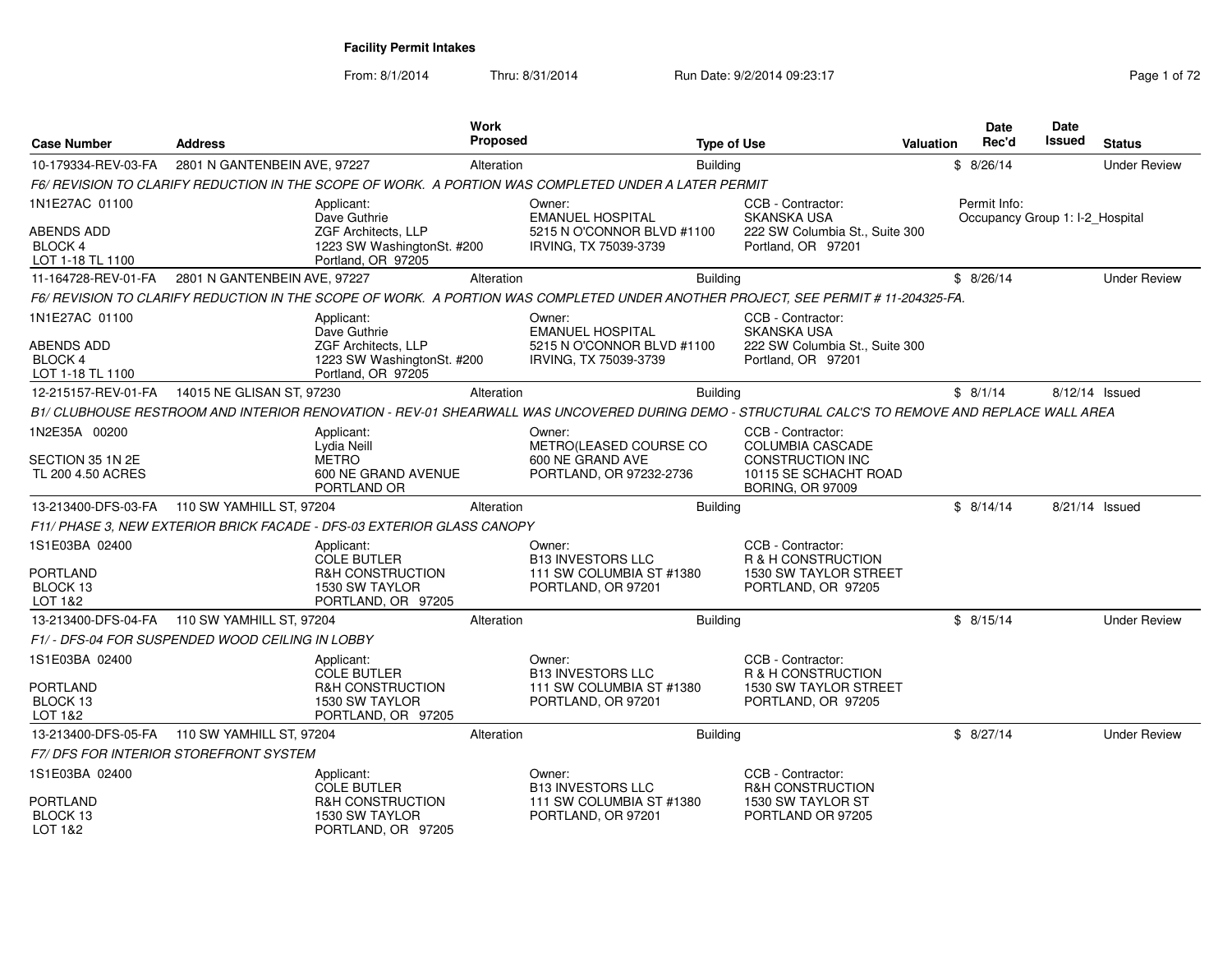From: 8/1/2014Thru: 8/31/2014 Run Date: 9/2/2014 09:23:17 Page 2 of 72

| <b>Case Number</b>                                                    | <b>Address</b>               |                                                                                                                                     | <b>Work</b><br><b>Proposed</b> |                                                                                                                                                                                                                                                                                                                            | <b>Type of Use</b> |                                                                                                                     | Valuation | <b>Date</b><br>Rec'd                   | Date<br>Issued | <b>Status</b>                              |
|-----------------------------------------------------------------------|------------------------------|-------------------------------------------------------------------------------------------------------------------------------------|--------------------------------|----------------------------------------------------------------------------------------------------------------------------------------------------------------------------------------------------------------------------------------------------------------------------------------------------------------------------|--------------------|---------------------------------------------------------------------------------------------------------------------|-----------|----------------------------------------|----------------|--------------------------------------------|
| 13-213400-DFS-06-FA                                                   | 110 SW YAMHILL ST, 97204     |                                                                                                                                     | Alteration                     |                                                                                                                                                                                                                                                                                                                            | <b>Building</b>    |                                                                                                                     | \$        | 8/29/14                                |                | <b>Under Review</b>                        |
| B2/3RD FLOOR: DFS FOR RAISED ACCESS FLOORING SYSTEM                   |                              |                                                                                                                                     |                                |                                                                                                                                                                                                                                                                                                                            |                    |                                                                                                                     |           |                                        |                |                                            |
| 1S1E03BA 02400<br>PORTLAND<br>BLOCK 13<br>LOT 1&2                     |                              | Applicant:<br><b>COLE BUTLER</b><br>R&H CONSTRUCTION<br>1530 SW TAYLOR<br>PORTLAND, OR 97205                                        |                                | Owner:<br><b>B13 INVESTORS LLC</b><br>111 SW COLUMBIA ST #1380<br>PORTLAND, OR 97201                                                                                                                                                                                                                                       |                    | CCB - Contractor:<br><b>R&amp;H CONSTRUCTION</b><br>1530 SW TAYLOR ST<br>PORTLAND OR 97205                          |           |                                        |                |                                            |
| 14-106274-REV-01-FA                                                   | 2421 SE 11TH AVE, 97214      |                                                                                                                                     | Alteration                     |                                                                                                                                                                                                                                                                                                                            | <b>Building</b>    |                                                                                                                     |           | \$8/26/14                              |                | <b>Under Review</b>                        |
|                                                                       |                              |                                                                                                                                     |                                | B1/ TENANT 4, ADD DEMISING WALL FOR CREATION OF 2 SUITES (3 & 4), ***REV-01 CORRECTS OCCUPANCY REFERENCE ON MAIN PERMIT FROM B TO F OCCUPANCY***                                                                                                                                                                           |                    |                                                                                                                     |           |                                        |                |                                            |
| 1S1E02CD 09200                                                        |                              | Applicant:<br><b>LEANN RASCHE</b><br>2505 SE 11TH AVE SUITE 320<br>PORTLAND, OR 97202                                               |                                | Owner:<br><b>JAMES R ALLAN</b><br>2770 NW IMPERIAL TER<br>PORTLAND, OR 97210-3316<br>Owner:<br>MARILYN M ALLAN<br>2770 NW IMPERIAL TER<br>PORTLAND, OR 97210-3316                                                                                                                                                          |                    | CCB - Contractor:<br>DOYLE PETERSON<br><b>SUPERIOR QUALITY</b><br>CONSTRUCTION CO<br>PO BOX 9291<br>BROOKS OR 97305 |           | Permit Info:<br>Factory, Mod.Hazard    |                | Occupancy Group 1: F-1_Industrial Plant -  |
| 14-114292-DFS-04-FA                                                   | 3500 N INTERSTATE AVE, 97227 |                                                                                                                                     | Alteration                     |                                                                                                                                                                                                                                                                                                                            | <b>Building</b>    |                                                                                                                     |           | \$8/1/14                               |                | 8/26/14 Issued                             |
|                                                                       |                              | B1/2ND FLOOR, EYE PROCEDURE EXPANSION; DFS-04 FOR SUSPENDED A.C.T. CEILING SYSTEM                                                   |                                |                                                                                                                                                                                                                                                                                                                            |                    |                                                                                                                     |           |                                        |                |                                            |
| 1N1E22CC 12100                                                        |                              | Applicant:<br><b>REG MCDONALD</b><br>PETERSEN KOLBERG & ASSOC<br>6969 HAMPTON ST SW<br>PORTLAND OR 97223                            |                                | Owner:<br>KAISER FOUNDATION HEALTH<br>500 NE MULTNOMAH ST #100<br>PORTLAND, OR 97232-2031<br>Owner:<br>PLAN OF THE NORTHWEST<br>500 NE MULTNOMAH ST #100                                                                                                                                                                   |                    | CCB - Contractor:<br><b>HOWARD S WRIGHT</b><br><b>CONSTRUCTORS LP</b><br>P. O. BOX 3764<br>SEATTLE, WA 98124        |           | Permit Info:<br>Occupancy Group 1: I-2 |                | Construction Type 2 (formerly Type 1): I-A |
|                                                                       |                              |                                                                                                                                     |                                | PORTLAND, OR 97232-2031                                                                                                                                                                                                                                                                                                    |                    |                                                                                                                     |           |                                        |                |                                            |
| 14-114292-REV-01-FA                                                   | 3500 N INTERSTATE AVE, 97227 |                                                                                                                                     | Alteration                     |                                                                                                                                                                                                                                                                                                                            | <b>Building</b>    |                                                                                                                     |           | \$8/26/14                              |                | <b>Under Review</b>                        |
| 1N1E22CC 12100                                                        |                              | Applicant:<br>TOM SODERSTROM<br><b>PKA Architects</b><br>6969 SW Hampton<br>Portland, OR 97223                                      |                                | F6/ 2ND FLOOR, EYE PROCEDURE EXPANSION; ADDED SCOPE TO PROJECT; ADD 2 EXTERIOR OXYGEN TANKS AND LANDSCAPE SCREENING TO THE SOUTH END OF THE BUILDING TO SERVIC<br>Owner:<br>KAISER FOUNDATION HEALTH<br>500 NE MULTNOMAH ST #100<br>PORTLAND, OR 97232-2031<br>Owner:<br>PLAN OF THE NORTHWEST<br>500 NE MULTNOMAH ST #100 |                    | CCB - Contractor:<br><b>HOWARD S WRIGHT</b><br><b>CONSTRUCTORS LP</b><br>P. O. BOX 3764<br>SEATTLE, WA 98124        |           | Permit Info:<br>Occupancy Group 1: I-2 |                | Construction Type 2 (formerly Type 1): I-A |
|                                                                       |                              |                                                                                                                                     |                                | PORTLAND, OR 97232-2031                                                                                                                                                                                                                                                                                                    |                    |                                                                                                                     |           |                                        |                |                                            |
| 14-118251-REV-01-FA                                                   | 825 NE MULTNOMAH ST - Unit 1 |                                                                                                                                     | Alteration                     |                                                                                                                                                                                                                                                                                                                            | <b>Building</b>    |                                                                                                                     |           | \$8/19/14                              |                | <b>Under Review</b>                        |
| 1N1E35BB 90002                                                        |                              |                                                                                                                                     |                                | F8/ 13TH & 14TH FLOORS. TI: REVISE STAIR STRUCTURAL DETAILS: REDESIGN KEEPING EXISTING STAIRS INTACT WITH MODIFICATIONS                                                                                                                                                                                                    |                    | CCB - Contractor:                                                                                                   |           |                                        |                |                                            |
| LLOYD CENTER TOWER CONDOMINIUM<br>LOT <sub>1</sub><br>DEPT OF REVENUE |                              | Applicant:<br>TONY SILVESTRINI<br><b>LANGLEY INVESTMENT</b><br>PROPERTIES INC.<br>825 NE MULTNOMAH SUITE 1275<br>PORTLAND, OR 97232 |                                | Owner:<br><b>PACIFICORP</b><br>700 NE MULTNOMAH ST 7TH FLR<br>PORTLAND, OR 97232                                                                                                                                                                                                                                           |                    | <b>LANGLEY INVESTMENT</b><br><b>PROPERTIES INC</b><br>825 NE MULTNOMAH ST STE 1275<br>PORTLAND, OR 97232            |           |                                        |                |                                            |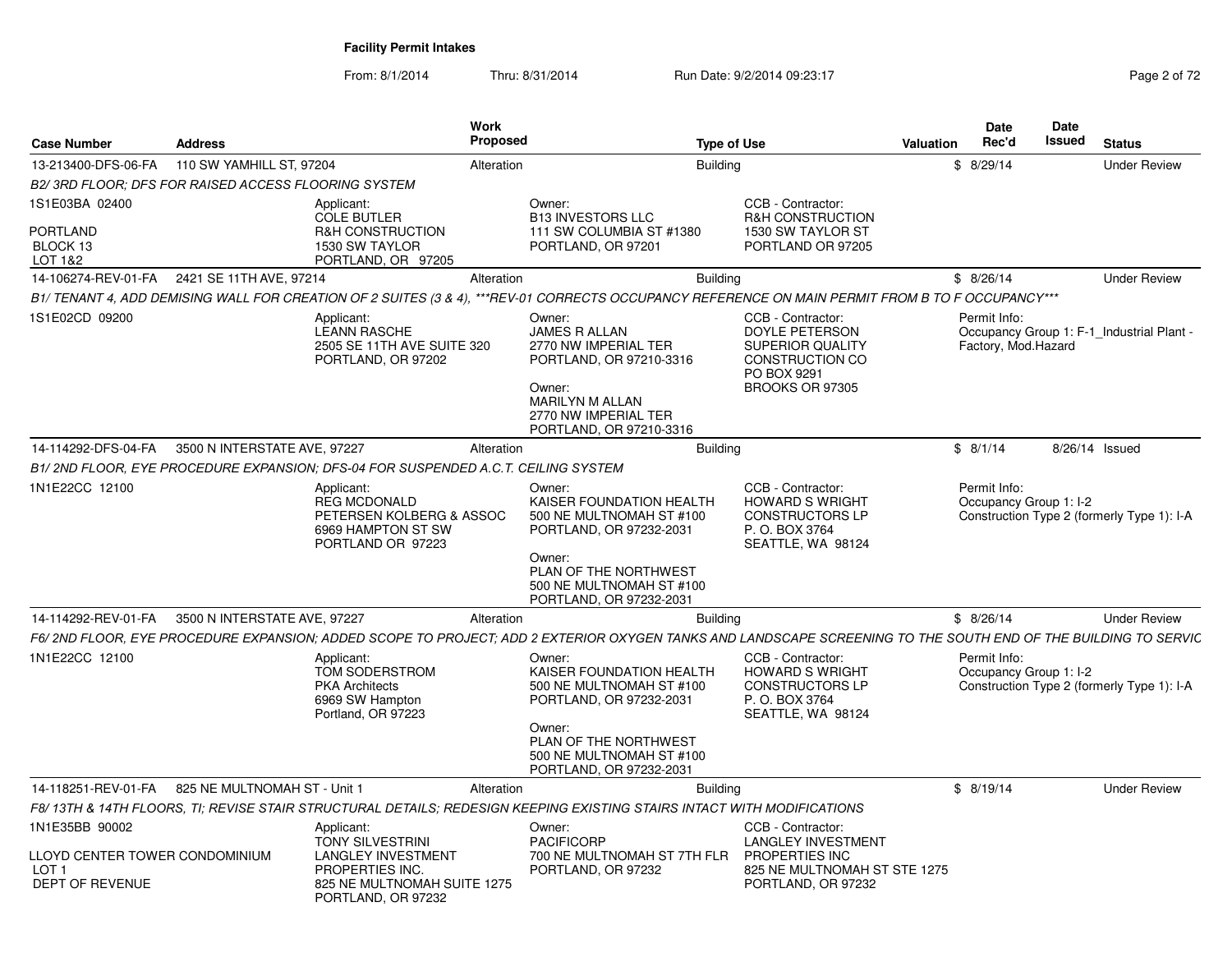From: 8/1/2014Thru: 8/31/2014 Run Date: 9/2/2014 09:23:17 Page 3 of 72

| <b>Case Number</b><br><b>Address</b>                                                             |                                                  |                                                                                   | <b>Work</b><br><b>Proposed</b><br><b>Type of Use</b> |                                                                                                                             |                 |                                                                                                               | <b>Valuation</b> | <b>Date</b><br>Rec'd                        | Date<br>Issued | <b>Status</b>                               |
|--------------------------------------------------------------------------------------------------|--------------------------------------------------|-----------------------------------------------------------------------------------|------------------------------------------------------|-----------------------------------------------------------------------------------------------------------------------------|-----------------|---------------------------------------------------------------------------------------------------------------|------------------|---------------------------------------------|----------------|---------------------------------------------|
| 14-119683-DFS-01-FA                                                                              | 2801 N GANTENBEIN AVE, 97227                     |                                                                                   | Alteration                                           |                                                                                                                             | <b>Building</b> |                                                                                                               |                  | \$8/19/14                                   |                | <b>Under Review</b>                         |
|                                                                                                  |                                                  |                                                                                   |                                                      | F13/ N TOWER; REMOVAL AND REPLACEMENT OF EXISTING AHU UNITS IN PENTHOUSE, DFS-01 FOR MECHANICAL SEISMIC EQUIPMENT ANCHORAGE |                 |                                                                                                               |                  |                                             |                |                                             |
| 1N1E27AC 01100                                                                                   |                                                  | Applicant:<br>John Downing                                                        |                                                      | Owner:<br><b>EMANUEL HOSPITAL</b>                                                                                           |                 | CCB - Contractor:<br>TOTAL MECHANICAL INC                                                                     |                  | Permit Info:<br>Occupancy Group 1: I-2      |                |                                             |
| <b>ABENDS ADD</b><br><b>BLOCK 4</b><br>LOT 1-18 TL 1100                                          |                                                  | <b>Total Mechanical</b><br>1498 SE TechCenter PI, #180<br>Vancouver, WA 98683     |                                                      | 5215 N O'CONNOR BLVD #1100<br>IRVING, TX 75039-3739                                                                         |                 | 1498 SE TECH CENTER PLACE<br><b>STE 180</b><br>VANCOUVER WA 98683                                             |                  |                                             |                | Construction Type 2 (formerly Type 1): I-A  |
| 14-134126-DFS-01-FA                                                                              | 4701 SE BUSH ST, 97206                           |                                                                                   | Alteration                                           |                                                                                                                             | Building        |                                                                                                               |                  | \$8/11/14                                   |                | 8/15/14 Issued                              |
| <b>B2/ DFS FOR WINDOWS</b>                                                                       |                                                  |                                                                                   |                                                      |                                                                                                                             |                 |                                                                                                               |                  |                                             |                |                                             |
| 1S2E07CA 09600                                                                                   |                                                  | Applicant:<br><b>DEAN PAYNE</b>                                                   |                                                      | Owner:<br><b>SCHOOL DISTRICT NO 1</b>                                                                                       |                 | CCB - Contractor:<br>PAYNE CONSTRUCTION INC                                                                   |                  |                                             |                |                                             |
| SECTION 07 1S 2E<br>TL 9600 8.09 ACRES<br>SEE R645272 (R992070461) FOR LEASED<br><b>SUB ACCT</b> |                                                  | 5404 NE 112TH AVE<br>PORTLAND, OR 97220                                           |                                                      | PO BOX 3107<br>PORTLAND, OR 97208-3107                                                                                      |                 | 1835 NE 137TH AVE<br>PORTLAND, OR 972304007                                                                   |                  |                                             |                |                                             |
| 14-134126-DFS-02-FA                                                                              | 4701 SE BUSH ST, 97206                           |                                                                                   | Alteration                                           |                                                                                                                             | <b>Building</b> |                                                                                                               |                  | \$8/27/14                                   |                | <b>Under Review</b>                         |
|                                                                                                  | B2/DFS FOR PENTHOUSE LOUVERS, VENTS, CURBS       |                                                                                   |                                                      |                                                                                                                             |                 |                                                                                                               |                  |                                             |                |                                             |
| 1S2E07CA 09600<br>SECTION 07 1S 2E<br>TL 9600 8.09 ACRES                                         | SEE R645272 (R992070461) FOR LEASED              | Applicant:<br><b>DEAN PAYNE</b><br>5404 NE 112TH AVE<br>PORTLAND, OR 97220        |                                                      | Owner:<br><b>SCHOOL DISTRICT NO 1</b><br>PO BOX 3107<br>PORTLAND, OR 97208-3107                                             |                 | CCB - Contractor:<br>PAYNE CONSTRUCTION INC<br>1835 NE 137TH AVE<br>PORTLAND, OR 972304007                    |                  |                                             |                |                                             |
| <b>SUB ACCT</b>                                                                                  |                                                  |                                                                                   |                                                      |                                                                                                                             |                 | CCB - Contractor:<br><b>JODY DEPEW</b><br><b>HVAC INC</b><br>5188 SE INTERNATIONAL WAY<br>MILWAUKIE, OR 97222 |                  |                                             |                |                                             |
| 14-134335-DFS-01-FA 5105 SE 66TH AVE, 97206                                                      |                                                  |                                                                                   | Alteration                                           |                                                                                                                             | <b>Building</b> |                                                                                                               |                  | \$8/5/14                                    | 8/15/14 Issued |                                             |
|                                                                                                  | F6/DFS FOR TRANSLUCENT PANEL SKYLIGHT ASSEMBLIES |                                                                                   |                                                      |                                                                                                                             |                 |                                                                                                               |                  |                                             |                |                                             |
| 1S2E17BC 02500                                                                                   |                                                  | Applicant:<br><b>CRAIG ROBINS</b>                                                 |                                                      | Owner:<br><b>SCHOOL DISTRICT NO 1</b>                                                                                       |                 | CCB - Contractor:<br><b>DEAMOR ASSOCIATES INC</b>                                                             |                  |                                             |                |                                             |
| THIRD ELECTRIC ADD<br>BLOCK 6 EXC PT IN ST                                                       |                                                  | <b>DEAMOR ASSOCIATES INC</b><br>VANCOUVER WA 98685                                |                                                      | PO BOX 3107<br>14010-A NE 3RD COURT, SUITE 10: PORTLAND, OR 97208-3107                                                      |                 | 14010A NE 3RD CT #102<br>VANCOUVER WA 98685                                                                   |                  |                                             |                |                                             |
| 14-138901-DFS-01-FA                                                                              | 620 N FREMONT ST, 97227                          |                                                                                   | Alteration                                           |                                                                                                                             | <b>Building</b> |                                                                                                               |                  | \$8/1/14                                    | 8/15/14 Issued |                                             |
|                                                                                                  |                                                  | F14/BOISE-ELIOT/HUMBOLT MAIN BLDG - DFRS-01 TRANSLUCENT PANEL SKYLIGHT ASSEMBLIES |                                                      |                                                                                                                             |                 |                                                                                                               |                  |                                             |                |                                             |
| 1N1E27BA 00100                                                                                   |                                                  | Applicant:<br><b>CRAIG ROBINS</b>                                                 |                                                      | Owner:<br><b>SCHOOL DISTRICT NO 1</b>                                                                                       |                 | CCB - Contractor:<br>2KG CONTRACTORS INC                                                                      |                  | Permit Info:<br>Occupancy Group 1: E_School |                |                                             |
| SECTION 27 1N 1E<br>TL 100 3.71 ACRES                                                            |                                                  | DEAMOR ASSOCIATES INC<br>VANCOUVER WA 98685                                       |                                                      | PO BOX 3107<br>14010-A NE 3RD COURT, SUITE 10: PORTLAND, OR 97208-3107                                                      |                 | 4917 NE 185TH DRIVE<br>PORTLAND, OR 97230                                                                     |                  |                                             |                | Construction Type 2 (formerly Type 1): II-A |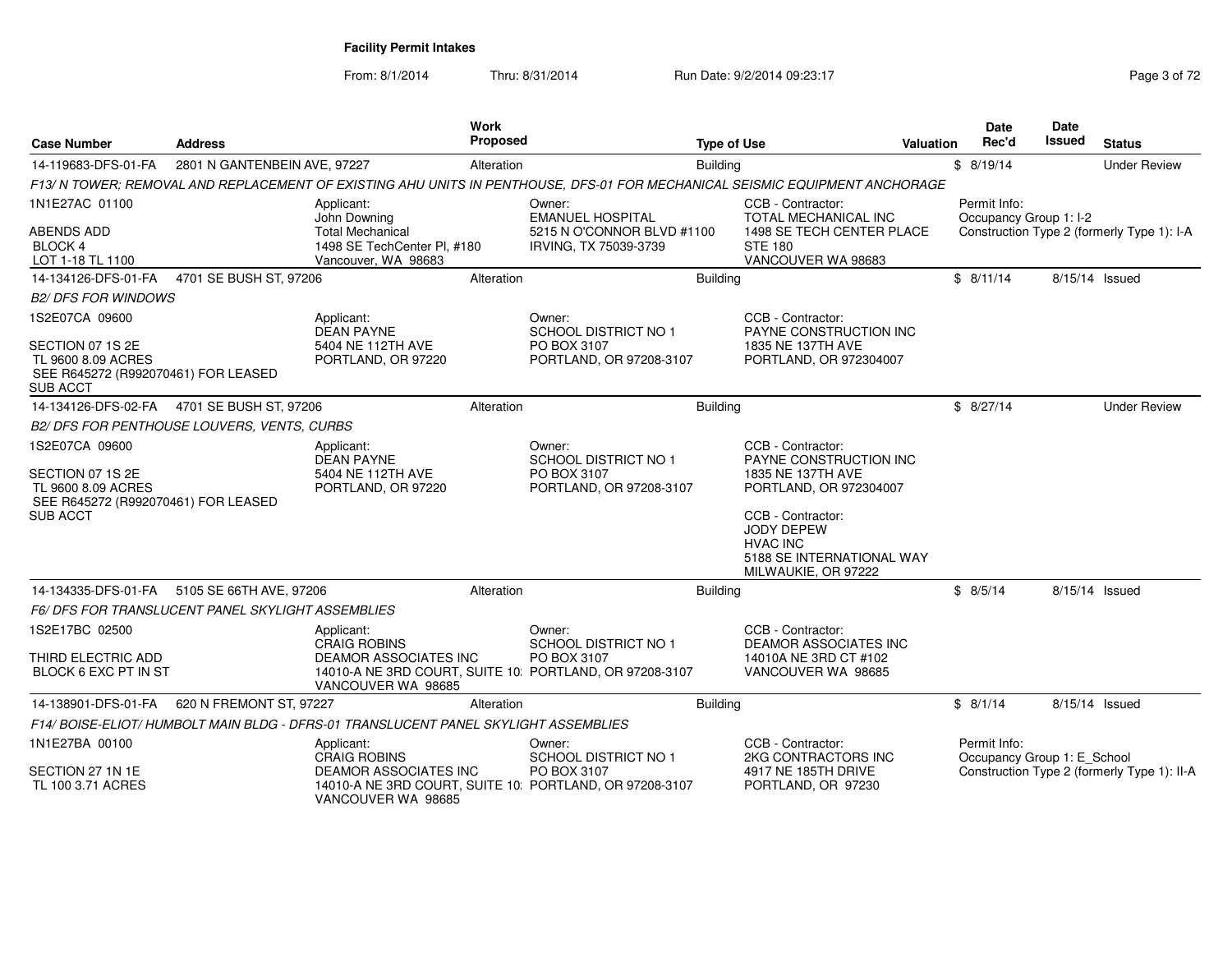From: 8/1/2014Thru: 8/31/2014 **Run Date: 9/2/2014 09:23:17 Page 4 of 72/2014 09:23:17** 

| Case Number                           | <b>Address</b>                                                                                                                 | <b>Work</b><br><b>Proposed</b>                                                                                                    | <b>Type of Use</b>                                                                                                                                  | <b>Date</b><br>Rec'd<br><b>Valuation</b> | <b>Date</b><br>Issued<br><b>Status</b>                                          |
|---------------------------------------|--------------------------------------------------------------------------------------------------------------------------------|-----------------------------------------------------------------------------------------------------------------------------------|-----------------------------------------------------------------------------------------------------------------------------------------------------|------------------------------------------|---------------------------------------------------------------------------------|
| 14-151644-REV-01-FA                   | 1131 SW MONTGOMERY ST, 97201                                                                                                   | Alteration                                                                                                                        | <b>Building</b>                                                                                                                                     | \$4,052 8/7/14                           | 8/15/14 Issued                                                                  |
| <b>F2/ PARTIAL CHIMNEY DEMOLITION</b> |                                                                                                                                |                                                                                                                                   |                                                                                                                                                     |                                          |                                                                                 |
| 1S1E04AD 08800                        | Applicant:<br><b>JAMES SCHMIDT</b><br>PORTLAND STATE UNIVERSITY<br>617 SW Montgomery Street<br>Suite 302<br>Portland, OR 97201 | Owner:<br><b>PO BOX 751</b><br>PORTLAND, OR 97207<br>Owner:<br><b>HIGHER EDUCATION</b><br><b>PO BOX 751</b><br>PORTLAND, OR 97207 | CCB - Contractor:<br>OREGON STATE OF (BOARD OF<br>SNYDER ROOFING OF OREGON<br><b>LLC</b><br>PO BOX 23819<br>TIGARD OR 97281                         | Permit Info:<br>$III-1HR$                | Occupancy Group 1: R1<br>Construction Type 2 (formerly Type 1):                 |
| 14-162625-DFS-01-FA                   | 308 SW 2ND AVE, 97204                                                                                                          | Alteration                                                                                                                        | <b>Building</b>                                                                                                                                     | \$8/21/14                                | <b>Under Review</b>                                                             |
|                                       | B1/5TH & 6TH FLOOR NEW TENANT COMPLETE REMODEL - DFS-01 FOR WOOD SLAT CEILING                                                  |                                                                                                                                   |                                                                                                                                                     |                                          |                                                                                 |
| 1N1E34CD 04600                        | Applicant:<br><b>MADALENA RAGLIONE</b><br><b>SWINERTON BUILDERS</b><br>308 SW 2ND AVE<br>PORTLAND, OR 97204                    | Owner:<br><b>NGP DUNCAN PLAZA</b><br>PO BOX 4900 DEPT #360<br>Owner:<br>PORTLAND LLC                                              | CCB - Contractor:<br>SWINERTON BUILDERS INC<br>260 TOWNSEND ST<br>SAN FRANCISCO, CA 94107<br>SCOTTSDALE, AZ 85261-4900                              | Permit Info:                             | Occupancy Group 1: A-2_Restaurant<br>Construction Type 2 (formerly Type 1): I-A |
|                                       |                                                                                                                                | PO BOX 4900 DEPT #360                                                                                                             | SCOTTSDALE, AZ 85261-4900                                                                                                                           |                                          |                                                                                 |
| 14-162625-DFS-02-FA                   | 308 SW 2ND AVE, 97204                                                                                                          | Alteration                                                                                                                        | <b>Building</b>                                                                                                                                     | \$8/21/14                                | <b>Under Review</b>                                                             |
|                                       | B1/5TH & 6TH FLOOR NEW TENANT COMPLETE REMODEL, NEW WALLS - DFS-02 FOR ACT GRID CEILING SYSTEM                                 |                                                                                                                                   |                                                                                                                                                     |                                          |                                                                                 |
| 1N1E34CD 04600                        | Applicant:<br><b>MADALENA RAGLIONE</b><br><b>SWINERTON BUILDERS</b><br>308 SW 2ND AVE<br>PORTLAND, OR 97204                    | Owner:<br><b>NGP DUNCAN PLAZA</b><br>PO BOX 4900 DEPT #360<br>Owner:<br>PORTLAND LLC                                              | CCB - Contractor:<br>SWINERTON BUILDERS INC<br>260 TOWNSEND ST<br>SAN FRANCISCO, CA 94107<br>SCOTTSDALE, AZ 85261-4900                              | Permit Info:                             | Occupancy Group 1: A-2 Restaurant<br>Construction Type 2 (formerly Type 1): I-A |
|                                       |                                                                                                                                | PO BOX 4900 DEPT #360                                                                                                             | SCOTTSDALE, AZ 85261-4900                                                                                                                           |                                          |                                                                                 |
| 14-162625-DFS-03-FA                   | 308 SW 2ND AVE, 97204                                                                                                          | Alteration                                                                                                                        | Building                                                                                                                                            | \$8/21/14                                | <b>Under Review</b>                                                             |
|                                       | B1/5TH & 6TH FLOOR NEW TENANT COMPLETE REMODEL - DFS-03 FOR GLASS HANDRAIL                                                     |                                                                                                                                   |                                                                                                                                                     |                                          |                                                                                 |
| 1N1E34CD 04600                        | Applicant:<br><b>MADALENA RAGLIONE</b><br><b>SWINERTON BUILDERS</b><br>308 SW 2ND AVE<br>PORTLAND, OR 97204                    | Owner:<br><b>NGP DUNCAN PLAZA</b><br>PO BOX 4900 DEPT #360<br>Owner:<br>PORTLAND LLC<br>PO BOX 4900 DEPT #360                     | CCB - Contractor:<br>SWINERTON BUILDERS INC<br>260 TOWNSEND ST<br>SAN FRANCISCO, CA 94107<br>SCOTTSDALE, AZ 85261-4900<br>SCOTTSDALE, AZ 85261-4900 | Permit Info:                             | Occupancy Group 1: A-2_Restaurant<br>Construction Type 2 (formerly Type 1): I-A |
|                                       |                                                                                                                                |                                                                                                                                   |                                                                                                                                                     |                                          |                                                                                 |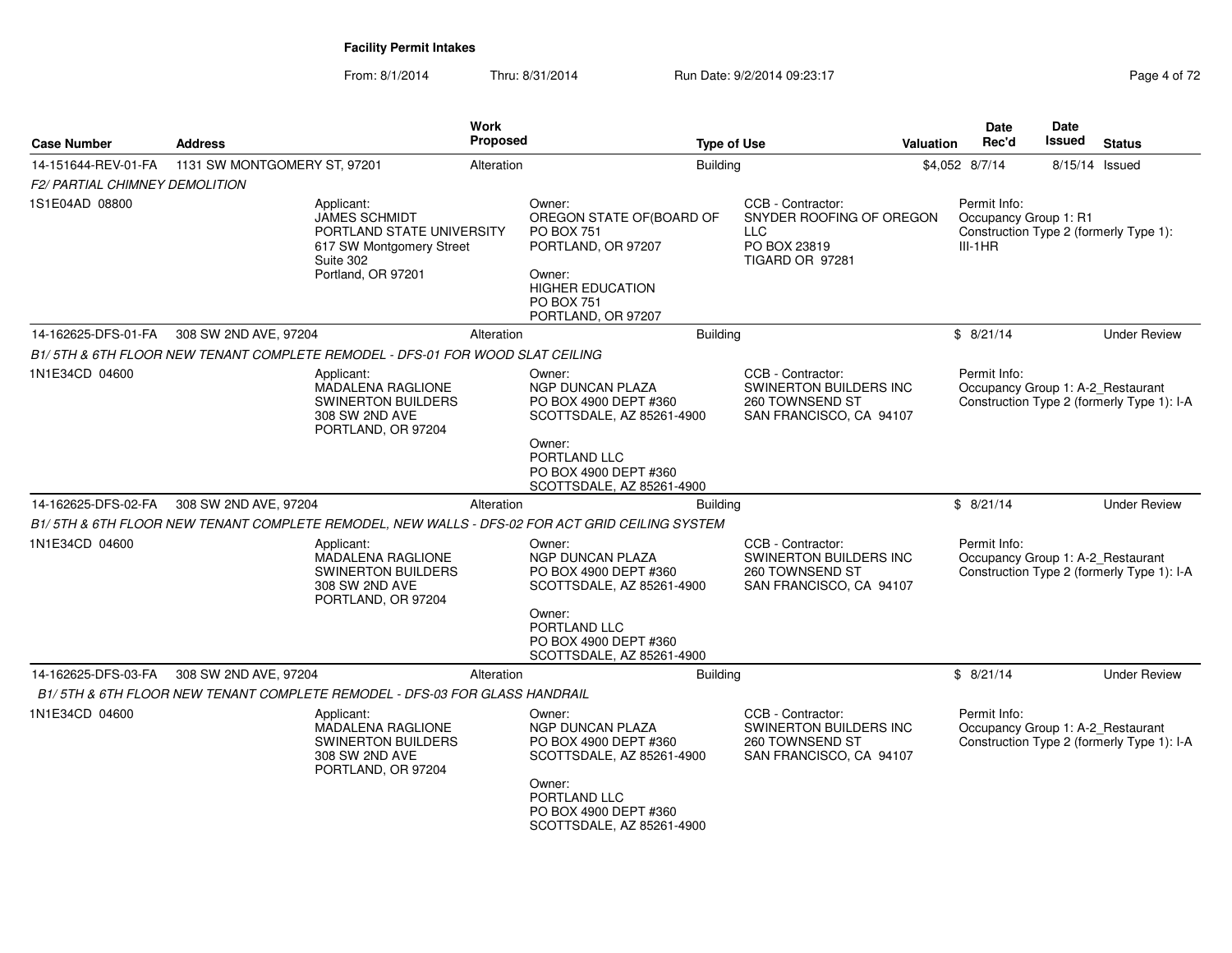From: 8/1/2014Thru: 8/31/2014 Run Date: 9/2/2014 09:23:17 Page 5 of 72

| <b>Case Number</b>                                                                                          | <b>Address</b>          | <b>Work</b><br><b>Proposed</b>                                                                                                                              |                                                                                                                                                                     | <b>Type of Use</b>                                                                                                            | <b>Valuation</b> | <b>Date</b><br>Rec'd                                                    | Date<br><b>Issued</b> | <b>Status</b>                              |
|-------------------------------------------------------------------------------------------------------------|-------------------------|-------------------------------------------------------------------------------------------------------------------------------------------------------------|---------------------------------------------------------------------------------------------------------------------------------------------------------------------|-------------------------------------------------------------------------------------------------------------------------------|------------------|-------------------------------------------------------------------------|-----------------------|--------------------------------------------|
| 14-180048-REV-01-FA                                                                                         | 50 SW 2ND AVE, 97204    | Alteration                                                                                                                                                  |                                                                                                                                                                     | <b>Building</b>                                                                                                               |                  | \$8/26/14                                                               |                       | <b>Under Review</b>                        |
|                                                                                                             |                         | F15/ 3RD & 4TH FLOORS START-UP PDC CHALLENGE OFFICE REMODEL. REVISE 3RD FLOOR CONFERENCE / BREAK ROOM AREA AND OTHER AREAS PER PLANS                        |                                                                                                                                                                     |                                                                                                                               |                  |                                                                         |                       |                                            |
| 1N1E34DC 01100                                                                                              |                         | Applicant:<br><b>Thomas Ellicott</b><br>BEARDSLEY BLDG. DEV.<br>115 SW Ash, #500<br>Portland, OR 97204                                                      | Owner:<br><b>FOUNTAIN VILLAGE</b><br>DEVELOPMENT CO<br>115 SW ASH ST #500<br>PORTLAND, OR 97204                                                                     |                                                                                                                               |                  |                                                                         |                       |                                            |
| 14-182797-REV-01-FA                                                                                         | 15805 N LOMBARD ST      | Alteration                                                                                                                                                  |                                                                                                                                                                     | Building                                                                                                                      |                  | \$57,855 8/7/14                                                         |                       | 8/27/14 Issued                             |
|                                                                                                             |                         | F11/ REVISION TO ENLARGE EXTERIOR OPENING FOR NEW SECTIONAL DOCK DOOR                                                                                       |                                                                                                                                                                     |                                                                                                                               |                  |                                                                         |                       |                                            |
| 2N1W25 01900<br>RAMSEY LAKE IND'L PARK<br>LOT 8&9 TL 1900<br>SPLIT LEVY & SPLIT MAP R251992<br>(R687100700) |                         | Applicant:<br><b>HEATHER MCGRATH</b><br><b>MYHRE GROUP ARCHITECTS</b><br>620 SW 5TH AVE, STE 500<br>PORTLAND, OR 97204                                      | Owner:<br><b>CALWEST INDUSTRIAL</b><br>800 5TH AVE STE 4100<br>SEATTLE, WA 98104-3100<br>Owner:<br>PROPERTIES LLC<br>800 5TH AVE STE 4100<br>SEATTLE, WA 98104-3100 | CCB - Contractor:<br><b>ALAN VOLM</b><br>PACIFIC CREST STRUCTURES<br>17750 SW UPPER BOONES<br>FERRY RD 190<br>DURHAM OR 97224 |                  |                                                                         |                       |                                            |
| 14-182797-REV-02-FA                                                                                         | 15805 N LOMBARD ST      | Alteration                                                                                                                                                  |                                                                                                                                                                     | <b>Building</b>                                                                                                               |                  | \$8/21/14                                                               |                       | 8/26/14 Issued                             |
|                                                                                                             |                         | F1/ REVISION TO CLARIFY THE NON-RATED DEMISING WALL. AS NON-RATED. SHEETROCK ON ONE SIDE ONLY (PODS SIDE)                                                   |                                                                                                                                                                     |                                                                                                                               |                  |                                                                         |                       |                                            |
| 2N1W25 01900<br>RAMSEY LAKE IND'L PARK<br>LOT 8&9 TL 1900<br>SPLIT LEVY & SPLIT MAP R251992<br>(R687100700) |                         | Applicant:<br><b>HEATHER MCGRATH</b><br><b>MYHRE GROUP ARCHITECTS</b><br>620 SW 5TH AVE, STE 500<br>PORTLAND, OR 97204                                      | Owner:<br><b>CALWEST INDUSTRIAL</b><br>800 5TH AVE STE 4100<br>SEATTLE, WA 98104-3100<br>Owner:<br>PROPERTIES LLC<br>800 5TH AVE STE 4100<br>SEATTLE, WA 98104-3100 | CCB - Contractor:<br><b>ALAN VOLM</b><br>PACIFIC CREST STRUCTURES<br>17750 SW UPPER BOONES<br>FERRY RD 190<br>DURHAM OR 97224 |                  |                                                                         |                       |                                            |
| 14-192354-000-00-FA                                                                                         | 100 SW MARKET ST, 97201 | Alteration                                                                                                                                                  |                                                                                                                                                                     | Building                                                                                                                      |                  | \$170,000 8/1/14                                                        |                       | 8/26/14 Issued                             |
|                                                                                                             |                         | F3/ DEMO ATRIUM, 1ST FLOOR AND EXTERIOR, WALLS, DOORS, FLOORING, CEILING                                                                                    |                                                                                                                                                                     |                                                                                                                               |                  |                                                                         |                       |                                            |
| 1S1E03CB 00700<br>SOUTH AUDITORIUM ADD<br><b>BLOCK A</b><br>LOT 2 TL 700                                    |                         | Applicant:<br>Mike Jordan<br><b>Swinerton Builders</b><br>2300 SW 1st Ave Suite 103<br>Portland, OR 97201                                                   | Owner:<br><b>CSHV FIRST AND MARKET LLC</b><br>1420 FIFTH AVE #2020<br>SEATTLE, WA 98101-2337                                                                        | CCB - Contractor:<br>SWINERTON BUILDERS INC<br>260 TOWNSEND ST<br>SAN FRANCISCO, CA 94107                                     |                  | Permit Info:<br>Occupancy Group 1: A-2_Restaurant                       |                       | Construction Type 2 (formerly Type 1): I-A |
| 14-192426-000-00-FA                                                                                         | 530 SW 5TH AVE, 97204   | Alteration                                                                                                                                                  |                                                                                                                                                                     | <b>Building</b>                                                                                                               |                  | \$550,000 8/1/14                                                        |                       | <b>Under Review</b>                        |
|                                                                                                             |                         | F2/ SUITE 400; TI, NEW WALLS FOR MULTIPLE TEAM ROOMS, REFUGE ROOMS, CREATE OPEN WORK SPACE, CONFERENCE ROOM, LOUNGE/BREAK ROOM, LOBBY, REMODEL RESTROOMS TO |                                                                                                                                                                     |                                                                                                                               |                  |                                                                         |                       |                                            |
| 1N1E34CD 09600<br>PORTLAND<br>BLOCK 63<br>LOT 5&6<br><b>HISTORIC PROPERTY</b><br>POTENTIAL ADDITIONAL TAX   |                         | Applicant:<br><b>ANNE KAREL</b><br>FFA ARCHITECTURE AND<br><b>INTERIORS</b><br>520 SW YAMHILL ST, SUITE 900<br>PORTLAND, OR 97204                           | Owner:<br>RGOF YEON BUILDING LLC<br>551 FIFTH AVE 23RD FLOOR<br>NEW YORK, NY 10176                                                                                  | <b>Primary Contractor:</b><br>TO BID                                                                                          |                  | Permit Info:<br>Occupancy Group 1: B Bank, Off.,<br>Med.Off., Pub.Bldg. |                       |                                            |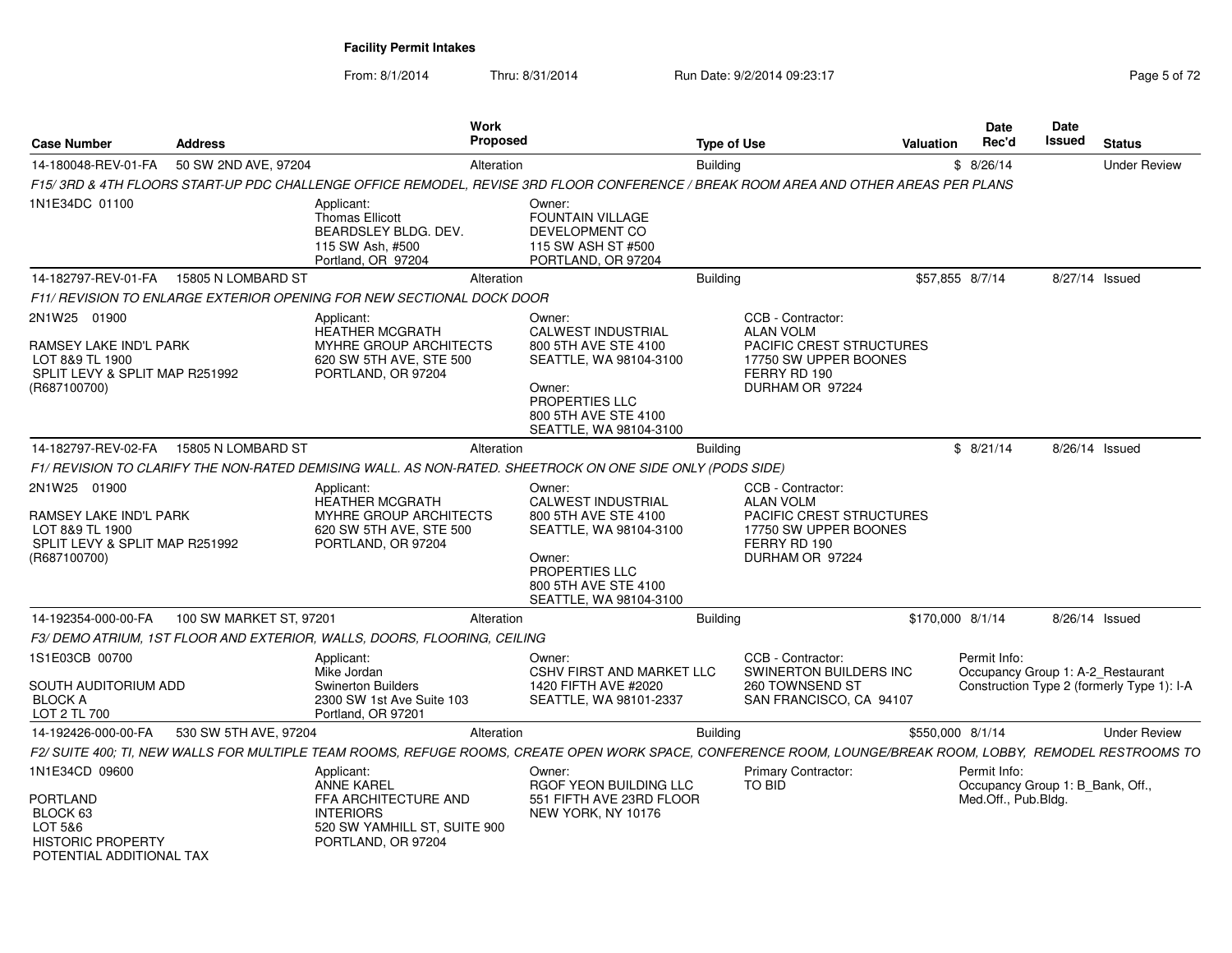From: 8/1/2014

Thru: 8/31/2014 Run Date: 9/2/2014 09:23:17 Page 6 of 72

| <b>Case Number</b>                                                | <b>Address</b>            |                                                                                          | Work<br><b>Proposed</b> |                                                                                                                                                                  | <b>Type of Use</b> |                                                                                                                                      | <b>Valuation</b>   |              | <b>Date</b><br>Rec'd             | Date<br>Issued | <b>Status</b>                              |
|-------------------------------------------------------------------|---------------------------|------------------------------------------------------------------------------------------|-------------------------|------------------------------------------------------------------------------------------------------------------------------------------------------------------|--------------------|--------------------------------------------------------------------------------------------------------------------------------------|--------------------|--------------|----------------------------------|----------------|--------------------------------------------|
| 14-192690-000-00-FA                                               | 317 SW ALDER ST, 97204    |                                                                                          | Alteration              |                                                                                                                                                                  | <b>Building</b>    |                                                                                                                                      | \$26,000 8/1/14    |              |                                  | 8/12/14 Issued |                                            |
|                                                                   |                           |                                                                                          |                         | F12/ 9TH FLOOR PARTIAL FLOOR INTERIOR OFFICE DEMO 2 OFFICES AND REMODEL LUNCH COFFEE BAR. no occupancy this permit, speculative only. JD 8/12/14                 |                    |                                                                                                                                      |                    |              |                                  |                |                                            |
| 1S1E03BA 07400                                                    |                           | Applicant:<br><b>DAN YOUNG</b>                                                           |                         | Owner:<br>LOYALTY HOLDINGS LLC                                                                                                                                   |                    | CCB - Contractor:<br>5D CONTRACTORS LLC                                                                                              |                    | Permit Info: | Occupancy Group 1: B_Bank, Off., |                |                                            |
| <b>PORTLAND</b><br>BLOCK 48<br>LOT <sub>4</sub>                   |                           | OREGON BUSINESS<br><b>ARCHITECTURE</b><br>PO BOX 80301<br>PORTLAND, OR 97280             |                         | 3657 MAIN ST<br>MANCHESTER, VT 05254                                                                                                                             |                    | PO BOX 416<br>CORBETT, OR 97019                                                                                                      |                    |              | Med.Off., Pub.Bldg.              |                |                                            |
| 14-192730-000-00-FA                                               | 529 SW 3RD AVE, 97204     |                                                                                          | Alteration              |                                                                                                                                                                  | <b>Building</b>    |                                                                                                                                      | \$31,000 8/1/14    |              |                                  | 8/12/14 Issued |                                            |
|                                                                   |                           |                                                                                          |                         | F12/ SUITE 300 LANDLORD WORK FOR FUTURE TENANT, REMOVE SOME WALLS AND ADA BARRIER REMOVAL.--------------- No Occupnacy this permit JD 8/12/14--------------      |                    |                                                                                                                                      |                    |              |                                  |                |                                            |
| 1S1E03BA 07500<br><b>PORTLAND</b><br>BLOCK 48<br>LOT <sub>3</sub> |                           | Applicant:<br>DAN YOUNG<br><b>OREGON BUSINESS</b><br><b>ARCHITECTURE</b><br>PO BOX 80301 |                         | Owner:<br>LOYALTY HOLDINGS LLC<br>3657 MAIN ST<br>MANCHESTER, VT 05254                                                                                           |                    | CCB - Contractor:<br>5D CONTRACTORS LLC<br>PO BOX 416<br>CORBETT, OR 97019                                                           |                    |              |                                  |                |                                            |
|                                                                   |                           | PORTLAND, OR 97280                                                                       |                         |                                                                                                                                                                  |                    |                                                                                                                                      |                    |              |                                  |                |                                            |
| 14-193028-000-00-FA                                               |                           | 3181 SW SAM JACKSON PARK RD - Bldg BSC, 9 Alteration                                     |                         |                                                                                                                                                                  | <b>Building</b>    |                                                                                                                                      | \$5,500,000 8/4/14 |              |                                  |                | <b>Under Review</b>                        |
|                                                                   |                           |                                                                                          |                         | F9/ NORTH CAMPUS UTILITY PLANS UPGRADE (PHASE 3) CHILLER REPLACEMENT, REPLACE EXISTING 2 COOLING TOWERS WITH 4 NEW COOLING TOWERS WITH A NEW 739 SQ FT STEEL PLA |                    |                                                                                                                                      |                    |              |                                  |                |                                            |
| 1S1E09 00200                                                      |                           | Applicant:<br><b>JOHN MC MICHAEL</b><br>1600 SW MAIN ST SUITE 1600<br>PORTLAND, OR 97204 |                         | Owner:<br>OREGON STATE OF<br>3181 SW SAM JACKSON PARK RD<br>PORTLAND, OR 97239                                                                                   |                    | CCB - Contractor:<br><b>THOMAS SMITH</b><br>HOFFMAN CONSTRUCTION CO<br>OF OREGON<br>805 SW BROADWAY SUITE 2100<br>PORTLAND, OR 97205 |                    | Permit Info: | Occupancy Group 1: B             |                | Construction Type 2 (formerly Type 1): I-B |
| 14-193163-000-00-FA                                               | 555 SW OAK ST             |                                                                                          | Alteration              |                                                                                                                                                                  | <b>Building</b>    |                                                                                                                                      | \$45.946 8/4/14    |              |                                  | 8/22/14 Issued |                                            |
| B1/ P7 - 7TH FLOOR SPACESAVER STORAGE SYSTEM                      |                           |                                                                                          |                         |                                                                                                                                                                  |                    |                                                                                                                                      |                    |              |                                  |                |                                            |
| 1N1E34CD 80000                                                    |                           | Applicant:<br><b>JIM MC CORD</b>                                                         |                         | Owner:<br>ASSOCIATION OF UNIT OWNERS                                                                                                                             |                    | CCB - Contractor:<br><b>JIM MCCORD</b>                                                                                               |                    |              |                                  |                |                                            |
| ONE ELEVEN TOWER CONDOMINIUM<br><b>GENERAL COMMON ELEMENTS</b>    |                           | 9730 SW HERMAN RD<br>TUALATIN, OR 97062                                                  |                         | OF<br>ONE ELEVEN TOWER<br>CONDOMINIUM 111 SW 5TH<br>PORTLAND, OR 97204                                                                                           |                    | SPACESAVER SPECIALISTS INC<br>9730 SW Herman Rd.<br>Tualatin, OR 97062                                                               |                    |              |                                  |                |                                            |
| 14-193346-000-00-FA                                               | 111 SW COLUMBIA ST, 97258 |                                                                                          | Alteration              |                                                                                                                                                                  | <b>Building</b>    |                                                                                                                                      | \$15,000 8/4/14    |              |                                  |                | 8/6/14 Under Inspection                    |
|                                                                   |                           | B2/ SUITE 600; NEW WALL AND DOOR FOR SERVER ROOM, NEW EXIT DOOR, ELEC, PAINT, PATCH      |                         |                                                                                                                                                                  |                    |                                                                                                                                      |                    |              |                                  |                |                                            |
| 1S1E03BD 01700                                                    |                           | Applicant:<br><b>BRANDI STEVENS</b>                                                      |                         | Owner:<br><b>COLUMBIA SQUARE LLC</b>                                                                                                                             |                    | CCB - Contractor:<br>MELVIN MARK CONSTRUCTION C(Occupancy Group 1: B)                                                                |                    | Permit Info: |                                  |                |                                            |
| <b>PORTLAND</b><br>BLOCK 129<br>$LOT 1-8$                         |                           | <b>MELVIN MARK CO</b><br>111 SW COLUMBIA #1380<br>PORTLAND, OR 97201                     |                         | 111 SW COLUMBIA ST #1380<br>PORTLAND, OR 97201-5845                                                                                                              |                    | 111 SW COLUMBIA ST STE 1380<br>PORTLAND, OR 972015873                                                                                |                    |              |                                  |                | Construction Type 2 (formerly Type 1): I-A |
| 14-193346-REV-01-FA                                               | 111 SW COLUMBIA ST. 97258 |                                                                                          | Alteration              |                                                                                                                                                                  | <b>Building</b>    |                                                                                                                                      |                    | \$8/21/14    |                                  |                | <b>Under Review</b>                        |
|                                                                   |                           |                                                                                          |                         | B2/ SUITE 600; REVISION TO CLARIFY LOCKING MECHANISM AND MOTION DETECTOR AT NEW DOORS(ACCESS CONTROL)                                                            |                    |                                                                                                                                      |                    |              |                                  |                |                                            |
| 1S1E03BD 01700                                                    |                           | Applicant:<br><b>BRANDI STEVENS</b>                                                      |                         | Owner:<br><b>COLUMBIA SQUARE LLC</b>                                                                                                                             |                    | CCB - Contractor:<br>MELVIN MARK CONSTRUCTION C(Occupancy Group 1: B                                                                 |                    | Permit Info: |                                  |                |                                            |
| <b>PORTLAND</b><br>BLOCK 129<br>LOT 1-8                           |                           | <b>MELVIN MARK CONST</b><br>111 SW COLUMBIA, SUITE1380<br>PORTLAND, OR 97201             |                         | 111 SW COLUMBIA ST #1380<br>PORTLAND, OR 97201-5845                                                                                                              |                    | 111 SW COLUMBIA ST STE 1380<br>PORTLAND, OR 972015873                                                                                |                    |              |                                  |                | Construction Type 2 (formerly Type 1): I-A |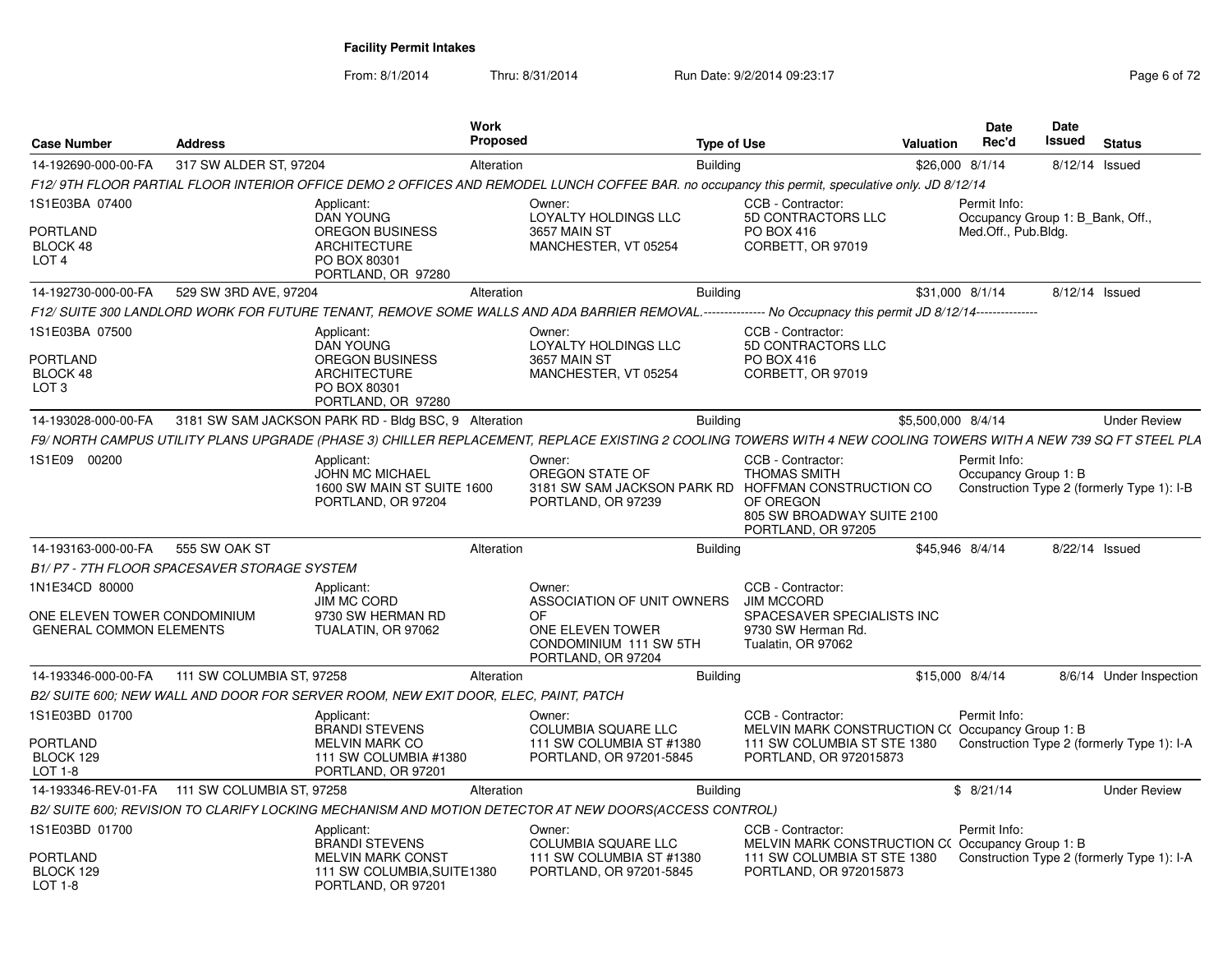From: 8/1/2014Thru: 8/31/2014 Run Date: 9/2/2014 09:23:17 Page 7 of 72

| <b>Case Number</b>                                                                                                 | <b>Address</b>                     |                                                                                                                       | Work<br>Proposed                                                                                                                                                      | <b>Type of Use</b>                                                                                      | Valuation | Date<br>Rec'd                                                                            | Date<br><b>Issued</b> | <b>Status</b>                                                                      |
|--------------------------------------------------------------------------------------------------------------------|------------------------------------|-----------------------------------------------------------------------------------------------------------------------|-----------------------------------------------------------------------------------------------------------------------------------------------------------------------|---------------------------------------------------------------------------------------------------------|-----------|------------------------------------------------------------------------------------------|-----------------------|------------------------------------------------------------------------------------|
| 14-193489-000-00-FA                                                                                                | 530 SW 5TH AVE, 97204              |                                                                                                                       | Alteration                                                                                                                                                            | <b>Building</b>                                                                                         |           | \$28,000 8/5/14                                                                          |                       | <b>Under Review</b>                                                                |
|                                                                                                                    |                                    |                                                                                                                       | F2/ SUITE 1250: TI. REMOVE SOME WALLS. CABINETRY. DOORS. ADD WALL TO CREATE ADDITIONAL OFFICE. DOOR. RELITE. CEILING. ELEC                                            |                                                                                                         |           |                                                                                          |                       |                                                                                    |
| 1N1E34CD 09600<br>PORTLAND<br>BLOCK 63<br>LOT 5&6<br><b>HISTORIC PROPERTY</b><br>POTENTIAL ADDITIONAL TAX          |                                    | Applicant:<br><b>DAN YOUNG</b><br><b>OREGON BUSINESS</b><br><b>ARCHITECTURE</b><br>PO BOX 80301<br>PORTLAND, OR 97280 | Owner:<br>RGOF YEON BUILDING LLC<br>551 FIFTH AVE 23RD FLOOR<br>NEW YORK, NY 10176                                                                                    | CCB - Contractor:<br>5D CONTRACTORS LLC<br>PO BOX 416<br>CORBETT, OR 97019                              |           | Permit Info:<br>Occupancy Group 1: B Bank, Off<br>Med.Off., Pub.Blda.                    |                       |                                                                                    |
| 14-193558-000-00-FA                                                                                                | 7409 N LEADBETTER RD. 97203        |                                                                                                                       | Alteration                                                                                                                                                            | <b>Building</b>                                                                                         |           | \$385,000 8/5/14                                                                         |                       | 8/18/14 Issued                                                                     |
|                                                                                                                    |                                    |                                                                                                                       | F6/ DEMO EXISTING OFFICE WALLS. REMOVE DEMISING WALLS. RECONFIGURE FOR ADDITIONAL. OFFICES. OPEN OFFICE. BREAKROOM. CONFERENCE ROOM. RESTROOM. OFFICES. SEPARA        |                                                                                                         |           |                                                                                          |                       |                                                                                    |
| 2N1W25A 01100                                                                                                      |                                    | Applicant:<br><b>RYAN WESTON</b><br><b>GROUP MACKENZIE</b><br>1515 SE WATER AVE, #100<br>PORTLAND, OR 97214           | Owner:<br>LIT INDUSTRIAL LTD<br><b>PARTNERSHIP</b><br>1717 MCKINNEY AVE #1900<br>DALLAS, TX 75202-1253                                                                | CCB - Contractor:<br>VANOSDEL CONSTRUCTION<br>PO BOX 1057<br>BATTLEGROUND, WA 98604                     |           | Permit Info:<br>Occupancy Group 1: S-1 Storage -<br>Moderate Hazard, Warehouse<br>109990 |                       | Construction Type 2 (formerly Type 1): V-B<br>Total Square Footage - Display Only: |
| 14-193967-000-00-FA                                                                                                | 1122 SW STARK ST, 97205            |                                                                                                                       | Alteration                                                                                                                                                            | <b>Building</b>                                                                                         |           | \$320,000 8/5/14                                                                         |                       | <b>Under Review</b>                                                                |
|                                                                                                                    |                                    |                                                                                                                       | F9/ TI, NEW TENANT; OFFICES, CONFERENCE ROOMS, OPEN OFFICE SPACE, RECEPTION AREA, LOUNGE, KITCHEN, SHOWER, FLOORING, BIKE PARKING, CEILING, ELEC, PLBG, FINISHES***NO |                                                                                                         |           |                                                                                          |                       |                                                                                    |
| 1N1E33DD 01900<br>PORTLAND<br>BLOCK 255<br>N 40' OF LOT 7<br>LOT 8                                                 |                                    | Applicant:<br><b>ROBERT HAYDEN</b><br><b>YBA ARCHITECTS</b><br>123 NW 2ND AVE #204<br>PORTLAND, OR 97232              | Owner:<br>1122 STARK INVESTMENT LLC<br>2455 NW MARSHALL ST #1<br>PORTLAND, OR 97210                                                                                   | CCB - Contractor:<br>TJ NISBET CONSTRUCTION INC<br>PO BOX 40<br>CLACKAMAS, OR 97015                     |           | Permit Info:<br>Occupancy Group 1: B Bank, Off<br>Med.Off., Pub.Blda.                    |                       |                                                                                    |
| 14-194052-000-00-FA                                                                                                | 5400 N BASIN AVE, 97217            |                                                                                                                       | Alteration                                                                                                                                                            | Buildina                                                                                                |           | \$34,000 8/5/14                                                                          |                       | 8/15/14 Issued                                                                     |
|                                                                                                                    |                                    |                                                                                                                       | B1/ PDI CENTER - PERMIT TO APPROVE TRUCK LIFT ALREADY INSTALLED (Electrical already approved under permit 07-104635)                                                  |                                                                                                         |           |                                                                                          |                       |                                                                                    |
| 1N1E21B 00100<br>SECTION 21 1N 1E<br>TL 100 6.34 ACRES<br>LAND & IMPS SEE R646184 (R941210561)<br>FOR MACH & EQUIP |                                    | Applicant:<br><b>PAUL JONES</b><br>SHOP EQUIPMENT CO INC<br>7340 SW BONITA RD<br><b>TIGARD, OR 97224</b>              | Owner:<br>FREIGHTLINER CORPORATION<br>PO BOX 3820<br>PORTLAND, OR 97208-3820                                                                                          | CCB - Contractor:<br>Jim Havlinek<br>SHOP EQUIPMENT INC<br>7340 SW BONITA RD<br><b>TIGARD, OR 97224</b> |           | Permit Info:<br>Occupancy Group 1: B                                                     |                       | Construction Type 2 (formerly Type 1): III-N                                       |
| 14-194086-000-00-FA                                                                                                | 421 SW 6TH AVE, 97205              |                                                                                                                       | Alteration                                                                                                                                                            | <b>Building</b>                                                                                         |           | \$251,339 8/5/14                                                                         |                       | 8/12/14 Under Inspection                                                           |
|                                                                                                                    |                                    |                                                                                                                       | F17/3RD FLOOR GALOIS NEW TENANT REMODEL, NEW WALLS, DOORS, RELITES AND CEILING LIGHTING                                                                               |                                                                                                         |           |                                                                                          |                       |                                                                                    |
| 1N1E34CC 04300<br>PORTLAND<br>BLOCK 176<br>LOT 1-4                                                                 |                                    | Applicant:<br><b>KENT POTTEBAUM</b><br><b>GBD ARCHITECTS INC</b><br>1120 NW COUCH SUITE 300<br>PORTLAND OR 97209      | Owner:<br>UPI COMMONWEALTH LLC<br>1215 FOURTH AVE STE 600<br>SEATTLE, WA 98161                                                                                        | CCB - Contractor:<br>R & H CONSTRUCTION<br>1530 SW TAYLOR STREET<br>PORTLAND, OR 97205                  |           |                                                                                          |                       |                                                                                    |
| 14-194935-000-00-FA                                                                                                | 3171 SW SAM JACKSON PARK RD, 97201 |                                                                                                                       | Alteration                                                                                                                                                            | Building                                                                                                |           | \$716,000 8/7/14                                                                         |                       | 8/25/14 Issued                                                                     |
|                                                                                                                    |                                    |                                                                                                                       | F1/ OSHU MULTNOMAH PAVILLION 2ND FLOOR/ REMODEL WEST WING FOR EXPANSION OF THE CHM - REMOVE AND REPLACE FINISHES. CONVERT MAILROOM TO RESTROOMS. CONVERT OFI          |                                                                                                         |           |                                                                                          |                       |                                                                                    |
| 1S1E09 00500                                                                                                       |                                    | Applicant:<br><b>NAOMI MATHABA</b>                                                                                    | Owner:<br>OREGON STATE OF                                                                                                                                             | CCB - Contractor:<br><b>TURNER CONSTRUCTION CO</b>                                                      |           |                                                                                          |                       |                                                                                    |
| SECTION 09 1S 1E<br>TL 500 7.41 ACRES                                                                              |                                    | OHSU<br>MAIL CODE CSB210<br>PORTLAND OR                                                                               | 3181 SW SAM JACKSON PARK RD<br>3181 SW SAM JACKSON PARK RD PORTLAND, OR 97239                                                                                         | 1200 NW NAITO PARKWAY #300<br>PORTLAND, OR 972209                                                       |           |                                                                                          |                       |                                                                                    |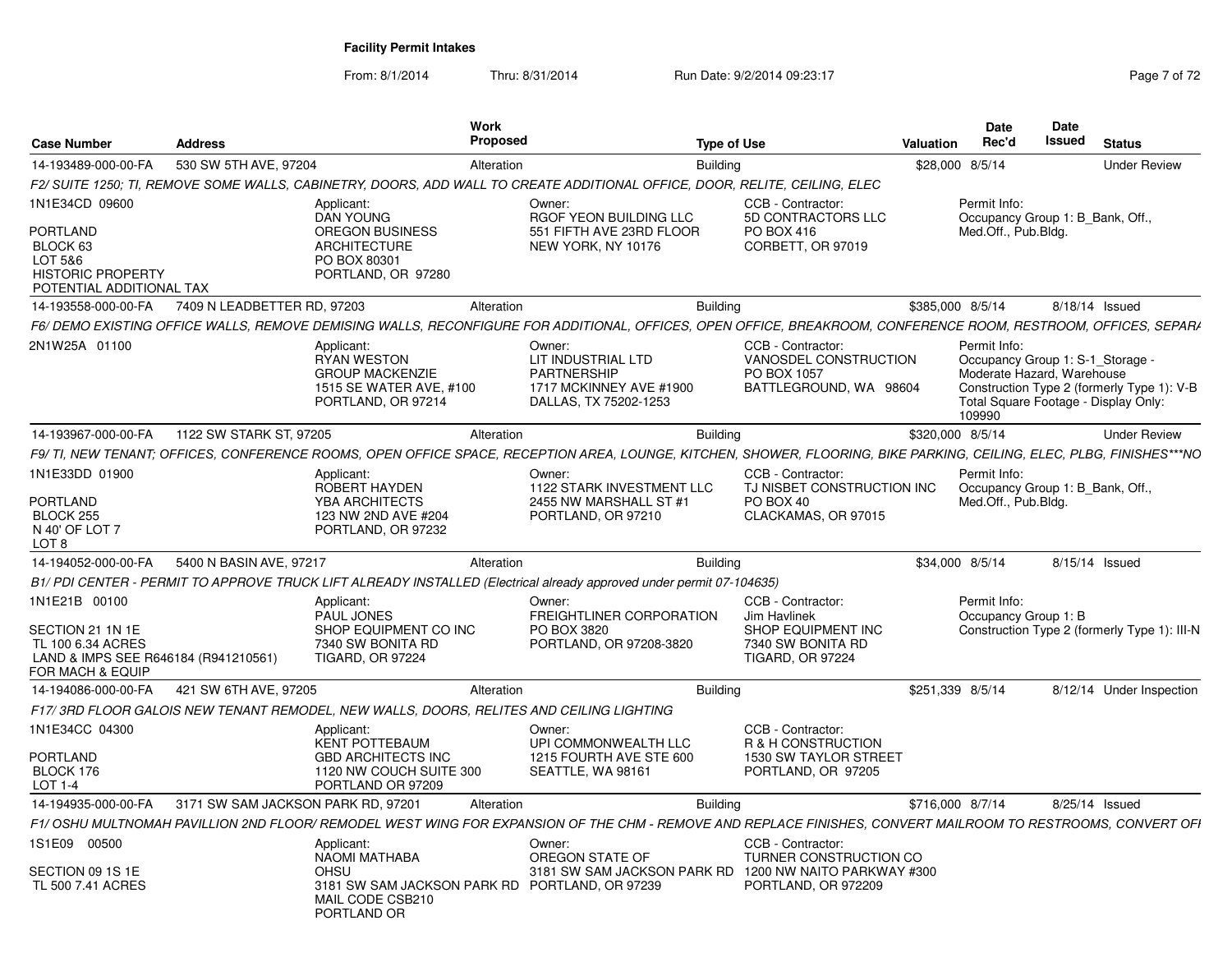From: 8/1/2014

Thru: 8/31/2014 Run Date: 9/2/2014 09:23:17 Page 8 of 72

| <b>Case Number</b>                            | <b>Address</b>              | Work<br>Proposed                                                                                                                                                 |                                                                                                  | <b>Type of Use</b> |                                                                                                                 | <b>Valuation</b> | <b>Date</b><br>Rec'd                                                    | Date<br><b>Issued</b> | <b>Status</b>                              |
|-----------------------------------------------|-----------------------------|------------------------------------------------------------------------------------------------------------------------------------------------------------------|--------------------------------------------------------------------------------------------------|--------------------|-----------------------------------------------------------------------------------------------------------------|------------------|-------------------------------------------------------------------------|-----------------------|--------------------------------------------|
| 14-195028-000-00-FA                           | 1500 NE IRVING ST, 97232    | Alteration                                                                                                                                                       |                                                                                                  | <b>Building</b>    |                                                                                                                 | \$34,204 8/7/14  |                                                                         |                       | 8/18/14 Issued                             |
|                                               |                             | F1/ TI: SUITE 370, DEMO MOST WALLS, FLOORING, CEILING GRID, CREATE OPEN OFFICE SPACE, NEW FIXTURES, FINISHES                                                     |                                                                                                  |                    |                                                                                                                 |                  |                                                                         |                       |                                            |
| 1N1E35AC 01200                                |                             | Applicant:<br><b>HEATHER MCGRATH</b>                                                                                                                             | Owner:<br>WREH LLOYD PLAZA LLC                                                                   |                    | CCB - Contractor:<br>PERLO CONSTRUCTION LLC                                                                     |                  | Permit Info:<br>Occupancy Group 1: B                                    |                       |                                            |
| <b>HOLLADAYS ADD</b><br>BLOCK 167&168 TL 1200 |                             | MYHRE GROUP ARCHITECTS<br>620 SW 5TH AVE, STE 500<br>PORTLAND, OR 97204                                                                                          | 600 UNIVERSITY ST #2820<br>SEATTLE, WA 98101                                                     |                    | 7190 SW Sandburg St.<br>Portland, OR 97223                                                                      |                  | I-FR                                                                    |                       | Construction Type 2 (formerly Type 1):     |
| 14-195429-000-00-FA                           | 319 SW WASHINGTON ST, 97204 | Alteration                                                                                                                                                       |                                                                                                  | <b>Building</b>    |                                                                                                                 | \$80,000 8/7/14  |                                                                         |                       | 8/12/14 Issued                             |
|                                               |                             | B1/ INTERIOR DEMO OF OFFICE WALLS & BATHROOMS ON THE MEZZANINE AND 2ND FLOOR LEVELS                                                                              |                                                                                                  |                    |                                                                                                                 |                  |                                                                         |                       |                                            |
| 1N1E34CD 07800                                |                             | Applicant:<br><b>BRODIE BRICKER</b><br>TURNER CONSTRUCTION CO<br>1200 NW NAITO PKY, SUITE 300<br>PORTLAND, OR 97209                                              | Owner:<br>THREE NINETEEN WASHINGTON<br>LLC.<br>PO BOX 416<br>MANCHESTER, VT 05254                |                    | CCB - Contractor:<br>TURNER CONSTRUCTION CO<br>1200 NW NAITO PARKWAY #300<br>PORTLAND, OR 972209                |                  | Permit Info:<br>Occupancy Group 1: B_Bank, Off.,<br>Med.Off., Pub.Bldg. |                       |                                            |
| 14-195488-000-00-FA                           | 1211 SW 5TH AVE, 97204      | Alteration                                                                                                                                                       |                                                                                                  | <b>Building</b>    |                                                                                                                 | \$386,783 8/7/14 |                                                                         |                       | 8/15/14 Issued                             |
|                                               |                             | F6/23RD FLOOR, SE CORNER; TI, REMOVE EXISTING PARTITION WALLS, ADD BACK FOR MULTIPLE OFFICES, CONFERENCE ROOM, BREAKROOM, WORK ROOM, RECEPTION AREA, DOORS, RE.  |                                                                                                  |                    |                                                                                                                 |                  |                                                                         |                       |                                            |
| 1S1E03BC 00900                                |                             | Applicant:<br><b>TONY SILVESTRINI</b>                                                                                                                            | Owner:<br>PACWEST CENTER LLC                                                                     |                    | CCB - Contractor:<br><b>LANGLEY INVESTMENT</b>                                                                  |                  | Permit Info:<br>Occupancy Group 1: B Bank, Off.,                        |                       |                                            |
| <b>PORTLAND</b>                               |                             | <b>LANGLEY INVESTMENT</b>                                                                                                                                        | 1211 SW 5TH AVE #2230                                                                            |                    | PROPERTIES INC                                                                                                  |                  | Med.Off., Pub.Bldg.                                                     |                       |                                            |
| BLOCK 167<br>LOT 1-8                          |                             | PROPERTIES, INC.<br>1211 SW 5TH AVE. SUITE L-17<br>PORTLAND, OR 97204                                                                                            | PORTLAND, OR 97204                                                                               |                    | 825 NE MULTNOMAH ST STE 1275<br>PORTLAND, OR 97232                                                              |                  |                                                                         |                       |                                            |
| 14-195539-000-00-FA                           | 111 SW OAK ST, 97204        | Alteration                                                                                                                                                       |                                                                                                  | <b>Building</b>    |                                                                                                                 | \$200,000 8/7/14 |                                                                         |                       | <b>Under Review</b>                        |
|                                               |                             | F6/ 2ND AND 3RD FLOOR TI; REMOVE / ADD SELECTED WALLS, OFFICES, CONFERENCE ROOM, KITCHEN, REMOVE ONE STAIRCASE FROM 2ND FLOOR TO MEZZANINE, WIDEN REMAINING STAI |                                                                                                  |                    |                                                                                                                 |                  |                                                                         |                       |                                            |
| 1N1E34CD 04100                                |                             | Applicant:<br><b>GARY HARTILL</b><br>ORANGEWALL STUDIOS<br>240 N BROADWAY ST SUITE 202<br>PORTLAND, OR 97227                                                     | Owner:<br><b>LAUREN LOUISE LLC</b><br>111 SW COLUMBIA ST #1380<br>PORTLAND, OR 97201             |                    | CCB - Contractor:<br><b>BILL JORGENS</b><br>JORGENS CONSTRUCTION CO<br>PO BOX 634<br>WILSONVILLE, OR 97070-0634 |                  |                                                                         |                       |                                            |
| 14-195791-000-00-FA                           | 700 SW 5TH AVE              | Alteration                                                                                                                                                       |                                                                                                  | <b>Building</b>    |                                                                                                                 | \$305,000 8/8/14 |                                                                         |                       | <b>Under Review</b>                        |
|                                               |                             | F16/ SPACE #1225 CHARMING CHARLIE NEW TENANT REMODEL, REMOVE AND REPLACE WALLS, STOREFRONT ENTRANCE AREA, RECONFIGURE SALES AREA AND CEILINGS****BID ESTIMATI    |                                                                                                  |                    |                                                                                                                 |                  |                                                                         |                       |                                            |
| 1S1E03BB1 90001                               |                             | Applicant:<br>TIFFANY<br>ROGUE ARCHITECTS<br>513 MAIN ST SUITE 200<br>FORT WORTH, TX 76102                                                                       | Owner:<br>PIONEER PLACE LIMITED<br><b>PARTNERSHIP</b><br>PO BOX 617905<br>CHICAGO. IL 60661-7905 |                    | <b>Primary Contractor:</b><br><b>TO BID</b>                                                                     |                  | Permit Info:<br>Occupancy Group 1: M                                    |                       | Construction Type 2 (formerly Type 1): I-A |
| 14-195896-000-00-FA                           | 700 SW 5TH AVE              | Alteration                                                                                                                                                       |                                                                                                  | <b>Building</b>    |                                                                                                                 | \$280,000 8/8/14 |                                                                         |                       | <b>Under Review</b>                        |
|                                               |                             | F11/ SPACE 3045 EDDIE BAUER NEW TENANT REMODEL, REMOVE & REPLACE WALLS FOR NEW DISPLAY LAY-OUT, NEW STOREFRONT, BATHROOMS AND DISPLAY OUTRIGGER SYSTEM ***BID    |                                                                                                  |                    |                                                                                                                 |                  |                                                                         |                       |                                            |
| 1S1E03BB1 90001                               |                             | Applicant:<br><b>ELAINE SCHRADE</b><br>VANNEY ASSOCIATES INC<br>360 N ROBERT ST SUITE 201<br><b>ST PAUL, MN 55101</b>                                            | Owner:<br>PIONEER PLACE LIMITED<br>PARTNERSHIP<br>PO BOX 617905<br>CHICAGO. IL 60661-7905        |                    | <b>Primary Contractor:</b><br><b>TO BID</b>                                                                     |                  | Permit Info:<br>Occupancy Group 1: M                                    |                       | Construction Type 2 (formerly Type 1): I-A |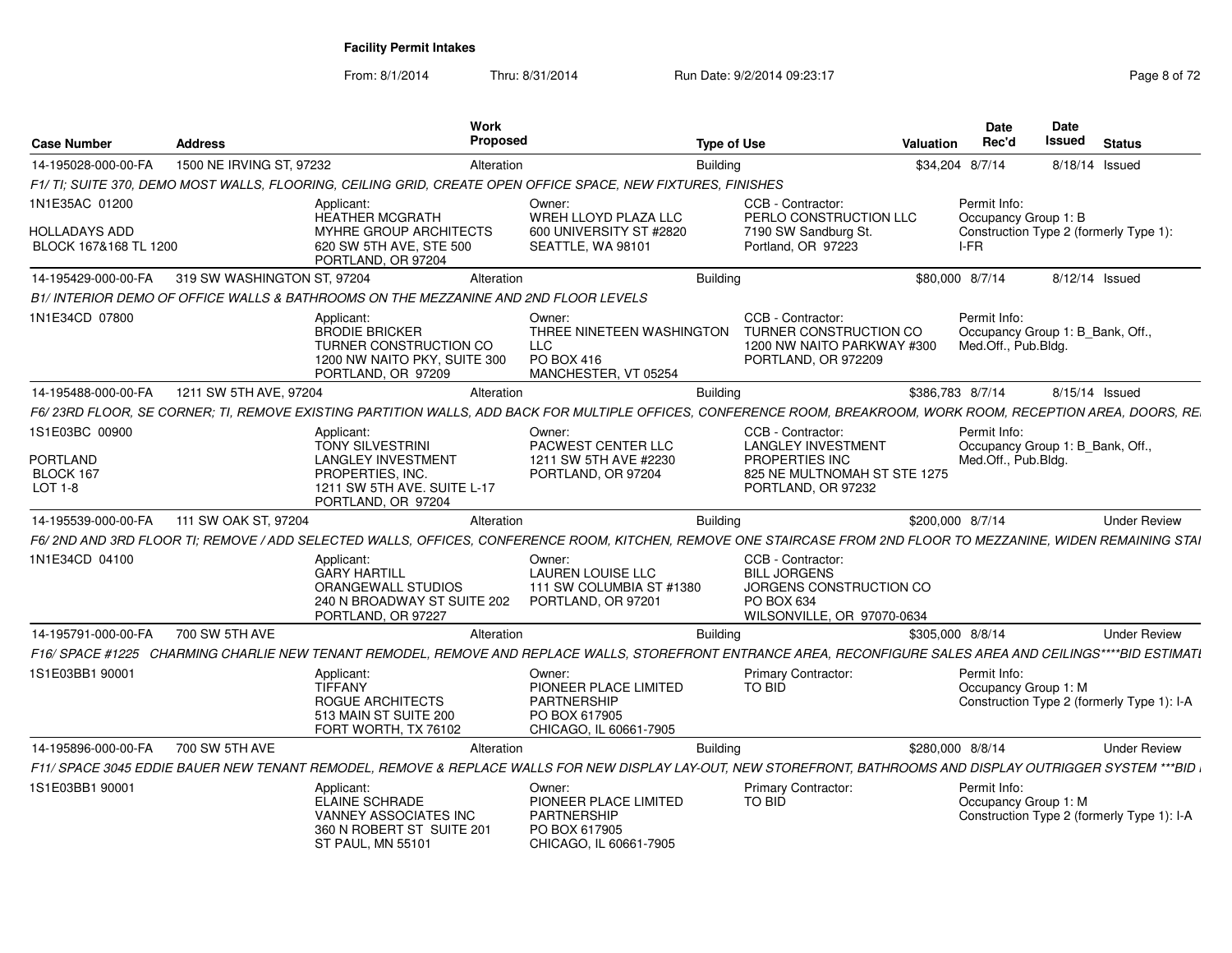From: 8/1/2014

Thru: 8/31/2014 Run Date: 9/2/2014 09:23:17 Page 9 of 72

| <b>Case Number</b>                                                                         | <b>Address</b>             |                                                                                                                                             | Work<br><b>Proposed</b> |                                                                                                                                                             |                 | <b>Type of Use</b>                                                                                                                         | <b>Valuation</b>  | Date<br>Rec'd | Date<br>Issued | <b>Status</b>                              |
|--------------------------------------------------------------------------------------------|----------------------------|---------------------------------------------------------------------------------------------------------------------------------------------|-------------------------|-------------------------------------------------------------------------------------------------------------------------------------------------------------|-----------------|--------------------------------------------------------------------------------------------------------------------------------------------|-------------------|---------------|----------------|--------------------------------------------|
| 14-195928-000-00-FA                                                                        | 4810 N LAGOON AVE, 97217   |                                                                                                                                             | Alteration              |                                                                                                                                                             | <b>Building</b> |                                                                                                                                            | \$118,000 8/8/14  |               | 8/12/14 Issued |                                            |
|                                                                                            |                            |                                                                                                                                             |                         | F17/ GARDA/ PROVIDE NEW FINISHES IN CVS AREA, DEMO OFFICE PARTITIONS. NEW CHAIN-LINK FENCE IN WAREHOUSE, NEW WALLS AND EQUIPMENT IN COIN ROLLING ROOM       |                 |                                                                                                                                            |                   |               |                |                                            |
| 1N1E20A 00200                                                                              |                            | Applicant:<br>Don Mortensen<br>SM Andersen Co, Inc.<br>PO Box 5003<br>Portland, OR 97208-5003                                               |                         | Owner:<br><b>ROSAN INC</b><br>PO BOX 6712<br>PORTLAND, OR 97228-6712                                                                                        |                 | CCB - Contractor:<br>Don Mortensen<br>SM Andersen Co, Inc.<br>PO Box 5003<br>Portland, OR 97208-5003                                       |                   |               |                |                                            |
| 14-196131-000-00-FA                                                                        | 7102 NE AIRPORT WAY, 97220 |                                                                                                                                             | Alteration              |                                                                                                                                                             | <b>Building</b> |                                                                                                                                            | \$17,000 8/8/14   |               |                | <b>Under Review</b>                        |
|                                                                                            |                            |                                                                                                                                             |                         | B1/AVIS - WATER RECOVERY (QTA) INSTALL TWO 750 GAL. WATER TANKS W/SEISMIC RESTRAINTS *** BID ESTIMATE ***                                                   |                 |                                                                                                                                            |                   |               |                |                                            |
| 1N2E08 00300                                                                               |                            | Applicant:<br><b>BRAD SISSON</b><br><b>OREGON ELECTRIC</b><br><b>CONSTRUCTION</b><br>1709 SE 3RD AVE<br>PORTLAND, OR 97214                  |                         | Owner:<br>PORT OF PORTLAND<br>PO BOX 3529<br>PORTLAND, OR 97208-3529                                                                                        |                 | CCB - Contractor:<br>OREGON ELECTRIC<br><b>CONSTRUCTION INC/DBA</b><br>OREGON ELECTRIC GROUP<br>1709 SE 3RD AVE<br>PORTLAND, OR 97214-4547 |                   |               |                |                                            |
| 14-196133-000-00-FA                                                                        | 7102 NE AIRPORT WAY, 97220 |                                                                                                                                             | Alteration              |                                                                                                                                                             | <b>Building</b> |                                                                                                                                            | \$17,000 8/8/14   |               |                | <b>Under Review</b>                        |
|                                                                                            |                            |                                                                                                                                             |                         | B1/HERTZ - WATER RECOVERY (QTA) INSTALL TWO 750 GAL. WATER TANKS W/SEISMIC RESTRAINTS ***BID ESTIMATE***                                                    |                 |                                                                                                                                            |                   |               |                |                                            |
| 1N2E08 00300                                                                               |                            | Applicant:<br><b>BRAD SISSON</b><br><b>OREGON ELECTRIC</b><br><b>CONSTRUCTION</b><br>1709 SE 3RD AVE<br>PORTLAND, OR 97214                  |                         | Owner:<br>PORT OF PORTLAND<br>PO BOX 3529<br>PORTLAND, OR 97208-3529                                                                                        |                 | CCB - Contractor:<br>OREGON ELECTRIC<br><b>CONSTRUCTION INC/DBA</b><br>OREGON ELECTRIC GROUP<br>1709 SE 3RD AVE<br>PORTLAND, OR 97214-4547 |                   |               |                |                                            |
| 14-196434-000-00-FA                                                                        | 111 SW COLUMBIA ST, 97258  |                                                                                                                                             | Alteration              |                                                                                                                                                             | <b>Building</b> |                                                                                                                                            | \$45,000 8/11/14  |               |                | 8/12/14 Under Inspection                   |
|                                                                                            |                            |                                                                                                                                             |                         | B2/ SUITE 1315, TI; NEW WALLS FOR OFFICES, BREAKROOM, CONFERENCE ROOM, RECEPTION AREA, DOORS, RELITES, FLOORING, ELEC, PLBG                                 |                 |                                                                                                                                            |                   |               |                |                                            |
| 1S1E03BD 01700<br><b>PORTLAND</b><br>BLOCK 129<br>LOT 1-8                                  |                            | Applicant:<br><b>BRANDI STEVENS</b><br><b>MELVIN MARK CO</b><br>111 SW COLUMBIA #1380<br>PORTLAND, OR 97201                                 |                         | Owner:<br>COLUMBIA SQUARE LLC<br>111 SW COLUMBIA ST #1380<br>PORTLAND, OR 97201-5845                                                                        |                 | CCB - Contractor:<br>MELVIN MARK CONSTRUCTION C(Occupancy Group 1: B)<br>111 SW COLUMBIA ST STE 1380<br>PORTLAND, OR 972015873             |                   | Permit Info:  |                | Construction Type 2 (formerly Type 1): I-A |
| 14-196588-000-00-FA                                                                        | 601 SW 2ND AVE, 97204      |                                                                                                                                             | Alteration              |                                                                                                                                                             | <b>Building</b> |                                                                                                                                            | \$35,000 8/11/14  |               | 8/15/14 Issued |                                            |
| F18/7TH & 10TH FLOOR RECEPTION & ELEVATOR LOBBY REMODEL                                    |                            |                                                                                                                                             |                         |                                                                                                                                                             |                 |                                                                                                                                            |                   |               |                |                                            |
| 1S1E03BA 05000<br><b>PORTLAND</b><br>BLOCK <sub>20</sub><br>LOT 1-4 EXC PT IN ST & LOT 5-8 |                            | Applicant:<br><b>TONY SILVESTRINI</b><br><b>LANGLEY INVESTMENT</b><br>PROPERTIES, INC.<br>1211 SW 5TH AVE. SUITE L-17<br>PORTLAND, OR 97204 |                         | Owner:<br>MORRISON STREET CF LLC<br>1211 SW 5TH AVE #2230<br>PORTLAND, OR 97204                                                                             |                 | CCB - Contractor:<br><b>LANGLEY INVESTMENT</b><br><b>PROPERTIES INC</b><br>825 NE MULTNOMAH ST STE 1275<br>PORTLAND, OR 97232              |                   |               |                |                                            |
| 14-196672-000-00-FA                                                                        | 2201 NE LLOYD BLVD, 97232  |                                                                                                                                             | Alteration              |                                                                                                                                                             | <b>Building</b> |                                                                                                                                            | \$351,698 8/11/14 |               |                | <b>Under Review</b>                        |
|                                                                                            |                            |                                                                                                                                             |                         | F16/NORTH ENTRY AT THE EAST END OF MALL NEW ENTRY GLASS SCREEN STORE FRONT AND CANOPY HANGING OFF EXISTING CONCRETE, RENOVATION OF VESTIBULE AND NEW CONCOL |                 |                                                                                                                                            |                   |               |                |                                            |
| 1N1E35BA 00101                                                                             |                            | Applicant:<br><b>SHAWN HOMBERG</b><br><b>WATERLEAF ARCHITECTURE</b><br>419 SW 11TH AVE AUITE 200<br>PORTLAND, OR 97205                      |                         | Owner:<br>CAPREF LLOYD CENTER LLC<br>2201 LLOYD CENTER<br>PORTLAND, OR 97232                                                                                |                 | CCB - Contractor:<br>SD DEACON CORP OF OREGON<br>901 NE GLISAN ST STE 100<br>PORTLAND OR 97232                                             |                   |               |                |                                            |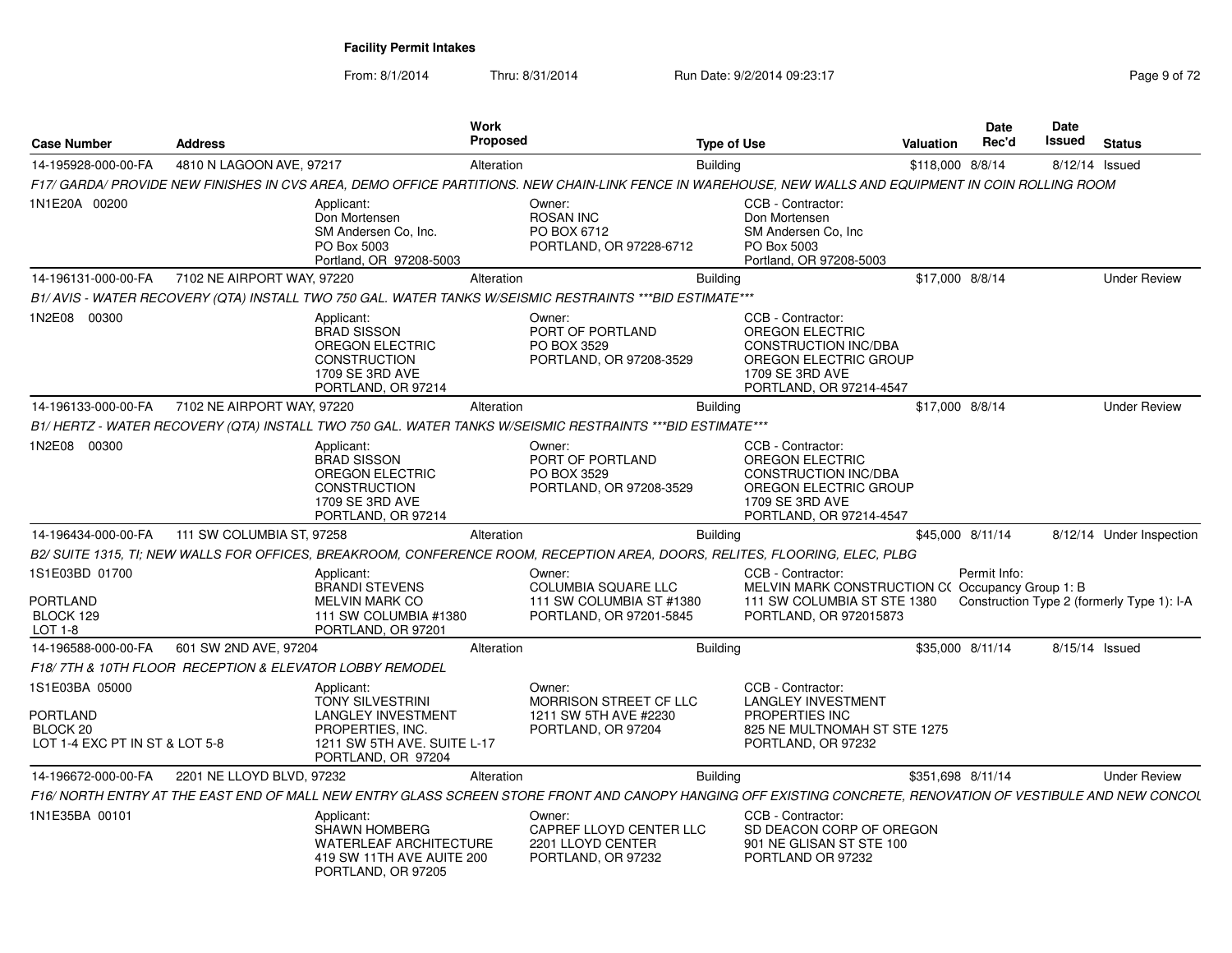From: 8/1/2014

Thru: 8/31/2014 Run Date: 9/2/2014 09:23:17 Rege 10 of 72

| <b>Case Number</b>                                                                                                                             | <b>Address</b>                     |                                                                                                                   | Work<br>Proposed | <b>Type of Use</b>                                                                                                                                                                                    |                                                                                                        | Valuation           | Date<br>Rec'd                          | Date<br>Issued | <b>Status</b>                              |
|------------------------------------------------------------------------------------------------------------------------------------------------|------------------------------------|-------------------------------------------------------------------------------------------------------------------|------------------|-------------------------------------------------------------------------------------------------------------------------------------------------------------------------------------------------------|--------------------------------------------------------------------------------------------------------|---------------------|----------------------------------------|----------------|--------------------------------------------|
| 14-196909-000-00-FA                                                                                                                            |                                    | 3181 SW SAM JACKSON PARK RD - Bldg OHS, 9 Alteration                                                              |                  | <b>Building</b>                                                                                                                                                                                       |                                                                                                        | \$3,070,964 8/11/14 |                                        |                | <b>Under Review</b>                        |
|                                                                                                                                                |                                    |                                                                                                                   |                  | F17/ OHS 8C INTENSIVE CARE UNIT REMODEL - PHASED REMODEL OF APX 12.770 SQ FT WITH SELECTIVE DEMO WORK, RECONFIGURE MEDICAL SYSTEMS ROOMS 8C14 & 8C16, ADDITION OF                                     |                                                                                                        |                     |                                        |                |                                            |
| 1S1E09 00200                                                                                                                                   |                                    | Applicant:<br><b>GERHARD BAMLER</b><br><b>GBJ ARCHITECTURE</b><br>815 SW 2ND AVE. SUITE 600<br>PORTLAND, OR 97204 |                  | Owner:<br>OREGON STATE OF<br>3181 SW SAM JACKSON PARK RD<br>PORTLAND, OR 97239                                                                                                                        | CCB - Contractor<br><b>TURNER CONSTRUCTION CO</b><br>1200 NW NAITO PARKWAY #300<br>PORTLAND, OR 972209 |                     | Permit Info:<br>Occupancy Group 1: I-2 |                | Construction Type 2 (formerly Type 1): I-A |
| 14-196929-000-00-FA                                                                                                                            | 449 NE EMERSON ST, 97211           |                                                                                                                   | Alteration       | <b>Building</b>                                                                                                                                                                                       |                                                                                                        |                     | \$40,000 8/11/14                       |                | <b>Under Review</b>                        |
|                                                                                                                                                |                                    |                                                                                                                   |                  | F2/446 NE KILLINGSWORTH; TI TO EXISTING COFFEE SHOP, HALF-HEIGHT WALLS, PAINT, PATCH, COUNTER TOP, CABINETRY, ELEC, PLBG                                                                              |                                                                                                        |                     |                                        |                |                                            |
| 1N1E23BB 07100                                                                                                                                 |                                    | Applicant:<br>CHRIS SPURGIN<br><b>STACK ARCHITECTURE</b><br>32 NE 7TH AVE<br>PORTLAND OR 97232                    |                  | Owner:<br>PORTLAND CITY OF(LEASED<br>1120 SW 5TH AVE #1204<br>PORTLAND, OR 97204-1932<br>Owner:<br>MULTIPLE TENANTS<br>1120 SW 5TH AVE #1204<br>PORTLAND, OR 97204-1932                               | <b>Primary Contractor:</b><br>TO BID                                                                   |                     |                                        |                |                                            |
| 14-197210-000-00-FA                                                                                                                            | 1136 SW ALDER ST, 97205            |                                                                                                                   | Alteration       | <b>Building</b>                                                                                                                                                                                       |                                                                                                        |                     | \$55,000 8/12/14                       |                | 8/20/14 Issued                             |
|                                                                                                                                                |                                    |                                                                                                                   |                  | F1/ TI TO ADD PARLOUR OFF MAIN RETAIL FLOOR OF THE WHISKEY LIBRARY ON SECOND FLOOR MEZZANINE; REMOVE SPIRAL STAIRCASE, REPLACE WITH LANDING AND STAIR, REMOVE RES                                     |                                                                                                        |                     |                                        |                |                                            |
| 1N1E33DD 04000<br><b>PORTLAND</b><br>LOT 7&8 BLOCK 257                                                                                         |                                    | Applicant:<br><b>ARON FAEGRE</b><br>ARON FAEGRE & ASSOC<br>520 SW YAMHILL<br>PORTLAND OR 97204                    |                  | Owner:<br>AP&J CORP<br>12TH AND ALDER LLC-5% 920 SW 718 NE DEKUM ST<br>6TH AVE #2<br>PORTLAND, OR 97204-1207                                                                                          | CCB - Contractor:<br>THOMAS JAY CONSTRUCTION LLC<br>PORTLAND, OR 97211                                 |                     |                                        |                |                                            |
| 14-197440-000-00-FA                                                                                                                            | 3147 SW SAM JACKSON PARK RD, 97201 |                                                                                                                   | Alteration       | <b>Building</b>                                                                                                                                                                                       |                                                                                                        |                     | \$540,000 8/12/14                      |                | <b>Under Review</b>                        |
| <b>F14/ FLOORS 1-4 REMODEL EXISTING PUBLIC TOILET ROOMS</b>                                                                                    |                                    |                                                                                                                   |                  |                                                                                                                                                                                                       |                                                                                                        |                     |                                        |                |                                            |
| 1S1E09AD 00100<br>SECTION 09 1S 1E<br>TL 100 0.65 ACRES<br><b>LAND &amp; IMPS</b><br>SEE R327835 (R991091601) FOR IMPS AND<br><b>AIR SPACE</b> |                                    | Applicant:<br><b>MARCUS MORGAN</b><br>PKA ARCHITECTS<br>6969 SW HAMPTON ST.<br>PORTLAND, OR 97239                 |                  | Owner:<br>OREGON STATE OF (LEASED<br>3181 SW SAM JACKSON PARK RD<br>PORTLAND, OR 97239<br>Owner:<br><b>BRIM OHSU</b><br>3181 SW SAM JACKSON PARK RD<br>PORTLAND, OR 97239<br>Owner:<br>MAIL STOP PP E | CCB - Contractor:<br>TURNER CONSTRUCTION CO<br>1200 NW NAITO PARKWAY #300<br>PORTLAND, OR 972209       |                     | Permit Info:<br>Occupancy Group 1: B   |                | Construction Type 2 (formerly Type 1): I-B |
|                                                                                                                                                |                                    |                                                                                                                   |                  | 3181 SW SAM JACKSON PARK RD<br>PORTLAND, OR 97239                                                                                                                                                     |                                                                                                        |                     |                                        |                |                                            |
| 14-197478-000-00-FA                                                                                                                            | 111 SW 5TH AVE, 97204-3626         |                                                                                                                   | Alteration       | <b>Building</b>                                                                                                                                                                                       |                                                                                                        | \$281,430 8/12/14   |                                        |                | 8/21/14 Under Inspection                   |
|                                                                                                                                                |                                    |                                                                                                                   |                  | F17 / 19TH FLOOR SLINDE NELSON STANFORD TENANT REMODEL, DEMO EXISTING PARTITION WALLS & CASEWORK AND INSTALL NEW PARTITION WALLS, SUSPENDED ACT GRID CEILING, DA                                      |                                                                                                        |                     |                                        |                |                                            |
| 1N1E34CD 01300                                                                                                                                 |                                    | Applicant:<br><b>COLLEEN MURPHY</b><br>FLUENT DESIGN INC<br>427 NW 6TH AVENUE<br>PORTLAND OR 97209                |                  |                                                                                                                                                                                                       | CCB - Contractor:<br><b>FORTIS CONSTRUCTION</b><br>1705 SW TAYLOR ST SUITE 200<br>PORTLAND, OR 97205   |                     | Permit Info:<br>Occupancy Group 1: B   |                | Construction Type 2 (formerly Type 1): I-A |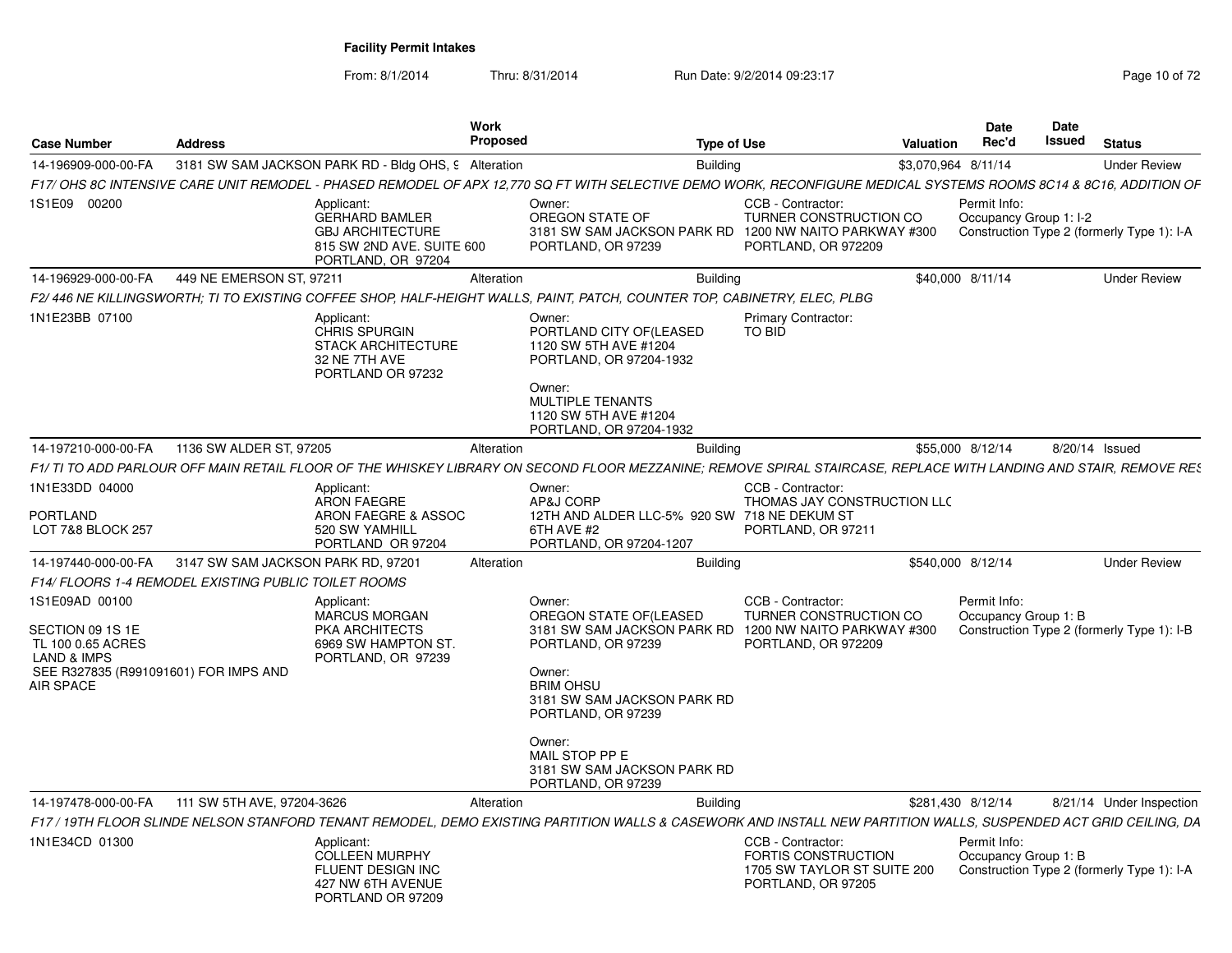From: 8/1/2014Thru: 8/31/2014 Run Date: 9/2/2014 09:23:17 Rege 11 of 72

| <b>Case Number</b>                                                                                             | <b>Address</b>                     |                                                                                                                        |            | <b>Proposed</b>                                                                                                                  | <b>Type of Use</b> |                                                                                                                              | <b>Valuation</b>    | <b>Date</b><br>Rec'd                             | <b>Date</b><br>Issued | <b>Status</b>                              |
|----------------------------------------------------------------------------------------------------------------|------------------------------------|------------------------------------------------------------------------------------------------------------------------|------------|----------------------------------------------------------------------------------------------------------------------------------|--------------------|------------------------------------------------------------------------------------------------------------------------------|---------------------|--------------------------------------------------|-----------------------|--------------------------------------------|
| 14-198027-000-00-FA                                                                                            | 100 SW MARKET ST, 97201            |                                                                                                                        | Alteration |                                                                                                                                  | <b>Building</b>    |                                                                                                                              | \$2,700,000 8/13/14 |                                                  |                       | <b>Under Review</b>                        |
|                                                                                                                |                                    |                                                                                                                        |            | F17/ REPOSITIONING REMODEL WORK OF 1ST FLOOR & ATRIUM PLUS BASEMENT BIKE HUB & NEW SHOWERS AND RESTROOM UPGRADES FLOORS 1 THRU 7 |                    |                                                                                                                              |                     |                                                  |                       |                                            |
| 1S1E03CB 00700                                                                                                 |                                    | Applicant:<br>Mike Jordan                                                                                              |            | Owner:<br><b>CSHV FIRST AND MARKET LLC</b>                                                                                       |                    | CCB - Contractor:<br>SWINERTON BUILDERS INC                                                                                  |                     | Permit Info:<br>Occupancy Group 1: B_Bank, Off., |                       |                                            |
| SOUTH AUDITORIUM ADD<br><b>BLOCK A</b><br>LOT 2 TL 700                                                         |                                    | <b>Swinerton Builders</b><br>2300 SW 1st Ave Suite 103<br>Portland, OR 97201                                           |            | 1420 FIFTH AVE #2020<br>SEATTLE, WA 98101-2337                                                                                   |                    | 260 TOWNSEND ST<br>SAN FRANCISCO, CA 94107                                                                                   |                     | Med.Off., Pub.Bldg.                              |                       | Construction Type 2 (formerly Type 1): I-A |
| 14-198359-000-00-FA                                                                                            | 2701 NW VAUGHN ST, 97210           |                                                                                                                        | Alteration |                                                                                                                                  | <b>Building</b>    |                                                                                                                              |                     | \$15,000 8/14/14                                 |                       | 8/14/14 Issued                             |
|                                                                                                                |                                    | B1/ SUITE 455 OFFICE DEMO AND EXPANSION ADD 4 NEW PRIVATE OFFICES                                                      |            |                                                                                                                                  |                    |                                                                                                                              |                     |                                                  |                       |                                            |
| 1N1E29D 00200<br>SECTION 29 1N 1E<br>TL 200 11.06 ACRES<br>ALSO SEE SUBS -0291                                 |                                    | Applicant:<br><b>RUSTY SANDAGE</b><br><b>MALIBU PACIFIC GEN</b><br><b>CONTRACTORS</b><br>735 NE JACKSON SCHOOL RD      |            | Owner:<br>MONTGOMERY PARK I LLC<br>2701 NW VAUGHN ST<br>PORTLAND, OR 97208                                                       |                    | CCB - Contractor:<br><b>CRAIG SANDAGE</b><br><b>MALIBU PACIFIC GENERAL</b><br><b>CONTRACTORS</b><br>735 NE JACKSON SCHOOL RD |                     | Permit Info:<br>Occupancy Group 1: B<br>I-FR     |                       | Construction Type 2 (formerly Type 1):     |
| -0292<br>14-198451-000-00-FA                                                                                   | 7000 NE AIRPORT WAY, 97218         | HILLSBORO, OR 971240000                                                                                                |            |                                                                                                                                  | <b>Building</b>    | HILLSBORO, OR 971242309                                                                                                      | \$250,000 8/14/14   |                                                  |                       | <b>Under Review</b>                        |
|                                                                                                                |                                    |                                                                                                                        | Alteration |                                                                                                                                  |                    |                                                                                                                              |                     |                                                  |                       |                                            |
| 1N2E08B 00400                                                                                                  |                                    | B1/ PDX OREGON MARKET FOOD CARTS, ADD 3 FOOD CARTS TO THE FOOD COURT AREA                                              |            | Owner:                                                                                                                           |                    | CCB - Contractor:                                                                                                            |                     |                                                  |                       |                                            |
| SECTION 08 1N 2E<br>TL 400 7.39 ACRES<br><b>TERMINAL BLDG</b><br><b>NONTAXABLE</b><br>SEE TAXABLE SUB ACCOUNTS |                                    | Applicant:<br><b>ROB HUMPHREY</b><br><b>FASTER PERMITS</b><br>14334 NW EAGLERIDGE LANE<br>PORTLAND, OR 97229           |            | PORT OF PORTLAND<br>PO BOX 3529<br>PORTLAND, OR 97208-3529                                                                       |                    | <b>ERIC HOFFMAN</b><br><b>HOFFMAN CONSTRUCTION</b><br>805 SW BROADWAY STE 2100<br>PORTLAND, OR 97205                         |                     |                                                  |                       |                                            |
| 14-198921-000-00-FA                                                                                            | 3171 SW SAM JACKSON PARK RD, 97201 |                                                                                                                        | Alteration |                                                                                                                                  | <b>Building</b>    |                                                                                                                              |                     | \$15,000 8/15/14                                 |                       | 8/25/14 Issued                             |
|                                                                                                                |                                    | F9/CORRIDOR C114 - REMOVE AND REPLACE CEILING TILE GRID AND LIGHT FIXTURES                                             |            |                                                                                                                                  |                    |                                                                                                                              |                     |                                                  |                       |                                            |
| 1S1E09 00500<br>SECTION 09 1S 1E<br>TL 500 7.41 ACRES                                                          |                                    | Applicant:<br><b>BRUCE JENSEN</b><br><b>OHSU</b><br>3181 SW SAM JACKSON PK RD,<br>CSB210<br>PORTLAND, OR 97201         |            | Owner:<br>OREGON STATE OF<br>3181 SW SAM JACKSON PARK RD 16916 SE FRANKLIN<br>PORTLAND, OR 97239                                 |                    | CCB - Contractor:<br>SCHAFFRAN CONSTRUCTION INC<br>PORTLAND, OR 97236                                                        |                     |                                                  |                       |                                            |
| 14-199054-000-00-FA                                                                                            | 1900 SW 4TH AVE - Unit 2           |                                                                                                                        | Alteration |                                                                                                                                  | <b>Building</b>    |                                                                                                                              |                     | \$55,895 8/15/14                                 |                       | 8/21/14 Under Inspection                   |
|                                                                                                                |                                    | B1/ ROOM 084 NEW PARTITION WALL TO DIVIDE EXISTING OFFICE SPACE                                                        |            |                                                                                                                                  |                    |                                                                                                                              |                     |                                                  |                       |                                            |
| 1S1E03CB 90001<br>URBAN CENTER CONDOMINIUM<br>LOT <sub>2</sub>                                                 |                                    | Applicant:<br>STEVE ROUNDS<br>PORTLAND STATE U<br>617 SW MONTGOMERY SUITE 202 PORTLAND, OR 97232<br>PORTLAND, OR 97201 |            | Owner:<br>OREGON STATE OF(LEASED<br>825 NE MULTNOMAH ST #1900<br>Owner:                                                          |                    |                                                                                                                              |                     |                                                  |                       |                                            |
|                                                                                                                |                                    |                                                                                                                        |            | <b>PACIFICORP</b><br>825 NE MULTNOMAH ST #1900<br>PORTLAND, OR 97232                                                             |                    |                                                                                                                              |                     |                                                  |                       |                                            |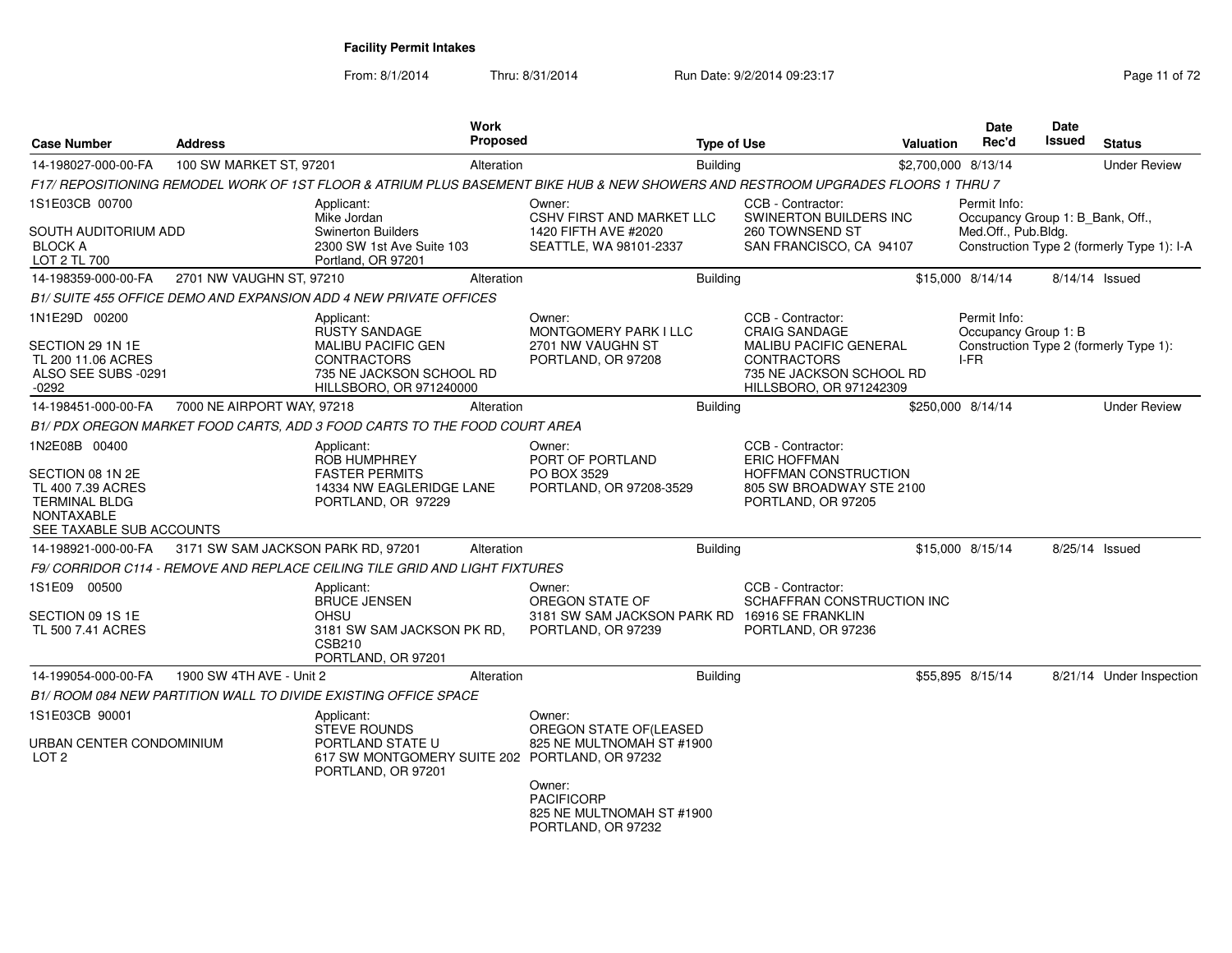From: 8/1/2014Thru: 8/31/2014 Run Date: 9/2/2014 09:23:17

| Page 12 of 72 |  |  |
|---------------|--|--|
|---------------|--|--|

| <b>Case Number</b>                                                                                    | <b>Address</b>                                |                                                                                                                                            |            | <b>Proposed</b>                                                                                                                                | <b>Type of Use</b> | Valuation                                                                                                                                  | Date<br>Rec'd     | Date<br>Issued                       | <b>Status</b>  |                                            |
|-------------------------------------------------------------------------------------------------------|-----------------------------------------------|--------------------------------------------------------------------------------------------------------------------------------------------|------------|------------------------------------------------------------------------------------------------------------------------------------------------|--------------------|--------------------------------------------------------------------------------------------------------------------------------------------|-------------------|--------------------------------------|----------------|--------------------------------------------|
| 14-199332-000-00-FA                                                                                   | 3600 N INTERSTATE AVE, 97227                  |                                                                                                                                            | Alteration |                                                                                                                                                | <b>Building</b>    |                                                                                                                                            | \$150,000 8/15/14 |                                      | 8/21/14 Issued |                                            |
|                                                                                                       |                                               |                                                                                                                                            |            | F14/ 1ST FLOOR 1.613 SQ FT INTERIOR DEMO OF EXISTING WALLS AND EQUIPMENT TO ACCOMMODATE FUTURE NEW MRI ROOM AND SUPPORT AREA. DEMO PERMIT ONLY |                    |                                                                                                                                            |                   |                                      |                |                                            |
| 1N1E22CC 13200                                                                                        |                                               | Applicant:<br><b>JON ANDERSON</b>                                                                                                          |            | Owner:<br>KAISER FOUNDATION HEALTH                                                                                                             |                    | CCB - Contractor:<br><b>HOWARD S WRIGHT</b>                                                                                                |                   |                                      |                |                                            |
| MULTNOMAH<br>BLOCK 31<br>LOT 1-16 TL 13200                                                            |                                               | AD ARCHITECTS, LLC<br>1430 SE 3RD AVE, SUITE 200<br>PORTLAND, OR 97214                                                                     |            | 500 NE MULTNOMAH ST #100<br>PORTLAND, OR 97232-2031                                                                                            |                    | <b>CONSTRUCTORS LP</b><br>P. O. BOX 3764<br>SEATTLE, WA 98124                                                                              |                   |                                      |                |                                            |
|                                                                                                       |                                               |                                                                                                                                            |            | Owner:<br>PLAN OF THE NORTHWEST<br>500 NE MULTNOMAH ST #100<br>PORTLAND, OR 97232-2031                                                         |                    |                                                                                                                                            |                   |                                      |                |                                            |
| 14-200650-000-00-FA                                                                                   | 7409 N LEADBETTER RD, 97203                   |                                                                                                                                            | Alteration |                                                                                                                                                | <b>Building</b>    |                                                                                                                                            | \$415,000 8/19/14 |                                      |                | <b>Under Review</b>                        |
|                                                                                                       | F14/ AMERICAN TIRE DIST. RACKING AND SHELVING |                                                                                                                                            |            |                                                                                                                                                |                    |                                                                                                                                            |                   |                                      |                |                                            |
| 2N1W25A 01100                                                                                         |                                               | Applicant:<br><b>KEVIN KELLEY</b><br>XACT WAREHOUSE SOLUTIONS,<br><b>LLC</b><br>204 BATTLESHIP DR.<br>GEORGETOWN, TX 78628                 |            | Owner:<br>LIT INDUSTRIAL LTD<br><b>PARTNERSHIP</b><br>1717 MCKINNEY AVE #1900<br>DALLAS, TX 75202-1253                                         |                    | CCB - Contractor:<br><b>WIZE SOLUTIONS INC</b><br>2724 S 3600 W STE N<br>WEST VALLEY, UT 84119                                             |                   |                                      |                |                                            |
| 14-200664-000-00-FA                                                                                   | 11851 NE GLENN WIDING DR, 97220               |                                                                                                                                            | Alteration |                                                                                                                                                | <b>Building</b>    |                                                                                                                                            |                   | \$11,200 8/19/14                     | 8/28/14 Issued |                                            |
|                                                                                                       |                                               |                                                                                                                                            |            | F11/ SUITE 11855 TLR (TOTAL LOGISTICS RESOURCES) ADD ONE NEW PRIVATE OFFICE WITHIN EXISTING OFFICE SPACE                                       |                    |                                                                                                                                            |                   |                                      |                |                                            |
| 1N2E15A 00201                                                                                         |                                               | Applicant:<br>Ryan McGuire<br>Pacific Realty Associates, LP<br>(PacTrust)<br>15350 SW Sequoia Parkway, Ste. 30<br>Portland, OR 97224       |            | Owner:<br>PACIFIC REALTY ASSOCIATES L P<br>15350 SW SEQUOIA PKWY #300<br>TIGARD, OR 97224-7175                                                 |                    |                                                                                                                                            |                   |                                      |                |                                            |
| 14-200784-000-00-FA                                                                                   | 650 NE HOLLADAY ST, 97232                     |                                                                                                                                            | Alteration |                                                                                                                                                | <b>Building</b>    |                                                                                                                                            | \$400,000 8/19/14 |                                      |                | <b>Under Review</b>                        |
|                                                                                                       |                                               |                                                                                                                                            |            | F17/ 4TH FLOOR INTERIOR DEMO AND REMODEL FOR NEW OFFICE TENANT. NEW WALLS FOR OFFICES & CONFERENCE ROOMS                                       |                    |                                                                                                                                            |                   |                                      |                |                                            |
| 1N1E35BC 00400<br>HOLLADAYS ADD<br>BLOCK 82<br>LOT $1-3$<br>INC PT VAC ST LOT 4&5<br>LOT 6-8          |                                               | Applicant:<br><b>TONY SILVESTRINI</b><br><b>LANGLEY INVESTMENT</b><br>PROPERTIES INC.<br>825 NE MULTNOMAH SUITE 1275<br>PORTLAND, OR 97232 |            | Owner:<br>600 HOLLADAY LIMITED<br><b>PARTNERSHIP</b><br>1211 SW 5TH AVE STE 2230<br>PORTLAND, OR 97204                                         |                    | CCB - Contractor:<br><b>LANGLEY INVESTMENT</b><br>PROPERTIES INC<br>825 NE MULTNOMAH ST STE 1275<br>PORTLAND, OR 97232                     |                   |                                      |                |                                            |
| 14-200802-000-00-FA                                                                                   | 805 SW BROADWAY, 97205                        |                                                                                                                                            | Alteration |                                                                                                                                                | <b>Building</b>    |                                                                                                                                            |                   | \$15,000 8/19/14                     | 8/28/14 Issued |                                            |
|                                                                                                       |                                               | F13/ FLOOR 21 HOFFMAN CONSTRUCTION NEW CONFERENCE ROOM SW CORNER OF FLOOR                                                                  |            |                                                                                                                                                |                    |                                                                                                                                            |                   |                                      |                |                                            |
| 1S1E03BB 04400<br><b>PORTLAND</b><br>BLOCK 210<br><b>LOT 1-8</b><br>DEFERRED ADDITIONAL TAX LIABILITY |                                               | Applicant:<br><b>LIZ BRAY</b><br>YOST GRUBE HALL<br>1211 SW 5TH AVE,#2700<br>PORTLAND, OR 97204                                            |            | Owner:<br>FOX TOWER L L C<br>805 SW BROADWAY #2020<br>PORTLAND, OR 97205                                                                       |                    | CCB - Contractor:<br><b>MIKE JORDAN</b><br>PRECISION CONSTRUCTION<br><b>COMPANY</b><br>8025 NE KILLINGSWORTH ST<br>PORTLAND, OR 97218-4029 |                   | Permit Info:<br>Occupancy Group 1: B |                | Construction Type 2 (formerly Type 1): I-A |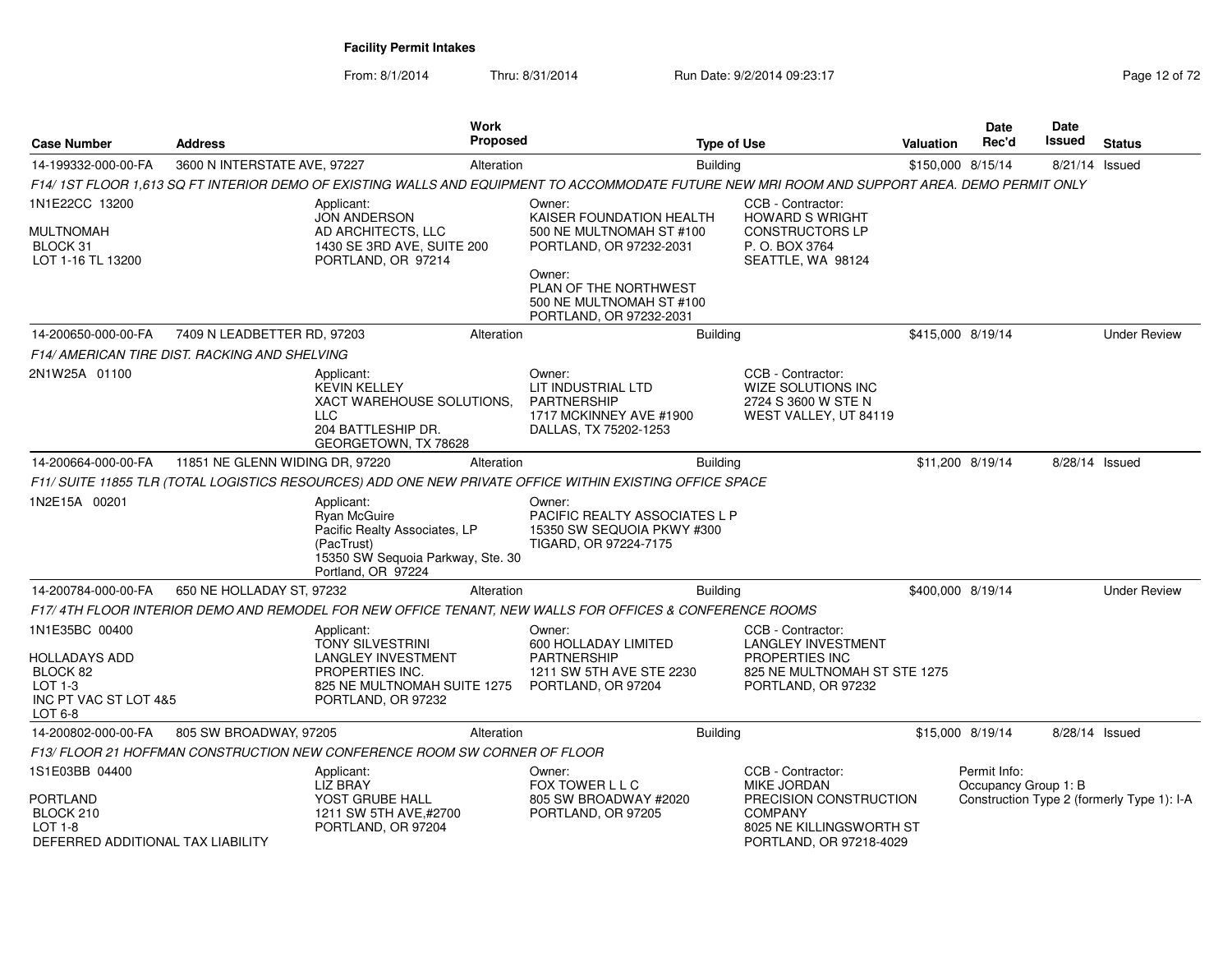From: 8/1/2014

Thru: 8/31/2014 Run Date: 9/2/2014 09:23:17 Rege 13 of 72

| <b>Case Number</b>                                                                                            | <b>Address</b>                                              |                                                                                                                     | Work<br><b>Proposed</b> |                                                                                                                                                                 | <b>Type of Use</b>                                                                                      | Valuation | <b>Date</b><br>Rec'd                                                           | <b>Date</b><br>Issued | <b>Status</b>                                                                   |
|---------------------------------------------------------------------------------------------------------------|-------------------------------------------------------------|---------------------------------------------------------------------------------------------------------------------|-------------------------|-----------------------------------------------------------------------------------------------------------------------------------------------------------------|---------------------------------------------------------------------------------------------------------|-----------|--------------------------------------------------------------------------------|-----------------------|---------------------------------------------------------------------------------|
| 14-200824-000-00-FA                                                                                           | 308 SW 2ND AVE, 97204                                       |                                                                                                                     | Alteration              | <b>Building</b>                                                                                                                                                 |                                                                                                         |           | \$446,783 8/19/14                                                              |                       | <b>Under Review</b>                                                             |
|                                                                                                               |                                                             |                                                                                                                     |                         | F2/2ND FLOOR CORE RENOVATION, COMMON AREAS, ELEVATOR LOBBY, RESTROOMS, CEILING, ELEC, PLBG, FINISHES                                                            |                                                                                                         |           |                                                                                |                       |                                                                                 |
| 1N1E34CD 04600                                                                                                |                                                             | Applicant:<br><b>BRANCH FOOTE</b><br><b>SWINERTON BUILDERS</b><br>2300 SW FIRST AVE SUITE 103<br>PORTLAND, OR 97201 |                         | Owner:<br>NGP DUNCAN PLAZA<br>PO BOX 4900 DEPT #360<br>SCOTTSDALE, AZ 85261-4900<br>Owner:<br>PORTLAND LLC<br>PO BOX 4900 DEPT #360                             | CCB - Contractor:<br>SWINERTON BUILDERS INC<br>260 TOWNSEND ST<br>SAN FRANCISCO, CA 94107               |           | Permit Info:                                                                   |                       | Occupancy Group 1: A-2 Restaurant<br>Construction Type 2 (formerly Type 1): I-A |
|                                                                                                               |                                                             |                                                                                                                     |                         | SCOTTSDALE, AZ 85261-4900                                                                                                                                       |                                                                                                         |           |                                                                                |                       |                                                                                 |
| 14-201367-000-00-FA                                                                                           | 1201 NE LLOYD BLVD, 97232                                   |                                                                                                                     | Alteration              | <b>Building</b>                                                                                                                                                 |                                                                                                         |           | \$1,706,000 8/20/14                                                            |                       | <b>Under Review</b>                                                             |
|                                                                                                               |                                                             |                                                                                                                     |                         | F6/3RD & 4TH FLOORS, TI; REMOVE PARTITIONS FROM BOTH FLOORS, RESTROOM/SHOWERS FROM 3RD FLOOR, INFILL FLOOR PENETRATIONS, NEW PARTITIONS FOR MULTIPLE OFFICES, C |                                                                                                         |           |                                                                                |                       |                                                                                 |
| 1N1E35BD 00400<br><b>HOLLADAYS ADD</b><br><b>BLOCK 142 TL 400</b>                                             |                                                             | Applicant:<br><b>MARK BOOTH</b><br><b>ZGF ARCHITECTS</b><br>1223 SW WASHINGTON STE 200<br>PORTLAND, OR 97205        |                         | Owner:<br>GPT PORTLAND OR 1201 LLOYD<br><b>LLC</b><br>1201 NE LLOYD BLVD #150<br>PORTLAND, OR 97232                                                             | CCB - Contractor:<br>COMMERCIAL CONTRACTORS<br>1265 S 35TH PL<br>RIDGEFIELD WA 98642                    |           |                                                                                |                       |                                                                                 |
| 14-201860-000-00-FA                                                                                           | 2501 SW 1ST AVE, 97201                                      |                                                                                                                     | Alteration              | <b>Building</b>                                                                                                                                                 |                                                                                                         |           | \$6,000 8/21/14                                                                |                       | 8/28/14 Under Inspection                                                        |
|                                                                                                               | B1/ SUITE 250 BILL MAIER CONSTRUCT 2 WALLS FOR SMALL OFFICE |                                                                                                                     |                         |                                                                                                                                                                 |                                                                                                         |           |                                                                                |                       |                                                                                 |
| 1S1E10BB 00800<br>SOUTH AUDITORIUM ADD<br>BLOCK F TL 800                                                      |                                                             | Applicant:<br><b>MARK WOLFE</b><br>2510 NE MULTNOMAH<br>PORTLAND, OR 97232                                          |                         | Owner:<br>WESTON INVESTMENT CO LLC<br>2154 NE BROADWAY RM 200<br>PORTLAND, OR 97232-1590                                                                        |                                                                                                         |           | Permit Info:<br>Occupancy Group 1: B<br>I-FR                                   |                       | Construction Type 2 (formerly Type 1):                                          |
| 14-202181-000-00-FA                                                                                           | 2735 NE 82ND AVE, 97213                                     |                                                                                                                     | Alteration              | <b>Building</b>                                                                                                                                                 |                                                                                                         |           | \$2,000 8/22/14                                                                |                       | 8/28/14 Issued                                                                  |
|                                                                                                               |                                                             | B1/ RELOCATE 2 EXISTING FOOD PANTRY SHELVING UNITS LESS THAN 8' HIGH                                                |                         |                                                                                                                                                                 |                                                                                                         |           |                                                                                |                       |                                                                                 |
| 1N2E29AD 03200<br><b>GLENHAVEN PK &amp; SUB</b><br><b>BLOCK 7-9 TL 3200</b><br>SPLIT MAP R101730 (R009301000) |                                                             | Applicant:<br>ALLEN CARPERTER<br><b>PPS</b><br>501 N DIXON ST<br>PORTLAND, OR 97227                                 |                         | Owner:<br>SCHOOL DISTRICT NO 1/LEASED<br>PO BOX 3107<br>PORTLAND, OR 97208-3107<br>Owner:<br>SCHOOLHOUSE SUPPLIES<br>PO BOX 3107<br>PORTLAND, OR 97208-3107     | CCB - Contractor:<br>ROSE CITY MOVING & STORAGE<br><b>COMPANY</b><br>5130 N BASIN<br>PORTLAND, OR 97217 |           | Permit Info:<br>Occupancy Group 1: S-1_Storage -<br>Moderate Hazard, Warehouse |                       | Construction Type 2 (formerly Type 1): I-B                                      |
| 14-202226-000-00-FA                                                                                           | 1 N CENTER COURT ST, 97227                                  |                                                                                                                     | Alteration              | <b>Building</b>                                                                                                                                                 |                                                                                                         |           | \$150,000 8/22/14                                                              |                       | <b>Under Review</b>                                                             |
|                                                                                                               | F17/100 LEVEL MODA 300 BAR RENOVATION                       |                                                                                                                     |                         |                                                                                                                                                                 |                                                                                                         |           |                                                                                |                       |                                                                                 |
| 1N1E34AB 00700                                                                                                |                                                             | Applicant:<br><b>JOSH PETERSON</b><br><b>GBD ARCHITECTS</b><br>1120 NW COUCH ST. SUITE 300<br>PORTLAND, OR 97209    |                         | Owner:<br>PORTLAND CITY OF(LEASED<br>1 CENTER CT #150<br>PORTLAND, OR 97227<br>Owner:<br>PORTLAND ARENA MGMT LLC                                                | CCB - Contractor:<br>LEASE CRUTCHER LEWIS CORP<br>921 SW WASHINGTON #150<br>PORTLAND, OR 972050000      |           | Permit Info:<br>Occupancy Group 1: A-4 Assembly -<br>arena                     |                       |                                                                                 |
|                                                                                                               |                                                             |                                                                                                                     |                         | 1 CENTER CT #150<br>PORTLAND, OR 97227                                                                                                                          |                                                                                                         |           |                                                                                |                       |                                                                                 |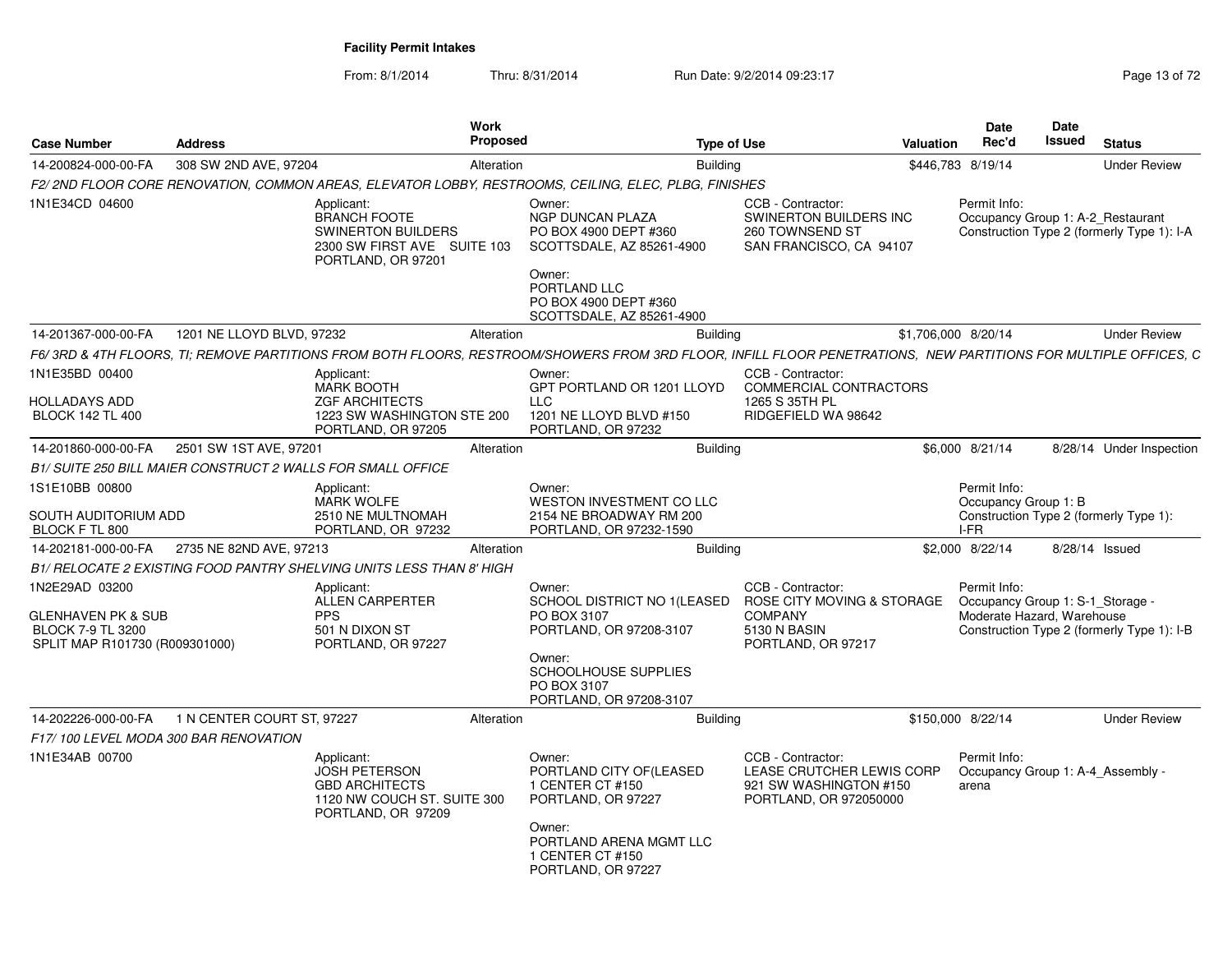From: 8/1/2014Thru: 8/31/2014 Run Date: 9/2/2014 09:23:17 Rege 14 of 72

| <b>Case Number</b>                                                                      | <b>Address</b>                                     | Work<br>Proposed                                                                                                                                                  |                                                                                                | <b>Type of Use</b> |                                                                                                             | Valuation           | Date<br>Rec'd                        | Date<br>Issued | <b>Status</b>                               |
|-----------------------------------------------------------------------------------------|----------------------------------------------------|-------------------------------------------------------------------------------------------------------------------------------------------------------------------|------------------------------------------------------------------------------------------------|--------------------|-------------------------------------------------------------------------------------------------------------|---------------------|--------------------------------------|----------------|---------------------------------------------|
| 14-202298-000-00-FA                                                                     | 825 NE MULTNOMAH ST - Unit 1                       | Alteration                                                                                                                                                        |                                                                                                | <b>Building</b>    |                                                                                                             |                     | \$8,000 8/22/14                      | 8/28/14 Issued |                                             |
|                                                                                         |                                                    | F17/ SUITE 180 ADVANTIS CREDIT UNION TEMPORARY BRANCH LOCATION WHILE SUITE # 110 IS REMODELED FOR ADVANTIS PERMANENT BRANCH LOCATION, ADD ONE NEW WALL IN VAULT / |                                                                                                |                    |                                                                                                             |                     |                                      |                |                                             |
| 1N1E35BB 90002<br>LLOYD CENTER TOWER CONDOMINIUM<br>LOT <sub>1</sub><br>DEPT OF REVENUE |                                                    | Applicant:<br><b>COLIN JENSEN</b><br><b>SUM DESIGN</b><br>2505 SE 11TH AVE<br>PORTLAND, OR 97202                                                                  | Owner:<br><b>PACIFICORP</b><br>700 NE MULTNOMAH ST 7TH FLR<br>PORTLAND, OR 97232               |                    | CCB - Contractor:<br>R & H CONSTRUCTION<br>1530 SW TAYLOR STREET<br>PORTLAND, OR 97205                      |                     |                                      |                |                                             |
| 14-202364-000-00-FA                                                                     | 825 NE MULTNOMAH ST - Unit 1                       | Alteration                                                                                                                                                        |                                                                                                | Building           |                                                                                                             | \$374,000 8/22/14   |                                      |                | <b>Under Review</b>                         |
|                                                                                         |                                                    | F17/ SUITE 110 ADVANTIS CREDIT UNION 2,204 SQ FT PERMANENT BRANCH LOCATION, INTERIOR UPGRADES, DEMO AND ADD NEW WALLS FOR OFFICE, BREAK ROOM, CONFERENCE ROOM A   |                                                                                                |                    |                                                                                                             |                     |                                      |                |                                             |
| 1N1E35BB 90002<br>LLOYD CENTER TOWER CONDOMINIUM<br>LOT <sub>1</sub><br>DEPT OF REVENUE |                                                    | Applicant:<br><b>COLIN JENSEN</b><br><b>SUM DESIGN</b><br>2505 SE 11TH AVE<br>PORTLAND, OR 97202                                                                  | Owner:<br><b>PACIFICORP</b><br>700 NE MULTNOMAH ST 7TH FLR<br>PORTLAND, OR 97232               |                    | CCB - Contractor:<br>R & H CONSTRUCTION<br>1530 SW TAYLOR STREET<br>PORTLAND, OR 97205                      |                     |                                      |                |                                             |
| 14-202483-000-00-FA                                                                     | 111 SW 5TH AVE, 97204-3626                         | Alteration                                                                                                                                                        |                                                                                                | <b>Building</b>    |                                                                                                             |                     | \$62,100 8/22/14                     | 8/27/14 Issued |                                             |
|                                                                                         |                                                    | F11/ T-21 SUSAN GROUP - REMOVE AND ADD NEW WALLS FOR PRIVATE OFFICE AND OTHER OFFICE AREA'S FOR NEW TENANT                                                        |                                                                                                |                    |                                                                                                             |                     |                                      |                |                                             |
| 1N1E34CD 01300                                                                          |                                                    | Applicant:<br><b>MATT FITZGERALD</b><br><b>GBD ARCHITECTS</b><br>1120 NW COUCH ST. SUITE 300<br>PORTLAND OR 97209                                                 |                                                                                                |                    | CCB - Contractor:<br><b>RUSSELL CONSTRUCTION INC</b><br>20915 SW 105TH AVE<br>TUALATIN OR 97062             |                     | Permit Info:<br>Occupancy Group 1: B |                | Construction Type 2 (formerly Type 1): I-A  |
| 14-202511-000-00-FA                                                                     | 111 SW OAK ST, 97204                               | Alteration                                                                                                                                                        |                                                                                                | <b>Building</b>    |                                                                                                             |                     | \$6,500 8/22/14                      |                | <b>Under Review</b>                         |
|                                                                                         | F18/ FIRE ESCAPE STRUCTUAL ANALYSIS AND ASSESSMENT |                                                                                                                                                                   |                                                                                                |                    |                                                                                                             |                     |                                      |                |                                             |
| 1N1E34CD 04100                                                                          |                                                    | Applicant:<br><b>SHAWN RUARK</b><br><b>MELVIN MARK CO</b><br>111 SW COLUMBIA #1380<br>PORTLAND, OR 97201                                                          | Owner:<br><b>LAUREN LOUISE LLC</b><br>111 SW COLUMBIA ST #1380<br>PORTLAND, OR 97201           |                    |                                                                                                             |                     |                                      |                |                                             |
| 14-204049-000-00-FA                                                                     | 12000 SW 49TH AVE, 97219                           | Alteration                                                                                                                                                        |                                                                                                | Building           |                                                                                                             | \$1,100,000 8/26/14 |                                      |                | <b>Under Review</b>                         |
|                                                                                         |                                                    | F18/ PHASE 2 LEVEL 200 OFFICE SPACE RENOVATION, OPEN OFFICE AREA, CONFERENCE ROOMS, COMPUTER LAB AND OTHER SPACES                                                 |                                                                                                |                    |                                                                                                             |                     |                                      |                |                                             |
| 1S1E31D 00200                                                                           |                                                    | Applicant:<br><b>RYAN BURT</b><br><b>GBD ARCITECTS</b><br>1120 NW COUCH ST SUITE 300<br>PORTLAND, OR 97209                                                        | Owner:<br>PORTLAND COMMUNITY<br><b>COLLEGE DIST</b><br>PO BOX 19000<br>PORTLAND, OR 97280-0990 |                    | CCB - Contractor:<br><b>HOWARD S WRIGHT</b><br><b>CONSTRUCTORS LP</b><br>P.O. BOX 3764<br>SEATTLE, WA 98124 |                     | Permit Info:<br>Occupancy Group 1: B |                | Construction Type 2 (formerly Type 1): II-B |
| 14-204161-000-00-FA                                                                     | 111 SW 5TH AVE, 97204-3626                         | Alteration                                                                                                                                                        |                                                                                                | Building           |                                                                                                             | \$10,100 8/26/14    |                                      | 8/29/14 Issued |                                             |
|                                                                                         |                                                    | F6/31ST FLOOR, REGUS; TI, REMOVE WALLS, CREATE ONE ROOM FROM THREE, CEILING, ELEC, PAINT                                                                          |                                                                                                |                    |                                                                                                             |                     |                                      |                |                                             |
| 1N1E34CD 01300                                                                          |                                                    | Applicant:<br>MATT FITZGERALD<br><b>GBD ARCHITECTS</b><br>1120 NW Couch, #1200<br>Portland, OR 97209                                                              |                                                                                                |                    | CCB - Contractor:<br>RUSSELL CONSTRUCTION INC<br>20915 SW 105TH AVE<br>TUALATIN OR 97062                    |                     | Permit Info:<br>Occupancy Group 1: B |                | Construction Type 2 (formerly Type 1): I-A  |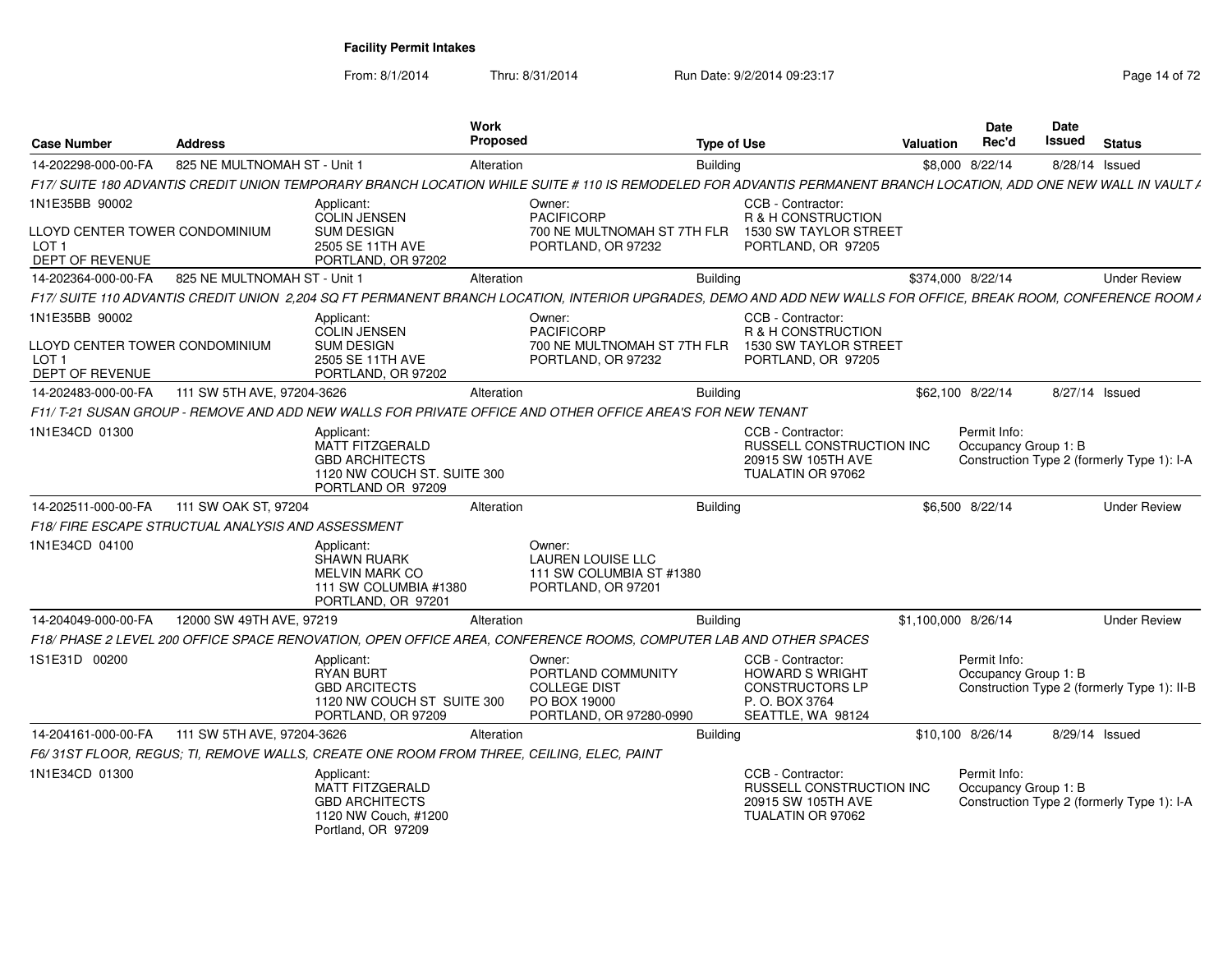From: 8/1/2014Thru: 8/31/2014 Run Date: 9/2/2014 09:23:17 Rege 15 of 72

| <b>Case Number</b>                                       | <b>Address</b>                     |                                                                                                          | Work<br><b>Proposed</b> |                                                                                                                                                                      | <b>Type of Use</b> |                                                                                          | Valuation           | <b>Date</b><br>Rec'd                              | Date<br><b>Issued</b> | <b>Status</b>                              |
|----------------------------------------------------------|------------------------------------|----------------------------------------------------------------------------------------------------------|-------------------------|----------------------------------------------------------------------------------------------------------------------------------------------------------------------|--------------------|------------------------------------------------------------------------------------------|---------------------|---------------------------------------------------|-----------------------|--------------------------------------------|
| 14-204256-000-00-FA                                      | 100 SW MARKET ST, 97201            |                                                                                                          | Alteration              |                                                                                                                                                                      | <b>Building</b>    |                                                                                          | \$20,000 8/26/14    |                                                   |                       | <b>Under Review</b>                        |
|                                                          |                                    | F6/VOLUNTARY RETROFIT OF PENTHOUSE MECHANICAL UNITS W/SEISMIC SUPPORT                                    |                         |                                                                                                                                                                      |                    |                                                                                          |                     |                                                   |                       |                                            |
| 1S1E03CB 00700                                           |                                    | Applicant:<br>Mike Jordan                                                                                |                         | Owner:<br><b>CSHV FIRST AND MARKET LLC</b>                                                                                                                           |                    | CCB - Contractor:<br>SWINERTON BUILDERS INC                                              |                     |                                                   |                       |                                            |
| SOUTH AUDITORIUM ADD<br><b>BLOCK A</b><br>LOT 2 TL 700   |                                    | <b>Swinerton Builders</b><br>2300 SW 1st Ave Suite 103<br>Portland, OR 97201                             |                         | 1420 FIFTH AVE #2020<br>SEATTLE, WA 98101-2337                                                                                                                       |                    | 260 TOWNSEND ST<br>SAN FRANCISCO, CA 94107                                               |                     |                                                   |                       |                                            |
| 14-204505-000-00-FA                                      | 111 SW 5TH AVE, 97204-3626         |                                                                                                          | Alteration              |                                                                                                                                                                      | Building           |                                                                                          | \$2,580,000 8/27/14 |                                                   |                       | <b>Under Review</b>                        |
|                                                          |                                    |                                                                                                          |                         | F3/SUITE 200, N&S SIDE; REMOVE PARTITIONS, FLOORING, CEILING, NEW PARTITIONS FOR MULTIPLE OFFICES, CONFERENCE ROOMS, FOLDING PARTITION, GLASS PANELS, RELITES, DOORS |                    |                                                                                          |                     |                                                   |                       |                                            |
| 1N1E34CD 01300                                           |                                    | Applicant:<br><b>KENT POTTEBAUM</b><br><b>GBD ARCHITECTS</b><br>1120 NW COUCH, #300<br>PORTLAND OR 97209 |                         |                                                                                                                                                                      |                    | CCB - Contractor:<br>RUSSELL CONSTRUCTION INC<br>20915 SW 105TH AVE<br>TUALATIN OR 97062 |                     | Permit Info:<br>Occupancy Group 1: B              |                       | Construction Type 2 (formerly Type 1): I-A |
| 14-204898-000-00-FA                                      | 3251 SW SAM JACKSON PARK RD, 97201 |                                                                                                          | Alteration              |                                                                                                                                                                      | <b>Building</b>    |                                                                                          |                     | \$1,700 8/27/14                                   |                       | 8/29/14 Issued                             |
|                                                          |                                    | B2/5TH FLOOR, ROOM 504/506; ADD 85" WALL BETWEEN TWO WORK STATIONS                                       |                         |                                                                                                                                                                      |                    |                                                                                          |                     |                                                   |                       |                                            |
| 1S1E09AC 03700<br>SECTION 09 1S 1E<br>TL 3700 0.07 ACRES |                                    | Applicant:<br><b>JEROME KEYES</b><br>OHSU<br>3181 SW Sam Jackson Park Rd<br>PORTLAND, OR 97239           |                         | Owner:<br>OREGON STATE OF<br>3181 SW SAM JACKSON PARK RD<br>PORTLAND, OR 97239                                                                                       |                    |                                                                                          |                     | Permit Info:<br>Occupancy Group 1: I1.1<br>$I-FR$ |                       | Construction Type 2 (formerly Type 1):     |
| 14-205014-000-00-FA                                      | 421 SW 6TH AVE, 97205              |                                                                                                          | Alteration              |                                                                                                                                                                      | <b>Building</b>    |                                                                                          | \$192,850 8/27/14   |                                                   |                       | <b>Under Review</b>                        |
|                                                          |                                    |                                                                                                          |                         | F7/13TH FLOOR COMMON AREA: TI, NEW WALLS, DOORS, RELITES, CASEWORK, BREAKROOM, ELEC, PLBG, FINISHES                                                                  |                    |                                                                                          |                     |                                                   |                       |                                            |
| 1N1E34CC 04300                                           |                                    | Applicant:<br>MATT FITZGERALD                                                                            |                         | Owner:<br>UPI COMMONWEALTH LLC                                                                                                                                       |                    | CCB - Contractor:<br>RUSSELL CONSTRUCTION INC                                            |                     |                                                   |                       |                                            |
| <b>PORTLAND</b>                                          |                                    | <b>GBD ARCHITECTS INC</b>                                                                                |                         | 1215 FOURTH AVE STE 600                                                                                                                                              |                    | 20915 SW 105TH AVE                                                                       |                     |                                                   |                       |                                            |
| BLOCK 176<br><b>LOT 1-4</b>                              |                                    | 1120 NW Couch St, #300<br>Portland, OR 97209                                                             |                         | SEATTLE, WA 98161                                                                                                                                                    |                    | TUALATIN OR 97062                                                                        |                     |                                                   |                       |                                            |
| 14-205453-000-00-FA                                      | 3600 N INTERSTATE AVE, 97227       |                                                                                                          | Alteration              |                                                                                                                                                                      | <b>Building</b>    |                                                                                          | \$55,000 8/28/14    |                                                   |                       | <b>Under Review</b>                        |
|                                                          |                                    |                                                                                                          |                         | F3/ 2ND FLOOR: RELOCATE BUSINESS AND CASH MANAGEMENT OFFICE. REMOVE CASEWORK AND FIXTURES FROM BREAKROOM. ADD WALL FOR TWO OFFICES. INFILL ONE DOOR, CUT IN T        |                    |                                                                                          |                     |                                                   |                       |                                            |
| 1N1E22CC 13200                                           |                                    | Applicant:<br><b>JON ANDERSON</b>                                                                        |                         | Owner:<br>KAISER FOUNDATION HEALTH                                                                                                                                   |                    | CCB - Contractor:<br><b>HOWARD S WRIGHT</b>                                              |                     |                                                   |                       |                                            |
| <b>MULTNOMAH</b><br>BLOCK 31<br>LOT 1-16 TL 13200        |                                    | AD ARCHITECTS, LLC<br>1430 SE 3RD AVE, SUITE 200<br>PORTLAND, OR 97214                                   |                         | 500 NE MULTNOMAH ST #100<br>PORTLAND, OR 97232-2031                                                                                                                  |                    | <b>CONSTRUCTORS LP</b><br>P. O. BOX 3764<br>SEATTLE, WA 98124                            |                     |                                                   |                       |                                            |
|                                                          |                                    |                                                                                                          |                         | Owner:<br>PLAN OF THE NORTHWEST<br>500 NE MULTNOMAH ST #100<br>PORTLAND, OR 97232-2031                                                                               |                    |                                                                                          |                     |                                                   |                       |                                            |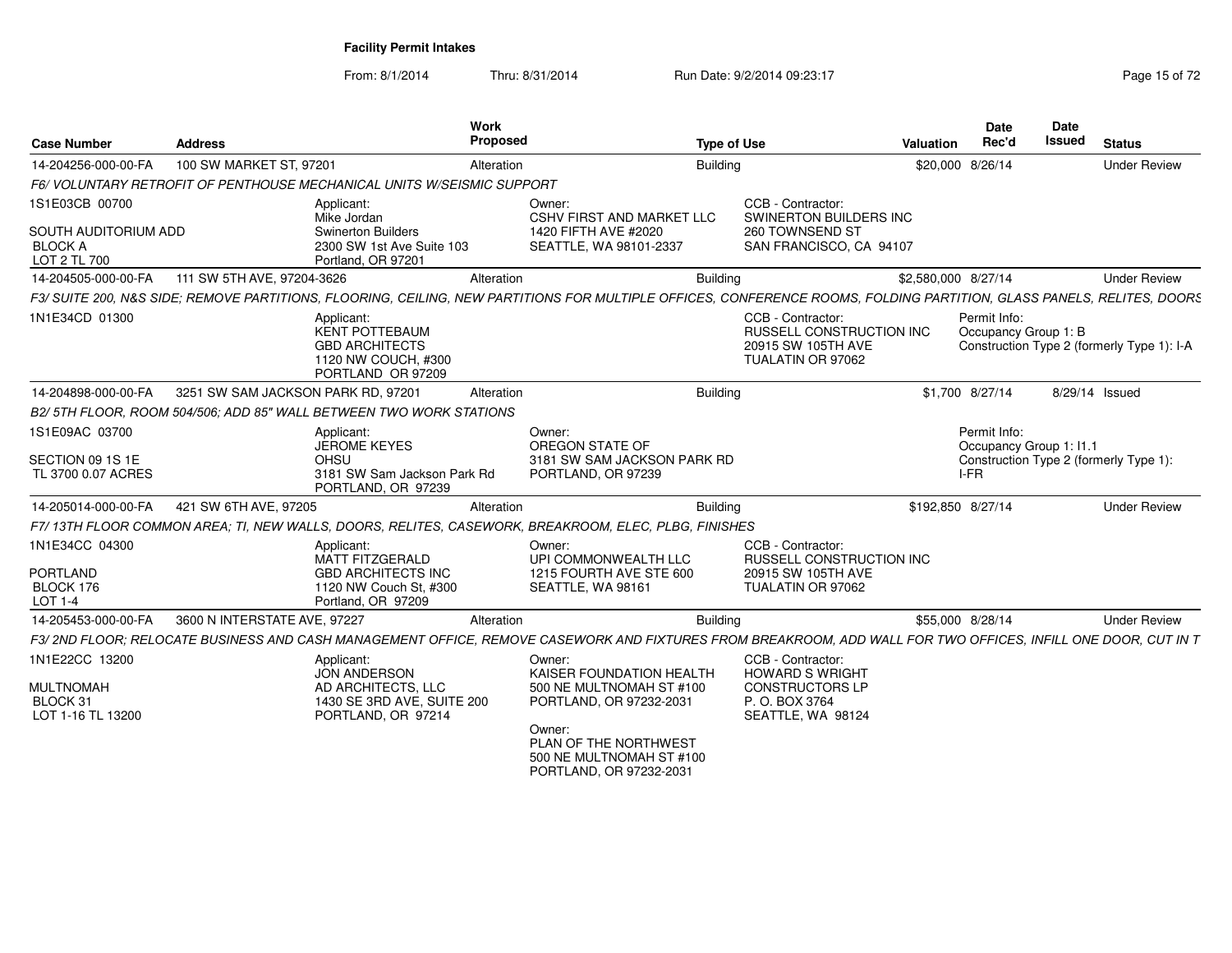From: 8/1/2014Thru: 8/31/2014 Run Date: 9/2/2014 09:23:17 Rege 16 of 72

| <b>Case Number</b>                                                                         | <b>Address</b>             | Work<br>Proposed                                                                                                  | <b>Type of Use</b>                                                                                                                                                  |                                                                                               | Valuation | <b>Date</b><br>Rec'd                         | Date<br>Issued | <b>Status</b>                                                                      |
|--------------------------------------------------------------------------------------------|----------------------------|-------------------------------------------------------------------------------------------------------------------|---------------------------------------------------------------------------------------------------------------------------------------------------------------------|-----------------------------------------------------------------------------------------------|-----------|----------------------------------------------|----------------|------------------------------------------------------------------------------------|
| 14-205567-000-00-FA                                                                        | 5050 NE HOYT ST, 97213     | Alteration                                                                                                        | <b>Building</b>                                                                                                                                                     |                                                                                               |           | \$141,500 8/28/14                            |                | <b>Under Review</b>                                                                |
|                                                                                            |                            |                                                                                                                   | F7/ SUITE 514, PROVIDENCE PROFESSIONAL PLAZA; TI, INFILL ONE DOOR, PENETRATE WALL TO EXTEND HALLWAY INTO SUITE 514, RELOCATE RESTROOM, REMOVE SMALL RECEPTION AREA  |                                                                                               |           |                                              |                |                                                                                    |
| 1N2E31BD 03800                                                                             |                            | Applicant:<br><b>RICK SANDERS</b>                                                                                 | Owner:<br>PROVIDENCE HEALTH                                                                                                                                         | CCB - Contractor:<br>IN LINE COMMERCIAL CONST                                                 |           | Permit Info:<br>Occupancy Group 1: B         |                |                                                                                    |
| <b>CENTER ADD</b><br>BLOCK <sub>3</sub><br>LOT 1-7 INC PT VAC ST<br>LOT 20-26 EXC PT IN ST |                            | PROVIDENCE PORTLAND<br><b>MEDICAL CENTER</b><br>4400 NE HALSEY POP II STE 190<br>PORTLAND, OR 97203               | 4400 NE HALSEY ST BLDG 2 #190<br>PORTLAND, OR 97213-1545<br>Owner:<br>SERVICES-OREGON<br>4400 NE HALSEY ST BLDG 2 #190<br>PORTLAND, OR 97213-1545                   | PO BOX 5837<br><b>ALOHA, OR 97006</b>                                                         |           | I-FR                                         |                | Construction Type 2 (formerly Type 1):                                             |
| 14-205596-000-00-FA                                                                        | 4400 NE HALSEY ST - Bldg D | Alteration                                                                                                        | <b>Building</b>                                                                                                                                                     |                                                                                               |           | \$140,000 8/28/14                            |                | <b>Under Review</b>                                                                |
|                                                                                            |                            | F18/1ST FLOOR NEAR CORRIDOR IC 07 WOMEN'S BATHROOM 610 SQ FT EXPANSION FOR ADDED TOILET STALLS                    |                                                                                                                                                                     |                                                                                               |           |                                              |                |                                                                                    |
| 1N2E31BB 03401                                                                             |                            | Applicant:<br><b>Rick Sanders</b><br>Providence Health & Services<br>4400 NE Halsey St #190<br>Portland, OR 97213 | Owner:<br>DAVIS BUSINESS CENTER LLC<br>4400 NE HALSEY ST BLDG 2 #190<br>PORTLAND, OR 97213                                                                          | CCB - Contractor:<br>IN LINE COMMERCIAL CONST<br><b>PO BOX 5837</b><br><b>ALOHA, OR 97006</b> |           | Permit Info:<br>Occupancy Group 1: B<br>I-FR |                | Construction Type 2 (formerly Type 1):                                             |
| 14-192796-000-00-FA                                                                        | 5050 NE HOYT ST, 97213     | Alteration                                                                                                        | Electrical                                                                                                                                                          |                                                                                               |           | \$8/2/14                                     |                | 8/2/14 Final                                                                       |
|                                                                                            |                            |                                                                                                                   | nurse call - SUITE 421; REMOVE WALLS, DOORS, ADD BACK TO CREATE ADDITIONAL EXAM ROOMS, REMOVE ONE RESTROOM, REMODEL WAITING/RECEPTION AREA, CEILING, FLOORING, ELE( |                                                                                               |           |                                              |                |                                                                                    |
| 1N2E31BD 03800<br><b>CENTER ADD</b>                                                        |                            | Applicant:<br><b>LIBERTY LOW VOLTAGE LLC</b><br>554 Stellers Eagle                                                | Owner:<br>PROVIDENCE HEALTH<br>4400 NE HALSEY ST BLDG 2 #190                                                                                                        |                                                                                               |           | Permit Info:<br>Occupancy Group 1: B         |                | Construction Type 2 (formerly Type 1):                                             |
| BLOCK 3<br>LOT 1-7 INC PT VAC ST                                                           |                            | Salem. Or 97304                                                                                                   | PORTLAND, OR 97213-1545                                                                                                                                             |                                                                                               |           | I-FR                                         |                |                                                                                    |
| LOT 20-26 EXC PT IN ST                                                                     |                            |                                                                                                                   | Owner:<br>SERVICES-OREGON<br>4400 NE HALSEY ST BLDG 2 #190<br>PORTLAND, OR 97213-1545                                                                               |                                                                                               |           |                                              |                |                                                                                    |
| 14-192797-000-00-FA                                                                        | 7832 N LEADBETTER RD       | Alteration                                                                                                        | Electrical                                                                                                                                                          |                                                                                               |           | \$8/2/14                                     |                | <b>Under Review</b>                                                                |
|                                                                                            |                            |                                                                                                                   | 000 power, control - ARGON TANK FARM UPGRADE, REMOVE EXISTING 9000 GALLON TANK AND INSTALL 2 NEW 11.000 GALLON TANKS AND NEW 25' X 24' CONCRETE PAD                 |                                                                                               |           |                                              |                |                                                                                    |
| 2N1W25B 00400                                                                              |                            |                                                                                                                   | Owner:<br>PORT OF PORTLAND(LEASED                                                                                                                                   |                                                                                               |           |                                              |                |                                                                                    |
| BYBEE LAKE INDUSTRIAL PARK<br>LOT 4 TL 400<br>LAND & IMPS SEE R606887 (R123600251)         |                            |                                                                                                                   | 1120 NW COUCH ST #350<br>PORTLAND, OR 97209                                                                                                                         |                                                                                               |           |                                              |                |                                                                                    |
| FOR OTHER IMPS & R606891 (R123600252) &<br>R646275 (R123600254) FOR MACH & EQUIP           |                            |                                                                                                                   | Owner:<br>BYBEE LAKE LOGISTICS CNTR LL(<br>1120 NW COUCH ST #350<br>PORTLAND, OR 97209                                                                              |                                                                                               |           |                                              |                |                                                                                    |
| 14-192798-000-00-FA                                                                        | 2201 NE LLOYD BLVD, 97232  | Alteration                                                                                                        | Electrical                                                                                                                                                          |                                                                                               |           | \$8/2/14                                     |                | $8/2/14$ Issued                                                                    |
|                                                                                            |                            |                                                                                                                   | power - SPACE H317, DENTAL CLINIC; REMOVE ALL PARTITIONS, RECONFIGURE FOR MULTIPLE OPERATORY ROOMS, RESTROOMS, BREAKROOM, LAB, OFFICE, RECEPTION, DOORS, CEILING, F |                                                                                               |           |                                              |                |                                                                                    |
| 1N1E35BA 00101                                                                             |                            | Applicant:<br>FIVE STAR ELECTRIC INC.<br>756 SW BAILEY AVE<br>HILLSBORO OR 97123                                  | Owner:<br>CAPREF LLOYD CENTER LLC<br>2201 LLOYD CENTER<br>PORTLAND, OR 97232                                                                                        |                                                                                               |           | Permit Info:<br>Station                      |                | Occupancy Group 1: M Store, Service<br>Construction Type 2 (formerly Type 1): II-A |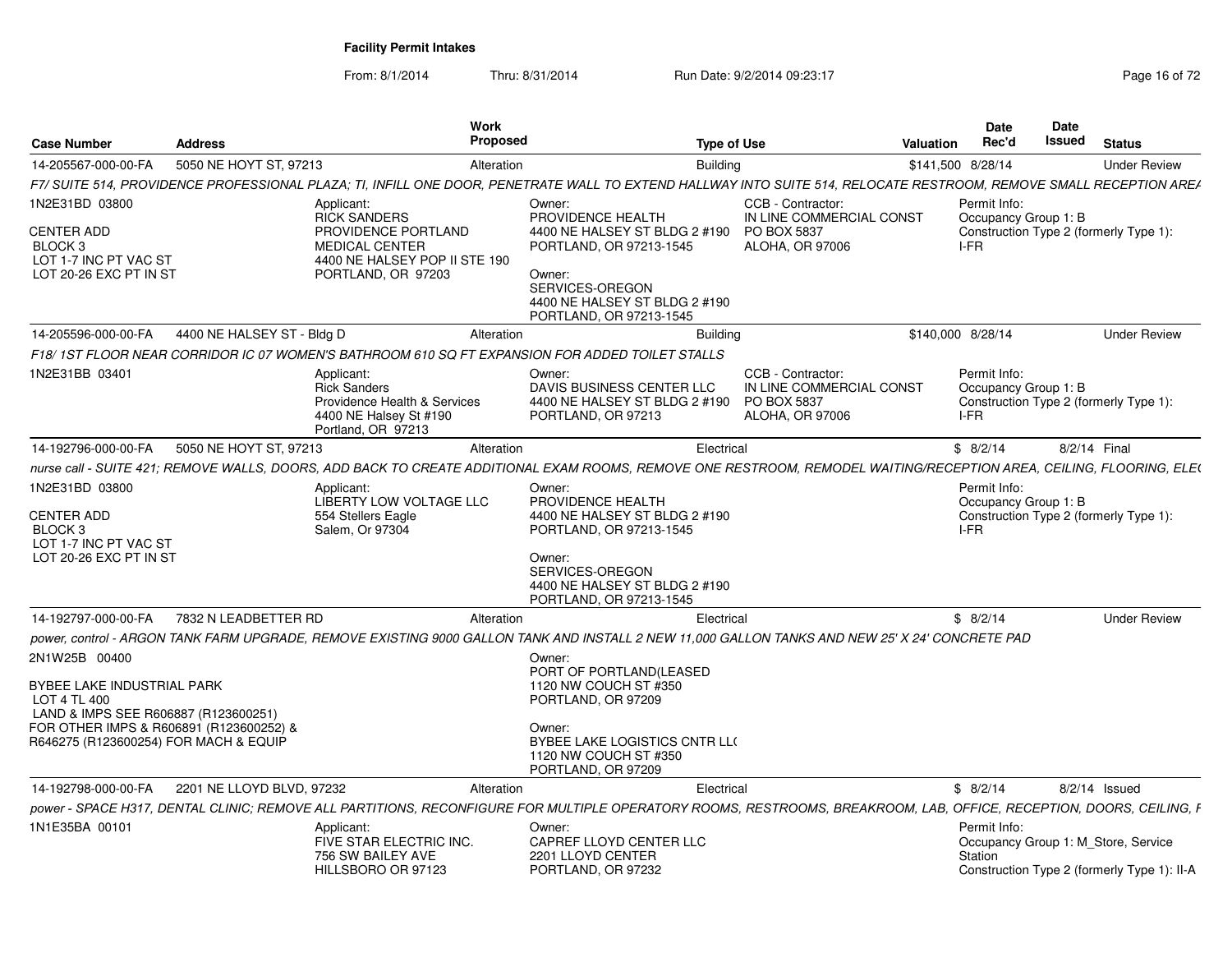From: 8/1/2014Thru: 8/31/2014 Run Date: 9/2/2014 09:23:17 Rege 17 of 72

| <b>Case Number</b>                           | <b>Address</b>                                                          | Work<br>Proposed              | <b>Type of Use</b>                                                                                                                                     | Date<br>Rec'd<br>Valuation | <b>Date</b><br>Issued<br><b>Status</b> |  |  |  |
|----------------------------------------------|-------------------------------------------------------------------------|-------------------------------|--------------------------------------------------------------------------------------------------------------------------------------------------------|----------------------------|----------------------------------------|--|--|--|
| 14-192799-000-00-FA                          | 1211 SW 5TH AVE, 97204                                                  | Alteration                    | Electrical                                                                                                                                             | \$8/2/14                   | <b>Under Review</b>                    |  |  |  |
|                                              | power lights - 30TH FLOOR MEZZANINE GUARD RAIL REPLACEMENT              |                               |                                                                                                                                                        |                            |                                        |  |  |  |
| 1S1E03BC 00900                               |                                                                         | Owner:                        | <b>PACWEST CENTER LLC</b>                                                                                                                              | Permit Info:               | Occupancy Group 1: B Bank, Off.,       |  |  |  |
| PORTLAND<br>BLOCK 167<br>LOT 1-8             |                                                                         |                               | 1211 SW 5TH AVE #2230<br>PORTLAND, OR 97204                                                                                                            | Med.Off., Pub.Bldg.        |                                        |  |  |  |
| 14-192800-000-00-FA                          | 15929 NE CAMERON BLVD - Bldg 2, 97230                                   | Alteration                    | Electrical                                                                                                                                             | \$8/2/14                   | <b>Under Review</b>                    |  |  |  |
|                                              |                                                                         |                               | power - BLDG #2 EAST SIDE SENVION REMODEL ADD WALLS FOR 2 NEW OFFICES IN EXISTING OFFICE AREA AND ADD U-SINK & DISHASHER, INSTALL EDGE TO DOCK LEVELER |                            |                                        |  |  |  |
| 1N2E24AA 00300                               |                                                                         | Owner:                        | <b>WALTON CWOR COMMERCE</b><br>PO BOX 460169<br>HOUSTON, TX 77056                                                                                      |                            |                                        |  |  |  |
| 14-192801-000-00-FA                          | 632 SW HALL ST, 97201                                                   | Alteration                    | Electrical                                                                                                                                             | \$8/2/14                   | <b>Under Review</b>                    |  |  |  |
|                                              | power - MECHANICAL REMODEL FOR HALLWAYS, FLOORS 1,2 & 3, NEW WALL UNITS |                               |                                                                                                                                                        |                            |                                        |  |  |  |
| 1S1E04DA 05100                               |                                                                         | Owner:                        |                                                                                                                                                        |                            |                                        |  |  |  |
| <b>PORTLAND</b>                              |                                                                         |                               | OREGON STATE OF (BD OF<br><b>HIGHER EDUCATION</b>                                                                                                      |                            |                                        |  |  |  |
| BLOCK 192                                    |                                                                         |                               | <b>PO BOX 751</b>                                                                                                                                      |                            |                                        |  |  |  |
| <b>LOT 7&amp;8</b>                           |                                                                         |                               | PORTLAND, OR 97207                                                                                                                                     |                            |                                        |  |  |  |
|                                              |                                                                         | Owner:                        | <b>CAMPUS PLANNING OFFICE</b><br><b>PO BOX 751</b><br>PORTLAND, OR 97207                                                                               |                            |                                        |  |  |  |
| 14-192802-000-00-FA                          | 724 SW HARRISON ST, 97201                                               | Alteration                    | Electrical                                                                                                                                             | \$8/2/14                   | <b>Under Review</b>                    |  |  |  |
|                                              | power - SF-3 NEW REPLACEMENT FAN LOCATED IN MECHANICAL PENTHOUSE        |                               |                                                                                                                                                        |                            |                                        |  |  |  |
| 1S1E04DA 06900                               |                                                                         | Owner:                        | OREGON STATE OF (BD OF<br><b>HIGHER EDUCATION</b><br><b>PO BOX 751</b><br>PORTLAND, OR 97207                                                           |                            |                                        |  |  |  |
|                                              |                                                                         | Owner:                        | <b>CAMPUS PLANNING OFFICE</b><br><b>PO BOX 751</b><br>PORTLAND, OR 97207                                                                               |                            |                                        |  |  |  |
| 14-192804-000-00-FA                          | 14015 NE GLISAN ST, 97230                                               | Alteration                    | Electrical                                                                                                                                             | \$8/2/14                   | 8/2/14 Issued                          |  |  |  |
| power - CHARGING STATION LIGHTS              |                                                                         |                               |                                                                                                                                                        |                            |                                        |  |  |  |
| 1N2E35A 00200                                | Applicant:                                                              | Owner:                        |                                                                                                                                                        |                            |                                        |  |  |  |
| SECTION 35 1N 2E<br><b>TL 200 4.50 ACRES</b> | CHERRY CITY ELECTRIC INC.<br>VANCOUVER WA 98665-2014                    | 8100 NE ST JOHNS RD STE, D101 | METRO(LEASED COURSE CO<br>600 NE GRAND AVE<br>PORTLAND, OR 97232-2736                                                                                  |                            |                                        |  |  |  |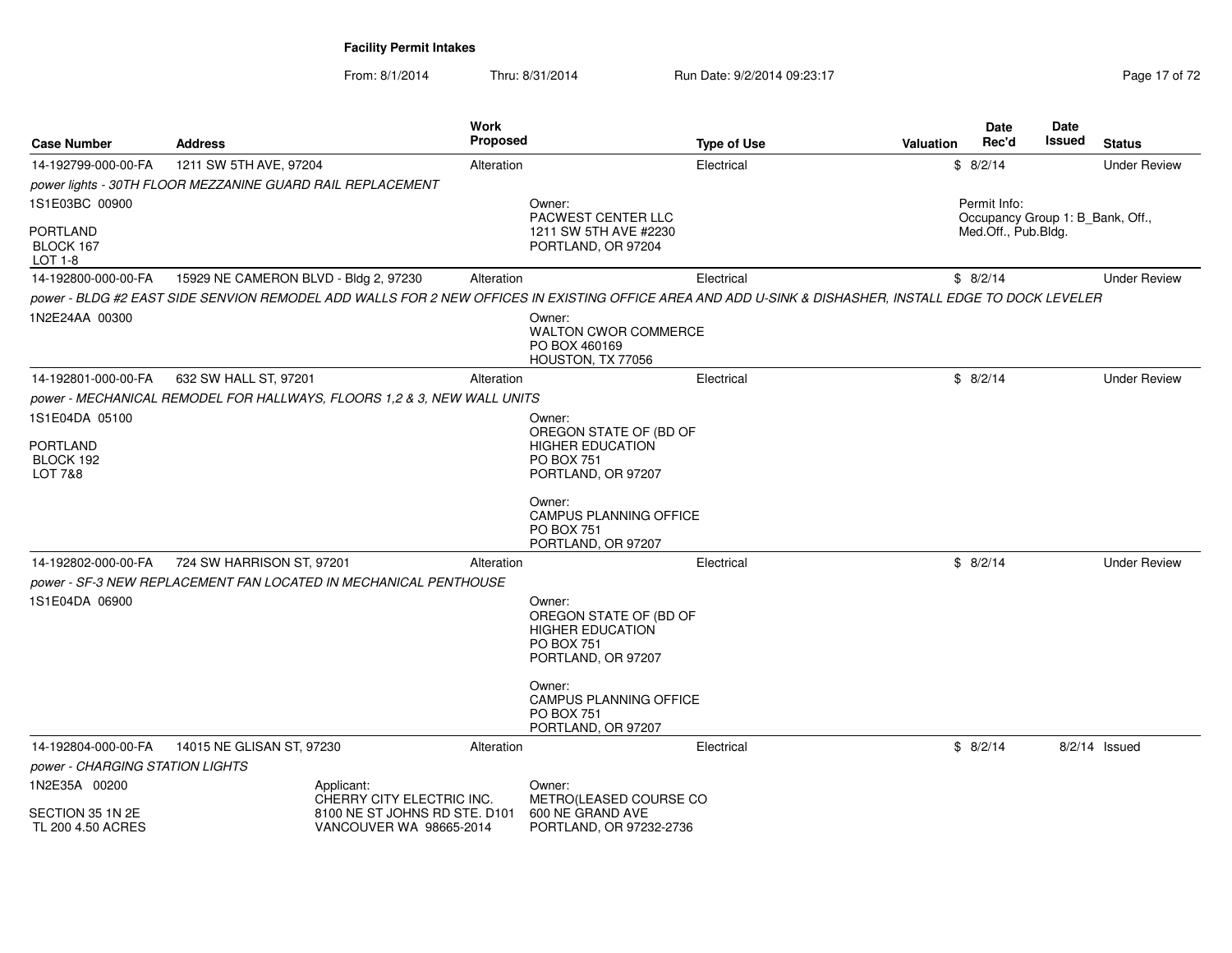From: 8/1/2014Thru: 8/31/2014 Run Date: 9/2/2014 09:23:17 Rege 18 of 72

| <b>Case Number</b>                                                                                 | <b>Address</b>                                                                                                            | Work<br>Proposed                                                                              |                                                                                                 | <b>Type of Use</b>                                                                                                       | <b>Valuation</b> | <b>Date</b><br>Rec'd                                    | <b>Date</b><br>Issued | <b>Status</b>            |
|----------------------------------------------------------------------------------------------------|---------------------------------------------------------------------------------------------------------------------------|-----------------------------------------------------------------------------------------------|-------------------------------------------------------------------------------------------------|--------------------------------------------------------------------------------------------------------------------------|------------------|---------------------------------------------------------|-----------------------|--------------------------|
| 14-192805-000-00-FA                                                                                | 530 SW 5TH AVE, 97204                                                                                                     | Alteration                                                                                    |                                                                                                 | Electrical                                                                                                               |                  | \$8/2/14                                                |                       | <b>Under Review</b>      |
|                                                                                                    |                                                                                                                           |                                                                                               |                                                                                                 | power - 9TH FLOOR; HALLWAY RENOVATION, ADD STAIR ENCLOSURE, DOORS, REMOVE SOME WALLS, NEW FLOORING, CEILING, ELEC, PLBG. |                  |                                                         |                       |                          |
| 1N1E34CD 09600                                                                                     |                                                                                                                           |                                                                                               | Owner:                                                                                          |                                                                                                                          |                  | Permit Info:                                            |                       |                          |
| PORTLAND<br>BLOCK 63<br>LOT 5&6<br><b>HISTORIC PROPERTY</b>                                        |                                                                                                                           |                                                                                               | RGOF YEON BUILDING LLC<br>551 FIFTH AVE 23RD FLOOR<br>NEW YORK, NY 10176                        |                                                                                                                          |                  | Occupancy Group 1: B Bank, Off.,<br>Med.Off., Pub.Bldg. |                       |                          |
| POTENTIAL ADDITIONAL TAX                                                                           |                                                                                                                           |                                                                                               |                                                                                                 |                                                                                                                          |                  |                                                         |                       |                          |
| 14-192806-000-00-FA                                                                                | 14015 NE GLISAN ST, 97230                                                                                                 | Alteration                                                                                    |                                                                                                 | Electrical                                                                                                               |                  | \$8/2/14                                                |                       | <b>Under Review</b>      |
|                                                                                                    | power - CLUBHOUSE FLAT ROOF REPLACEMENT FOR COMPLETE REPLACEMENT OF ALL GAS PAC UNITS & FAN                               |                                                                                               |                                                                                                 |                                                                                                                          |                  |                                                         |                       |                          |
| 1N2E35A 00200<br>SECTION 35 1N 2E<br>TL 200 4.50 ACRES                                             |                                                                                                                           |                                                                                               | Owner:<br>METRO(LEASED COURSE CO<br>600 NE GRAND AVE<br>PORTLAND, OR 97232-2736                 |                                                                                                                          |                  |                                                         |                       |                          |
| 14-192807-000-00-FA                                                                                | 1825 SW BROADWAY, 97201                                                                                                   | Alteration                                                                                    |                                                                                                 | Electrical                                                                                                               |                  | \$8/2/14                                                |                       | $8/2/14$ Issued          |
|                                                                                                    | power - SMSU PARKWAY NORTH 3,842 SQ FT RAISED PERFORMANCE PLATFORM (lighting, power, cable tray, etc.)                    |                                                                                               |                                                                                                 |                                                                                                                          |                  |                                                         |                       |                          |
| 1S1E04DA 06300                                                                                     | Applicant:                                                                                                                |                                                                                               | Owner:                                                                                          |                                                                                                                          |                  |                                                         |                       |                          |
| PORTLAND<br>BLOCK 200<br>99.88% NONTAXABLE                                                         |                                                                                                                           | <b>MICHAEL NELSON</b><br>PORTLAND STATE UNIVERSITY.<br>P.O. BOX 751-FAC<br>Portland, OR 97207 | OREGON STATE OF(BRD HIGHER<br>ED)<br><b>PO BOX 751</b><br>PORTLAND, OR 97207-0751               |                                                                                                                          |                  |                                                         |                       |                          |
| 14-193228-000-00-FA                                                                                | 3280 SW SAM JACKSON PARK RD, 97201                                                                                        | Alteration                                                                                    |                                                                                                 | Electrical                                                                                                               |                  | \$8/4/14                                                | 8/4/14 Final          |                          |
| Library #349 TI - power                                                                            |                                                                                                                           |                                                                                               |                                                                                                 |                                                                                                                          |                  |                                                         |                       |                          |
| 1S1E09 00600                                                                                       | Applicant:                                                                                                                | DYNALECTRIC CO.<br>5711 SW HOOD AVE.<br>PORTLAND OR 97239-3716                                | Owner:<br>OREGON STATE OF (MEDICAL<br>DEPT<br>3181 SW SAM JACKSON PARK RD<br>PORTLAND, OR 97239 |                                                                                                                          |                  |                                                         |                       |                          |
| 14-193279-000-00-FA                                                                                | 530 SW 5TH AVE, 97204                                                                                                     | Alteration                                                                                    |                                                                                                 | Electrical                                                                                                               |                  | \$8/4/14                                                |                       | <b>Under Review</b>      |
|                                                                                                    | power - 5TH FLOOR INTERIOR DEMO FOR FUTURE NEW TENANT                                                                     |                                                                                               |                                                                                                 |                                                                                                                          |                  |                                                         |                       |                          |
| 1N1E34CD 09600                                                                                     |                                                                                                                           |                                                                                               | Owner:                                                                                          |                                                                                                                          |                  | Permit Info:                                            |                       |                          |
| PORTLAND<br>BLOCK <sub>63</sub><br>LOT 5&6<br><b>HISTORIC PROPERTY</b><br>POTENTIAL ADDITIONAL TAX |                                                                                                                           |                                                                                               | RGOF YEON BUILDING LLC<br>551 FIFTH AVE 23RD FLOOR<br>NEW YORK, NY 10176                        |                                                                                                                          |                  | Occupancy Group 1: B Bank, Off.,<br>Med.Off., Pub.Bldg. |                       |                          |
| 14-193291-000-00-FA                                                                                | 510 SW 3RD AVE, 97204                                                                                                     | Alteration                                                                                    |                                                                                                 | Electrical                                                                                                               |                  | \$8/4/14                                                |                       | 8/25/14 Under Inspection |
|                                                                                                    | power, fire alarm - 2ND FLOOR SUITE 206 FULCRUM POLITICAL ADD 2 OFFICES, 2 HUDDLE ROOMS, BREAK ROOM AND A CONFERENCE ROOM |                                                                                               |                                                                                                 |                                                                                                                          |                  |                                                         |                       |                          |
| 1S1E03BA 05300                                                                                     | Applicant:                                                                                                                | CAPITOL ELECTRIC CO INC.<br>11401 NE MARX ST.<br>PORTLAND OR 97220-1041                       | Owner:<br>LOYALTY HOLDINGS LLC<br>3657 MAIN ST<br>MANCHESTER, VT 05254                          |                                                                                                                          |                  |                                                         |                       |                          |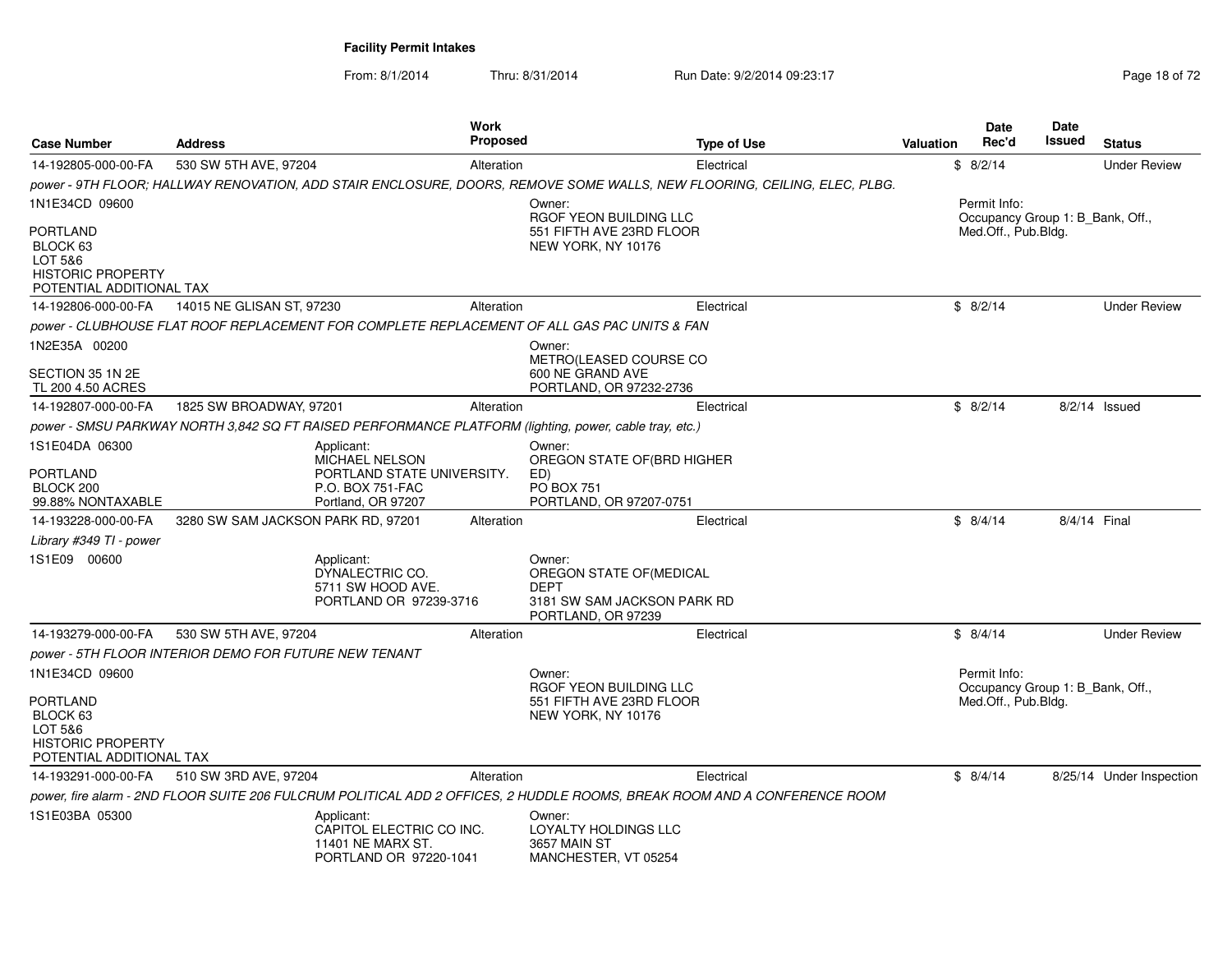From: 8/1/2014Thru: 8/31/2014 Run Date: 9/2/2014 09:23:17 Rege 19 of 72

| <b>Case Number</b>                                                                                                                    | <b>Address</b>                                              |                                                                                                                         | Work<br><b>Proposed</b> | <b>Type of Use</b>                                                                                                                                   | Valuation | <b>Date</b><br>Rec'd                                                    | <b>Date</b><br>Issued | <b>Status</b>                              |
|---------------------------------------------------------------------------------------------------------------------------------------|-------------------------------------------------------------|-------------------------------------------------------------------------------------------------------------------------|-------------------------|------------------------------------------------------------------------------------------------------------------------------------------------------|-----------|-------------------------------------------------------------------------|-----------------------|--------------------------------------------|
| 14-193427-000-00-FA                                                                                                                   |                                                             | 3181 SW SAM JACKSON PARK RD - Bldg BSC, 9 Alteration                                                                    |                         | Electrical                                                                                                                                           |           | \$8/5/14                                                                | 8/5/14 Final          |                                            |
| #5552 208v receptacle alteration - power                                                                                              |                                                             |                                                                                                                         |                         |                                                                                                                                                      |           |                                                                         |                       |                                            |
| 1S1E09 00200                                                                                                                          |                                                             | Applicant:<br>DYNALECTRIC CO.<br>5711 SW HOOD AVE.<br>PORTLAND OR 97239-3716                                            |                         | Owner:<br>OREGON STATE OF<br>3181 SW SAM JACKSON PARK RD<br>PORTLAND, OR 97239                                                                       |           | Permit Info:<br>Occupancy Group 1: B                                    |                       | Construction Type 2 (formerly Type 1): I-B |
| 14-193525-000-00-FA                                                                                                                   | 3181 SW SAM JACKSON PARK RD, 97201                          |                                                                                                                         | Alteration              | Electrical                                                                                                                                           |           | \$8/5/14                                                                | 8/5/14 Final          |                                            |
| #253A 208v receptacle outlet - power                                                                                                  |                                                             |                                                                                                                         |                         |                                                                                                                                                      |           |                                                                         |                       |                                            |
| 1S1E09 00600                                                                                                                          |                                                             | Applicant:<br>DYNALECTRIC CO.                                                                                           |                         | Owner:<br>OREGON STATE OF(MEDICAL                                                                                                                    |           |                                                                         |                       |                                            |
| SECTION 09 1S 1E<br>TL 600 14.19 ACRES                                                                                                |                                                             | 5711 SW HOOD AVE.<br>PORTLAND OR 97239-3716                                                                             |                         | <b>DEPT</b><br>3181 SW SAM JACKSON PARK RD<br>PORTLAND, OR 97239                                                                                     |           |                                                                         |                       |                                            |
| 14-193536-000-00-FA                                                                                                                   | 111 SW COLUMBIA ST, 97258                                   |                                                                                                                         | Alteration              | Electrical                                                                                                                                           |           | \$8/5/14                                                                |                       | 8/5/14 Under Inspection                    |
| #600 COP Server rm - power                                                                                                            |                                                             |                                                                                                                         |                         |                                                                                                                                                      |           |                                                                         |                       |                                            |
| 1S1E03BD 01700<br><b>PORTLAND</b><br>BLOCK 129<br><b>LOT 1-8</b>                                                                      |                                                             | Applicant:<br>CHRISTENSON ELECTRIC INC.<br>111 SW COLUMBIA ST. STE 480<br>PORTLAND OR 97201-5838                        |                         | Owner:<br><b>COLUMBIA SOUARE LLC</b><br>111 SW COLUMBIA ST #1380<br>PORTLAND, OR 97201-5845                                                          |           | Permit Info:<br>Occupancy Group 1: B                                    |                       | Construction Type 2 (formerly Type 1): I-A |
| 14-194223-000-00-FA                                                                                                                   | 333 SW 5TH AVE, 97204                                       |                                                                                                                         | Alteration              | Electrical                                                                                                                                           |           | \$8/6/14                                                                |                       | 8/6/14 Under Inspection                    |
|                                                                                                                                       |                                                             |                                                                                                                         |                         | power, fire alarm - ONPOINT COMMUNITY CREDIT UNION RENOVATION, RECONFIGURE EXISTING TENANT SPACE, MOVE WALLS, DOORS FOR PRIVATE OFFICES AND ATM AREA |           |                                                                         |                       |                                            |
| 1N1E34CD 06800<br><b>PORTLAND</b><br>BLOCK 82<br>S 0.56' OF LOT 2<br>LOT 3&4<br>HISTORIC PROPERTY; POTENTIAL<br><b>ADDITIONAL TAX</b> |                                                             | Applicant:<br>STONER ELECTRIC, INC.<br>1904 SE OCHOCO ST.<br>MILWAUKIE OR 97222-7315                                    |                         | Owner:<br>OTB LLC<br>2712 SE 20TH AVE<br>PORTLAND, OR 97202-2231                                                                                     |           | Permit Info:<br>Occupancy Group 1: B Bank, Off.,<br>Med.Off., Pub.Bldg. |                       |                                            |
| 14-194226-000-00-FA                                                                                                                   | 5545 NE 148TH AVE                                           |                                                                                                                         | Alteration              | Electrical                                                                                                                                           |           | \$8/6/14                                                                | 8/6/14 Issued         |                                            |
|                                                                                                                                       | voice/data - INSTALL CAT6 CABLIN FOR (13) WAPS IN WAREHOUSE |                                                                                                                         |                         |                                                                                                                                                      |           |                                                                         |                       |                                            |
| 1N2E13C 00502<br>PROLOGIS PARK PORTLAND<br>LOT <sub>4</sub>                                                                           |                                                             | Applicant:<br>COCHRAN INC. dba BROADWAY<br><b>ELECTRIC</b><br>7550 SW TECH CENTER DR STE<br>220<br>TIGARD OR 97223-8061 |                         | Owner:<br>PLDAB LLC<br>4545 AIRPORT WAY<br><b>DENVER, CO 80239</b>                                                                                   |           |                                                                         |                       |                                            |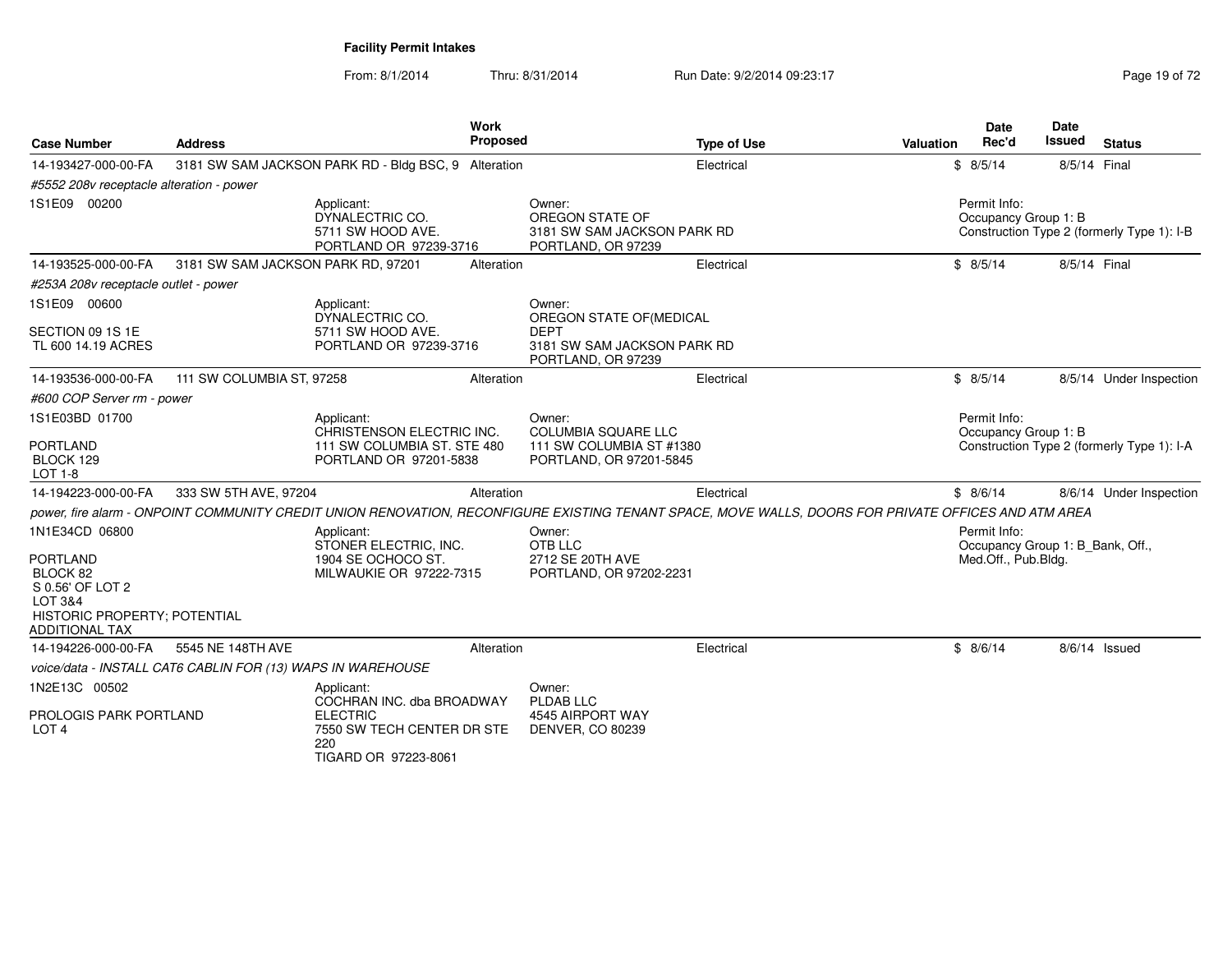From: 8/1/2014Thru: 8/31/2014 Run Date: 9/2/2014 09:23:17 Rege 20 of 72

| <b>Case Number</b>                                                  | <b>Address</b>                                              |                                                                                                  | <b>Work</b><br>Proposed |                                                                                                                                                                       | <b>Type of Use</b> |                                                                                                      | Valuation | <b>Date</b><br>Rec'd                 | <b>Date</b><br>Issued | <b>Status</b>                               |
|---------------------------------------------------------------------|-------------------------------------------------------------|--------------------------------------------------------------------------------------------------|-------------------------|-----------------------------------------------------------------------------------------------------------------------------------------------------------------------|--------------------|------------------------------------------------------------------------------------------------------|-----------|--------------------------------------|-----------------------|---------------------------------------------|
| 14-194237-000-00-FA                                                 | 1500 SW 1ST AVE, 97201                                      |                                                                                                  | Alteration              |                                                                                                                                                                       | Electrical         |                                                                                                      |           | \$8/6/14                             | 8/6/14 Final          |                                             |
| 10th fl Riverstone Residential - voice/data                         |                                                             |                                                                                                  |                         |                                                                                                                                                                       |                    |                                                                                                      |           |                                      |                       |                                             |
| 1S1E03CA 00600                                                      |                                                             | Applicant:<br>BRY COM. (a dba for DENNIS J                                                       |                         | Owner:<br><b>URBAN OFFICE</b>                                                                                                                                         |                    |                                                                                                      |           | Permit Info:<br>Occupancy Group 1: B |                       |                                             |
| <b>PORTLAND</b><br><b>BLOCK 116 TL 600</b>                          |                                                             | <b>BRYANT</b> )<br>14244 SE BUSH ST.<br>PORTLAND OR 97236-2734                                   |                         | 111 SW COLUMBIA ST #1380<br>PORTLAND, OR 97201-5845<br>Owner:<br><b>PARKING</b><br>111 SW COLUMBIA ST #1380<br>PORTLAND, OR 97201-5845<br>Owner:<br><b>FACILITIES</b> |                    |                                                                                                      |           |                                      |                       | Construction Type 2 (formerly Type 1): I-A  |
|                                                                     |                                                             |                                                                                                  |                         | 111 SW COLUMBIA ST #1380<br>PORTLAND, OR 97201-5845                                                                                                                   |                    |                                                                                                      |           |                                      |                       |                                             |
| 14-194567-000-00-FA                                                 | 12710 SE DIVISION ST, 97236                                 |                                                                                                  | Alteration              |                                                                                                                                                                       | Electrical         |                                                                                                      |           | \$8/6/14                             | 8/15/14 Final         |                                             |
|                                                                     | hvac / contr. - CONTROL WIRING FOR 47 VAV'S - hvac controls |                                                                                                  |                         |                                                                                                                                                                       |                    |                                                                                                      |           |                                      |                       |                                             |
| 1S2E11BA 11400                                                      |                                                             | Applicant:<br>SAM CORRELL                                                                        |                         | Owner:<br><b>MULTNOMAH COUNTY</b>                                                                                                                                     |                    | CCB - Contractor:<br><b>SAM CORRELL</b>                                                              |           | Permit Info:<br>Occupancy Group 1: B |                       |                                             |
| SECTION 11 1S 2E<br>TL 11400 3.30 ACRES<br>POTENTIAL ADDITIONAL TAX |                                                             | SIEMENS BUILDING<br><b>TECHNOLOGIES INC</b><br>1000 DEERFIELD PKWY<br>BUFFALO GROVE, IL 60089    |                         | 401 N DIXON ST<br>PORTLAND, OR 97227-1865                                                                                                                             |                    | <b>SIEMENS BUILDING</b><br><b>TECHNOLOGIES INC</b><br>1000 DEERFIELD PKWY<br>BUFFALO GROVE, IL 60089 |           |                                      |                       | Construction Type 2 (formerly Type 1): II-N |
| 14-194595-000-00-FA                                                 | 111 SW 5TH AVE, 97204-3626                                  |                                                                                                  | Alteration              |                                                                                                                                                                       | Electrical         |                                                                                                      |           | \$8/6/14                             | 8/6/14 Final          |                                             |
| T38 Insight Global TI - voice/data                                  |                                                             |                                                                                                  |                         |                                                                                                                                                                       |                    |                                                                                                      |           |                                      |                       |                                             |
| 1N1E34CD 01300                                                      |                                                             | Applicant:<br>CHRISTENSON ELECTRIC INC.<br>111 SW COLUMBIA ST. STE 480<br>PORTLAND OR 97201-5838 |                         |                                                                                                                                                                       |                    |                                                                                                      |           | Permit Info:<br>Occupancy Group 1: B |                       | Construction Type 2 (formerly Type 1): I-A  |
| 14-194645-000-00-FA                                                 | 1500 SW 1ST AVE, 97201                                      |                                                                                                  | Alteration              |                                                                                                                                                                       | Electrical         |                                                                                                      |           | \$8/6/14                             | 8/6/14 Final          |                                             |
|                                                                     | 10th fl Riverstone Residential - power & fire/strobe wiring |                                                                                                  |                         |                                                                                                                                                                       |                    |                                                                                                      |           |                                      |                       |                                             |
| 1S1E03CA 00600<br>PORTLAND<br><b>BLOCK 116 TL 600</b>               |                                                             | Applicant:<br>CHRISTENSON ELECTRIC INC.<br>111 SW COLUMBIA ST. STE 480<br>PORTLAND OR 97201-5838 |                         | Owner:<br><b>URBAN OFFICE</b><br>111 SW COLUMBIA ST #1380<br>PORTLAND, OR 97201-5845                                                                                  |                    |                                                                                                      |           | Permit Info:<br>Occupancy Group 1: B |                       | Construction Type 2 (formerly Type 1): I-A  |
|                                                                     |                                                             |                                                                                                  |                         | Owner:<br><b>PARKING</b><br>111 SW COLUMBIA ST #1380<br>PORTLAND, OR 97201-5845                                                                                       |                    |                                                                                                      |           |                                      |                       |                                             |
|                                                                     |                                                             |                                                                                                  |                         | Owner:<br><b>FACILITIES</b><br>111 SW COLUMBIA ST #1380<br>PORTLAND, OR 97201-5845                                                                                    |                    |                                                                                                      |           |                                      |                       |                                             |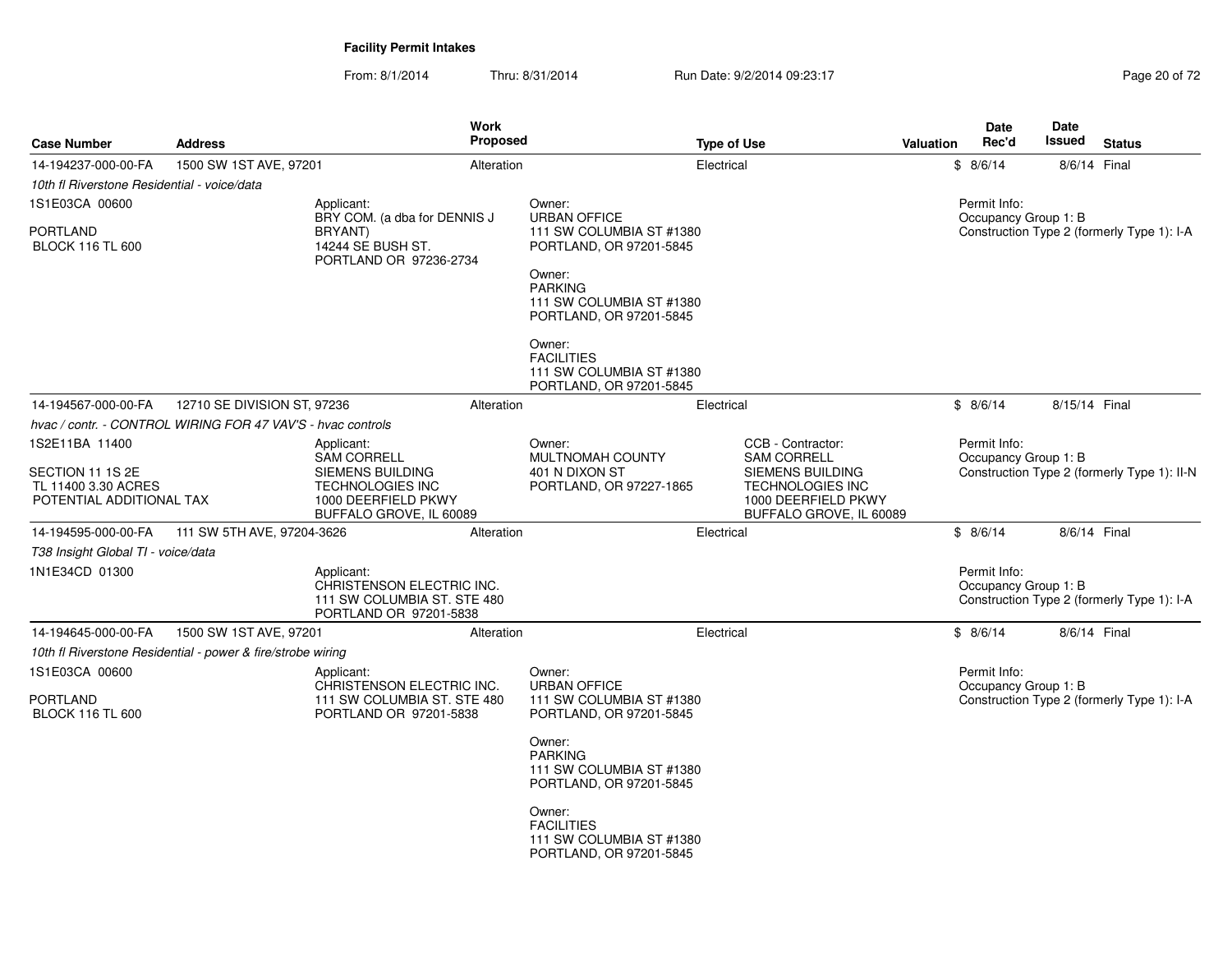From: 8/1/2014Thru: 8/31/2014 Run Date: 9/2/2014 09:23:17 Rege 21 of 72

| <b>Case Number</b>                             | <b>Address</b>                                                       |                                                                   | Work<br><b>Proposed</b> |                                                                                                                                                      |                    | <b>Valuation</b> | <b>Date</b><br>Rec'd | Date<br><b>Issued</b>       | <b>Status</b>                               |
|------------------------------------------------|----------------------------------------------------------------------|-------------------------------------------------------------------|-------------------------|------------------------------------------------------------------------------------------------------------------------------------------------------|--------------------|------------------|----------------------|-----------------------------|---------------------------------------------|
|                                                |                                                                      |                                                                   |                         |                                                                                                                                                      | <b>Type of Use</b> |                  |                      |                             |                                             |
| 14-194646-000-00-FA                            | 919 NE 19TH AVE, 97232                                               | hvac stat - SUITE 250 MULT CO LIBRARIES 9621 SQ FT OFFICE REMODEL | Alteration              |                                                                                                                                                      | Electrical         |                  | \$8/6/14             |                             | 8/6/14 Final                                |
| 1N1E35AC 00100                                 |                                                                      | Applicant:                                                        |                         | Owner:                                                                                                                                               |                    |                  | Permit Info:         |                             |                                             |
|                                                |                                                                      | HUNTER-DAVISSON INC.                                              |                         | WESTON INVESTMENT CO LLC                                                                                                                             |                    |                  |                      | Occupancy Group 1: B        |                                             |
| <b>SULLIVANS ADD</b><br><b>BLOCK 36 TL 100</b> |                                                                      | 1800 SE PERSHING ST.<br>PORTLAND OR 97202-2338                    |                         | 2154 NE BROADWAY RM 200<br>PORTLAND, OR 97232-1590                                                                                                   |                    |                  |                      |                             | Construction Type 2 (formerly Type 1): II-A |
| 14-194667-000-00-FA                            | 2303 SE 28TH PL, 97214                                               |                                                                   | Alteration              |                                                                                                                                                      | Electrical         |                  | \$8/6/14             |                             | 8/6/14 Under Inspection                     |
|                                                |                                                                      |                                                                   |                         | fire alarm wiring - STANDING/HOSFORD / REPLACE FIRE ALARM WIRING, RESTROOM/CLASS REMODEL. - fire alarm wiring                                        |                    |                  |                      |                             |                                             |
| 1S1E01CC 04900                                 |                                                                      | Applicant:                                                        |                         | Owner:                                                                                                                                               |                    |                  | Permit Info:         |                             |                                             |
|                                                |                                                                      | ELECTRICAL CONSTRUCTION                                           |                         | <b>SCHOOL DISTRICT NO 1</b>                                                                                                                          |                    |                  |                      | Occupancy Group 1: E_School |                                             |
| <b>VANS ADD</b><br><b>BLOCK 1-3 TL 4900</b>    |                                                                      | CO. (a dba for EC COMPANY)<br>PO BOX 10286                        |                         | PO BOX 3107<br>PORTLAND, OR 97208-3107                                                                                                               |                    |                  |                      |                             | Construction Type 2 (formerly Type 1): I-A  |
|                                                |                                                                      | PORTLAND OR 97296-0286                                            |                         |                                                                                                                                                      |                    |                  |                      |                             |                                             |
| 14-194859-000-00-FA                            | 233 SW NAITO PKY, 97204                                              |                                                                   | Alteration              |                                                                                                                                                      | Electrical         |                  | \$8/7/14             |                             | 8/7/14 Under Inspection                     |
|                                                | 3rd & 4th firs Skyward - power/voice/data (voice/data added 8/26/14) |                                                                   |                         |                                                                                                                                                      |                    |                  |                      |                             |                                             |
| 1N1E34DC 03300                                 |                                                                      | Applicant:<br>CHRISTENSON ELECTRIC INC.                           |                         | Owner:<br><b>RUSSELL FELLOWS</b>                                                                                                                     |                    |                  |                      |                             |                                             |
|                                                |                                                                      | 111 SW COLUMBIA ST. STE 480                                       |                         | 200 SW MARKET ST #1720                                                                                                                               |                    |                  |                      |                             |                                             |
|                                                |                                                                      | PORTLAND OR 97201-5838                                            |                         | PORTLAND, OR 97201-5718                                                                                                                              |                    |                  |                      |                             |                                             |
|                                                |                                                                      |                                                                   |                         | Owner:                                                                                                                                               |                    |                  |                      |                             |                                             |
|                                                |                                                                      |                                                                   |                         | PROPERTIES LLC                                                                                                                                       |                    |                  |                      |                             |                                             |
|                                                |                                                                      |                                                                   |                         | 200 SW MARKET ST #1720<br>PORTLAND, OR 97201-5718                                                                                                    |                    |                  |                      |                             |                                             |
| 14-194885-000-00-FA                            | 70 NW COUCH ST, 97209                                                |                                                                   | Alteration              |                                                                                                                                                      | Electrical         |                  | \$8/7/14             |                             | $8/7/14$ Issued                             |
|                                                | hvac stat - NEW DUCTLESS SPLIT SYSTEM TO UPS ROOM, RTU               |                                                                   |                         |                                                                                                                                                      |                    |                  |                      |                             |                                             |
| 1N1E34DB 00600                                 |                                                                      | Applicant:                                                        |                         | Owner:                                                                                                                                               |                    |                  |                      |                             |                                             |
|                                                |                                                                      | AMERICAN HEATING INC.<br>5035 SE 24TH                             |                         | WHITE STAG BLOCK LLC<br>70 NW COUCH ST #207                                                                                                          |                    |                  |                      |                             |                                             |
|                                                |                                                                      | PORTLAND OR 97202-4765                                            |                         | PORTLAND, OR 97209                                                                                                                                   |                    |                  |                      |                             |                                             |
| 14-194948-000-00-FA                            | 1022 SW SALMON ST, 97205                                             |                                                                   | Alteration              |                                                                                                                                                      | Electrical         |                  | \$8/7/14             |                             | 8/21/14 Issued                              |
|                                                |                                                                      |                                                                   |                         | power - 2ND FLOOR INTERIOR DEMO, REMOVE PARTITION WALLS, CEILING, SPIRAL STAIR AND CONSTRUCT NEW TOILET ROOMS - NO TENANT OCCUPANCY WITH THIS PERMIT |                    |                  |                      |                             |                                             |
| 1S1E04AA 02700                                 |                                                                      | Applicant:                                                        |                         | Owner:                                                                                                                                               |                    |                  | Permit Info:         |                             |                                             |
| <b>PORTLAND</b>                                |                                                                      | RC COSTELLO ELECTRICAL<br>CONTRACTING INC.                        |                         | 1022 SW SALMON LLC<br>1121 SW SALMON ST                                                                                                              |                    |                  | Occupancy Group 1: B |                             | Construction Type 2 (formerly Type 1):      |
| BLOCK 248                                      |                                                                      | PO BOX 336                                                        |                         | PORTLAND, OR 97205                                                                                                                                   |                    |                  | $II-1HR$             |                             |                                             |
| <b>LOT 7&amp;8</b>                             |                                                                      | AURORA, OR 97002                                                  |                         |                                                                                                                                                      |                    |                  |                      |                             |                                             |
| 14-194956-000-00-FA                            | 1849 SW SALMON ST, 97205                                             |                                                                   | Alteration              |                                                                                                                                                      | Electrical         |                  | \$8/7/14             |                             | 8/7/14 Issued                               |
| Men's Bar Dishwasher & 2 receptacles - power   |                                                                      |                                                                   |                         |                                                                                                                                                      |                    |                  |                      |                             |                                             |
| 1N1E33DC 05800                                 |                                                                      | Applicant:<br>TICE ELECTRIC CO.                                   |                         | Owner:<br>MULTNOMAH AMATEUR                                                                                                                          |                    |                  | Permit Info:         |                             | Occupancy Group 1: A-3 Assembly -           |
| SECTION 33 1N 1E                               |                                                                      | 5405 N Lagoon Ave.                                                |                         | <b>ATHLETIC CLUB</b>                                                                                                                                 |                    |                  | General              |                             |                                             |
| TL 5800 2.82 ACRES                             |                                                                      | PORTLAND OR 97217-7637                                            |                         | 1849 SW SALMON ST<br>PORTLAND, OR 97205-1726                                                                                                         |                    |                  |                      |                             | Construction Type 2 (formerly Type 1): I-A  |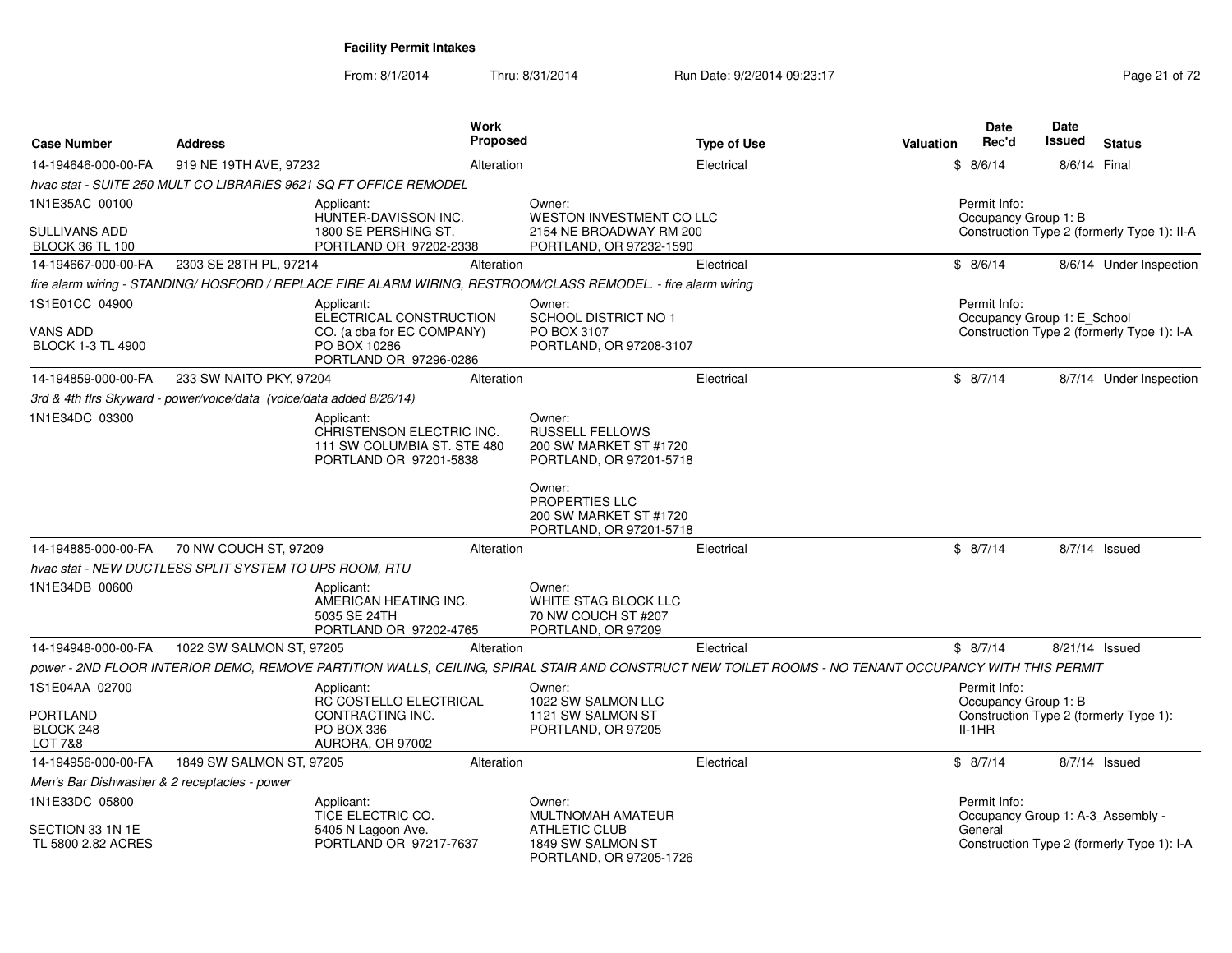From: 8/1/2014Thru: 8/31/2014 Run Date: 9/2/2014 09:23:17 Rege 22 of 72

| <b>Case Number</b>                                     | Address                                           | Work<br><b>Proposed</b>                                                                          |                                                    |                                                                                            | <b>Type of Use</b> | Valuation | <b>Date</b><br>Rec'd | Date<br>Issued | <b>Status</b>           |
|--------------------------------------------------------|---------------------------------------------------|--------------------------------------------------------------------------------------------------|----------------------------------------------------|--------------------------------------------------------------------------------------------|--------------------|-----------|----------------------|----------------|-------------------------|
| 14-195016-000-00-FA                                    | 529 SW 3RD AVE, 97204                             | Alteration                                                                                       |                                                    |                                                                                            | Electrical         |           | \$8/7/14             |                | <b>Under Review</b>     |
|                                                        |                                                   | power - SUITE 300 LANDLORD WORK FOR FUTURE TENANT, REMOVE SOME WALLS AND ADA BARRIER REMOVAL     |                                                    |                                                                                            |                    |           |                      |                |                         |
| 1S1E03BA 07500                                         |                                                   |                                                                                                  | Owner:                                             | <b>LOYALTY HOLDINGS LLC</b>                                                                |                    |           |                      |                |                         |
| <b>PORTLAND</b><br>BLOCK 48<br>LOT <sub>3</sub>        |                                                   |                                                                                                  | 3657 MAIN ST                                       | MANCHESTER, VT 05254                                                                       |                    |           |                      |                |                         |
| 14-195132-000-00-FA                                    | 421 SW 6TH AVE, 97205                             | Alteration                                                                                       |                                                    |                                                                                            | Electrical         |           | \$8/7/14             |                | 8/7/14 Under Inspection |
| 3rd fl Galois TI - power                               |                                                   |                                                                                                  |                                                    |                                                                                            |                    |           |                      |                |                         |
| 1N1E34CC 04300                                         |                                                   | Applicant:<br>WILLAMETTE ELECTRIC INC.                                                           | Owner:                                             | UPI COMMONWEALTH LLC                                                                       |                    |           |                      |                |                         |
| <b>PORTLAND</b><br>BLOCK 176<br>$LOT 1-4$              |                                                   | P.O. BOX 230547<br>TIGARD, OR 97281-0547                                                         | SEATTLE, WA 98161                                  | 1215 FOURTH AVE STE 600                                                                    |                    |           |                      |                |                         |
| 14-195225-000-00-FA                                    | 100 SW MARKET ST, 97201                           | Alteration                                                                                       |                                                    |                                                                                            | Electrical         |           | \$8/7/14             |                | 8/7/14 Issued           |
|                                                        | Basement, 1st fl, Penthouse levels - card readers |                                                                                                  |                                                    |                                                                                            |                    |           |                      |                |                         |
| 1S1E03CB 00700                                         |                                                   | Applicant:                                                                                       | Owner:                                             |                                                                                            |                    |           |                      |                |                         |
| SOUTH AUDITORIUM ADD<br><b>BLOCK A</b><br>LOT 2 TL 700 |                                                   | CHRISTENSON ELECTRIC INC.<br>111 SW COLUMBIA ST. STE 480<br>PORTLAND OR 97201-5838               | 1420 FIFTH AVE #2020                               | <b>CSHV FIRST AND MARKET LLC</b><br>SEATTLE, WA 98101-2337                                 |                    |           |                      |                |                         |
| 14-195304-000-00-FA                                    | 1621 SW 1ST AVE, 97201                            | Alteration                                                                                       |                                                    |                                                                                            | Electrical         |           | \$8/7/14             |                | 8/7/14 Issued           |
| Basement, 1st fl, Mez levels - card readers            |                                                   |                                                                                                  |                                                    |                                                                                            |                    |           |                      |                |                         |
| 1S1E03CB 00700                                         |                                                   | Applicant:<br>CHRISTENSON ELECTRIC INC.<br>111 SW COLUMBIA ST. STE 480<br>PORTLAND OR 97201-5838 | Owner:<br>PORTLAND, OR 97201                       | <b>CSHV FIRST AND MARKET, LLC</b><br>c/o CUSHMAN & WAKEFIELD<br>200 SW MARKET ST SUITE 200 |                    |           |                      |                |                         |
| 14-195313-000-00-FA                                    | 421 SW 6TH AVE, 97205                             | Alteration                                                                                       |                                                    |                                                                                            | Electrical         |           | \$8/7/14             |                | 8/7/14 Issued           |
| 2nd fl Shopkeep TI - voice/data                        |                                                   |                                                                                                  |                                                    |                                                                                            |                    |           |                      |                |                         |
| 1N1E34CC 04300                                         |                                                   | Applicant:<br>TRITON COMMUNICATIONS LLC.                                                         | Owner:                                             | UPI COMMONWEALTH LLC                                                                       |                    |           |                      |                |                         |
| <b>PORTLAND</b><br>BLOCK 176<br>LOT 1-4                |                                                   | P.O. BOX 1091<br>HILLSBORO, OR 97123-1091                                                        | SEATTLE, WA 98161                                  | 1215 FOURTH AVE STE 600                                                                    |                    |           |                      |                |                         |
| 14-195350-000-00-FA                                    | 7409 N LEADBETTER RD, 97203                       | Alteration                                                                                       |                                                    |                                                                                            | Electrical         |           | \$8/7/14             |                | 8/7/14 Issued           |
| AM TIRE TI - power                                     |                                                   |                                                                                                  |                                                    |                                                                                            |                    |           |                      |                |                         |
| 2N1W25A 01100                                          |                                                   | Applicant:<br><b>ERTELL ELECTRIC.</b><br><b>PO BOX 279</b><br>FOREST GROVE OR 97116-0279         | Owner:<br>LIT INDUSTRIAL LTD<br><b>PARTNERSHIP</b> | 1717 MCKINNEY AVE #1900<br>DALLAS, TX 75202-1253                                           |                    |           |                      |                |                         |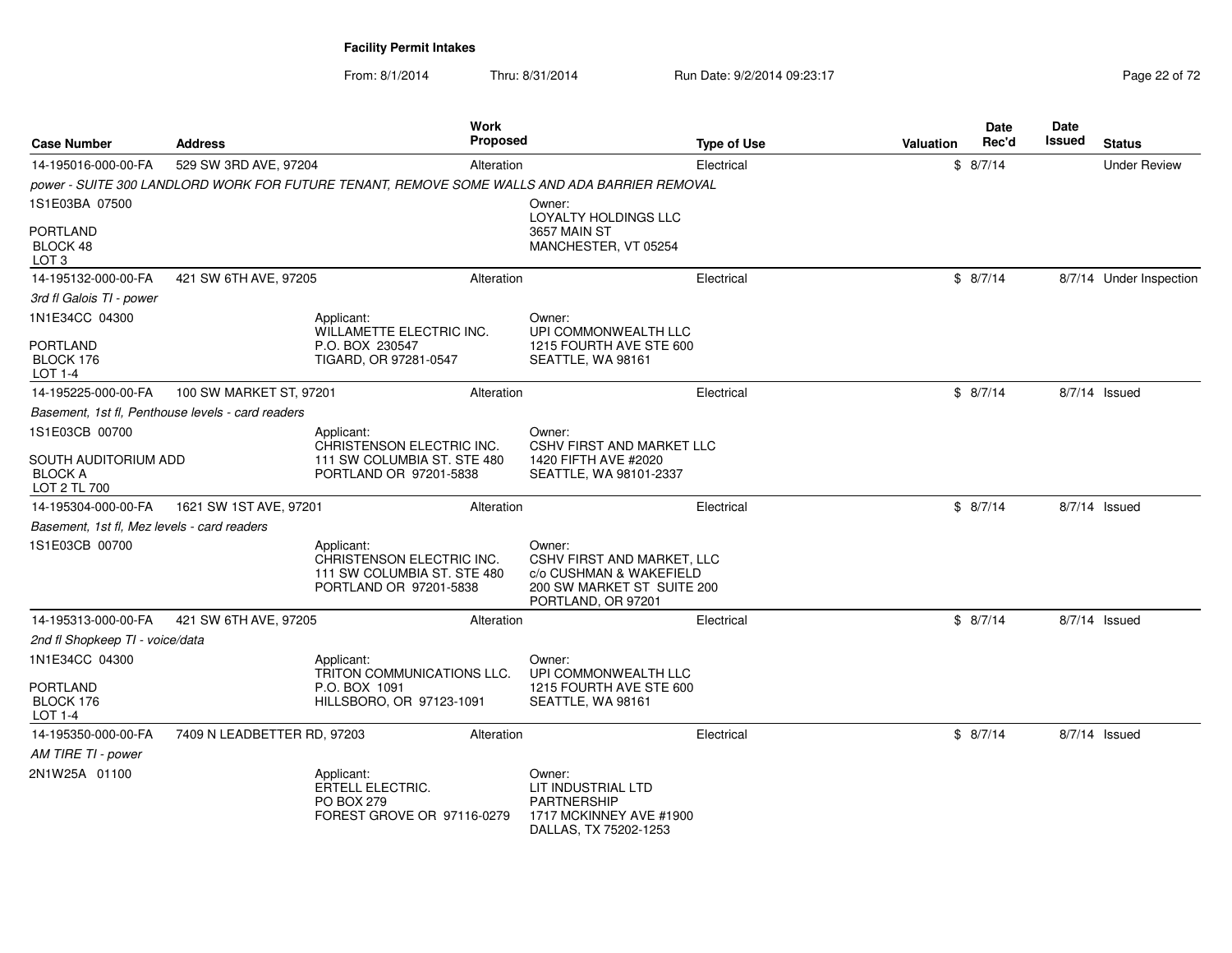From: 8/1/2014

Thru: 8/31/2014 Run Date: 9/2/2014 09:23:17 Rege 23 of 72

| <b>Case Number</b>                                                                                 | <b>Address</b>                                         |                                                                                              | Work<br><b>Proposed</b> |                                                                                                                     | <b>Type of Use</b> | Valuation | Date<br>Rec'd                        | Date<br>Issued | <b>Status</b>                                                                   |
|----------------------------------------------------------------------------------------------------|--------------------------------------------------------|----------------------------------------------------------------------------------------------|-------------------------|---------------------------------------------------------------------------------------------------------------------|--------------------|-----------|--------------------------------------|----------------|---------------------------------------------------------------------------------|
| 14-195384-000-00-FA                                                                                | 707 SW WASHINGTON ST, 97205                            |                                                                                              | Alteration              |                                                                                                                     | Electrical         |           | \$8/7/14                             |                | <b>Under Review</b>                                                             |
| 8th fl Corridor Upgrade - power                                                                    |                                                        |                                                                                              |                         |                                                                                                                     |                    |           |                                      |                |                                                                                 |
| 1N1E34CC 04600                                                                                     |                                                        |                                                                                              |                         | Owner:<br><b>UBCT PARTNERSHIP</b><br>111 SW COLUMBIA ST #1380<br>PORTLAND, OR 97201                                 |                    |           | Permit Info:<br>Occupancy Group 1: B |                | Construction Type 2 (formerly Type 1): I-A                                      |
| 14-195674-000-00-FA                                                                                | 11851 NE GLENN WIDING DR, 97220                        |                                                                                              | Alteration              |                                                                                                                     | Electrical         |           | \$8/8/14                             |                | 8/27/14 Under Inspection                                                        |
|                                                                                                    |                                                        | JANI-KING TI - Bldg F - power (Permit #14-196323ET is a duplicate of this permit)            |                         |                                                                                                                     |                    |           |                                      |                |                                                                                 |
| 1N2E15A 00201                                                                                      |                                                        | Applicant:<br>JOHANSEN ELECTRIC INC.<br>16869 SW 65TH AVE - PMB #311<br>LAKE OSWEGO OR 97035 |                         | Owner:<br>PACIFIC REALTY ASSOCIATES L P<br>15350 SW SEQUOIA PKWY #300<br>TIGARD, OR 97224-7175                      |                    |           |                                      |                |                                                                                 |
| 14-195680-000-00-FA                                                                                | 308 SW 2ND AVE, 97204                                  |                                                                                              | Alteration              |                                                                                                                     | Electrical         |           | \$8/8/14                             |                | <b>Under Review</b>                                                             |
| 2nd fl CROWD COMPASS TI - power                                                                    |                                                        |                                                                                              |                         |                                                                                                                     |                    |           |                                      |                |                                                                                 |
| 1N1E34CD 04600                                                                                     |                                                        |                                                                                              |                         | Owner:<br><b>NGP DUNCAN PLAZA</b><br>PO BOX 4900 DEPT #360<br>SCOTTSDALE, AZ 85261-4900                             |                    |           | Permit Info:                         |                | Occupancy Group 1: A-2 Restaurant<br>Construction Type 2 (formerly Type 1): I-A |
|                                                                                                    |                                                        |                                                                                              |                         | Owner:<br>PORTLAND LLC<br>PO BOX 4900 DEPT #360<br>SCOTTSDALE, AZ 85261-4900                                        |                    |           |                                      |                |                                                                                 |
| 14-195685-000-00-FA                                                                                | 6936 N FATHOM ST, 97217                                |                                                                                              | Alteration              |                                                                                                                     | Electrical         |           | \$8/8/14                             |                | 8/8/14 Issued                                                                   |
|                                                                                                    |                                                        |                                                                                              |                         | power - ADD TWO PAINT INSPECTION PITS TO TWO SPRAY BOOTHS (Note: Paint booth requires Class 1 Div 1 light fixtures) |                    |           |                                      |                |                                                                                 |
| 1N1E17B 00200                                                                                      |                                                        | Applicant:<br>TICE ELECTRIC CO.                                                              |                         | Owner:<br>FREIGHTLINER CORPORATION                                                                                  |                    |           |                                      |                |                                                                                 |
| SECTION 17 1N 1E<br>TL 200 24.90 ACRES<br>LAND & IMPS SEE R646162 (R941170881)<br>FOR MACH & EQUIP |                                                        | 5405 N Lagoon Ave.<br>PORTLAND OR 97217-7637                                                 |                         | PO BOX 3820<br>PORTLAND, OR 97208-3820                                                                              |                    |           |                                      |                |                                                                                 |
| 14-195708-000-00-FA                                                                                | 200 SW MARKET ST, 97201                                |                                                                                              | Alteration              |                                                                                                                     | Electrical         |           | \$8/8/14                             |                | $8/11/14$ Issued                                                                |
|                                                                                                    | Cambia PH 2 remodel - floors: 3,8,9,11,12 & 15 - power |                                                                                              |                         |                                                                                                                     |                    |           |                                      |                |                                                                                 |
| 1S1E03CB 00800                                                                                     |                                                        | Applicant:                                                                                   |                         | Owner:                                                                                                              |                    |           |                                      |                |                                                                                 |
| SOUTH AUDITORIUM ADD<br><b>BLOCK A</b><br>LOT 2 TL 800                                             |                                                        | CHRISTENSON ELECTRIC INC.<br>111 SW COLUMBIA ST. STE 480<br>PORTLAND OR 97201-5838           |                         | TWO HUNDRED MARKET ASSOC<br>200 SW MARKET ST #1720<br>PORTLAND, OR 97201                                            |                    |           |                                      |                |                                                                                 |
|                                                                                                    |                                                        |                                                                                              |                         | Owner:<br><b>LIMITED PARTNERSHIP</b><br>200 SW MARKET ST #1720<br>PORTLAND, OR 97201                                |                    |           |                                      |                |                                                                                 |
| 14-195751-000-00-FA                                                                                | 1111 SW BROADWAY, 97205                                |                                                                                              | Alteration              |                                                                                                                     | Electrical         |           | \$8/8/14                             |                | $8/8/14$ Issued                                                                 |
| <b>Boiler Replacement - power</b>                                                                  |                                                        |                                                                                              |                         |                                                                                                                     |                    |           |                                      |                |                                                                                 |
| 1S1E03BB 03200                                                                                     |                                                        | Applicant:<br>LA LONDE ELECTRIC<br>PO BOX 2220<br>ESTACADA OR 97023                          |                         |                                                                                                                     |                    |           |                                      |                |                                                                                 |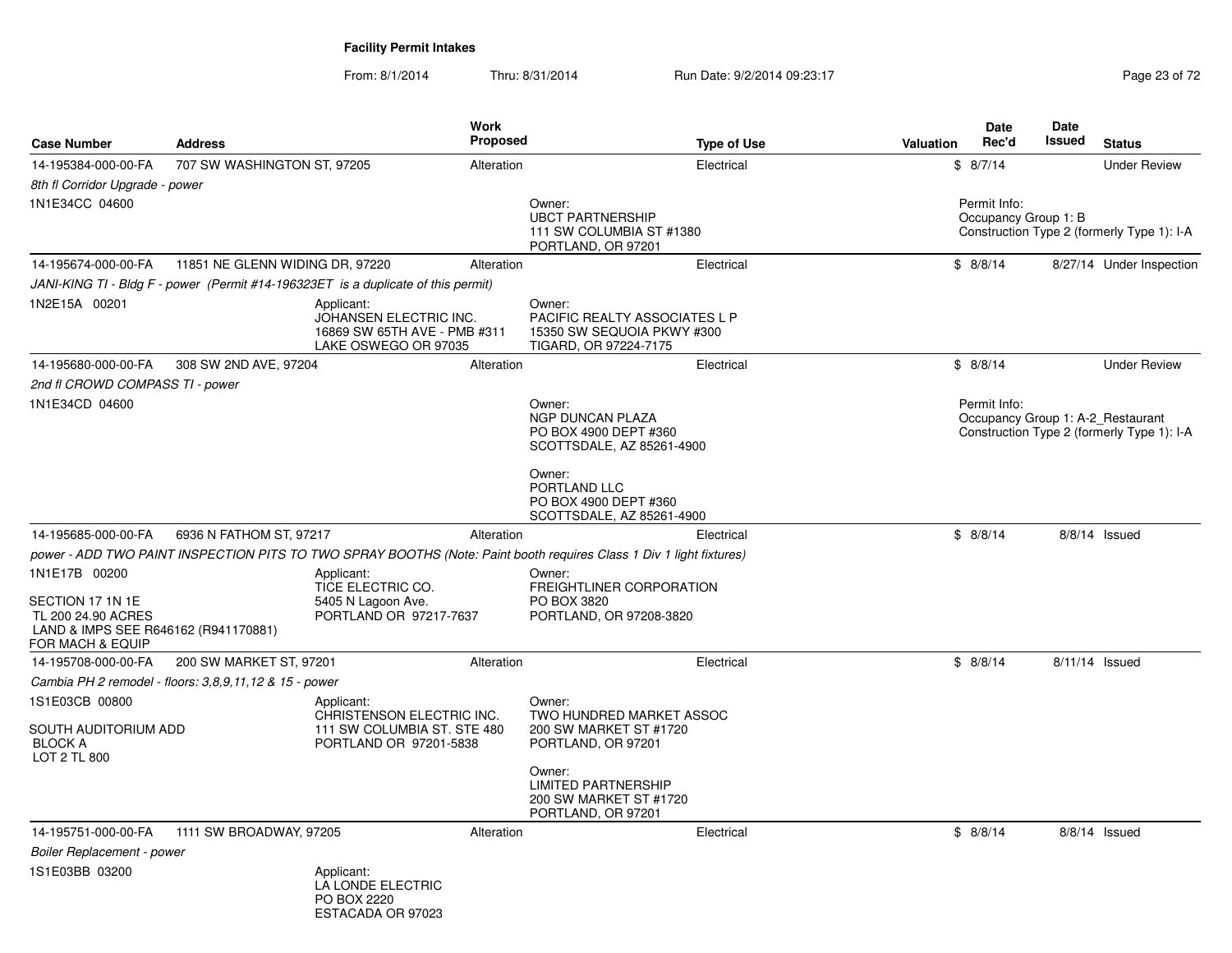From: 8/1/2014Thru: 8/31/2014 Run Date: 9/2/2014 09:23:17 Rege 24 of 72

| <b>Case Number</b>                                                         | <b>Address</b>                                   | <b>Work</b><br><b>Proposed</b>                                                                                                                                    |                                                                                        | Type of Use                                                                          | <b>Valuation</b> | Date<br>Rec'd                                                           | <b>Date</b><br>Issued | <b>Status</b>                              |
|----------------------------------------------------------------------------|--------------------------------------------------|-------------------------------------------------------------------------------------------------------------------------------------------------------------------|----------------------------------------------------------------------------------------|--------------------------------------------------------------------------------------|------------------|-------------------------------------------------------------------------|-----------------------|--------------------------------------------|
| 14-195783-000-00-FA                                                        | 1300 SW 5TH AVE, 97201                           | Alteration                                                                                                                                                        |                                                                                        | Electrical                                                                           |                  | \$8/8/14                                                                | 8/8/14 Issued         |                                            |
|                                                                            |                                                  | T-21 CONVERT SPACE INTO 2 CONFERENCE/TRAINING ROOMS - HVAC controls                                                                                               |                                                                                        |                                                                                      |                  |                                                                         |                       |                                            |
| 1S1E03BC 01800                                                             |                                                  | Applicant:<br>STREIMER SHEET METAL WORKS FIRST INTERSTATE BANK OF OR                                                                                              | Owner:                                                                                 |                                                                                      |                  | Permit Info:<br>Occupancy Group 1: B                                    |                       |                                            |
| PORTLAND<br><b>BLOCK 148 TL 1800</b>                                       |                                                  | <b>INC</b><br>740 N KNOTT ST<br>PORTLAND, OR 97227-2099                                                                                                           | PO BOX 2609<br>CARLSBAD, CA 92018-2609                                                 |                                                                                      |                  |                                                                         |                       | Construction Type 2 (formerly Type 1): I-A |
| 14-196101-000-00-FA                                                        | 5725 NE 138TH AVE, 97230                         | Alteration                                                                                                                                                        |                                                                                        | Electrical                                                                           |                  | \$8/8/14                                                                |                       | <b>Under Review</b>                        |
|                                                                            |                                                  | pwr - CLINICAL PHARMACY TI; REMOVE SOME WALLS, INFILL OVERHEAD DOOR, INFILL SECONDARY EXIT DOOR FROM S-1 AREA, ADD WALLS, DOORS FOR OFFICES, WALL PENETRATION FOR |                                                                                        |                                                                                      |                  |                                                                         |                       |                                            |
| 1N2E14DC 02800                                                             |                                                  |                                                                                                                                                                   | Owner:                                                                                 |                                                                                      |                  | Permit Info:                                                            |                       |                                            |
| REYNOLDS MTN VIEW PLAT 2<br>LOT 67&68 EXC PT IN ST & S 43.52' OF LOT<br>69 |                                                  |                                                                                                                                                                   | KAISER FOUNDATION HEALTH<br>500 NE MULTNOMAH ST #100<br>PORTLAND, OR 97232-2031        |                                                                                      |                  | Occupancy Group 1: F2                                                   |                       | Construction Type 2 (formerly Type 1): V-N |
|                                                                            |                                                  |                                                                                                                                                                   | Owner:<br>PLAN OF THE NORTHWEST<br>500 NE MULTNOMAH ST #100<br>PORTLAND, OR 97232-2031 |                                                                                      |                  |                                                                         |                       |                                            |
| 14-196108-000-00-FA                                                        | 805 SW BROADWAY, 97205                           | Alteration                                                                                                                                                        |                                                                                        | Electrical                                                                           |                  | \$8/8/14                                                                |                       | 8/8/14 Issued                              |
|                                                                            |                                                  | tstat - HVAC UPGRADES TO 11TH & 14TH FLOORS. ADD 2 NEW FPB - tstat                                                                                                |                                                                                        |                                                                                      |                  |                                                                         |                       |                                            |
| 1S1E03BB 04400<br>PORTLAND<br>BLOCK 210<br>$LOT 1-8$                       |                                                  | Applicant:<br>AMERICAN HEATING INC<br>5035 SE 24TH<br>PORTLAND, OR 97202-4765                                                                                     | Owner:<br>FOX TOWER L L C<br>805 SW BROADWAY #2020<br>PORTLAND, OR 97205               | CCB - Contractor:<br>AMERICAN HEATING INC<br>5035 SE 24TH<br>PORTLAND, OR 97202-4765 |                  | Permit Info:<br>Occupancy Group 1: B_Bank, Off.,<br>Med.Off., Pub.Bldg. |                       |                                            |
| DEFERRED ADDITIONAL TAX LIABILITY                                          |                                                  |                                                                                                                                                                   |                                                                                        |                                                                                      |                  |                                                                         |                       |                                            |
| 14-196125-000-00-FA                                                        | 805 SW BROADWAY, 97205                           | Alteration                                                                                                                                                        |                                                                                        | Electrical                                                                           |                  | \$8/8/14                                                                |                       | 8/18/14 Under Inspection                   |
|                                                                            |                                                  | pwr - HVAC UPGRADES TO 11TH & 14TH FLOORS. ADD 2 NEW FPB - pwr                                                                                                    |                                                                                        |                                                                                      |                  |                                                                         |                       |                                            |
| 1S1E03BB 04400                                                             |                                                  | Applicant:<br>DYNALECTRIC CO.                                                                                                                                     | Owner:<br>FOX TOWER L L C                                                              |                                                                                      |                  | Permit Info:<br>Occupancy Group 1: B Bank, Off.,                        |                       |                                            |
| PORTLAND<br>BLOCK 210<br>$LOT 1-8$<br>DEFERRED ADDITIONAL TAX LIABILITY    |                                                  | 5711 SW HOOD AVE.<br>PORTLAND OR 97239-3716                                                                                                                       | 805 SW BROADWAY #2020<br>PORTLAND, OR 97205                                            |                                                                                      |                  | Med.Off., Pub.Bldg.                                                     |                       |                                            |
| 14-196407-000-00-FA                                                        | 1615 SW 5TH AVE, 97201                           | Alteration                                                                                                                                                        |                                                                                        | Electrical                                                                           |                  | \$8/11/14                                                               | 8/13/14 Issued        |                                            |
|                                                                            | REPLACE FAN ON GROUND IN MECHANICAL ROOM - power |                                                                                                                                                                   |                                                                                        |                                                                                      |                  |                                                                         |                       |                                            |
| 1S1E03BC 04000<br>PORTLAND<br>BLOCK 163<br>LOT 1-8                         |                                                  | Applicant:<br><b>GLOBAL ELECTRIC INC.</b><br>P.O. BOX 162<br>NORTH PLAINS OR 97133-0162                                                                           | Owner:<br>SISTERS OF THE HOLY<br><b>1615 SW 5TH AVE</b><br>PORTLAND, OR 97201-5403     |                                                                                      |                  |                                                                         |                       |                                            |
|                                                                            |                                                  |                                                                                                                                                                   | Owner:<br>NAME OF JESUS<br>1615 SW 5TH AVE<br>PORTLAND, OR 97201-5403                  |                                                                                      |                  |                                                                         |                       |                                            |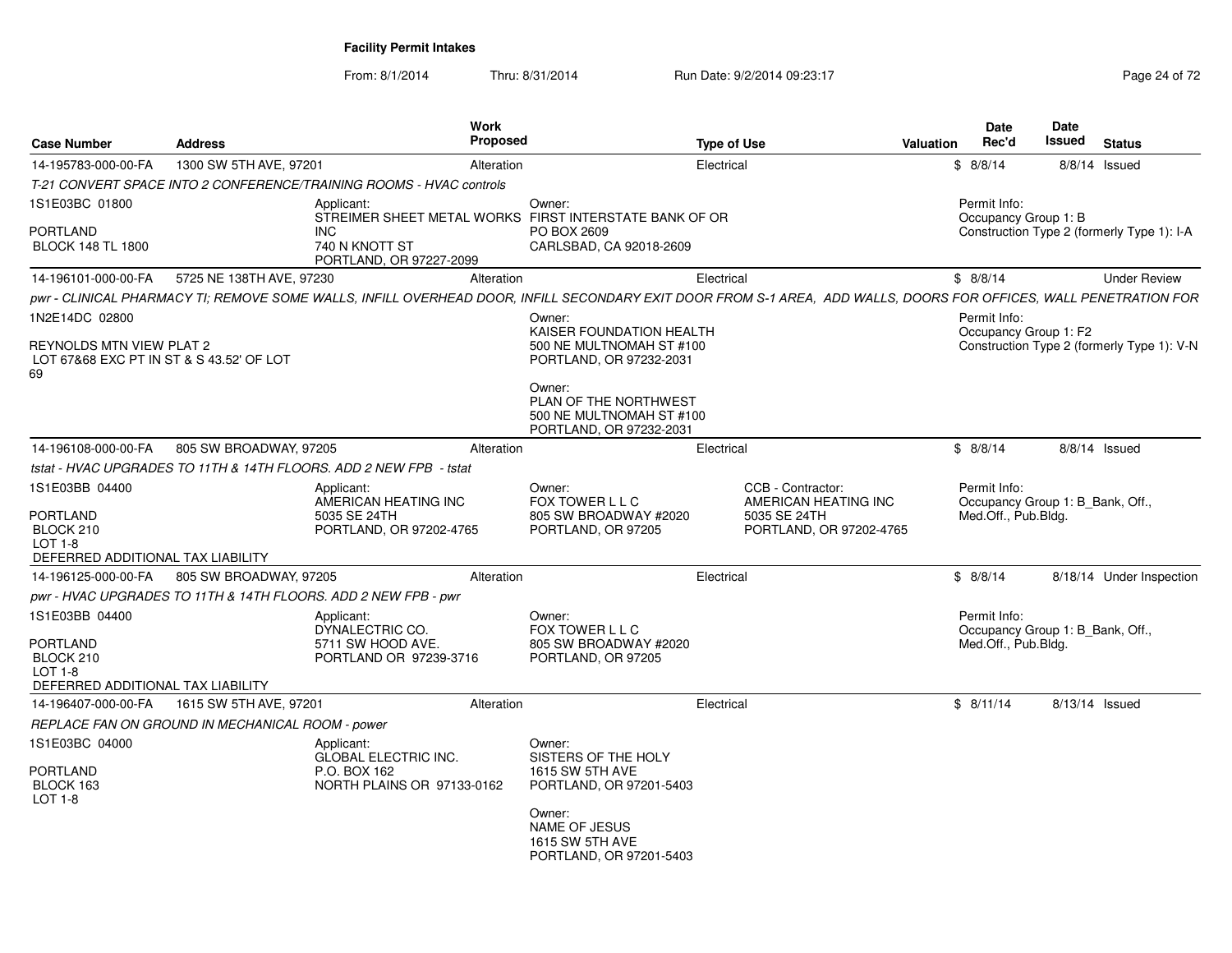From: 8/1/2014Thru: 8/31/2014 Run Date: 9/2/2014 09:23:17 Research 2010 12:00 Page 25 of 72

| <b>Case Number</b>                                            | <b>Address</b>                                                     |                                                                                                   | Work<br><b>Proposed</b> |                                                                                            | <b>Type of Use</b> | <b>Valuation</b> | Date<br>Rec'd                          | <b>Date</b><br>Issued | <b>Status</b>                              |
|---------------------------------------------------------------|--------------------------------------------------------------------|---------------------------------------------------------------------------------------------------|-------------------------|--------------------------------------------------------------------------------------------|--------------------|------------------|----------------------------------------|-----------------------|--------------------------------------------|
| 14-196417-000-00-FA                                           | 611 SW CAMPUS DR, 97201                                            |                                                                                                   | Alteration              |                                                                                            | Electrical         |                  | \$8/11/14                              | 8/11/14 Issued        |                                            |
|                                                               | Elevator upgrades- Fire alarm alterations for T.I-8 devices total  |                                                                                                   |                         |                                                                                            |                    |                  |                                        |                       |                                            |
| 1S1E09AC 03800                                                |                                                                    | Applicant:<br>DYNALECTRIC CO.<br>5711 SW HOOD AVE.<br>PORTLAND OR 97239-3716                      |                         | Owner:<br>OREGON STATE OF<br>3181 SW SAM JACKSON PARK RD<br>PORTLAND, OR 97239             |                    |                  | Permit Info:<br>Occupancy Group 1: S-2 |                       | Construction Type 2 (formerly Type 1): I-A |
| 14-196428-000-00-FA                                           | 200 SW MARKET ST, 97201                                            |                                                                                                   | Alteration              |                                                                                            | Electrical         |                  | \$8/11/14                              | 8/11/14 Issued        |                                            |
|                                                               |                                                                    | Cambia PH 2 remodel - floors: 3,8,9,11,12 & 15 - power for furniture partition wiring             |                         |                                                                                            |                    |                  |                                        |                       |                                            |
| 1S1E03CB 00800                                                |                                                                    | Applicant:<br>MCCOY ELECTRIC CO INC.                                                              |                         | Owner:<br>TWO HUNDRED MARKET ASSOC                                                         |                    |                  |                                        |                       |                                            |
| SOUTH AUDITORIUM ADD<br><b>BLOCK A</b><br><b>LOT 2 TL 800</b> |                                                                    | P.O. BOX 42428<br>PORTLAND OR 97242-0428                                                          |                         | 200 SW MARKET ST #1720<br>PORTLAND, OR 97201                                               |                    |                  |                                        |                       |                                            |
|                                                               |                                                                    |                                                                                                   |                         | Owner:<br><b>LIMITED PARTNERSHIP</b><br>200 SW MARKET ST #1720<br>PORTLAND, OR 97201       |                    |                  |                                        |                       |                                            |
| 14-196448-000-00-FA                                           | 200 SW MARKET ST, 97201                                            |                                                                                                   | Alteration              |                                                                                            | Electrical         |                  | \$8/11/14                              | 8/11/14 Issued        |                                            |
|                                                               | Cambia PH 2 remodel - floors: 3,8,9,11,12 & 15 - voice/data wiring |                                                                                                   |                         |                                                                                            |                    |                  |                                        |                       |                                            |
| 1S1E03CB 00800                                                |                                                                    | Applicant:<br>CACHE VALLEY ELECTRIC CO.                                                           |                         | Owner:<br>TWO HUNDRED MARKET ASSOC                                                         |                    |                  |                                        |                       |                                            |
| SOUTH AUDITORIUM ADD<br><b>BLOCK A</b><br><b>LOT 2 TL 800</b> |                                                                    | 6200 SW ARCTIC DR<br>BEAVERTON OR 97005-9447                                                      |                         | 200 SW MARKET ST #1720<br>PORTLAND, OR 97201                                               |                    |                  |                                        |                       |                                            |
|                                                               |                                                                    |                                                                                                   |                         | Owner:<br><b>LIMITED PARTNERSHIP</b><br>200 SW MARKET ST #1720<br>PORTLAND, OR 97201       |                    |                  |                                        |                       |                                            |
| 14-196565-000-00-FA                                           | 12470 NE MARX ST, 97230                                            |                                                                                                   | Alteration              |                                                                                            | Electrical         |                  | \$8/11/14                              | 8/11/14 Issued        |                                            |
| Sears TI Bld #3 - HVAC controls                               |                                                                    |                                                                                                   |                         |                                                                                            |                    |                  |                                        |                       |                                            |
| 1N2E23BC 00500                                                |                                                                    | Applicant:<br>OREGON HEATING & AC. (dba for<br>OHAC INC.)<br>P.O. BOX 397<br>DUNDEE OR 97115-0241 |                         | Owner:<br>PACIFIC REALTY ASSOCIATES<br>15350 SW SEQUOIA PKWY #300<br>TIGARD, OR 97224-7175 |                    |                  |                                        |                       |                                            |
|                                                               |                                                                    |                                                                                                   |                         | Owner:<br><b>LTD PARTNERSHIP</b><br>15350 SW SEQUOIA PKWY #300<br>TIGARD, OR 97224-7175    |                    |                  |                                        |                       |                                            |
| 14-196602-000-00-FA                                           | 111 SW COLUMBIA ST, 97258                                          |                                                                                                   | Alteration              |                                                                                            | Electrical         |                  | \$8/11/14                              |                       | 8/13/14 Under Inspection                   |
| #1315 Grace Law TI - power                                    |                                                                    |                                                                                                   |                         |                                                                                            |                    |                  |                                        |                       |                                            |
| 1S1E03BD 01700                                                |                                                                    | Applicant:<br>CHRISTENSON ELECTRIC INC.                                                           |                         | Owner:<br><b>COLUMBIA SQUARE LLC</b>                                                       |                    |                  | Permit Info:<br>Occupancy Group 1: B   |                       |                                            |
| <b>PORTLAND</b><br>BLOCK 129<br>$LOT 1-8$                     |                                                                    | 111 SW COLUMBIA ST. STE 480<br>PORTLAND OR 97201-5838                                             |                         | 111 SW COLUMBIA ST #1380<br>PORTLAND, OR 97201-5845                                        |                    |                  |                                        |                       | Construction Type 2 (formerly Type 1): I-A |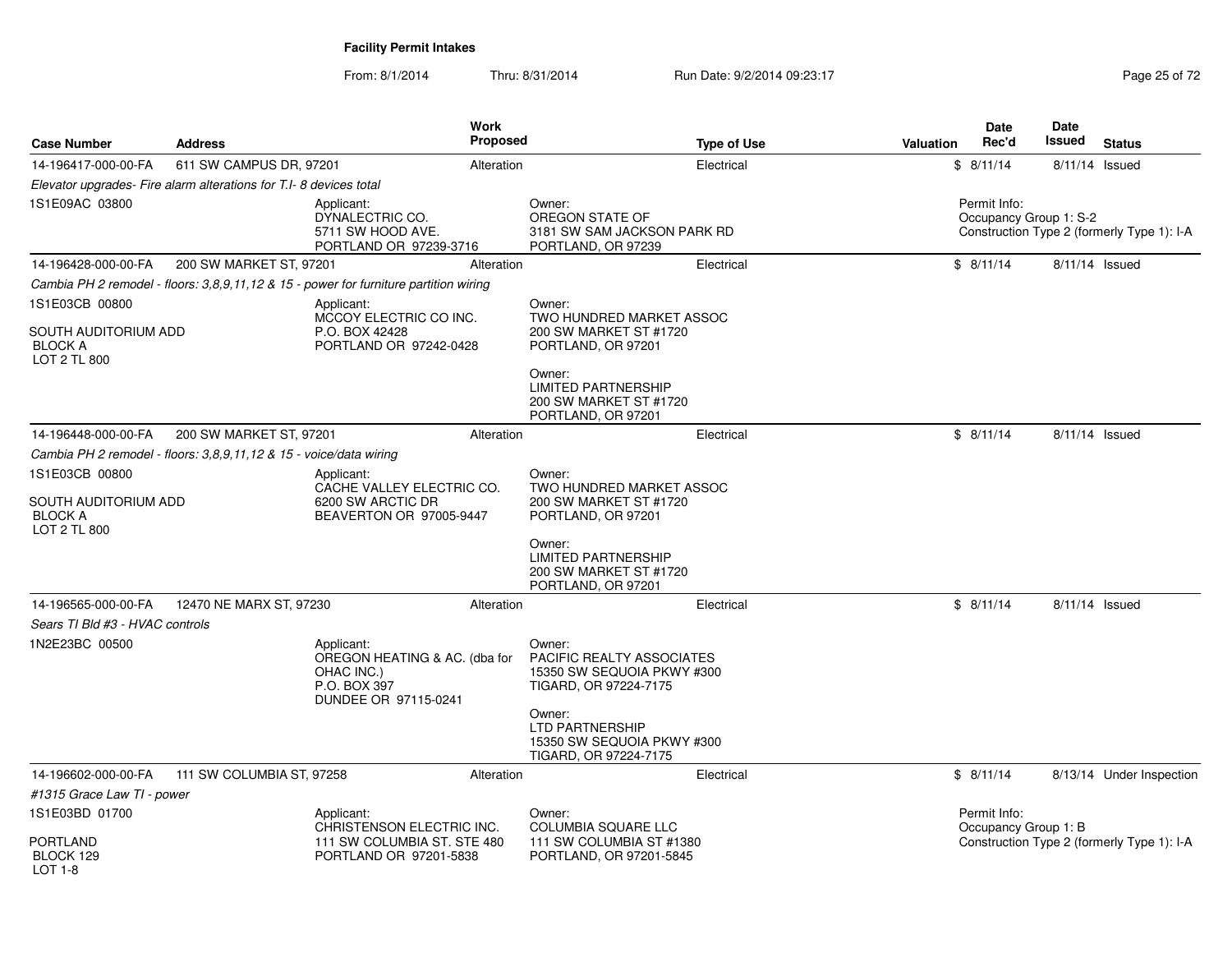From: 8/1/2014Thru: 8/31/2014 Run Date: 9/2/2014 09:23:17 Rege 26 of 72

| <b>Case Number</b>                                                                                           | <b>Address</b>                                                                                                                                                   | Work<br>Proposed                                                                                                                                       | <b>Type of Use</b>                                                 | Valuation | Date<br>Rec'd                                    | Date<br>Issued | <b>Status</b>                                |
|--------------------------------------------------------------------------------------------------------------|------------------------------------------------------------------------------------------------------------------------------------------------------------------|--------------------------------------------------------------------------------------------------------------------------------------------------------|--------------------------------------------------------------------|-----------|--------------------------------------------------|----------------|----------------------------------------------|
| 14-196727-000-00-FA                                                                                          | 333 SW 5TH AVE, 97204                                                                                                                                            | Alteration                                                                                                                                             | Electrical                                                         |           | \$8/11/14                                        | 8/11/14 Issued |                                              |
|                                                                                                              | voice/data - ONPOINT COMMUNITY CREDIT UNION RENOVATION, RECONFIGURE EXISTING TENANT SPACE, MOVE WALLS, DOORS FOR PRIVATE OFFICES AND ATM AREA                    |                                                                                                                                                        |                                                                    |           |                                                  |                |                                              |
| 1N1E34CD 06800                                                                                               | Applicant:                                                                                                                                                       | Owner:<br>COCHRAN INC. dba BROADWAY<br>OTB LLC                                                                                                         |                                                                    |           | Permit Info:<br>Occupancy Group 1: B_Bank, Off., |                |                                              |
| PORTLAND<br>BLOCK 82<br>S 0.56' OF LOT 2<br>LOT 3&4<br>HISTORIC PROPERTY; POTENTIAL<br><b>ADDITIONAL TAX</b> | <b>ELECTRIC</b><br>220<br>TIGARD OR 97223-8061                                                                                                                   | 2712 SE 20TH AVE<br>PORTLAND, OR 97202-2231<br>7550 SW TECH CENTER DR STE                                                                              |                                                                    |           | Med.Off., Pub.Bldg.                              |                |                                              |
| 14-197032-000-00-FA                                                                                          | 5115 N LAGOON AVE, 97217                                                                                                                                         | Alteration                                                                                                                                             | Electrical                                                         |           | \$8/12/14                                        | 8/12/14 Final  |                                              |
|                                                                                                              | data conduits - BEDPLATE INSTALL 12' X 46' CONCRETE FOUNDATION TO SUPPORT STEEL BEDPLATE (FOR TESTING TRUCK FRAMES)                                              |                                                                                                                                                        |                                                                    |           |                                                  |                |                                              |
| 1N1E20AB 00800                                                                                               | Applicant:<br>HEIL ELECTRIC CO.<br>8425 SE STARK ST                                                                                                              | Owner:<br>PO BOX 3820<br>PORTLAND OR 97216-1137<br>PORTLAND, OR 97208-3820                                                                             | <b>FREIGHTLINER CORPORATION</b>                                    |           | Permit Info:<br>Occupancy Group 1: B             |                | Construction Type 2 (formerly Type 1): III-N |
| 14-197075-000-00-FA                                                                                          | 520 SW YAMHILL ST, 97204                                                                                                                                         | Alteration                                                                                                                                             | Electrical                                                         |           | \$8/12/14                                        | 8/12/14 Issued |                                              |
|                                                                                                              | power, voice/data - (805 SW 5TH) BEN BRIDGE JEWELER NEW 5100 SQ FT TENANT REMODEL OF EXISTING RETAIL GROUND LEVEL SPACE                                          |                                                                                                                                                        |                                                                    |           |                                                  |                |                                              |
| 1S1E03BB 01200                                                                                               | Applicant:                                                                                                                                                       | Owner:                                                                                                                                                 |                                                                    |           | Permit Info:                                     |                |                                              |
| <b>PORTLAND</b><br>BLOCK 171<br>LOT 1&8<br>N 1/2 OF LOT 2&7                                                  | JC ELECTRIC INC.<br>118 NW 184TH ST.                                                                                                                             | RIDGEFIELD WA 98642-5766<br>PORTLAND, OR 97204                                                                                                         | <b>PAC-HILL LIMITED PARTNERSHIP</b><br>520 SW YAMHILL ST RF GDN #8 |           | Occupancy Group 1: B                             |                | Construction Type 2 (formerly Type 1): I-A   |
| 14-197390-000-00-FA                                                                                          | 1208 SW 13TH AVE, 97205                                                                                                                                          | Alteration                                                                                                                                             | Electrical                                                         |           | \$8/12/14                                        | 8/12/14 Final  |                                              |
|                                                                                                              | fire alarm - 2ND FLOOR NORTHWEST ACADEMY 6-12 PRIVATE SCHOOL 11,996 SQ FT CLASSROOM AND ADMIN AREA OCCUPANCY CHANGE FROM OFFICE SPACE, UNDER 149 NEW OCCUPANTS / |                                                                                                                                                        |                                                                    |           |                                                  |                |                                              |
| 1S1E04AA 04500                                                                                               | Applicant:<br>OREGON ELECTRIC<br>1709 SE 3RD AVE.                                                                                                                | Owner:<br><b>JOHN NIEMEYER</b><br>CONSTRUCTION INC. /DBA<br>15 82ND DR #210<br>OREGON ELECTRIC GROUP.<br>GLADSTONE, OR 97027<br>PORTLAND OR 97214-4547 |                                                                    |           | Permit Info:<br>Occupancy Group 1: E_School      |                |                                              |
| 14-197397-000-00-FA                                                                                          | 4805 NE GLISAN ST, 97213                                                                                                                                         | Alteration                                                                                                                                             | Electrical                                                         |           | \$8/12/14                                        | 8/12/14 Final  |                                              |
|                                                                                                              | Electrical Master Permit Inspection - Review Log - 8.12.14                                                                                                       |                                                                                                                                                        |                                                                    |           |                                                  |                |                                              |
| 1N2E31BD 04100                                                                                               |                                                                                                                                                                  | Owner:<br>PROVIDENCE HEALTH                                                                                                                            |                                                                    |           |                                                  |                |                                              |
| SECTION 31 1N 2E<br>TL 4100 9.54 ACRES                                                                       |                                                                                                                                                                  | PORTLAND, OR 97213-1545                                                                                                                                | 4400 NE HALSEY ST BLDG 2 #190                                      |           |                                                  |                |                                              |
|                                                                                                              |                                                                                                                                                                  | Owner:<br>SERVICES-OREGON<br>PORTLAND, OR 97213-1545                                                                                                   | 4400 NE HALSEY ST BLDG 2 #190                                      |           |                                                  |                |                                              |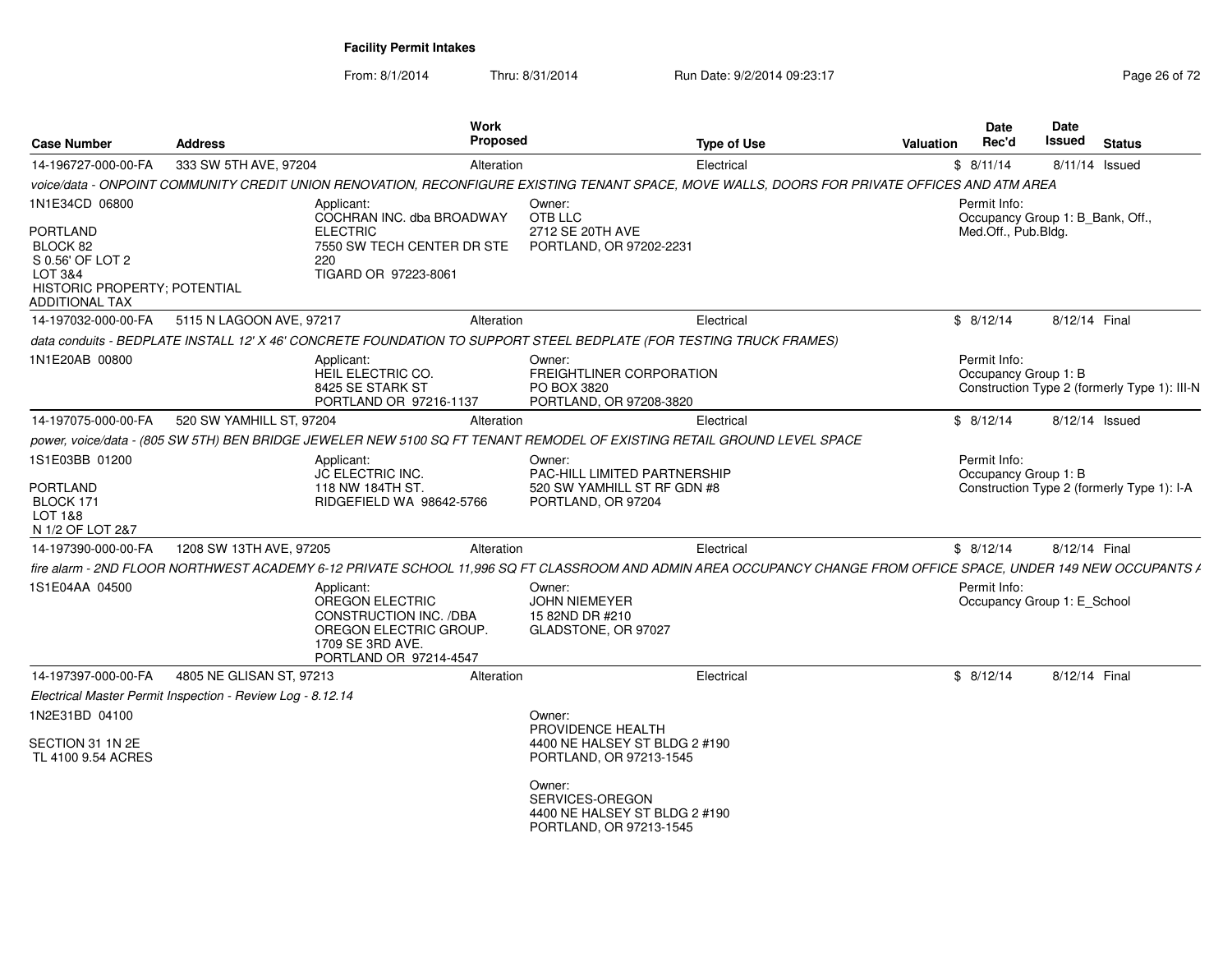From: 8/1/2014Thru: 8/31/2014 Run Date: 9/2/2014 09:23:17 Rege 27 of 72

| <b>Case Number</b>                                       | <b>Address</b>                           |                                                                                 | Work<br>Proposed                                                                                 | <b>Type of Use</b>                                                                                                                                                 | <b>Valuation</b> | Date<br>Rec'd                                   | Date<br>Issued | <b>Status</b>                              |
|----------------------------------------------------------|------------------------------------------|---------------------------------------------------------------------------------|--------------------------------------------------------------------------------------------------|--------------------------------------------------------------------------------------------------------------------------------------------------------------------|------------------|-------------------------------------------------|----------------|--------------------------------------------|
| 14-197735-000-00-FA                                      | 449 NE EMERSON ST, 97211                 |                                                                                 | Alteration                                                                                       | Electrical                                                                                                                                                         |                  | \$8/13/14                                       |                | <b>Under Review</b>                        |
| Happy Cup Coffee Shop TI - power                         |                                          |                                                                                 |                                                                                                  |                                                                                                                                                                    |                  |                                                 |                |                                            |
| 1N1E23BB 07100                                           |                                          |                                                                                 | Owner:<br>PORTLAND CITY OF(LEASED<br>1120 SW 5TH AVE #1204<br>PORTLAND, OR 97204-1932            |                                                                                                                                                                    |                  |                                                 |                |                                            |
|                                                          |                                          |                                                                                 | Owner:<br>MULTIPLE TENANTS<br>1120 SW 5TH AVE #1204<br>PORTLAND, OR 97204-1932                   |                                                                                                                                                                    |                  |                                                 |                |                                            |
| 14-197936-000-00-FA                                      | 700 SW 5TH AVE                           |                                                                                 | Alteration                                                                                       | Electrical                                                                                                                                                         |                  | \$8/13/14                                       |                | <b>Under Review</b>                        |
|                                                          |                                          |                                                                                 |                                                                                                  | power - SPACE #1225 CHARMING CHARLIE NEW TENANT REMODEL, REMOVE AND REPLACE WALLS, STOREFRONT ENTRANCE AREA, RECONFIGURE SALES AREA AND CEILINGS****BID ESTIM.     |                  |                                                 |                |                                            |
| 1S1E03BB1 90001                                          |                                          |                                                                                 | Owner:<br>PIONEER PLACE LIMITED<br><b>PARTNERSHIP</b><br>PO BOX 617905<br>CHICAGO, IL 60661-7905 |                                                                                                                                                                    |                  | Permit Info:<br>Occupancy Group 1: M            |                | Construction Type 2 (formerly Type 1): I-A |
| 14-198126-000-00-FA                                      | 4805 NE GLISAN ST, 97213                 |                                                                                 | Alteration                                                                                       | Electrical                                                                                                                                                         |                  | \$8/13/14                                       | 8/13/14 Final  |                                            |
|                                                          |                                          |                                                                                 |                                                                                                  | ASB VFD - 3RD FLOOR, UNIT 3G; DEMO EXISTING FLOOR SPACE, REMOVE WALLS, DOORS, FIXTURES, ADD BACK FOR BUILDOUT OF NEW MATERNITY NURSING UNIT, WALLS, DOORS, RELITES |                  |                                                 |                |                                            |
| 1N2E31BD 04100<br>SECTION 31 1N 2E<br>TL 4100 9.54 ACRES |                                          | Applicant:<br>TICE ELECTRIC CO.<br>5405 N Lagoon Ave.<br>PORTLAND OR 97217-7637 | Owner:<br>PROVIDENCE HEALTH<br>4400 NE HALSEY ST BLDG 2 #190<br>PORTLAND, OR 97213-1545          |                                                                                                                                                                    |                  | Permit Info:<br>Occupancy Group 1: I1.1<br>I-FR |                | Construction Type 2 (formerly Type 1):     |
|                                                          |                                          |                                                                                 | Owner:<br>SERVICES-OREGON<br>4400 NE HALSEY ST BLDG 2 #190<br>PORTLAND, OR 97213-1545            |                                                                                                                                                                    |                  |                                                 |                |                                            |
| 14-198401-000-00-FA                                      | 700 SW 5TH AVE                           |                                                                                 | Alteration                                                                                       | Electrical                                                                                                                                                         |                  | \$8/14/14                                       |                | <b>Under Review</b>                        |
|                                                          |                                          |                                                                                 |                                                                                                  | power - SPACE 3045 EDDIE BAUER NEW TENANT REMODEL, REMOVE & REPLACE WALLS FOR NEW DISPLAY LAY-OUT, NEW STOREFRONT, BATHROOMS AND DISPLAY OUTRIGGER SYSTEM ***B     |                  |                                                 |                |                                            |
| 1S1E03BB1 90001                                          |                                          |                                                                                 | Owner:<br>PIONEER PLACE LIMITED<br><b>PARTNERSHIP</b><br>PO BOX 617905<br>CHICAGO, IL 60661-7905 |                                                                                                                                                                    |                  | Permit Info:<br>Occupancy Group 1: M            |                | Construction Type 2 (formerly Type 1): I-A |
| 14-198643-000-00-FA                                      | 5600 NE HASSALO ST, 97213                |                                                                                 | Alteration                                                                                       | Electrical                                                                                                                                                         |                  | \$8/14/14                                       |                | <b>Under Review</b>                        |
|                                                          | BLDG B DETEMPLE PLUMBING TI - voice/data |                                                                                 |                                                                                                  |                                                                                                                                                                    |                  |                                                 |                |                                            |
| 1N2E31 00100                                             |                                          |                                                                                 | Owner:<br>PACIFIC REALTY ASSOCIATES<br>15115 SW SEQUOIA PKWY<br>#200-WMI<br>PORTLAND, OR 97224   |                                                                                                                                                                    |                  |                                                 |                |                                            |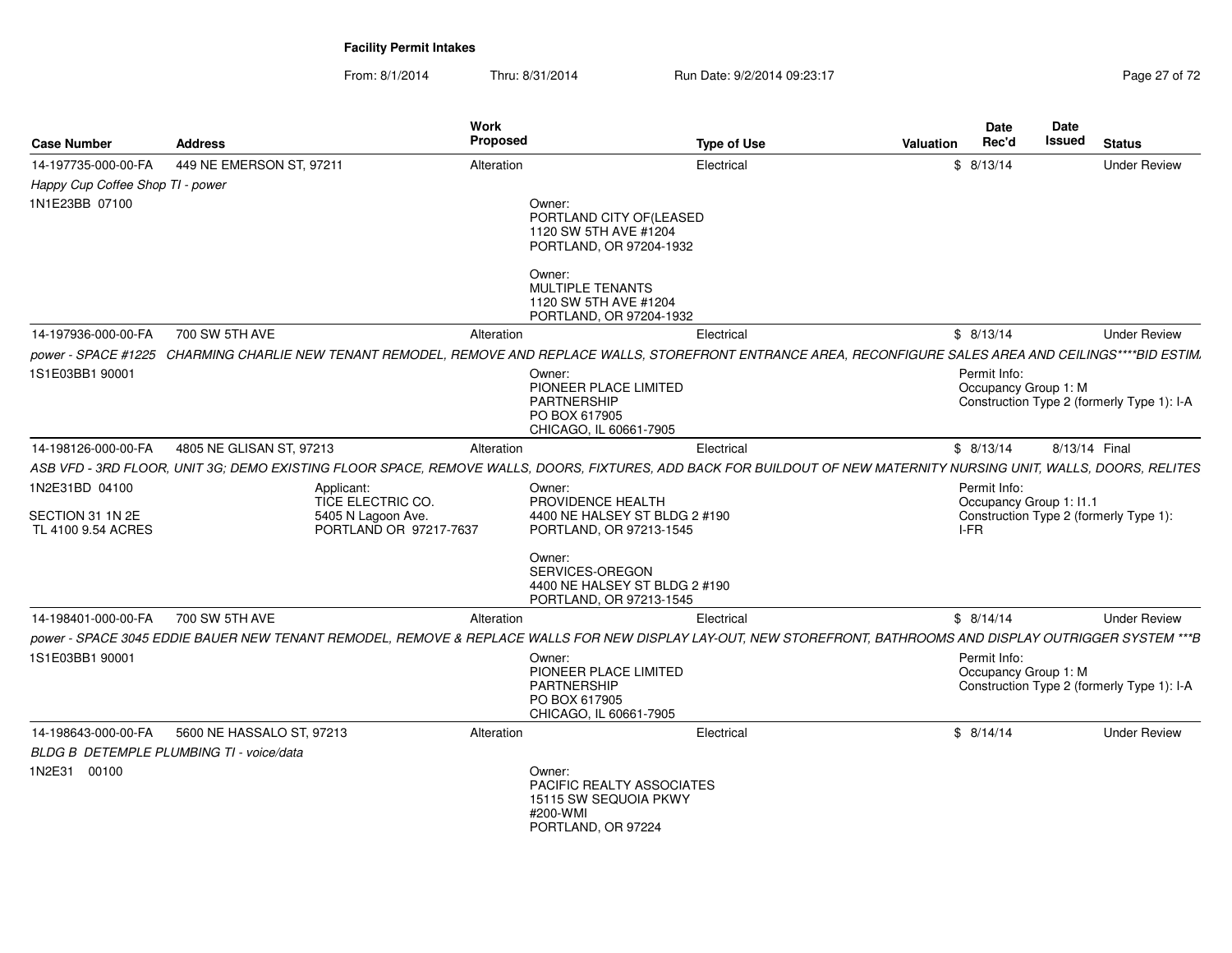From: 8/1/2014Thru: 8/31/2014 Run Date: 9/2/2014 09:23:17 Rege 28 of 72

| <b>Case Number</b>                                               | <b>Address</b>           |                                                                                               | <b>Work</b><br>Proposed |                                                                                                                                                                     | Type of Use |                                                                                               | <b>Valuation</b> | Date<br>Rec'd                                   | Date<br><b>Issued</b> | <b>Status</b>                              |
|------------------------------------------------------------------|--------------------------|-----------------------------------------------------------------------------------------------|-------------------------|---------------------------------------------------------------------------------------------------------------------------------------------------------------------|-------------|-----------------------------------------------------------------------------------------------|------------------|-------------------------------------------------|-----------------------|--------------------------------------------|
| 14-198668-000-00-FA                                              | 520 SW YAMHILL ST, 97204 |                                                                                               | Alteration              |                                                                                                                                                                     | Electrical  |                                                                                               |                  | \$8/14/14                                       |                       | <b>Under Review</b>                        |
|                                                                  |                          | power - SUITE 1010 LANDLORD WORK FOR FUTURE MARX JEWELERS                                     |                         |                                                                                                                                                                     |             |                                                                                               |                  |                                                 |                       |                                            |
| 1S1E03BB 01200                                                   |                          |                                                                                               |                         | Owner:<br>PAC-HILL LIMITED PARTNERSHIP                                                                                                                              |             |                                                                                               |                  | Permit Info:<br>Occupancy Group 1: B            |                       |                                            |
| <b>PORTLAND</b><br>BLOCK 171<br>LOT 1&8<br>N 1/2 OF LOT 2&7      |                          |                                                                                               |                         | 520 SW YAMHILL ST RF GDN #8<br>PORTLAND, OR 97204                                                                                                                   |             |                                                                                               |                  |                                                 |                       | Construction Type 2 (formerly Type 1): I-A |
| 14-198675-000-00-FA                                              | 2701 NW VAUGHN ST, 97210 |                                                                                               | Alteration              |                                                                                                                                                                     | Electrical  |                                                                                               |                  | \$8/14/14                                       |                       | 8/14/14 Under Inspection                   |
| #455 Mainz Brady TI - power                                      |                          |                                                                                               |                         |                                                                                                                                                                     |             |                                                                                               |                  |                                                 |                       |                                            |
| 1N1E29D 00200<br>SECTION 29 1N 1E<br>TL 200 11.06 ACRES          |                          | Applicant:<br>FUZION ELECTRIC LLC.<br>1335 SW 197TH AVE<br>ALOHA OR 97006-2545                |                         | Owner:<br>MONTGOMERY PARK I LLC<br>2701 NW VAUGHN ST<br>PORTLAND, OR 97208                                                                                          |             |                                                                                               |                  | Permit Info:<br>Occupancy Group 1: B<br>I-FR    |                       | Construction Type 2 (formerly Type 1):     |
| ALSO SEE SUBS -0291<br>$-0292$                                   |                          |                                                                                               |                         |                                                                                                                                                                     |             |                                                                                               |                  |                                                 |                       |                                            |
| 14-198901-000-00-FA                                              | 5050 NE HOYT ST, 97213   |                                                                                               | Alteration              |                                                                                                                                                                     | Electrical  |                                                                                               |                  | \$8/15/14                                       | 8/15/14 Final         |                                            |
|                                                                  |                          |                                                                                               |                         | voice/data - SUITE 421; REMOVE WALLS, DOORS, ADD BACK TO CREATE ADDITIONAL EXAM ROOMS, REMOVE ONE RESTROOM, REMODEL WAITING/RECEPTION AREA, CEILING, FLOORING, ELE  |             |                                                                                               |                  |                                                 |                       |                                            |
| 1N2E31BD 03800                                                   |                          | Applicant:<br>CHRISTENSON ELECTRIC INC.                                                       |                         | Owner:<br>PROVIDENCE HEALTH                                                                                                                                         |             |                                                                                               |                  | Permit Info:<br>Occupancy Group 1: B            |                       |                                            |
| <b>CENTER ADD</b><br>BLOCK <sub>3</sub><br>LOT 1-7 INC PT VAC ST |                          | 111 SW COLUMBIA ST. STE 480<br>PORTLAND OR 97201-5838                                         |                         | 4400 NE HALSEY ST BLDG 2 #190<br>PORTLAND, OR 97213-1545                                                                                                            |             |                                                                                               |                  | I-FR                                            |                       | Construction Type 2 (formerly Type 1):     |
| LOT 20-26 EXC PT IN ST                                           |                          |                                                                                               |                         | Owner:<br>SERVICES-OREGON<br>4400 NE HALSEY ST BLDG 2 #190<br>PORTLAND, OR 97213-1545                                                                               |             |                                                                                               |                  |                                                 |                       |                                            |
| 14-198991-000-00-FA                                              | 10000 SE MAIN ST, 97216  |                                                                                               | Alteration              |                                                                                                                                                                     | Electrical  |                                                                                               |                  | \$8/15/14                                       |                       | 8/15/14 Issued                             |
|                                                                  |                          |                                                                                               |                         | data / contr - 1ST FLOOR, 3T MRI REMODEL; REMOVE WALLS DOORS, ADD SOME WALLS BACK, RECONFIGURE WORK AREA, GLAZING, CABINETS, REMODEL PATIENT RESTROOM, PATIENT LIFT |             |                                                                                               |                  |                                                 |                       |                                            |
| 1S2E04A 02400<br>EVERGLADE                                       |                          | Applicant:<br><b>SAM CORRELL</b><br>SIEMENS BUILDING                                          |                         | Owner:<br>PORTLAND ADVENTIST MEDICAL<br>10123 SE MARKET ST                                                                                                          |             | CCB - Contractor:<br><b>SAM CORRELL</b><br>SIEMENS BUILDING                                   |                  | Permit Info:<br>Occupancy Group 1: I-2_Hospital |                       |                                            |
| LOT 6 TL 2400                                                    |                          | <b>TECHNOLOGIES INC</b><br>1000 DEERFIELD PKWY<br>BUFFALO GROVE, IL 60089                     |                         | PORTLAND, OR 97216-2532<br>Owner:<br><b>CENTER</b><br>10123 SE MARKET ST<br>PORTLAND, OR 97216-2532                                                                 |             | <b>TECHNOLOGIES INC</b><br>1000 DEERFIELD PKWY<br>BUFFALO GROVE, IL 60089                     |                  |                                                 |                       |                                            |
| 14-199303-000-00-FA                                              | 1900 SW 4TH AVE - Unit 2 |                                                                                               | Alteration              |                                                                                                                                                                     | Electrical  |                                                                                               |                  | \$8/15/14                                       | 8/15/14 Final         |                                            |
| INSTALL DOOR CONTACT FOR SAFE                                    |                          |                                                                                               |                         |                                                                                                                                                                     |             |                                                                                               |                  |                                                 |                       |                                            |
| 1S1E03CB 90001                                                   |                          | Applicant:                                                                                    |                         | Owner:                                                                                                                                                              |             | CCB - Contractor:                                                                             |                  |                                                 |                       |                                            |
| URBAN CENTER CONDOMINIUM<br>LOT <sub>2</sub>                     |                          | SOUND SECURITY INC/DBA<br>SONITROL PACIFIC<br>8220 N INTERSTATE AVE<br>PORTLAND OR 97217-6635 |                         | OREGON STATE OF(LEASED<br>825 NE MULTNOMAH ST #1900<br>PORTLAND, OR 97232<br>Owner:                                                                                 |             | SOUND SECURITY INC/DBA<br>SONITROL PACIFIC<br>8220 N INTERSTATE AVE<br>PORTLAND OR 97217-6635 |                  |                                                 |                       |                                            |
|                                                                  |                          |                                                                                               |                         | <b>PACIFICORP</b><br>825 NE MULTNOMAH ST #1900<br>PORTLAND, OR 97232                                                                                                |             |                                                                                               |                  |                                                 |                       |                                            |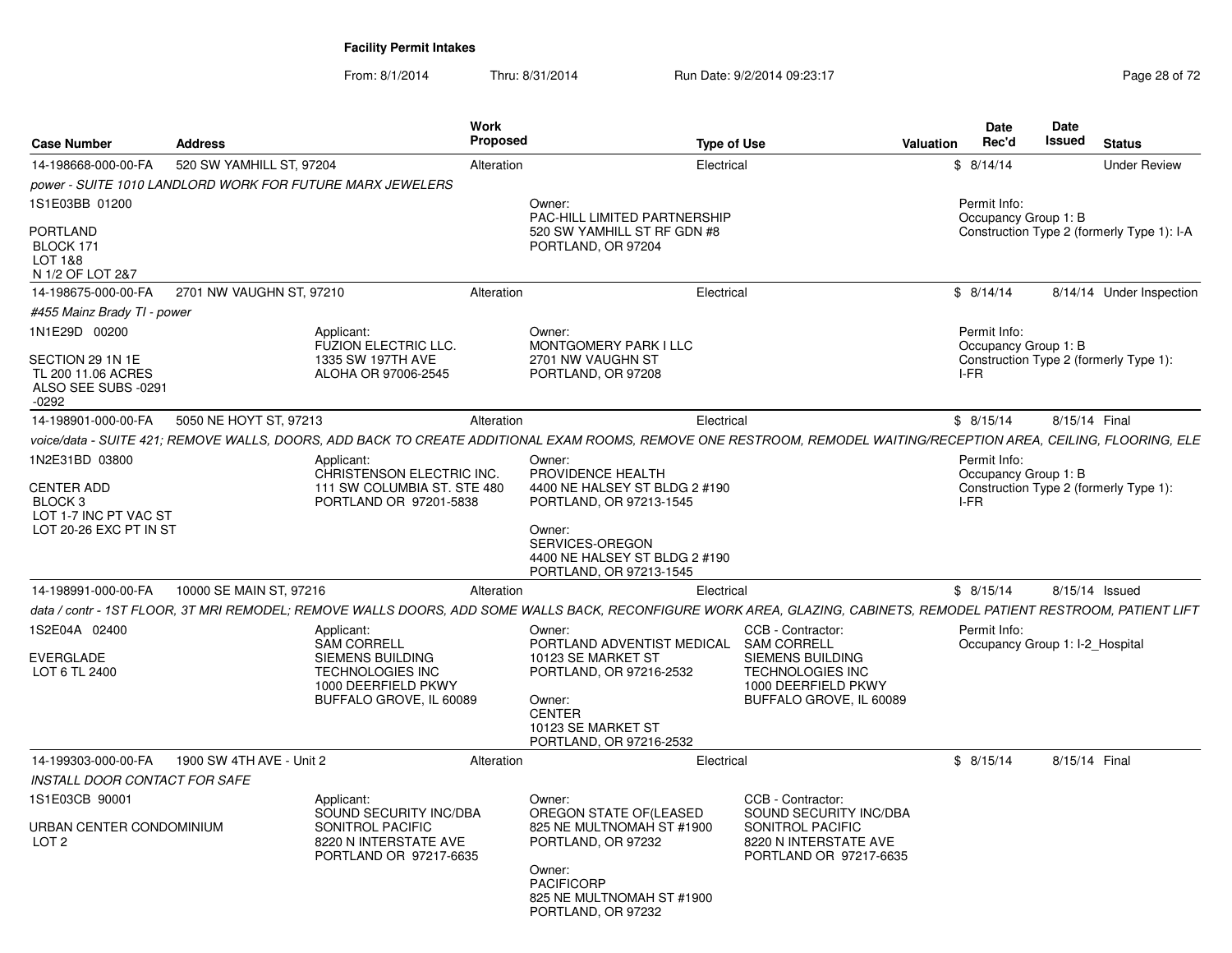From: 8/1/2014Thru: 8/31/2014 Run Date: 9/2/2014 09:23:17 Rege 29 of 72

| <b>Case Number</b>                                                                                                   | <b>Address</b>               | Work<br><b>Proposed</b>                                                                                       |                                                                                                                                                                                     | <b>Type of Use</b>                                                                                                                                                                   | <b>Valuation</b> | Date<br>Rec'd                                                           | <b>Date</b><br>Issued | <b>Status</b>                              |
|----------------------------------------------------------------------------------------------------------------------|------------------------------|---------------------------------------------------------------------------------------------------------------|-------------------------------------------------------------------------------------------------------------------------------------------------------------------------------------|--------------------------------------------------------------------------------------------------------------------------------------------------------------------------------------|------------------|-------------------------------------------------------------------------|-----------------------|--------------------------------------------|
| 14-199329-000-00-FA                                                                                                  | 319 SW WASHINGTON ST, 97204  | Alteration                                                                                                    |                                                                                                                                                                                     | Electrical                                                                                                                                                                           |                  | \$8/15/14                                                               | 8/15/14 Issued        |                                            |
|                                                                                                                      |                              | pwr / data - INTERIOR DEMO OF OFFICE WALLS & BATHROOMS ON THE MEZZANINE AND 2ND FLOOR LEVELS - pwr / data     |                                                                                                                                                                                     |                                                                                                                                                                                      |                  |                                                                         |                       |                                            |
| 1N1E34CD 07800                                                                                                       |                              | Applicant:<br>CAPITOL ELECTRIC CO INC.<br>11401 NE MARX ST.<br>PORTLAND OR 97220-1041                         | Owner:<br>THREE NINETEEN WASHINGTON<br><b>LLC</b><br>PO BOX 416<br>MANCHESTER, VT 05254                                                                                             |                                                                                                                                                                                      |                  | Permit Info:<br>Occupancy Group 1: B Bank, Off.,<br>Med.Off., Pub.Bldg. |                       |                                            |
| 14-199453-000-00-FA                                                                                                  | 7439 N CHARLESTON AVE, 97203 | Alteration                                                                                                    |                                                                                                                                                                                     | Electrical                                                                                                                                                                           |                  | \$8/15/14                                                               | 8/15/14 Issued        |                                            |
|                                                                                                                      |                              |                                                                                                               |                                                                                                                                                                                     | pwr - JAMES JOHN IMPROVEMENT PROJECT 2014 - 21' X 10' ELEVATOR TOWER AND 7' X 9' STAIR AT THE 1929 BUILDING SW CORNER (This is in conjunction with FPP 2014 summer project 14-145608 |                  |                                                                         |                       |                                            |
| 1N1W12AB 12100<br>P T SMITHS ADD<br>INC PT VAC ST - BLOCK 7<br>INC PT VAC STS - BLOCK 10<br>INC PT VAC ST - BLOCK 11 |                              | Applicant:<br>ELECTRICAL CONSTRUCTION<br>CO. (a dba for EC COMPANY)<br>PO BOX 10286<br>PORTLAND OR 97296-0286 | Owner:<br><b>SCHOOL DISTRICT NO 1</b><br>PO BOX 3107<br>PORTLAND, OR 97208-3107                                                                                                     |                                                                                                                                                                                      |                  |                                                                         |                       |                                            |
| 14-199474-000-00-FA                                                                                                  | 121 SW SALMON ST, 97204      | Alteration                                                                                                    |                                                                                                                                                                                     | Electrical                                                                                                                                                                           |                  | \$8/15/14                                                               |                       | <b>Under Review</b>                        |
|                                                                                                                      |                              | pwr - SUITE 205 BUSINESS OREGON SERVER ROOM SPLIT AC SYSTEM - pwr                                             |                                                                                                                                                                                     |                                                                                                                                                                                      |                  |                                                                         |                       |                                            |
| 1S1E03BA 02100                                                                                                       |                              |                                                                                                               | Owner:<br>IEH PORTLAND LLC<br>121 SW SALMON ST 1WTC0402<br>PORTLAND, OR 97204-2901                                                                                                  |                                                                                                                                                                                      |                  | Permit Info:<br>Occupancy Group 1: B                                    |                       | Construction Type 2 (formerly Type 1): I-A |
| 14-199477-000-00-FA                                                                                                  | 1900 SW 4TH AVE - Unit 2     | Alteration                                                                                                    |                                                                                                                                                                                     | Electrical                                                                                                                                                                           |                  | \$8/15/14                                                               |                       | 8/15/14 Under Inspection                   |
|                                                                                                                      |                              | pwr - ROOM 084 NEW PARTITION WALL TO DIVIDE EXISTING OFFICE SPACE - pwr                                       |                                                                                                                                                                                     |                                                                                                                                                                                      |                  |                                                                         |                       |                                            |
| 1S1E03CB 90001<br>URBAN CENTER CONDOMINIUM<br>LOT <sub>2</sub>                                                       |                              | Applicant:<br>MICHAEL NELSON<br>PORTLAND STATE UNIVERSITY.<br>P.O. BOX 751-FAC<br>Portland, OR 97207          | Owner:<br>OREGON STATE OF(LEASED<br>825 NE MULTNOMAH ST #1900<br>PORTLAND, OR 97232<br>Owner:<br><b>PACIFICORP</b><br>825 NE MULTNOMAH ST #1900<br>PORTLAND, OR 97232               |                                                                                                                                                                                      |                  |                                                                         |                       |                                            |
| 14-199495-000-00-FA                                                                                                  | 7201 N INTERSTATE AVE, 97217 | Alteration                                                                                                    |                                                                                                                                                                                     | Electrical                                                                                                                                                                           |                  | \$8/15/14                                                               |                       | <b>Under Review</b>                        |
|                                                                                                                      |                              |                                                                                                               |                                                                                                                                                                                     | pwr - 1ST AND 2ND FLOOR; 1ST FLOOR DEMO WORK SPACES, REMODEL RECEPTION AREA, NEW WALLS FOR IT CLOSET, STORAGE, NEW IT ROOM, 2ND FLR, REMODEL IT ROOM, CEILINGS, EL                   |                  |                                                                         |                       |                                            |
| 1N1E16AA 00300<br>WORLDS FAIR ADD<br>BLOCK <sub>1</sub><br>LOT 5-11<br>LOT 12 EXC PT IN ST<br>E 3.43' OF LOT 17&18   |                              |                                                                                                               | Owner:<br>KAISER FOUNDATION HEALTH<br>500 NE MULTNOMAH ST #100<br>PORTLAND, OR 97232-2031<br>Owner:<br>PLAN OF THE NORTHWEST<br>500 NE MULTNOMAH ST #100<br>PORTLAND, OR 97232-2031 |                                                                                                                                                                                      |                  | Permit Info:<br>Occupancy Group 1: B_Bank, Off.,<br>Med.Off., Pub.Bldg. |                       |                                            |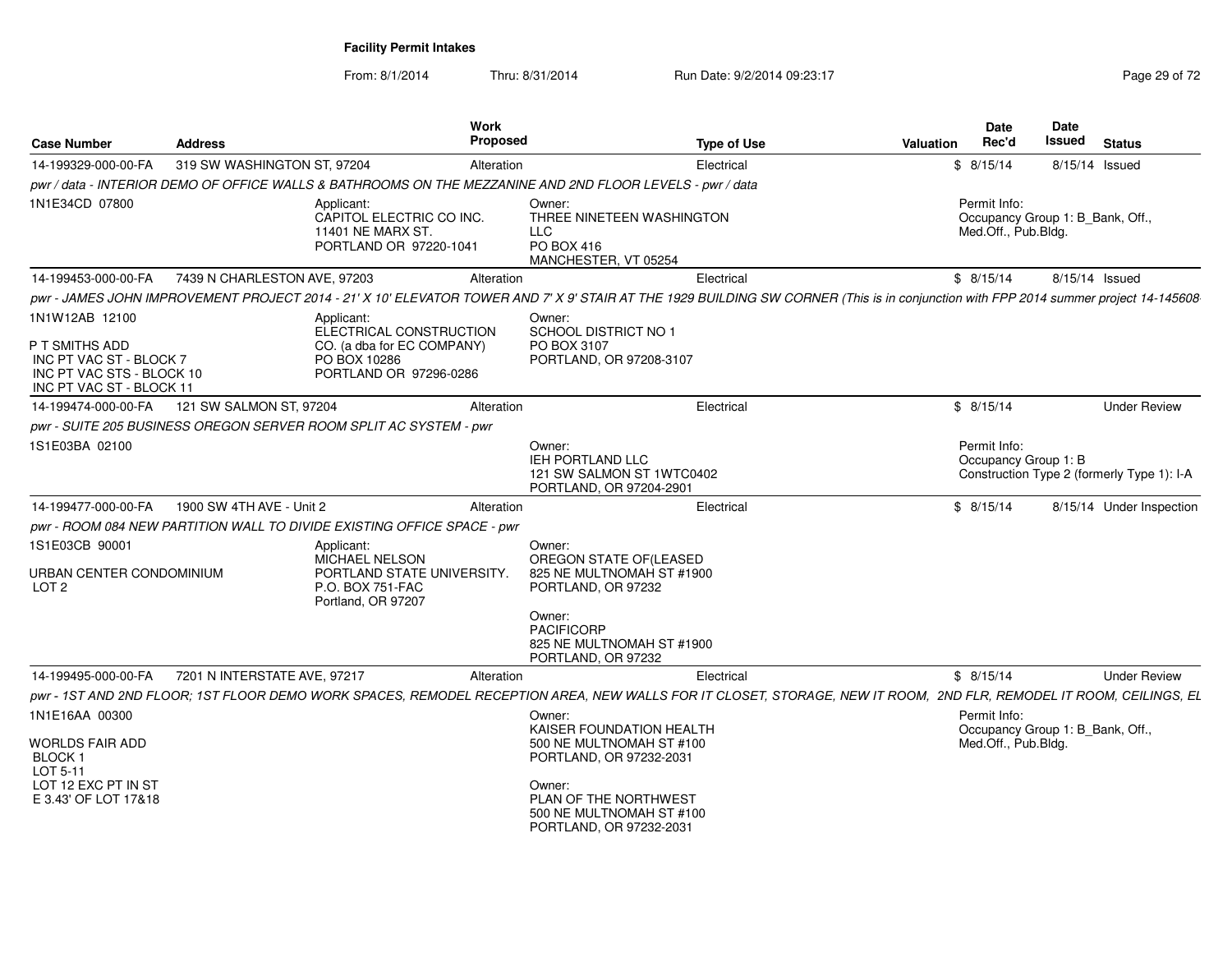From: 8/1/2014Thru: 8/31/2014 Run Date: 9/2/2014 09:23:17 Rege 30 of 72

| <b>Case Number</b>                                                                      | <b>Address</b>                                  | <b>Work</b><br><b>Proposed</b>                                                                                                                                   |                                                                                                                  | <b>Type of Use</b> | <b>Valuation</b> | Date<br>Rec'd                                           | Date<br>Issued | <b>Status</b>                               |
|-----------------------------------------------------------------------------------------|-------------------------------------------------|------------------------------------------------------------------------------------------------------------------------------------------------------------------|------------------------------------------------------------------------------------------------------------------|--------------------|------------------|---------------------------------------------------------|----------------|---------------------------------------------|
| 14-199676-000-00-FA                                                                     | 1300 SW 6TH AVE, 97201                          | Alteration                                                                                                                                                       |                                                                                                                  | Electrical         |                  | \$8/18/14                                               |                | <b>Under Review</b>                         |
|                                                                                         | power - 1ST FLOOR COMPUTER ROOM A/C REPLACEMENT |                                                                                                                                                                  |                                                                                                                  |                    |                  |                                                         |                |                                             |
| 1S1E03BC 01900                                                                          |                                                 |                                                                                                                                                                  | Owner:<br><b>ERICKSON REALTY LTD</b>                                                                             |                    |                  | Permit Info:<br>Occupancy Group 1: B                    |                |                                             |
| <b>PORTLAND</b><br>BLOCK 166<br>LOT 1-8                                                 |                                                 |                                                                                                                                                                  | 4900 SW GRIFFITH DR STE 133<br>BEAVERTON, OR 97005                                                               |                    |                  | I-FR                                                    |                | Construction Type 2 (formerly Type 1):      |
| 14-199679-000-00-FA                                                                     | 919 NE 19TH AVE, 97232                          | Alteration                                                                                                                                                       |                                                                                                                  | Electrical         |                  | \$8/18/14                                               |                | 8/18/14 Under Inspection                    |
|                                                                                         |                                                 | voice/data - SUITE 100S & 200S CASCADIA BEHAVIORAL NEW TENANT, REMOVE WALLS AND ADD NEW WALLS FOR OFFICES, MEETING & TRAINING ROOMS                              |                                                                                                                  |                    |                  |                                                         |                |                                             |
| 1N1E35AC 00100                                                                          |                                                 | Applicant:                                                                                                                                                       | Owner:                                                                                                           |                    |                  | Permit Info:                                            |                |                                             |
| <b>SULLIVANS ADD</b><br><b>BLOCK 36 TL 100</b>                                          |                                                 | COLUMBIA TELEPHONE CO INC.<br><b>PO BOX 766</b><br>CLACKAMAS OR 97015                                                                                            | WESTON INVESTMENT CO LLC<br>2154 NE BROADWAY RM 200<br>PORTLAND, OR 97232-1590                                   |                    |                  | Occupancy Group 1: B                                    |                | Construction Type 2 (formerly Type 1): II-A |
| 14-199689-000-00-FA                                                                     | 1211 SW 5TH AVE, 97204                          | Alteration                                                                                                                                                       |                                                                                                                  | Electrical         |                  | \$8/18/14                                               |                | 8/18/14 Issued                              |
|                                                                                         |                                                 | power - 23RD FLOOR, SE CORNER; TI, REMOVE EXISTING PARTITION WALLS, ADD BACK FOR MULTIPLE OFFICES, CONFERENCE ROOM, BREAKROOM, WORK ROOM, RECEPTION AREA, DOORS, |                                                                                                                  |                    |                  |                                                         |                |                                             |
| 1S1E03BC 00900                                                                          |                                                 | Applicant:                                                                                                                                                       | Owner:                                                                                                           |                    |                  | Permit Info:                                            |                |                                             |
| PORTLAND<br>BLOCK 167<br>LOT 1-8                                                        |                                                 | CHRISTENSON ELECTRIC INC.<br>111 SW COLUMBIA ST. STE 480<br>PORTLAND OR 97201-5838                                                                               | PACWEST CENTER LLC<br>1211 SW 5TH AVE #2230<br>PORTLAND, OR 97204                                                |                    |                  | Occupancy Group 1: B_Bank, Off.,<br>Med.Off., Pub.Bldg. |                |                                             |
| 14-199838-000-00-FA                                                                     | 1000 SW BROADWAY, 97205                         | Alteration                                                                                                                                                       |                                                                                                                  | Electrical         |                  | \$8/18/14                                               |                | 8/18/14 Issued                              |
|                                                                                         | #1900 SPRINGBROOK - audio/video/voice/data      |                                                                                                                                                                  |                                                                                                                  |                    |                  |                                                         |                |                                             |
| 1S1E03BB 02400<br><b>PORTLAND</b><br>BLOCK 182<br>LOT 5-8                               |                                                 | Applicant:<br>AZIMUTH COMMUNICATIONS INC.<br>9500 SW TUALATIN SHERWOOD<br><b>RD</b><br>TUALATIN OR 97062-8586                                                    | Owner:<br>ONE THOUSAND BROADWAY<br><b>BLDG LTD PARTNERSHIP</b><br>805 SW BROADWAY STE 2020<br>PORTLAND, OR 97205 |                    |                  |                                                         |                |                                             |
| 14-200089-000-00-FA                                                                     | 1001 SW 5TH AVE, 97204                          | Alteration                                                                                                                                                       |                                                                                                                  | Electrical         |                  | \$8/18/14                                               |                | 8/18/14 Under Inspection                    |
| 6-9th floors GSA Court TI - voice/data                                                  |                                                 |                                                                                                                                                                  |                                                                                                                  |                    |                  |                                                         |                |                                             |
| 1S1E03BB 00800<br><b>PORTLAND</b><br>BLOCK 169<br>$LOT 1-8$<br>SEE R246278 (R667717341) |                                                 | Applicant:<br>TECHNOCOM INC. (dba:<br>CONNECTED TECHNOLOGIES)<br>7929 SW BURNS WAY STE F<br>WILSONVILLE OR 97070-7678                                            | Owner:<br>OR-CONGRESS CENTER LP<br>235 MONTGOMERY ST 16TH<br><b>FLOOR</b><br>SAN FRANCISCO, CA 94104-3104        |                    |                  | Permit Info:<br>Occupancy Group 1: B                    |                | Construction Type 2 (formerly Type 1): I-A  |
| 14-200173-000-00-FA                                                                     | 7102 NE AIRPORT WAY, 97220                      | Alteration                                                                                                                                                       |                                                                                                                  | Electrical         |                  | \$8/18/14                                               |                | 8/18/14 Issued                              |
|                                                                                         |                                                 | pwr & controls - AVIS - WATER RECOVERY (QTA) INSTALL TWO 750 GAL. WATER TANKS W/SEISMIC RESTRAINTS ***BID ESTIMATE*** - pwr & controls                           |                                                                                                                  |                    |                  |                                                         |                |                                             |
| 1N2E08 00300                                                                            |                                                 | Applicant:<br><b>OREGON ELECTRIC</b><br>CONSTRUCTION INC. /DBA<br>OREGON ELECTRIC GROUP.<br>1709 SE 3RD AVE.<br>PORTLAND OR 97214-4547                           | Owner:<br>PORT OF PORTLAND<br>PO BOX 3529<br>PORTLAND, OR 97208-3529                                             |                    |                  |                                                         |                |                                             |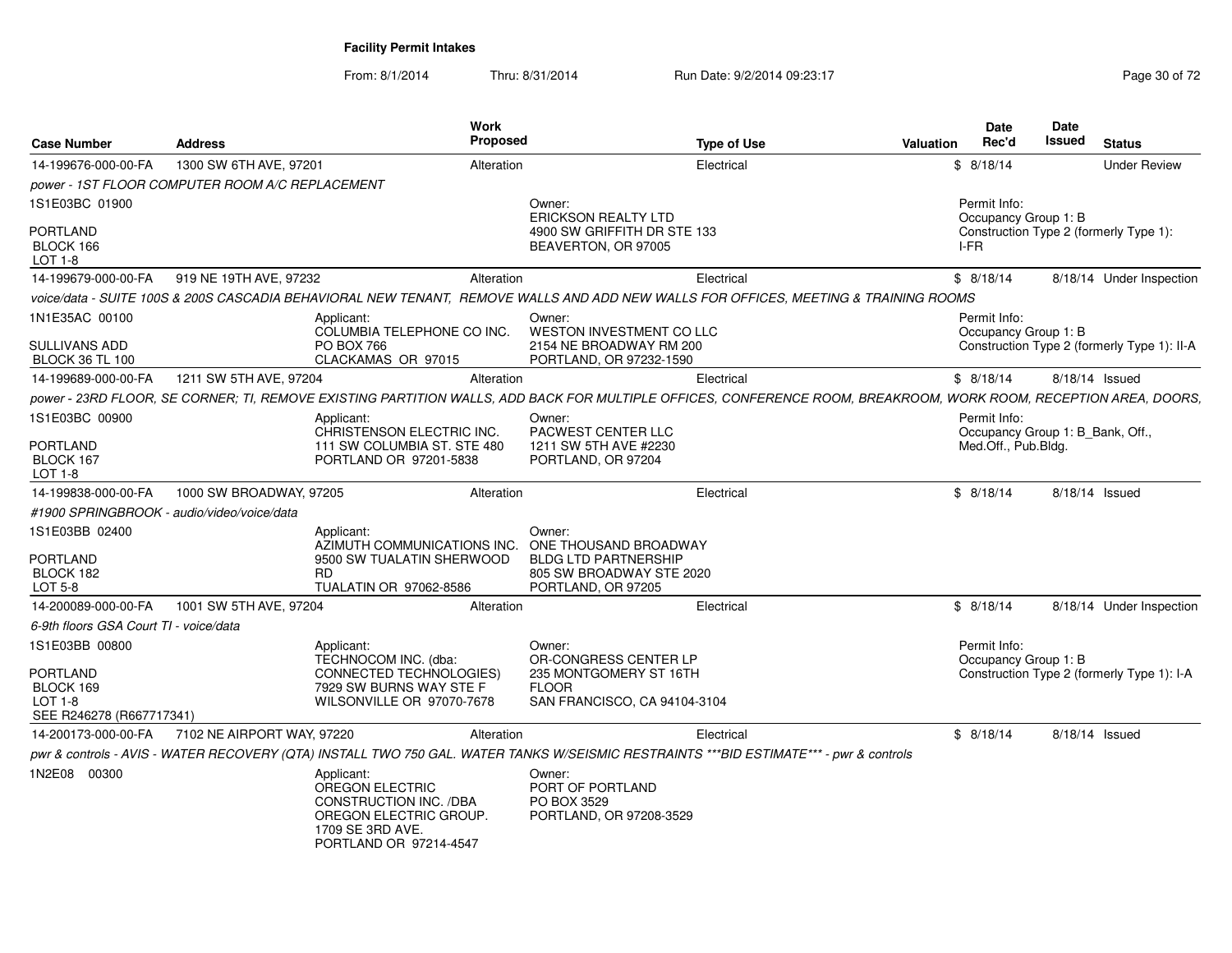From: 8/1/2014Thru: 8/31/2014 Run Date: 9/2/2014 09:23:17 Rege 31 of 72

| <b>Case Number</b>                                                                                                   | <b>Address</b>               | <b>Work</b>                                                                                                                     | <b>Proposed</b> | <b>Type of Use</b>                                                                                                                                                                      |                                                               | <b>Valuation</b> | <b>Date</b><br>Rec'd                                                    | Date<br><b>Issued</b> | <b>Status</b>                                |
|----------------------------------------------------------------------------------------------------------------------|------------------------------|---------------------------------------------------------------------------------------------------------------------------------|-----------------|-----------------------------------------------------------------------------------------------------------------------------------------------------------------------------------------|---------------------------------------------------------------|------------------|-------------------------------------------------------------------------|-----------------------|----------------------------------------------|
| 14-200205-000-00-FA                                                                                                  | 7102 NE AIRPORT WAY, 97220   |                                                                                                                                 | Alteration      | Electrical                                                                                                                                                                              |                                                               |                  | \$8/18/14                                                               | 8/18/14 Issued        |                                              |
|                                                                                                                      |                              |                                                                                                                                 |                 | pwr & controls - HERTZ - WATER RECOVERY (QTA) INSTALL TWO 750 GAL. WATER TANKS W/SEISMIC RESTRAINTS ***BID ESTIMATE*** - pwr & controls                                                 |                                                               |                  |                                                                         |                       |                                              |
| 1N2E08 00300                                                                                                         |                              | Applicant:<br>OREGON ELECTRIC<br>CONSTRUCTION INC. /DBA<br>OREGON ELECTRIC GROUP.<br>1709 SE 3RD AVE.<br>PORTLAND OR 97214-4547 |                 | Owner:<br>PORT OF PORTLAND<br>PO BOX 3529<br>PORTLAND, OR 97208-3529                                                                                                                    |                                                               |                  |                                                                         |                       |                                              |
| 14-200279-000-00-FA                                                                                                  | 530 SW 5TH AVE, 97204        |                                                                                                                                 | Alteration      | Electrical                                                                                                                                                                              |                                                               |                  | \$8/19/14                                                               |                       | 8/19/14 Under Inspection                     |
|                                                                                                                      |                              |                                                                                                                                 |                 | power - SUITE 1250; TI, REMOVE SOME WALLS, CABINETRY, DOORS, ADD WALL TO CREATE ADDITIONAL OFFICE, DOOR, RELITE, CEILING, ELEC                                                          |                                                               |                  |                                                                         |                       |                                              |
| 1N1E34CD 09600<br><b>PORTLAND</b><br>BLOCK 63<br>LOT 5&6<br><b>HISTORIC PROPERTY</b><br>POTENTIAL ADDITIONAL TAX     |                              | Applicant:<br>CAPITOL ELECTRIC CO INC.<br>11401 NE MARX ST.<br>PORTLAND OR 97220-1041                                           |                 | Owner:<br>RGOF YEON BUILDING LLC<br>551 FIFTH AVE 23RD FLOOR<br>NEW YORK, NY 10176                                                                                                      |                                                               |                  | Permit Info:<br>Occupancy Group 1: B Bank, Off.,<br>Med.Off., Pub.Bldg. |                       |                                              |
| 14-200589-000-00-FA                                                                                                  | 7439 N CHARLESTON AVE, 97203 |                                                                                                                                 | Alteration      | Electrical                                                                                                                                                                              |                                                               |                  | \$8/19/14                                                               | 8/19/14 Issued        |                                              |
|                                                                                                                      |                              |                                                                                                                                 |                 | fire alarm wiring - JAMES JOHN IMPROVEMENT PROJECT 2014 - 21' X 10' ELEVATOR TOWER AND 7' X 9' STAIR AT THE 1929 BUILDING SW CORNER (This is in conjunction with FPP 2014 summer projec |                                                               |                  |                                                                         |                       |                                              |
| 1N1W12AB 12100<br>P T SMITHS ADD<br>INC PT VAC ST - BLOCK 7<br>INC PT VAC STS - BLOCK 10<br>INC PT VAC ST - BLOCK 11 |                              | Applicant:<br>ELECTRICAL CONSTRUCTION<br>CO. (a dba for EC COMPANY)<br>PO BOX 10286<br>PORTLAND OR 97296-0286                   |                 | Owner:<br>SCHOOL DISTRICT NO 1<br>PO BOX 3107<br>PORTLAND, OR 97208-3107                                                                                                                |                                                               |                  |                                                                         |                       |                                              |
| 14-200607-000-00-FA                                                                                                  | 1122 SW STARK ST, 97205      |                                                                                                                                 | Alteration      | Electrical                                                                                                                                                                              |                                                               |                  | \$8/19/14                                                               |                       | <b>Under Review</b>                          |
|                                                                                                                      |                              |                                                                                                                                 |                 | pwr - PARTIAL DEMO AND RENOVATION OF 2 STORY UN-REINFORCED MASONRY WITH VOLUNTARY OSSC SEISMIC UPGRADE, RE-DEMISING OF TENANT SPACES, RESTROOMS, NEW STAIRS &                           |                                                               |                  |                                                                         |                       |                                              |
| 1N1E33DD 01900<br><b>PORTLAND</b><br>BLOCK 255<br>N 40' OF LOT 7<br>LOT 8                                            |                              |                                                                                                                                 |                 | Owner:<br>1122 STARK INVESTMENT LLC<br>2455 NW MARSHALL ST #1<br>PORTLAND, OR 97210                                                                                                     |                                                               |                  | Permit Info:<br>Occupancy Group 1: B Bank, Off.,<br>Med.Off., Pub.Bldg. |                       | Construction Type 2 (formerly Type 1): III-B |
| 14-200623-000-00-FA                                                                                                  | 319 SW WASHINGTON ST, 97204  |                                                                                                                                 | Alteration      | Electrical                                                                                                                                                                              |                                                               |                  | \$8/19/14                                                               |                       | <b>Under Review</b>                          |
|                                                                                                                      |                              | pwr - 9TH FLOOR RELOCATE 1 WSHP AND INSTALL 1 NEW WSHP, NEW T-STATS AND DUCTWORK - pwr                                          |                 |                                                                                                                                                                                         |                                                               |                  |                                                                         |                       |                                              |
| 1N1E34CD 07800                                                                                                       |                              |                                                                                                                                 | <b>LLC</b>      | Owner:<br>THREE NINETEEN WASHINGTON<br><b>PO BOX 416</b><br>MANCHESTER, VT 05254                                                                                                        |                                                               |                  | Permit Info:<br>Occupancy Group 1: B Bank, Off.,<br>Med.Off., Pub.Bldg. |                       |                                              |
| 14-200640-000-00-FA                                                                                                  | 1122 SW STARK ST, 97205      |                                                                                                                                 | Alteration      | Electrical                                                                                                                                                                              |                                                               |                  | \$8/19/14                                                               | 8/19/14 Issued        |                                              |
|                                                                                                                      |                              |                                                                                                                                 |                 | pwr - TI, NEW TENANT; OFFICES, CONFERENCE ROOMS, OPEN OFFICE SPACE, RECEPTION AREA, LOUNGE, KITCHEN, SHOWER, FLOORING, BIKE PARKING, CEILING, ELEC - pwr                                |                                                               |                  |                                                                         |                       |                                              |
| 1N1E33DD 01900                                                                                                       |                              | Applicant:<br><b>FRED EKSTROM</b>                                                                                               |                 | Owner:<br>1122 STARK INVESTMENT LLC                                                                                                                                                     | CCB - Contractor:<br><b>FRED EKSTROM</b>                      |                  | Permit Info:<br>Occupancy Group 1: B Bank, Off.,                        |                       |                                              |
| PORTLAND<br>BLOCK 255<br>N 40' OF LOT 7<br>LOT <sub>8</sub>                                                          |                              | DOUBLE E ELECTRIC<br>2626 SE SPRUCE ST<br>HILLSBORO, OR 97123                                                                   |                 | 2455 NW MARSHALL ST #1<br>PORTLAND, OR 97210                                                                                                                                            | DOUBLE E ELECTRIC<br>2626 SE SPRUCE ST<br>HILLSBORO, OR 97123 |                  | Med.Off., Pub.Bldg.                                                     |                       |                                              |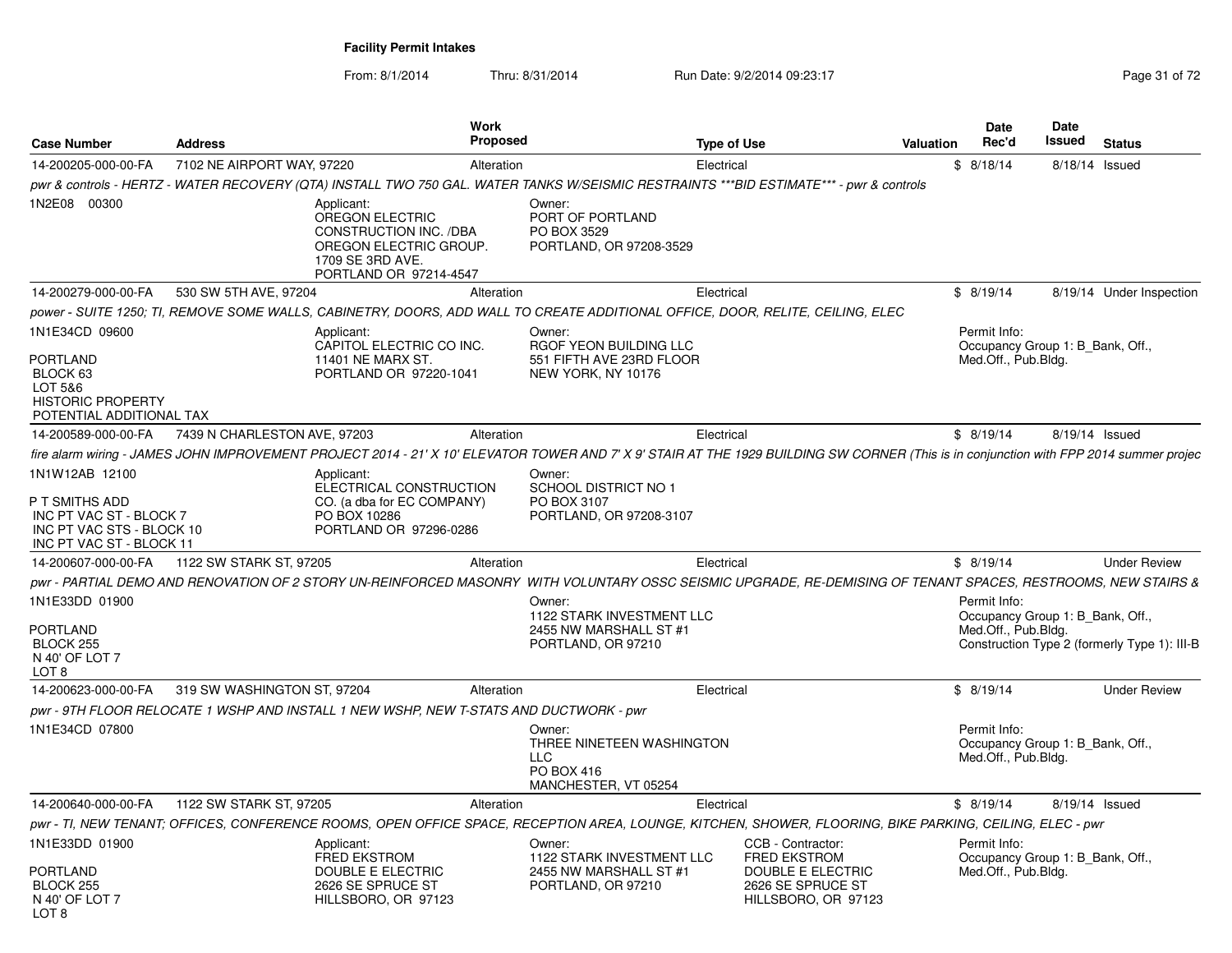From: 8/1/2014Thru: 8/31/2014 Run Date: 9/2/2014 09:23:17 Rege 32 of 72

| <b>Case Number</b>                                                                                          | <b>Address</b>                     | <b>Work</b><br><b>Proposed</b>                                                                                          |                                                                                                                                                                     | <b>Type of Use</b> | Valuation | Date<br>Rec'd                                                                          | <b>Date</b><br>Issued | <b>Status</b>                                |
|-------------------------------------------------------------------------------------------------------------|------------------------------------|-------------------------------------------------------------------------------------------------------------------------|---------------------------------------------------------------------------------------------------------------------------------------------------------------------|--------------------|-----------|----------------------------------------------------------------------------------------|-----------------------|----------------------------------------------|
| 14-200888-000-00-FA                                                                                         | 15805 N LOMBARD ST                 | Alteration                                                                                                              |                                                                                                                                                                     | Electrical         |           | \$8/20/14                                                                              | 8/20/14 Issued        |                                              |
|                                                                                                             |                                    | voice/data - NEW TENANT SMALL OFFICE AND WAREHOUSE FOR PODS INC                                                         |                                                                                                                                                                     |                    |           |                                                                                        |                       |                                              |
| 2N1W25 01900<br>RAMSEY LAKE IND'L PARK<br>LOT 8&9 TL 1900<br>SPLIT LEVY & SPLIT MAP R251992<br>(R687100700) |                                    | Applicant:<br><b>CAPITOL DATA &amp;</b><br><b>COMMUNICATIONS INC.</b><br>11401 NE MARX ST.<br>PORTLAND, OR 97220-1041   | Owner:<br><b>CALWEST INDUSTRIAL</b><br>800 5TH AVE STE 4100<br>SEATTLE, WA 98104-3100<br>Owner:<br>PROPERTIES LLC<br>800 5TH AVE STE 4100<br>SEATTLE, WA 98104-3100 |                    |           |                                                                                        |                       |                                              |
| 14-201023-000-00-FA                                                                                         | 133 SW 2ND AVE, 97204              | Alteration                                                                                                              |                                                                                                                                                                     | Electrical         |           | \$8/20/14                                                                              | 8/20/14 Issued        |                                              |
| Elevator recall - power/fire                                                                                |                                    |                                                                                                                         |                                                                                                                                                                     |                    |           |                                                                                        |                       |                                              |
| 1N1E34CD 02200<br>PORTLAND<br>BLOCK 31<br>LOT 3&4                                                           |                                    | Applicant:<br>STONER ELECTRIC, INC.<br>1904 SE OCHOCO ST.<br>MILWAUKIE OR 97222-7315                                    | Owner:<br>PT POPE PROPERTIES LLC<br>133 SW 2ND AVE #301<br>PORTLAND, OR 97204-3526                                                                                  |                    |           |                                                                                        |                       |                                              |
| 14-201270-000-00-FA                                                                                         | 3171 SW SAM JACKSON PARK RD, 97201 | Alteration                                                                                                              |                                                                                                                                                                     | Electrical         |           | \$8/20/14                                                                              | 8/20/14 Issued        |                                              |
|                                                                                                             |                                    | CORRIDOR C114 - REPLACE CEILING GRID & LIGHT FIXTURES - power                                                           |                                                                                                                                                                     |                    |           |                                                                                        |                       |                                              |
| 1S1E09 00500<br>SECTION 09 1S 1E<br>TL 500 7.41 ACRES                                                       |                                    | Applicant:<br>DYNALECTRIC CO.<br>5711 SW HOOD AVE.<br>PORTLAND OR 97239-3716                                            | Owner:<br>OREGON STATE OF<br>3181 SW SAM JACKSON PARK RD<br>PORTLAND, OR 97239                                                                                      |                    |           |                                                                                        |                       |                                              |
| 14-201331-000-00-FA                                                                                         | 3030 SW MOODY AVE, 97201           | Alteration                                                                                                              |                                                                                                                                                                     | Electrical         |           | \$8/20/14                                                                              | $9/2/14$ Issued       |                                              |
|                                                                                                             |                                    |                                                                                                                         | hvac stat - OHSU (PHASE 3) 941 SQ FT OFFICE REMODEL, NEW WALLS, DOORS AND RELITES & 358 SQ FT COMMON AREA REMODEL ALL ON THE 1ST FLOOR                              |                    |           |                                                                                        |                       |                                              |
| 1S1E10 00400<br>SECTION 10 1S 1E<br>TL 400 2.77 ACRES                                                       |                                    | Applicant:<br>ARCTIC SHEET METAL INC<br>2310 NE Columbia Blvd<br>Portland, OR 97211                                     | Owner:<br>3030 PROPERTY LLC<br>3121 SW MOODY AVE<br>PORTLAND, OR 97239                                                                                              |                    |           | Permit Info:<br>Occupancy Group 1: B Bank, Off.,<br>Med.Off., Pub.Bldg.                |                       | Construction Type 2 (formerly Type 1): III-B |
| 14-201476-000-00-FA                                                                                         | 1515 SW 5TH AVE, 97201             | Alteration                                                                                                              |                                                                                                                                                                     | Electrical         |           | \$8/21/14                                                                              | 8/21/14 Issued        |                                              |
|                                                                                                             |                                    | voice/data, card reader - OHSU SUITE #950 - INSTALL TELECOM AND ADD CARD READER                                         |                                                                                                                                                                     |                    |           |                                                                                        |                       |                                              |
| 1S1E03BC 03700<br>PORTLAND<br>BLOCK 164<br>$LOT 1-8$<br>DEFERRED ADDITIONAL TAX LIABILITY                   |                                    | Applicant:<br>COCHRAN INC. dba BROADWAY<br><b>ELECTRIC</b><br>7550 SW TECH CENTER DR STE<br>220<br>TIGARD OR 97223-8061 | Owner:<br>WESTON INVESTMENT CO LLC<br>2154 NE BROADWAY RM 200<br>PORTLAND, OR 97232-1590                                                                            |                    |           | Permit Info:<br>Occupancy Group 1: B<br>Construction Type 2 (formerly Type 1):<br>I-FR |                       |                                              |
| 14-201537-000-00-FA                                                                                         | 3171 SW SAM JACKSON PARK RD, 97201 | Alteration                                                                                                              |                                                                                                                                                                     | Electrical         |           | \$8/21/14                                                                              |                       | <b>Under Review</b>                          |
| 2nd fl CHM expansion - power                                                                                |                                    |                                                                                                                         |                                                                                                                                                                     |                    |           |                                                                                        |                       |                                              |
| 1S1E09 00500<br>SECTION 09 1S 1E<br>TL 500 7.41 ACRES                                                       |                                    |                                                                                                                         | Owner:<br>OREGON STATE OF<br>3181 SW SAM JACKSON PARK RD<br>PORTLAND, OR 97239                                                                                      |                    |           |                                                                                        |                       |                                              |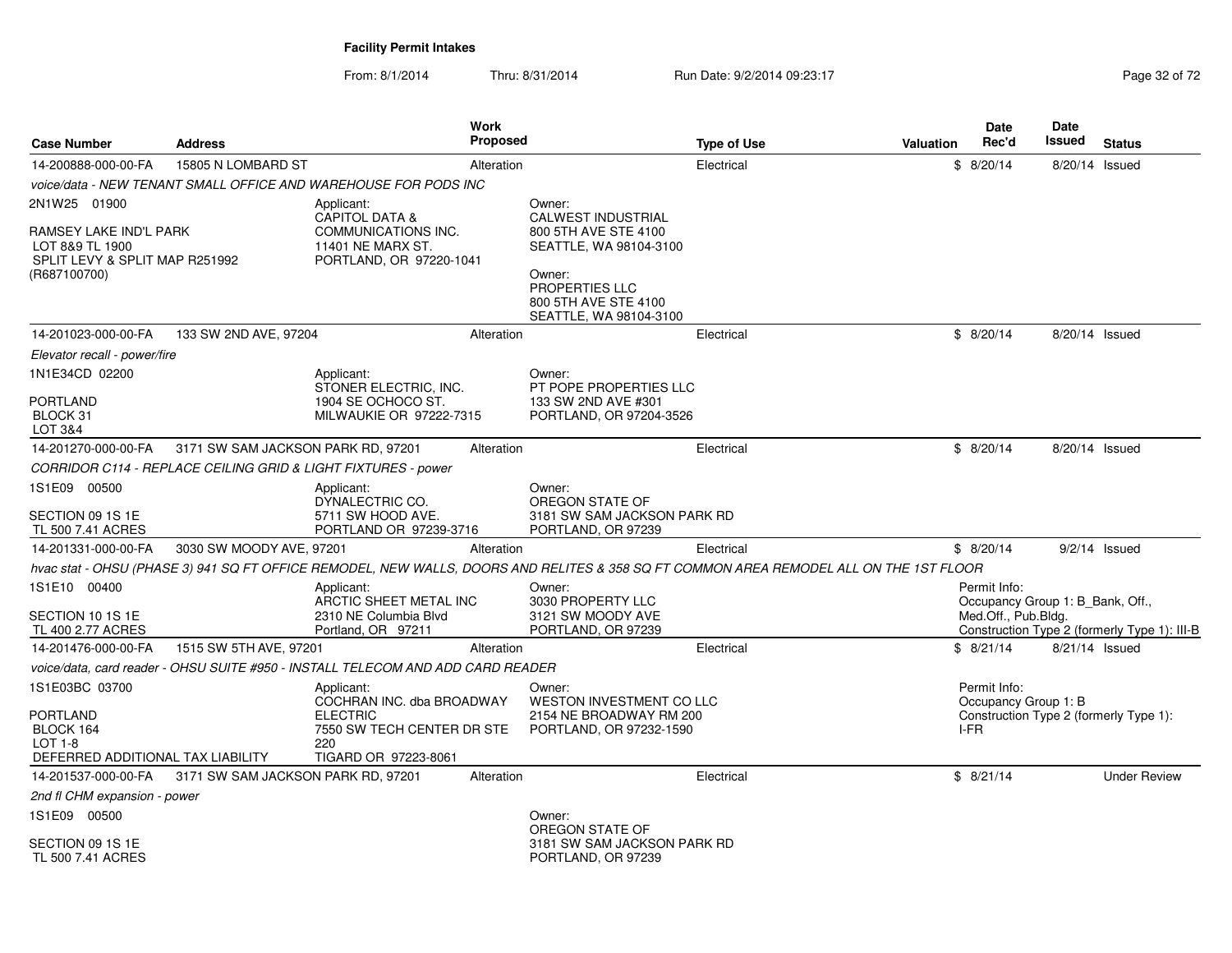From: 8/1/2014Thru: 8/31/2014 Run Date: 9/2/2014 09:23:17 Rege 33 of 72

| <b>Case Number</b>                                          | <b>Address</b>                               | <b>Work</b><br><b>Proposed</b>                                                                                                                      |                                                                                 | <b>Type of Use</b> | <b>Valuation</b> | <b>Date</b><br>Rec'd                             | <b>Date</b><br>Issued | <b>Status</b>                              |
|-------------------------------------------------------------|----------------------------------------------|-----------------------------------------------------------------------------------------------------------------------------------------------------|---------------------------------------------------------------------------------|--------------------|------------------|--------------------------------------------------|-----------------------|--------------------------------------------|
| 14-201734-000-00-FA                                         | 317 SW ALDER ST, 97204                       | Alteration                                                                                                                                          |                                                                                 | Electrical         |                  | \$8/21/14                                        |                       | <b>Under Review</b>                        |
|                                                             |                                              | power - 9TH FLOOR PARTIAL FLOOR INTERIOR OFFICE DEMO 2 OFFICES AND REMODEL LUNCH COFFEE BAR. no occupancy this permit, speculative only. JD 8/12/14 |                                                                                 |                    |                  |                                                  |                       |                                            |
| 1S1E03BA 07400                                              |                                              |                                                                                                                                                     | Owner:<br>LOYALTY HOLDINGS LLC                                                  |                    |                  | Permit Info:<br>Occupancy Group 1: B Bank, Off., |                       |                                            |
| <b>PORTLAND</b><br>BLOCK 48<br>LOT <sub>4</sub>             |                                              |                                                                                                                                                     | 3657 MAIN ST<br>MANCHESTER, VT 05254                                            |                    |                  | Med.Off., Pub.Bldg.                              |                       |                                            |
| 14-201762-000-00-FA                                         | 421 SW 6TH AVE, 97205                        | Alteration                                                                                                                                          |                                                                                 | Electrical         |                  | \$8/21/14                                        | 8/21/14 Issued        |                                            |
| 3rd fl Galois TI - fire alarm system alteration             |                                              |                                                                                                                                                     |                                                                                 |                    |                  |                                                  |                       |                                            |
| 1N1E34CC 04300                                              |                                              | Applicant:<br>SAFE TECHNOLOGY GROUP INC.                                                                                                            | Owner:<br>UPI COMMONWEALTH LLC                                                  |                    |                  |                                                  |                       |                                            |
| PORTLAND<br>BLOCK 176<br>LOT 1-4                            |                                              | 6400 NE HWY 99 STE G375<br>VACOUVER WA 98665-8748                                                                                                   | 1215 FOURTH AVE STE 600<br>SEATTLE, WA 98161                                    |                    |                  |                                                  |                       |                                            |
| 14-201776-000-00-FA                                         | 421 SW 6TH AVE, 97205                        | Alteration                                                                                                                                          |                                                                                 | Electrical         |                  | \$8/21/14                                        | 8/21/14 Issued        |                                            |
| 2nd fl Shopkeep TI - fire alarm system alteration           |                                              |                                                                                                                                                     |                                                                                 |                    |                  |                                                  |                       |                                            |
| 1N1E34CC 04300                                              |                                              | Applicant:<br>SAFE TECHNOLOGY GROUP INC.                                                                                                            | Owner:<br>UPI COMMONWEALTH LLC                                                  |                    |                  |                                                  |                       |                                            |
| <b>PORTLAND</b><br>BLOCK 176<br>LOT 1-4                     |                                              | 6400 NE HWY 99 STE G375<br>VACOUVER WA 98665-8748                                                                                                   | 1215 FOURTH AVE STE 600<br>SEATTLE, WA 98161                                    |                    |                  |                                                  |                       |                                            |
| 14-201782-000-00-FA                                         | 7439 N CHARLESTON AVE, 97203                 | Alteration                                                                                                                                          |                                                                                 | Electrical         |                  | \$8/21/14                                        | 8/21/14 Final         |                                            |
|                                                             |                                              | pwr - JAMES-JOHN ANNEX / RE-ROOF EXISTING ROOF; ELEC: ADD ROOF TOP INTAKE DAMPERS AND EXHAUST MOTORS. - pwr                                         |                                                                                 |                    |                  |                                                  |                       |                                            |
| 1N1W12AB 12100<br>P T SMITHS ADD<br>INC PT VAC ST - BLOCK 7 |                                              | Applicant:<br>ELECTRICAL CONSTRUCTION<br>CO. (a dba for EC COMPANY)<br>PO BOX 10286                                                                 | Owner:<br><b>SCHOOL DISTRICT NO 1</b><br>PO BOX 3107<br>PORTLAND, OR 97208-3107 |                    |                  |                                                  |                       |                                            |
| INC PT VAC STS - BLOCK 10<br>INC PT VAC ST - BLOCK 11       |                                              | PORTLAND OR 97296-0286                                                                                                                              |                                                                                 |                    |                  |                                                  |                       |                                            |
| 14-201899-000-00-FA                                         | 111 SW 5TH AVE, 97204-3626                   | Alteration                                                                                                                                          |                                                                                 | Electrical         |                  | \$8/22/14                                        |                       | 8/22/14 Under Inspection                   |
|                                                             | 19TH FLOOR SLINDE NELSON STANFORD TI - power |                                                                                                                                                     |                                                                                 |                    |                  |                                                  |                       |                                            |
| 1N1E34CD 01300                                              |                                              | Applicant:<br>COCHRAN INC. dba BROADWAY<br><b>ELECTRIC</b><br>7550 SW TECH CENTER DR STE<br>220<br>TIGARD OR 97223-8061                             |                                                                                 |                    |                  | Permit Info:<br>Occupancy Group 1: B             |                       | Construction Type 2 (formerly Type 1): I-A |
| 14-201900-000-00-FA                                         | 111 SW 5TH AVE, 97204-3626                   | Alteration                                                                                                                                          |                                                                                 | Electrical         |                  | \$8/22/14                                        |                       | 8/22/14 Under Inspection                   |
| T19 Kivel & Howard Law TI - power                           |                                              |                                                                                                                                                     |                                                                                 |                    |                  |                                                  |                       |                                            |
| 1N1E34CD 01300                                              |                                              | Applicant:<br>COCHRAN INC. dba BROADWAY<br><b>ELECTRIC</b><br>7550 SW TECH CENTER DR STE<br>220<br>TIGARD OR 97223-8061                             |                                                                                 |                    |                  | Permit Info:<br>Occupancy Group 1: B             |                       | Construction Type 2 (formerly Type 1): I-A |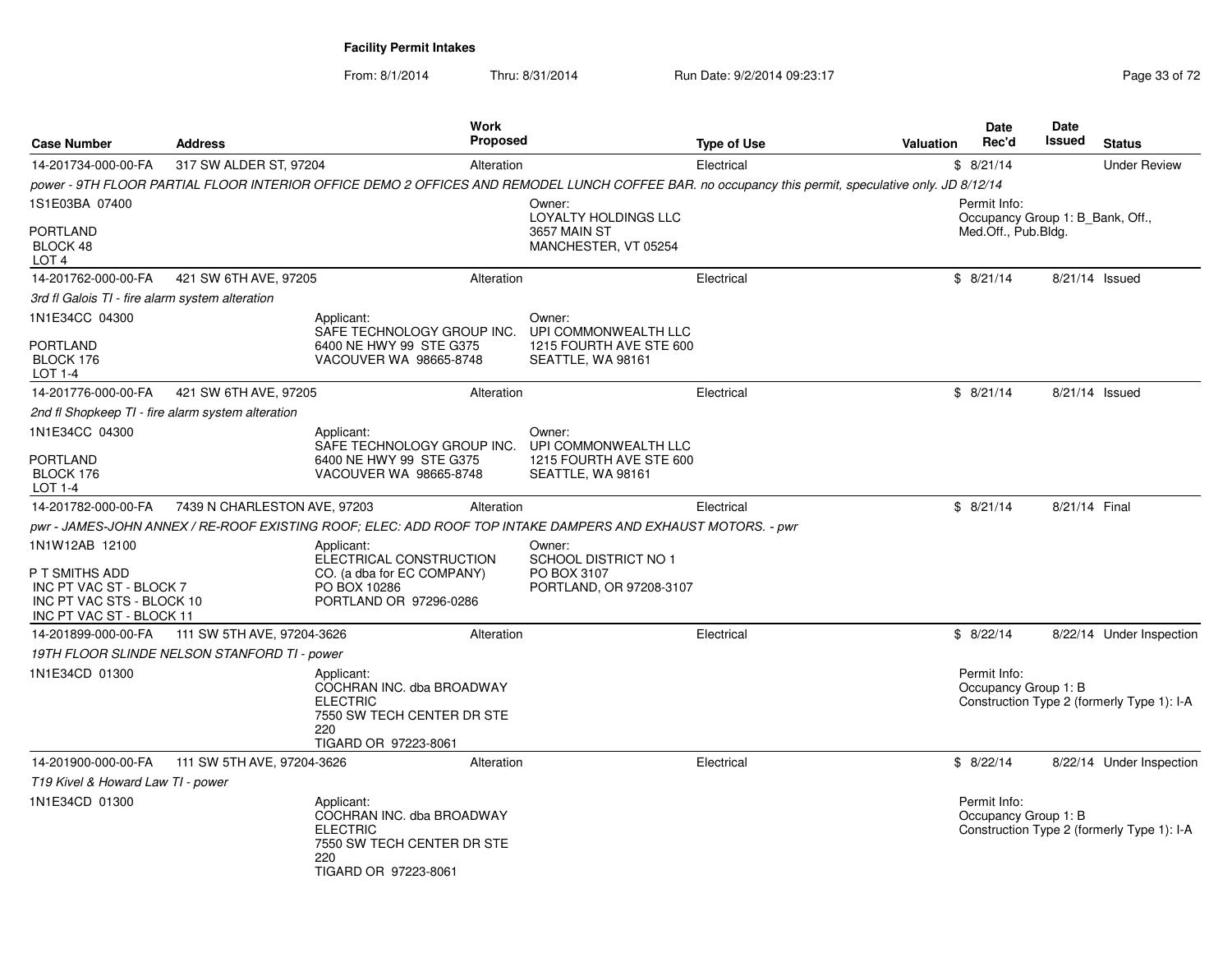From: 8/1/2014Thru: 8/31/2014 Run Date: 9/2/2014 09:23:17 Rege 34 of 72

| <b>Address</b>                                       |                                                                                      |                                                                                                                                                                                                          | <b>Valuation</b>                                                                                            | Rec'd                                                                                                                                                                   | Issued                                                                                                              | <b>Status</b>                                                                                                                                                                                                                                                                                                                                                                                                                                                                                                                                                             |
|------------------------------------------------------|--------------------------------------------------------------------------------------|----------------------------------------------------------------------------------------------------------------------------------------------------------------------------------------------------------|-------------------------------------------------------------------------------------------------------------|-------------------------------------------------------------------------------------------------------------------------------------------------------------------------|---------------------------------------------------------------------------------------------------------------------|---------------------------------------------------------------------------------------------------------------------------------------------------------------------------------------------------------------------------------------------------------------------------------------------------------------------------------------------------------------------------------------------------------------------------------------------------------------------------------------------------------------------------------------------------------------------------|
|                                                      |                                                                                      |                                                                                                                                                                                                          |                                                                                                             |                                                                                                                                                                         |                                                                                                                     | <b>Under Review</b>                                                                                                                                                                                                                                                                                                                                                                                                                                                                                                                                                       |
|                                                      |                                                                                      |                                                                                                                                                                                                          |                                                                                                             |                                                                                                                                                                         |                                                                                                                     |                                                                                                                                                                                                                                                                                                                                                                                                                                                                                                                                                                           |
|                                                      |                                                                                      | Owner:                                                                                                                                                                                                   |                                                                                                             |                                                                                                                                                                         |                                                                                                                     |                                                                                                                                                                                                                                                                                                                                                                                                                                                                                                                                                                           |
| <b>HISTORIC PROPERTY</b><br>POTENTIAL ADDITIONAL TAX |                                                                                      | 551 FIFTH AVE 23RD FLOOR<br>NEW YORK, NY 10176                                                                                                                                                           |                                                                                                             |                                                                                                                                                                         |                                                                                                                     |                                                                                                                                                                                                                                                                                                                                                                                                                                                                                                                                                                           |
|                                                      |                                                                                      |                                                                                                                                                                                                          |                                                                                                             |                                                                                                                                                                         | 8/22/14 Issued                                                                                                      |                                                                                                                                                                                                                                                                                                                                                                                                                                                                                                                                                                           |
|                                                      |                                                                                      |                                                                                                                                                                                                          |                                                                                                             |                                                                                                                                                                         |                                                                                                                     |                                                                                                                                                                                                                                                                                                                                                                                                                                                                                                                                                                           |
|                                                      | Applicant:<br>CLIMA-TECH CORP.<br>4107 SE INTERNATIONAL WAY<br>#703                  | Owner:<br>THE REED INSTITUTE<br>3203 SE WOODSTOCK BLVD<br>PORTLAND, OR 97202-8138                                                                                                                        |                                                                                                             |                                                                                                                                                                         |                                                                                                                     |                                                                                                                                                                                                                                                                                                                                                                                                                                                                                                                                                                           |
|                                                      |                                                                                      |                                                                                                                                                                                                          |                                                                                                             |                                                                                                                                                                         |                                                                                                                     |                                                                                                                                                                                                                                                                                                                                                                                                                                                                                                                                                                           |
|                                                      |                                                                                      |                                                                                                                                                                                                          |                                                                                                             |                                                                                                                                                                         |                                                                                                                     |                                                                                                                                                                                                                                                                                                                                                                                                                                                                                                                                                                           |
| LLOYD CENTER TOWER CONDOMINIUM                       | Applicant:<br>HUNTER-DAVISSON INC.<br>1800 SE PERSHING ST.<br>PORTLAND OR 97202-2338 | Owner:<br><b>PACIFICORP</b><br>700 NE MULTNOMAH ST 7TH FLR<br>PORTLAND, OR 97232                                                                                                                         |                                                                                                             |                                                                                                                                                                         |                                                                                                                     |                                                                                                                                                                                                                                                                                                                                                                                                                                                                                                                                                                           |
|                                                      |                                                                                      |                                                                                                                                                                                                          |                                                                                                             |                                                                                                                                                                         |                                                                                                                     | <b>Under Review</b>                                                                                                                                                                                                                                                                                                                                                                                                                                                                                                                                                       |
| 1st-4th floors Rest rooms remodels - power           |                                                                                      |                                                                                                                                                                                                          |                                                                                                             |                                                                                                                                                                         |                                                                                                                     |                                                                                                                                                                                                                                                                                                                                                                                                                                                                                                                                                                           |
| SEE R327835 (R991091601) FOR IMPS AND                |                                                                                      | OREGON STATE OF (LEASED<br>PORTLAND, OR 97239<br>Owner:<br><b>BRIM OHSU</b><br>PORTLAND, OR 97239<br>Owner:<br>MAIL STOP PP E<br>PORTLAND, OR 97239                                                      |                                                                                                             |                                                                                                                                                                         |                                                                                                                     |                                                                                                                                                                                                                                                                                                                                                                                                                                                                                                                                                                           |
|                                                      |                                                                                      | 530 SW 5TH AVE, 97204<br>3203 SE WOODSTOCK BLVD, 97202<br>Greenwood/Old Theater Remodel - HVAC controls<br>MILWAUKIE OR 97222-8856<br>825 NE MULTNOMAH ST - Unit 1<br>3147 SW SAM JACKSON PARK RD, 97201 | <b>Proposed</b><br>Alteration<br>RGOF YEON BUILDING LLC<br>Alteration<br>Alteration<br>Alteration<br>Owner: | <b>Type of Use</b><br>Electrical<br>Electrical<br>Electrical<br>Electrical<br>3181 SW SAM JACKSON PARK RD<br>3181 SW SAM JACKSON PARK RD<br>3181 SW SAM JACKSON PARK RD | Date<br>\$8/22/14<br>Permit Info:<br>\$8/22/14<br>Permit Info:<br>$V-1HR$<br>\$8/22/14<br>\$8/22/14<br>Permit Info: | Work<br>Date<br>power - SUITE 400; TI, NEW WALLS FOR MULTIPLE TEAM ROOMS, REFUGE ROOMS, CREATE OPEN WORK SPACE, CONFERENCE ROOM, LOUNGE/BREAK ROOM, LOBBY, REMODEL RESTROOMS<br>Occupancy Group 1: B_Bank, Off.,<br>Med.Off., Pub.Bldg.<br>Occupancy Group 1: A2<br>Construction Type 2 (formerly Type 1):<br>8/22/14 Issued<br>hvac stat - SUITE 120; TI WINDERMERE, REMOVE PARTITIONS, RECONFIGURE FOR OFFICES, CONFERENCE ROOM, WORK SPACES,DOORS, RELITES, INFILL DOUBLE DOOR WITH WALL RELITE,<br>Occupancy Group 1: B<br>Construction Type 2 (formerly Type 1): I-B |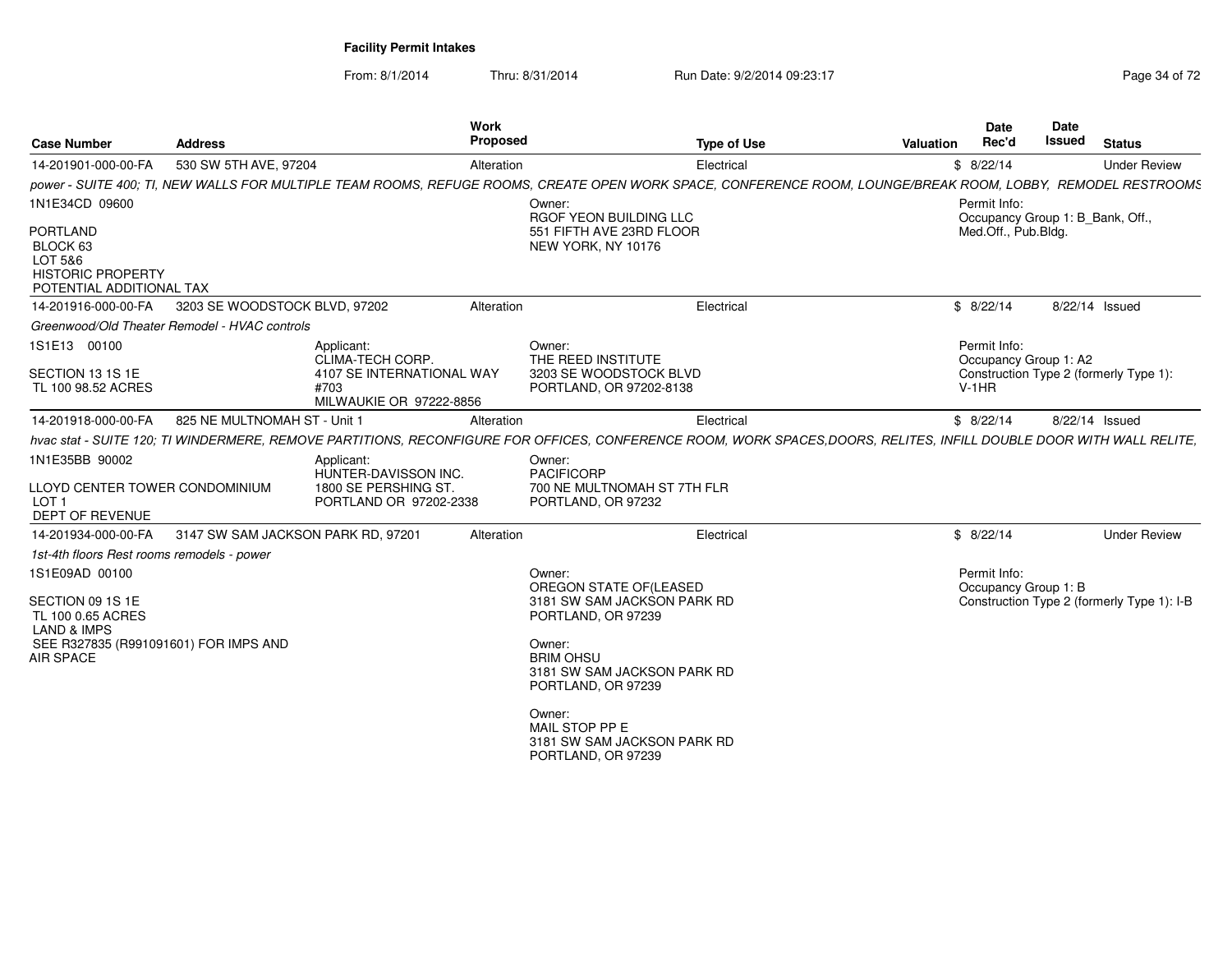From: 8/1/2014Thru: 8/31/2014 Run Date: 9/2/2014 09:23:17 Rege 35 of 72

| <b>Case Number</b>                                                | <b>Address</b>                                                                                   | <b>Work</b>                                                                                       | <b>Proposed</b>                                                         | <b>Type of Use</b>                                                                                                                                             | <b>Valuation</b> | <b>Date</b><br>Rec'd                                              | <b>Date</b><br>Issued | <b>Status</b>                              |  |
|-------------------------------------------------------------------|--------------------------------------------------------------------------------------------------|---------------------------------------------------------------------------------------------------|-------------------------------------------------------------------------|----------------------------------------------------------------------------------------------------------------------------------------------------------------|------------------|-------------------------------------------------------------------|-----------------------|--------------------------------------------|--|
| 14-202481-000-00-FA                                               | 15805 N LOMBARD ST                                                                               | Alteration                                                                                        |                                                                         | Electrical                                                                                                                                                     |                  | \$8/22/14                                                         | 8/22/14 Issued        |                                            |  |
|                                                                   | hvac stat - NEW TENANT SMALL OFFICE AND WAREHOUSE FOR PODS INC                                   |                                                                                                   |                                                                         |                                                                                                                                                                |                  |                                                                   |                       |                                            |  |
| 2N1W25<br>01900<br>RAMSEY LAKE IND'L PARK                         |                                                                                                  | Applicant:<br>ALLIANT SYSTEMS LLC.<br>1600 NW 167TH PL. SUITE 330                                 | Owner:<br><b>CALWEST INDUSTRIAL</b><br>800 5TH AVE STE 4100             |                                                                                                                                                                |                  |                                                                   |                       |                                            |  |
| LOT 8&9 TL 1900<br>SPLIT LEVY & SPLIT MAP R251992<br>(R687100700) |                                                                                                  | BEAVERTON, OR 97005                                                                               | SEATTLE, WA 98104-3100<br>Owner:                                        |                                                                                                                                                                |                  |                                                                   |                       |                                            |  |
|                                                                   |                                                                                                  |                                                                                                   | <b>PROPERTIES LLC</b><br>800 5TH AVE STE 4100<br>SEATTLE, WA 98104-3100 |                                                                                                                                                                |                  |                                                                   |                       |                                            |  |
| 14-203211-000-00-FA                                               | 111 SW 5TH AVE, 97204-3626                                                                       | Alteration                                                                                        |                                                                         | Electrical                                                                                                                                                     |                  | \$8/25/14                                                         | 8/25/14 Issued        |                                            |  |
| T19 Kivel & Howard Law TI - voice/data                            |                                                                                                  |                                                                                                   |                                                                         |                                                                                                                                                                |                  |                                                                   |                       |                                            |  |
| 1N1E34CD 01300                                                    |                                                                                                  | Applicant:<br>APPLIED TECHNICAL SYSTEMS<br>INC.<br>7015 SW McEWAN RD<br>LAKE OSWEGO OR 97035-7830 |                                                                         |                                                                                                                                                                |                  | Permit Info:<br>Occupancy Group 1: B                              |                       | Construction Type 2 (formerly Type 1): I-A |  |
| 14-203213-000-00-FA                                               | 111 SW 5TH AVE, 97204-3626                                                                       | Alteration                                                                                        |                                                                         | Electrical                                                                                                                                                     |                  | \$8/25/14                                                         | 8/25/14 Issued        |                                            |  |
|                                                                   | 19TH FLOOR SLINDE NELSON STANFORD TI - voice/data                                                |                                                                                                   |                                                                         |                                                                                                                                                                |                  |                                                                   |                       |                                            |  |
| 1N1E34CD 01300                                                    |                                                                                                  | Applicant:<br>APPLIED TECHNICAL SYSTEMS<br>INC.<br>7015 SW McEWAN RD<br>LAKE OSWEGO OR 97035-7830 |                                                                         |                                                                                                                                                                |                  | Permit Info:<br>Occupancy Group 1: B                              |                       | Construction Type 2 (formerly Type 1): I-A |  |
| 14-203290-000-00-FA                                               | 3100 NW INDUSTRIAL ST, 97210                                                                     | Alteration                                                                                        |                                                                         | Electrical                                                                                                                                                     |                  | \$8/25/14                                                         |                       | 8/25/14 Under Inspection                   |  |
|                                                                   |                                                                                                  |                                                                                                   |                                                                         | voice / data - OLUNTARY SEISMIC UPGRADE AND REMODEL, ADA RAMP N. ELEVATION, REPLACE EXISTING WINDOWS WITH STOREFRONT WINDOWS N. & E. ELEVATIONS - voice / data |                  |                                                                   |                       |                                            |  |
| 1N1E29CA 00600                                                    | Applicant:<br>CHRISTENSON ELECTRIC INC.<br>111 SW COLUMBIA ST. STE 480<br>PORTLAND OR 97201-5838 |                                                                                                   | Owner:                                                                  | PORTLAND GENERAL ELECTRIC<br>CO.<br>1WTC0510-CORPORATE TAX<br>DEPT 121 SW SALMO<br>PORTLAND, OR 97204                                                          |                  |                                                                   |                       |                                            |  |
| <b>GUILDS ADD</b><br><b>BLOCK1</b><br>LOT 4-7 TL 600              |                                                                                                  |                                                                                                   |                                                                         |                                                                                                                                                                |                  |                                                                   |                       |                                            |  |
| 14-203596-000-00-FA                                               | 100 SW MARKET ST, 97201                                                                          | Alteration                                                                                        |                                                                         | Electrical                                                                                                                                                     |                  | \$8/25/14                                                         |                       | <b>Under Review</b>                        |  |
|                                                                   |                                                                                                  | 1ST FL & ATRIUM + BSMT BIKE HUB & SHOWERS & RESTROOM UPGRDS FLRS 1-7 - power                      |                                                                         |                                                                                                                                                                |                  |                                                                   |                       |                                            |  |
| 1S1E03CB 00700                                                    |                                                                                                  |                                                                                                   | Owner:<br><b>CSHV FIRST AND MARKET LLC</b>                              |                                                                                                                                                                |                  | Permit Info:<br>Occupancy Group 1: B_Bank, Off.,                  |                       |                                            |  |
| <b>SOUTH AUDITORIUM ADD</b><br><b>BLOCK A</b><br>LOT 2 TL 700     |                                                                                                  | 1420 FIFTH AVE #2020<br>SEATTLE, WA 98101-2337                                                    |                                                                         |                                                                                                                                                                |                  | Med.Off., Pub.Bldg.<br>Construction Type 2 (formerly Type 1): I-A |                       |                                            |  |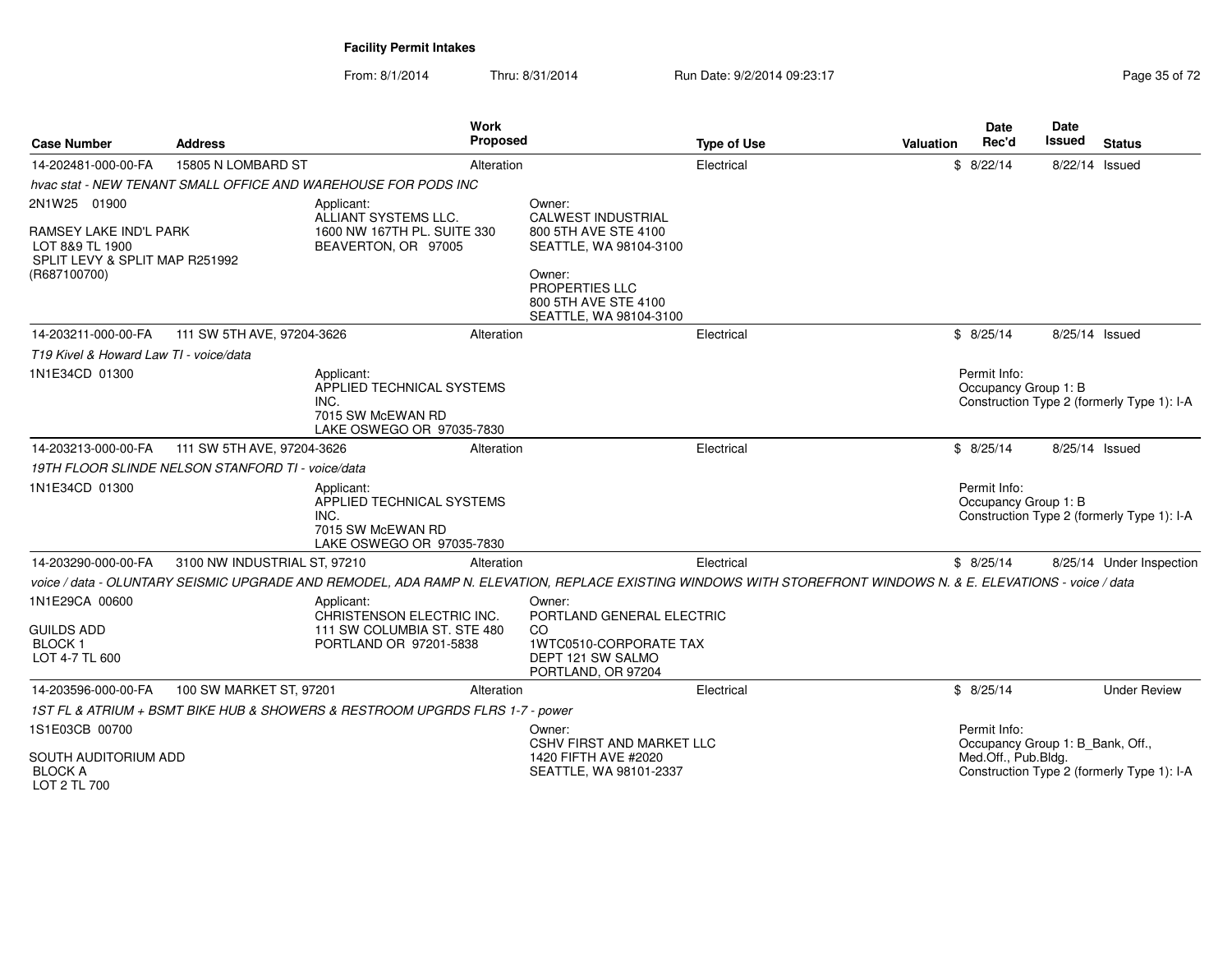From: 8/1/2014Thru: 8/31/2014 Run Date: 9/2/2014 09:23:17 Rege 36 of 72

| <b>Case Number</b>                     | <b>Address</b>                               | Work<br><b>Proposed</b>                                                                                                                                                        |                                                                                       | <b>Type of Use</b>                          | <b>Valuation</b>                                         | <b>Date</b><br>Rec'd                             | <b>Date</b><br>Issued | <b>Status</b>                                                                      |
|----------------------------------------|----------------------------------------------|--------------------------------------------------------------------------------------------------------------------------------------------------------------------------------|---------------------------------------------------------------------------------------|---------------------------------------------|----------------------------------------------------------|--------------------------------------------------|-----------------------|------------------------------------------------------------------------------------|
| 14-203684-000-00-FA                    | 4805 NE GLISAN ST, 97213                     | Alteration                                                                                                                                                                     |                                                                                       | Electrical                                  |                                                          | \$8/25/14                                        | 8/29/14 Final         |                                                                                    |
|                                        |                                              | voice/data/cctv - 1ST FLOOR TI, RECEPTION AREA, CEILING, ELEC, PLBG                                                                                                            |                                                                                       |                                             |                                                          |                                                  |                       |                                                                                    |
| 1N2E31BD 04100                         |                                              | Applicant:                                                                                                                                                                     | Owner:                                                                                |                                             |                                                          |                                                  |                       |                                                                                    |
| SECTION 31 1N 2E<br>TL 4100 9.54 ACRES |                                              | <b>OREGON ELECTRIC</b><br>CONSTRUCTION INC. /DBA<br>OREGON ELECTRIC GROUP.<br>1709 SE 3RD AVE.                                                                                 | PROVIDENCE HEALTH<br>4400 NE HALSEY ST BLDG 2 #190<br>PORTLAND, OR 97213-1545         |                                             |                                                          |                                                  |                       |                                                                                    |
|                                        |                                              | PORTLAND OR 97214-4547                                                                                                                                                         | Owner:<br>SERVICES-OREGON<br>4400 NE HALSEY ST BLDG 2 #190<br>PORTLAND, OR 97213-1545 |                                             |                                                          |                                                  |                       |                                                                                    |
| 14-203688-000-00-FA                    | 110 SW YAMHILL ST, 97204                     | Alteration                                                                                                                                                                     |                                                                                       | Electrical                                  |                                                          | \$8/25/14                                        |                       | <b>Under Review</b>                                                                |
|                                        | 2nd & 3rd firs JAMA SOFTWARE - HVAC controls |                                                                                                                                                                                |                                                                                       |                                             |                                                          |                                                  |                       |                                                                                    |
| 1S1E03BA 02400                         |                                              |                                                                                                                                                                                | Owner:<br><b>B13 INVESTORS LLC</b>                                                    |                                             |                                                          | Permit Info:<br>Occupancy Group 1: B_Bank, Off., |                       |                                                                                    |
| <b>PORTLAND</b><br>BLOCK 13<br>LOT 1&2 |                                              |                                                                                                                                                                                | 111 SW COLUMBIA ST #1380<br>PORTLAND, OR 97201                                        |                                             |                                                          | Med.Off., Pub.Bldg.                              |                       | Construction Type 2 (formerly Type 1): I-B                                         |
| 14-203690-000-00-FA                    | 2201 NE LLOYD BLVD, 97232                    | Alteration                                                                                                                                                                     |                                                                                       | Electrical                                  |                                                          | \$8/25/14                                        |                       | <b>Under Review</b>                                                                |
|                                        |                                              | voice/data - SPACE 2230 & 2241 CONSUMER OPINION SERVICES - NEW WALLS FOR OFFICES, CLASSROOM, RECEPTION AND CALL CENTER ****BID ESTIMATE**** (one cover inspection under permit |                                                                                       |                                             |                                                          |                                                  |                       |                                                                                    |
| 1N1E35BA 00101                         |                                              |                                                                                                                                                                                | Owner:<br><b>CAPREF LLOYD CENTER LLC</b><br>2201 LLOYD CENTER<br>PORTLAND, OR 97232   |                                             |                                                          | Permit Info:<br>Station                          |                       | Occupancy Group 1: M_Store, Service<br>Construction Type 2 (formerly Type 1): II-A |
| 14-203694-000-00-FA                    | 111 SW OAK ST, 97204                         | Alteration                                                                                                                                                                     |                                                                                       | Electrical                                  |                                                          | \$8/25/14                                        |                       | <b>Under Review</b>                                                                |
| 2nd & 3rd fl TI - power                |                                              |                                                                                                                                                                                |                                                                                       |                                             |                                                          |                                                  |                       |                                                                                    |
| 1N1E34CD 04100                         |                                              |                                                                                                                                                                                | Owner:<br>LAUREN LOUISE LLC<br>111 SW COLUMBIA ST #1380<br>PORTLAND, OR 97201         |                                             |                                                          |                                                  |                       |                                                                                    |
| 14-203803-000-00-FA                    | 5109 SE 66TH AVE, 97206                      | Alteration                                                                                                                                                                     |                                                                                       | Electrical                                  |                                                          | \$8/25/14                                        | 8/25/14 Final         |                                                                                    |
|                                        |                                              | pwr - ARLETA ANNEX ROOF TOP FANS FOR FRESH AIR PART OF SEISMIC UPGRADE & IMPORVEMENTS - pwr                                                                                    |                                                                                       |                                             |                                                          |                                                  |                       |                                                                                    |
| 1S2E17BC 02500                         |                                              | Applicant:<br>PORTLAND ELEC CONST INC<br>PO BOX 586<br>OREGON CITY, OR 97045                                                                                                   | Owner:<br><b>SCHOOL DISTRICT NO 1</b><br>PO BOX 3107<br>PORTLAND, OR 97208-3107       |                                             |                                                          |                                                  |                       |                                                                                    |
| 14-203804-000-00-FA                    | 1025 SW WASHINGTON ST, 97205                 | Alteration                                                                                                                                                                     |                                                                                       | Electrical                                  |                                                          | \$8/25/14                                        | 8/25/14 Final         |                                                                                    |
|                                        |                                              | feeders / panels (3) - TI BUILD OUT, BASEMENT, 1ST FLOOR, PARTITION WALLS, DOORS, CEILING, PLBG, ELEC, FINISHES                                                                |                                                                                       |                                             |                                                          |                                                  |                       |                                                                                    |
| 1N1E34CC 05100                         |                                              | Applicant:<br>NORMANDIN ELECTRIC INC<br>51086 NW CLAPSHAW HILL RD<br>FOREST GROVE, OR 97116-8200                                                                               | Owner:<br>1122 STARK INVESTMENT LLC<br>2455 NW MARSHALL ST #1<br>PORTLAND, OR 97210   | CCB - Contractor:<br>NORMANDIN ELECTRIC INC | 51086 NW CLAPSHAW HILL RD<br>FOREST GROVE, OR 97116-8200 |                                                  |                       |                                                                                    |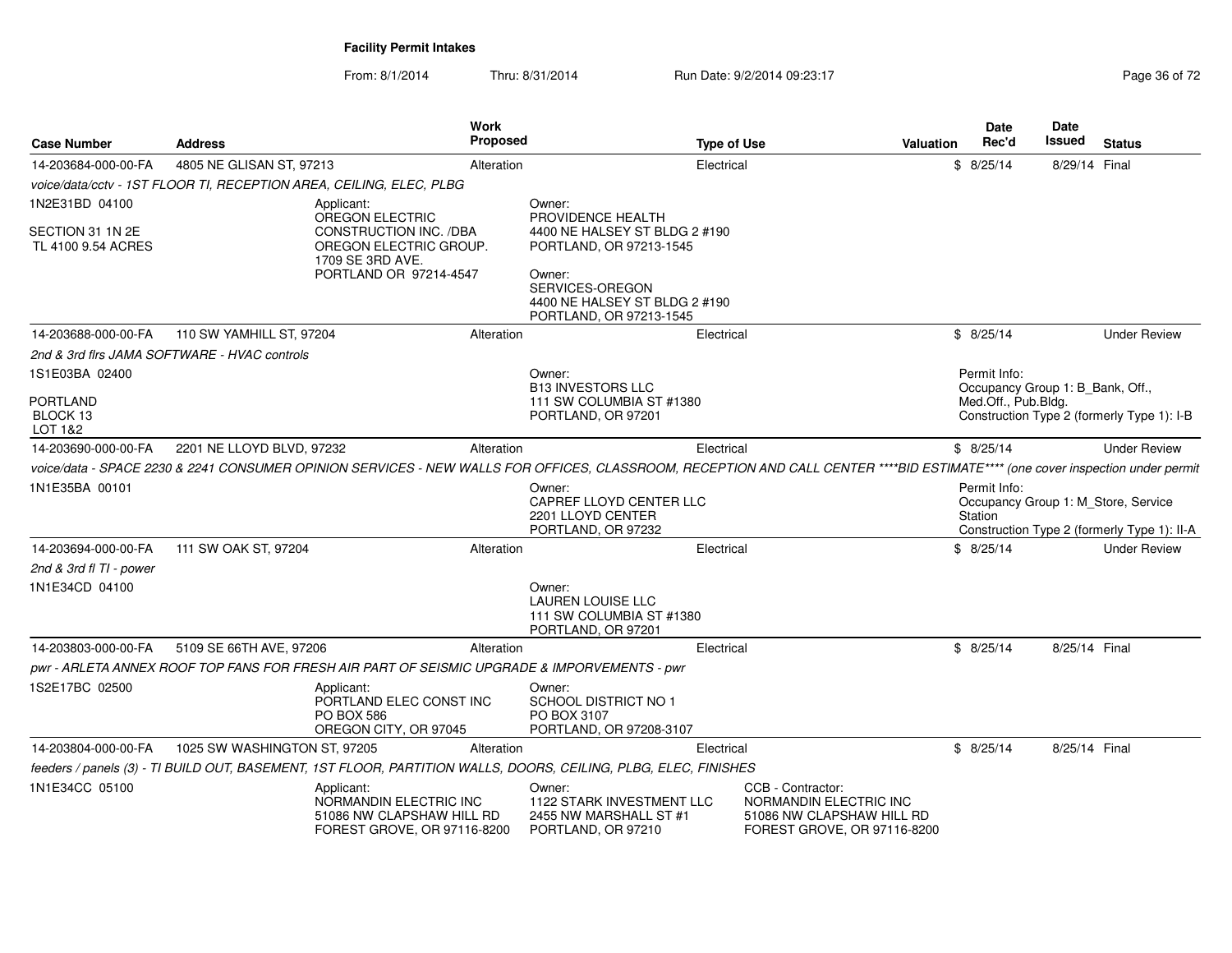From: 8/1/2014Thru: 8/31/2014 Run Date: 9/2/2014 09:23:17 Rege 37 of 72

| <b>Case Number</b>                     | <b>Address</b>                                 |                                                                                                               | <b>Work</b><br>Proposed |                                                                                                                                                                     | <b>Type of Use</b> | <b>Valuation</b> | <b>Date</b><br>Rec'd                                                           | Date<br>Issued | <b>Status</b>                              |
|----------------------------------------|------------------------------------------------|---------------------------------------------------------------------------------------------------------------|-------------------------|---------------------------------------------------------------------------------------------------------------------------------------------------------------------|--------------------|------------------|--------------------------------------------------------------------------------|----------------|--------------------------------------------|
| 14-203858-000-00-FA                    | 2501 SW 1ST AVE, 97201                         |                                                                                                               | Alteration              |                                                                                                                                                                     | Electrical         |                  | \$8/26/14                                                                      |                | 8/26/14 Under Inspection                   |
|                                        |                                                | power - SUITE 250 BILL MAIER CONSTRUCT 2 WALLS FOR SMALL OFFICE                                               |                         |                                                                                                                                                                     |                    |                  |                                                                                |                |                                            |
| 1S1E10BB 00800                         |                                                | Applicant:                                                                                                    |                         | Owner:                                                                                                                                                              |                    |                  | Permit Info:                                                                   |                |                                            |
| SOUTH AUDITORIUM ADD<br>BLOCK F TL 800 |                                                | BACHOFNER ELECTRIC, LLC.<br>12031 NE MARX ST.<br>PORTLAND OR 97220                                            |                         | WESTON INVESTMENT CO LLC<br>2154 NE BROADWAY RM 200<br>PORTLAND, OR 97232-1590                                                                                      |                    |                  | Occupancy Group 1: B<br>I-FR                                                   |                | Construction Type 2 (formerly Type 1):     |
| 14-203860-000-00-FA                    | 4810 N LAGOON AVE, 97217                       |                                                                                                               | Alteration              |                                                                                                                                                                     | Electrical         |                  | \$8/26/14                                                                      |                | 8/26/14 Under Inspection                   |
|                                        |                                                |                                                                                                               |                         | power,voice/data - GARDA/ PROVIDE NEW FINISHES IN CVS AREA, DEMO OFFICE PARTITIONS. NEW CHAIN-LINK FENCE IN WAREHOUSE, NEW WALLS AND EQUIPMENT IN COIN ROLLING ROOM |                    |                  |                                                                                |                |                                            |
| 1N1E20A 00200                          |                                                | Applicant:<br>CHRISTENSON ELECTRIC INC.<br>111 SW COLUMBIA ST. STE 480<br>PORTLAND OR 97201-5838              |                         | Owner:<br><b>ROSAN INC</b><br>PO BOX 6712<br>PORTLAND, OR 97228-6712                                                                                                |                    |                  |                                                                                |                |                                            |
| 14-203874-000-00-FA                    | 10000 SE MAIN ST, 97216                        |                                                                                                               | Alteration              |                                                                                                                                                                     | Electrical         |                  | \$8/26/14                                                                      |                | <b>Under Review</b>                        |
|                                        | control wiring - 1ST FLOOR, 3T MRI REMODEL     |                                                                                                               |                         |                                                                                                                                                                     |                    |                  |                                                                                |                |                                            |
| 1S2E04A 02400                          |                                                |                                                                                                               |                         | Owner:                                                                                                                                                              |                    |                  | Permit Info:                                                                   |                |                                            |
| EVERGLADE<br>LOT 6 TL 2400             |                                                |                                                                                                               |                         | PORTLAND ADVENTIST MEDICAL<br>10123 SE MARKET ST<br>PORTLAND, OR 97216-2532                                                                                         |                    |                  | Occupancy Group 1: I-2_Hospital                                                |                |                                            |
|                                        |                                                |                                                                                                               |                         | Owner:<br><b>CENTER</b><br>10123 SE MARKET ST<br>PORTLAND, OR 97216-2532                                                                                            |                    |                  |                                                                                |                |                                            |
| 14-203876-000-00-FA                    | 7409 N LEADBETTER RD, 97203                    |                                                                                                               | Alteration              |                                                                                                                                                                     | Electrical         |                  | \$8/26/14                                                                      |                | 8/26/14 Issued                             |
|                                        | AM TIRE TI - HVAC controls (7433 N Leadbetter) |                                                                                                               |                         |                                                                                                                                                                     |                    |                  |                                                                                |                |                                            |
| 2N1W25A 01100                          |                                                | Applicant:<br><b>GOHMAN MECHANICAL INC.</b><br>14505 SE HIGHWAY 212<br>CLACKAMAS OR 97015-8918                |                         | Owner:<br>LIT INDUSTRIAL LTD<br><b>PARTNERSHIP</b><br>1717 MCKINNEY AVE #1900<br>DALLAS, TX 75202-1253                                                              |                    |                  | Permit Info:<br>Occupancy Group 1: S-1_Storage -<br>Moderate Hazard, Warehouse |                | Construction Type 2 (formerly Type 1): V-B |
| 14-204165-000-00-FA                    | 1025 SW WASHINGTON ST, 97205                   |                                                                                                               | Alteration              |                                                                                                                                                                     | Electrical         |                  | \$8/26/14                                                                      |                | 8/26/14 Under Inspection                   |
|                                        |                                                |                                                                                                               |                         | voice / data - TI BUILD OUT, BASEMENT, 1ST FLOOR, PARTITION WALLS, DOORS, CEILING, PLBG, ELEC, - voice / data (replaces 14-200489 ET)                               |                    |                  |                                                                                |                |                                            |
| 1N1E34CC 05100                         |                                                | Applicant:<br>ELECTRICAL CONSTRUCTION<br>CO. (a dba for EC COMPANY)<br>PO BOX 10286<br>PORTLAND OR 97296-0286 |                         | Owner:<br>1122 STARK INVESTMENT LLC<br>2455 NW MARSHALL ST #1<br>PORTLAND, OR 97210                                                                                 |                    |                  |                                                                                |                |                                            |
| 14-204169-000-00-FA                    | 11851 NE GLENN WIDING DR, 97220                |                                                                                                               | Alteration              |                                                                                                                                                                     | Electrical         |                  | \$8/26/14                                                                      | 8/26/14 Issued |                                            |
| JANI-KING TI - Bldg F - voice/data     |                                                |                                                                                                               |                         |                                                                                                                                                                     |                    |                  |                                                                                |                |                                            |
| 1N2E15A 00201                          |                                                | Applicant:<br>COLUMBIA TELEPHONE CO INC.<br><b>PO BOX 766</b><br>CLACKAMAS OR 97015                           |                         | Owner:<br>PACIFIC REALTY ASSOCIATES L P<br>15350 SW SEQUOIA PKWY #300<br>TIGARD, OR 97224-7175                                                                      |                    |                  |                                                                                |                |                                            |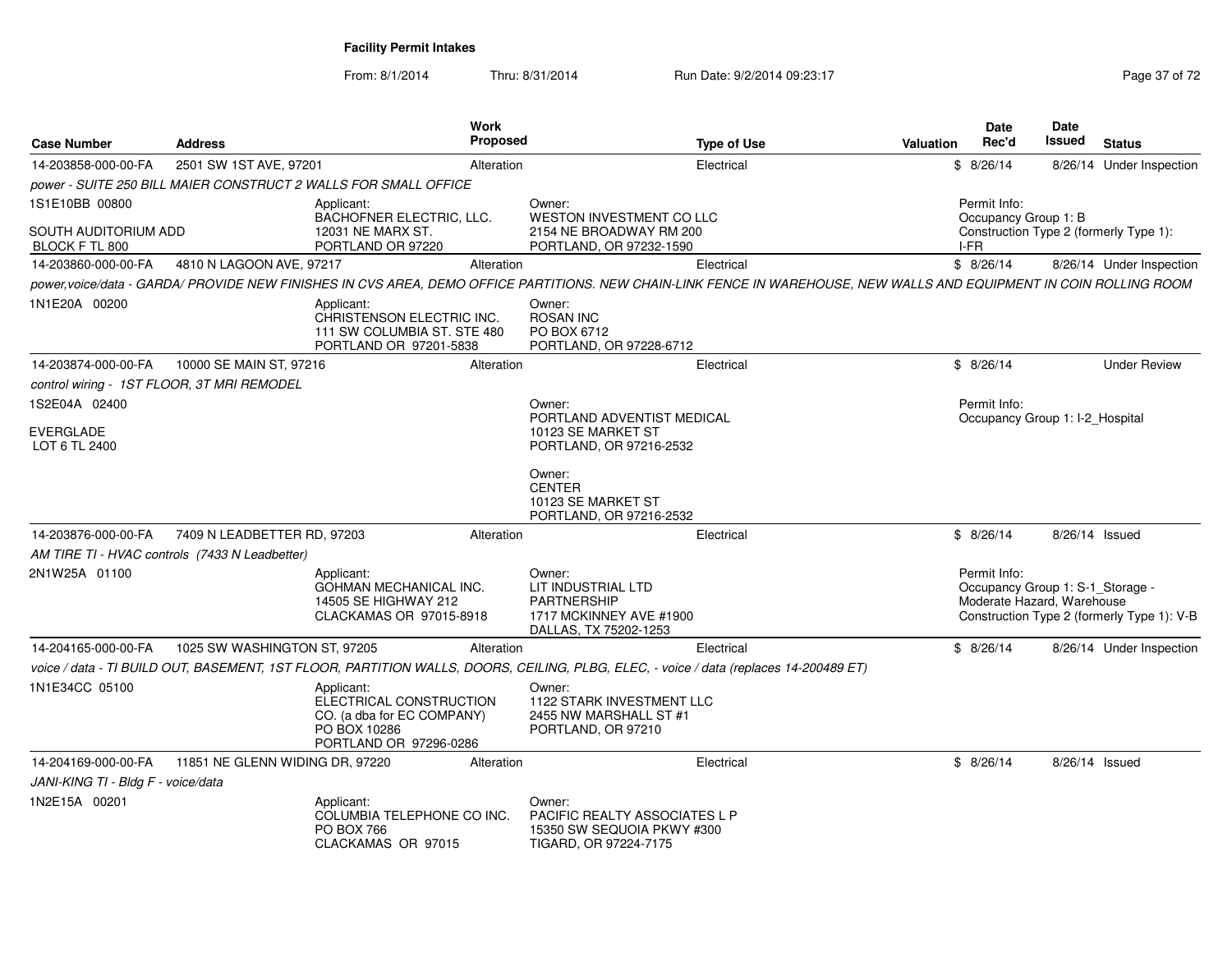From: 8/1/2014Thru: 8/31/2014 Run Date: 9/2/2014 09:23:17 Rege 38 of 72

| <b>Case Number</b>                                                                                            | <b>Address</b>                                 |                                                                                                                         | Work<br><b>Proposed</b> |                                                                                                 | <b>Type of Use</b> |                                                                                                                                                                     | Valuation | Date<br>Rec'd                                                                  | Date<br>Issued | <b>Status</b>                               |
|---------------------------------------------------------------------------------------------------------------|------------------------------------------------|-------------------------------------------------------------------------------------------------------------------------|-------------------------|-------------------------------------------------------------------------------------------------|--------------------|---------------------------------------------------------------------------------------------------------------------------------------------------------------------|-----------|--------------------------------------------------------------------------------|----------------|---------------------------------------------|
| 14-204213-000-00-FA                                                                                           | 111 SW 5TH AVE, 97204-3626                     |                                                                                                                         | Alteration              |                                                                                                 | Electrical         |                                                                                                                                                                     |           | \$8/26/14                                                                      |                | <b>Under Review</b>                         |
| T-21 Sazan Group TI - power<br>1N1E34CD 01300                                                                 |                                                |                                                                                                                         |                         |                                                                                                 |                    |                                                                                                                                                                     |           | Permit Info:<br>Occupancy Group 1: B                                           |                | Construction Type 2 (formerly Type 1): I-A  |
| 14-204237-000-00-FA<br>T-31 REGUS TI - POWER                                                                  | 111 SW 5TH AVE, 97204-3626                     |                                                                                                                         | Alteration              |                                                                                                 | Electrical         |                                                                                                                                                                     |           | \$8/26/14                                                                      |                | <b>Under Review</b>                         |
| 1N1E34CD 01300                                                                                                |                                                |                                                                                                                         |                         |                                                                                                 |                    |                                                                                                                                                                     |           | Permit Info:<br>Occupancy Group 1: B                                           |                | Construction Type 2 (formerly Type 1): I-A  |
| 14-204254-000-00-FA                                                                                           | 26 SW SALMON ST, 97204                         |                                                                                                                         | Alteration              |                                                                                                 | Electrical         |                                                                                                                                                                     |           | \$8/26/14                                                                      |                | 8/26/14 Issued                              |
|                                                                                                               | CIRCUITS TO RECONNECT POWER FOR ESCALATOR      |                                                                                                                         |                         |                                                                                                 |                    |                                                                                                                                                                     |           |                                                                                |                |                                             |
| 1S1E03BD 00200<br><b>PORTLAND</b><br>BLOCK 6<br>LOT 1-8                                                       |                                                | Applicant:<br>COCHRAN INC. dba BROADWAY<br><b>ELECTRIC</b><br>7550 SW TECH CENTER DR STE<br>220<br>TIGARD OR 97223-8061 |                         | Owner:<br>IEH PORTLAND LLC<br>1WTC0510-CORPORATE TAX<br>DEPT 121 SW SALMO<br>PORTLAND, OR 97204 |                    |                                                                                                                                                                     |           |                                                                                |                |                                             |
| 14-204317-000-00-FA                                                                                           | 2735 NE 82ND AVE, 97213                        |                                                                                                                         | Alteration              |                                                                                                 | Electrical         |                                                                                                                                                                     |           | \$8/26/14                                                                      |                | <b>Under Review</b>                         |
|                                                                                                               |                                                |                                                                                                                         |                         | pwr - ADD RECEPTACLES; RELOCATE 2 EXISTING FOOD PANTRY SHELVING UNITS LESS THAN 8' HIGH - pwr   |                    |                                                                                                                                                                     |           |                                                                                |                |                                             |
| 1N2E29AD 03200<br><b>GLENHAVEN PK &amp; SUB</b><br><b>BLOCK 7-9 TL 3200</b><br>SPLIT MAP R101730 (R009301000) |                                                |                                                                                                                         |                         | Owner:<br>SCHOOL DISTRICT NO 1(LEASED<br>PO BOX 3107<br>PORTLAND, OR 97208-3107                 |                    |                                                                                                                                                                     |           | Permit Info:<br>Occupancy Group 1: S-1_Storage -<br>Moderate Hazard, Warehouse |                | Construction Type 2 (formerly Type 1): I-B  |
|                                                                                                               |                                                |                                                                                                                         |                         | Owner:<br>SCHOOLHOUSE SUPPLIES<br>PO BOX 3107<br>PORTLAND, OR 97208-3107                        |                    |                                                                                                                                                                     |           |                                                                                |                |                                             |
| 14-204712-000-00-FA                                                                                           | 412 NW COUCH ST, 97209                         |                                                                                                                         | Alteration              |                                                                                                 | Electrical         |                                                                                                                                                                     |           | \$8/27/14                                                                      |                | 8/27/14 Issued                              |
|                                                                                                               | pwr - SUITE 220, INSTALL MINI SPLIT SYSTEM pwr |                                                                                                                         |                         |                                                                                                 |                    |                                                                                                                                                                     |           |                                                                                |                |                                             |
| 1N1E34CA 11200                                                                                                |                                                | Applicant:<br>MICHAEL RAFFAELL<br><b>CONSTRUCTION INC</b><br><b>15170 S KIRK RD</b><br>OREGON CITY, OR 970458780        |                         | Owner:<br><b>GOLDSMITH HOLDINGS LLC</b><br>412 NW COUCH ST #220<br>PORTLAND, OR 97209           |                    | CCB - Contractor:<br>MICHAEL RAFFAELL<br><b>CONSTRUCTION INC</b><br><b>15170 S KIRK RD</b><br>OREGON CITY, OR 970458780                                             |           |                                                                                |                |                                             |
| 14-204774-000-00-FA                                                                                           | 1120 NW COUCH ST, 97209                        |                                                                                                                         | Alteration              |                                                                                                 | Electrical         |                                                                                                                                                                     |           | \$8/27/14                                                                      |                | 8/27/14 Issued                              |
|                                                                                                               |                                                |                                                                                                                         |                         |                                                                                                 |                    | voice/data - AKQA, TI; 5TH, 6TH FLOOR; REMOVE SOME WALLS, CARPETING, CREATE OPEN OFFICE, BREAKROOM, FULL HEIGHT RELITE, SUSPENDED ACCOUSTICAL CLOUD, ELEC, FINISHES |           |                                                                                |                |                                             |
| 1N1E33DA 04900                                                                                                |                                                | Applicant:<br>CHRISTENSON ELECTRIC INC.<br>111 SW COLUMBIA ST. STE 480<br>PORTLAND OR 97201-5838                        |                         | Owner:<br>MEPT BREWERY BLOCK 2 LLC<br>PO BOX 320099<br>ALEXANDRIA, VA 22320-0156                |                    |                                                                                                                                                                     |           | Permit Info:<br>Occupancy Group 1: B_Bank, Off.,<br>Med.Off., Pub.Bldg.        |                | Construction Type 2 (formerly Type 1): II-A |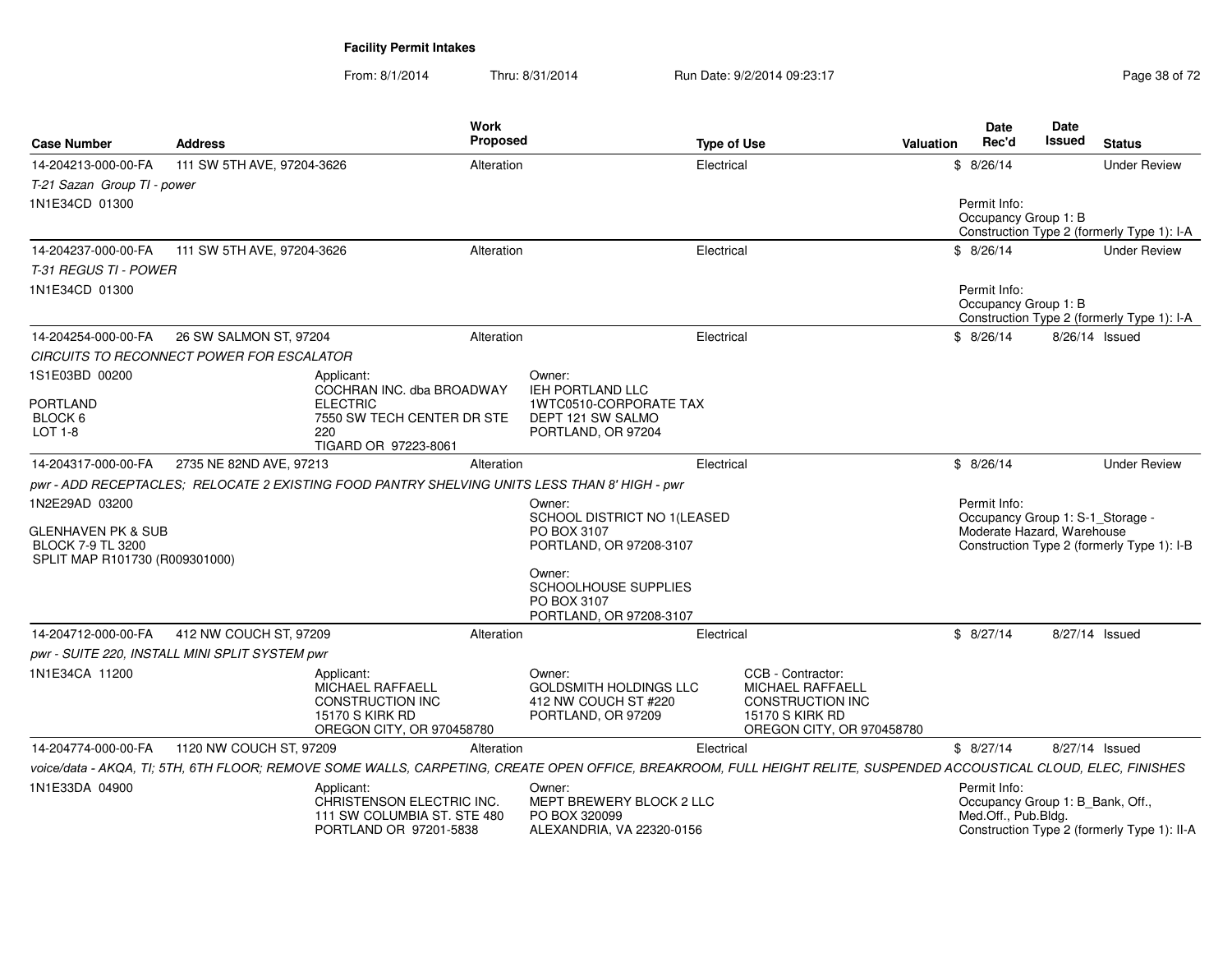From: 8/1/2014Thru: 8/31/2014 Run Date: 9/2/2014 09:23:17 Rege 39 of 72

| <b>Case Number</b>                                                                                                                                       | <b>Address</b>                                                      |                                                                                                                         | Work<br><b>Proposed</b> |                                                                                                                 | <b>Type of Use</b> | <b>Valuation</b> | <b>Date</b><br>Rec'd                                                    | <b>Date</b><br>Issued | <b>Status</b>                              |
|----------------------------------------------------------------------------------------------------------------------------------------------------------|---------------------------------------------------------------------|-------------------------------------------------------------------------------------------------------------------------|-------------------------|-----------------------------------------------------------------------------------------------------------------|--------------------|------------------|-------------------------------------------------------------------------|-----------------------|--------------------------------------------|
| 14-204818-000-00-FA                                                                                                                                      | 3303 SW BOND AVE, 97201                                             |                                                                                                                         | Alteration              |                                                                                                                 | Electrical         |                  | \$8/27/14                                                               | 8/27/14 Final         |                                            |
|                                                                                                                                                          |                                                                     | 4th fl OR #1 & #5 - 50a X-ray receptacle outlets - powerpr# 51589504 (provided by Toly)                                 |                         |                                                                                                                 |                    |                  |                                                                         |                       |                                            |
| 1S1E10AC 00500                                                                                                                                           |                                                                     | Applicant:<br>DYNALECTRIC CO.<br>5711 SW HOOD AVE.<br>PORTLAND OR 97239-3716                                            |                         |                                                                                                                 |                    |                  |                                                                         |                       |                                            |
| 14-205072-000-00-FA                                                                                                                                      |                                                                     | 3181 SW SAM JACKSON PARK RD - Bldg OHS, 9 Alteration                                                                    |                         |                                                                                                                 | Electrical         |                  | \$8/28/14                                                               |                       | 8/28/14 Under Inspection                   |
| Skanska/Turner Trailer - power                                                                                                                           |                                                                     |                                                                                                                         |                         |                                                                                                                 |                    |                  |                                                                         |                       |                                            |
| 1S1E09 00200                                                                                                                                             |                                                                     | Applicant:<br>DYNALECTRIC CO.<br>5711 SW HOOD AVE.<br>PORTLAND OR 97239-3716                                            |                         | Owner:<br>OREGON STATE OF<br>3181 SW SAM JACKSON PARK RD<br>PORTLAND, OR 97239                                  |                    |                  | Permit Info:<br>Occupancy Group 1: I-2                                  |                       | Construction Type 2 (formerly Type 1): I-A |
| 14-205116-000-00-FA                                                                                                                                      |                                                                     | 3181 SW SAM JACKSON PARK RD - Bldg BSC, 9 Alteration                                                                    |                         |                                                                                                                 | Electrical         |                  | \$8/28/14                                                               | 8/28/14 Final         |                                            |
|                                                                                                                                                          | 2nd floor Bottle Filler & display cabinet outlets - power           |                                                                                                                         |                         |                                                                                                                 |                    |                  |                                                                         |                       |                                            |
| 1S1E09 00200                                                                                                                                             |                                                                     | Applicant:<br>DYNALECTRIC CO.<br>5711 SW HOOD AVE.<br>PORTLAND OR 97239-3716                                            |                         | Owner:<br>OREGON STATE OF<br>3181 SW SAM JACKSON PARK RD<br>PORTLAND, OR 97239                                  |                    |                  | Permit Info:<br>Occupancy Group 1: B                                    |                       | Construction Type 2 (formerly Type 1): I-B |
| 14-205127-000-00-FA                                                                                                                                      |                                                                     | 3455 SW US VETERANS HOSPITAL RD, 97201                                                                                  | Alteration              |                                                                                                                 | Electrical         |                  | \$8/28/14                                                               | 8/28/14 Final         |                                            |
| 1st fl Coffee Bar Recepts - power                                                                                                                        |                                                                     |                                                                                                                         |                         |                                                                                                                 |                    |                  |                                                                         |                       |                                            |
| 1S1E09 00600                                                                                                                                             |                                                                     | Applicant:<br>DYNALECTRIC CO.<br>5711 SW HOOD AVE.<br>PORTLAND OR 97239-3716                                            |                         | Owner:<br>OREGON STATE OF(MEDICAL<br><b>DEPT</b><br>3181 SW SAM JACKSON PARK RD<br>PORTLAND, OR 97239           |                    |                  | Permit Info:<br>Occupancy Group 1: B<br>II-FR                           |                       | Construction Type 2 (formerly Type 1):     |
| 14-205146-000-00-FA                                                                                                                                      | 3181 SW SAM JACKSON PARK RD, 97201                                  |                                                                                                                         | Alteration              |                                                                                                                 | Electrical         |                  | \$8/28/14                                                               | 8/28/14 Final         |                                            |
|                                                                                                                                                          | GFCI receptacle several locations (outside & at South wall) - power |                                                                                                                         |                         |                                                                                                                 |                    |                  |                                                                         |                       |                                            |
| 1S1E09 00200<br>SECTION 09 1S 1E<br>TL 200 26.24 ACRES<br>LAND & IMPS SEE R327745 (R991090552)<br>FOR AIRSPACE & IMPS & R327746<br>(R991090555) FOR IMPS |                                                                     | Applicant:<br>DYNALECTRIC CO.<br>5711 SW HOOD AVE.<br>PORTLAND OR 97239-3716                                            |                         | Owner:<br>OREGON STATE OF<br>3181 SW SAM JACKSON PARK RD<br>PORTLAND, OR 97239                                  |                    |                  | Permit Info:<br>Occupancy Group 1: B                                    |                       | Construction Type 2 (formerly Type 1): I-A |
| 14-205168-000-00-FA                                                                                                                                      | 3303 SW BOND AVE, 97201                                             |                                                                                                                         | Alteration              |                                                                                                                 | Electrical         |                  | \$8/28/14                                                               | 8/28/14 Final         |                                            |
| 1st fl Pharmacy refrigerators - power                                                                                                                    |                                                                     |                                                                                                                         |                         |                                                                                                                 |                    |                  |                                                                         |                       |                                            |
| 1S1E10AC 00500                                                                                                                                           |                                                                     | Applicant:<br>DYNALECTRIC CO.<br>5711 SW HOOD AVE.<br>PORTLAND OR 97239-3716                                            |                         |                                                                                                                 |                    |                  |                                                                         |                       |                                            |
| 14-205891-000-00-FA                                                                                                                                      | 2100 SW RIVER PKY, 97201                                            |                                                                                                                         | Alteration              |                                                                                                                 | Electrical         |                  | \$8/29/14                                                               | 8/29/14 Issued        |                                            |
|                                                                                                                                                          |                                                                     | voice/data - 1ST FLOOR, SE CORNER; RECONFIGURE OFFICE SPACE, CREATE OPEN OFFICE SPACE, RECEPTION, WALLS, DOORS, CEILING |                         |                                                                                                                 |                    |                  |                                                                         |                       |                                            |
| 1S1E03CD 00300<br>PARTITION PLAT 1994-55<br>LOT 1 TL 300                                                                                                 |                                                                     | Applicant:<br>4207 SE Woodstock Blvd.<br>PORTLAND OR 97206                                                              |                         | Owner:<br>LJ MATTISON COMMUNICATIONS. CSHV RIVER PARKWAY LLC<br>522 SW 5TH AVE #1105<br>PORTLAND, OR 97204-2128 |                    |                  | Permit Info:<br>Occupancy Group 1: B Bank, Off.,<br>Med.Off., Pub.Bldg. |                       | Construction Type 2 (formerly Type 1): I-B |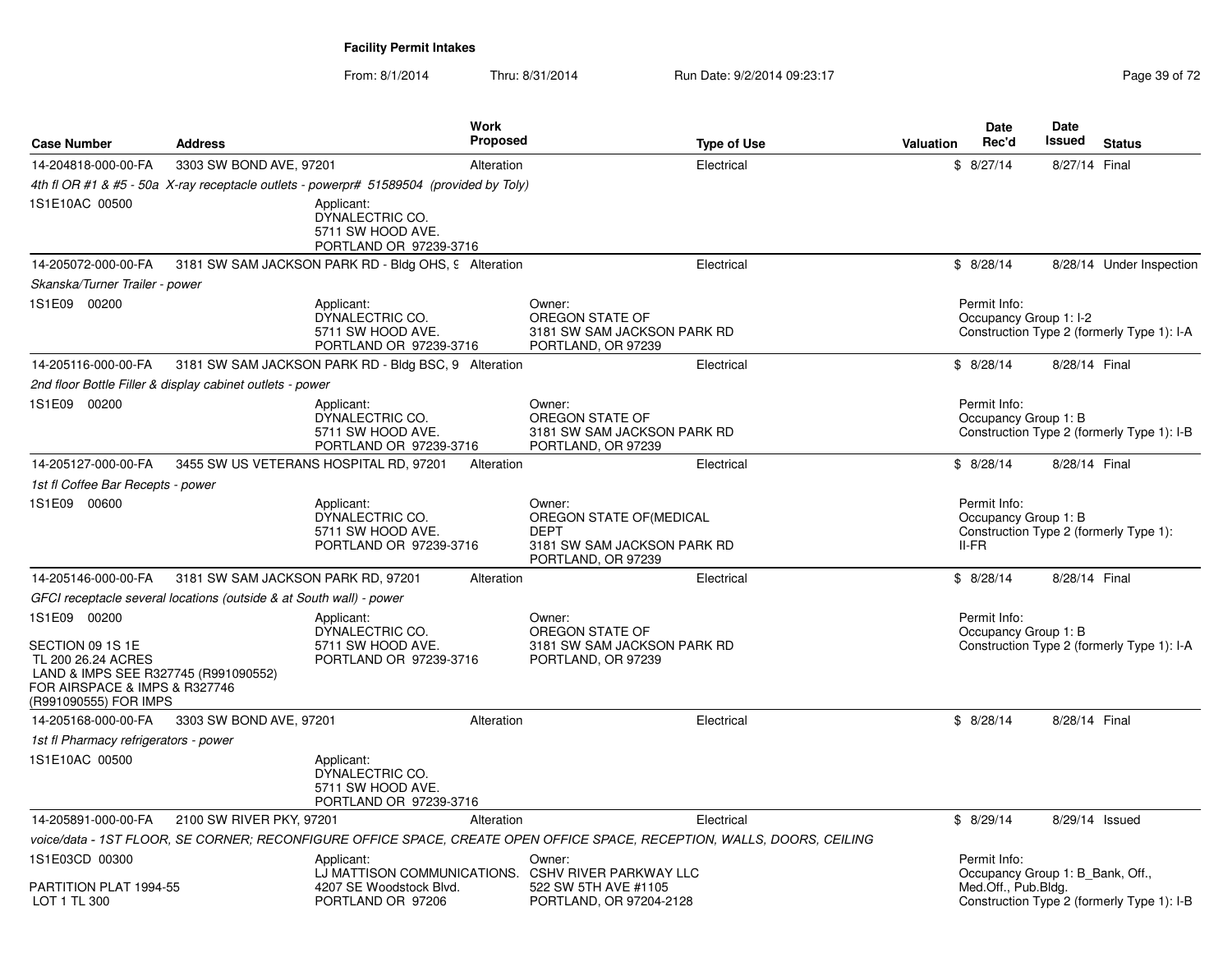From: 8/1/2014Thru: 8/31/2014 Run Date: 9/2/2014 09:23:17 Rege 40 of 72

| <b>Case Number</b>                                                       | <b>Address</b>                                    | <b>Work</b><br><b>Proposed</b>                                                                                                                          |                                                                                      | <b>Type of Use</b> | <b>Valuation</b> | Date<br>Rec'd                        | Date<br>Issued | <b>Status</b>                              |
|--------------------------------------------------------------------------|---------------------------------------------------|---------------------------------------------------------------------------------------------------------------------------------------------------------|--------------------------------------------------------------------------------------|--------------------|------------------|--------------------------------------|----------------|--------------------------------------------|
| 14-205893-000-00-FA                                                      | 1881 SW NAITO PKY, 97201                          | Alteration                                                                                                                                              |                                                                                      | Electrical         |                  | \$8/29/14                            | 8/29/14 Issued |                                            |
|                                                                          |                                                   | UPDATE EXISTING CONFERENCE ROOM TO ADD VIDEO CONFERENCE CAMERA, TABLE MIC'S AND TOUCH PANEL FOR CONTRO OF AV SYSTEM                                     |                                                                                      |                    |                  |                                      |                |                                            |
| 1S1E03CB 00200                                                           |                                                   | Applicant:                                                                                                                                              | Owner:                                                                               |                    |                  |                                      |                |                                            |
| SOUTH AUDITORIUM ADD<br><b>BLOCK H</b><br>LOT <sub>1</sub>               |                                                   | COCHRAN INC. dba BROADWAY<br><b>ELECTRIC</b><br>7550 SW TECH CENTER DR STE<br>220<br>TIGARD OR 97223-8061                                               | <b>MFH 1881 LLC</b><br>838 SW 1ST AVE #210<br>PORTLAND, OR 97204                     |                    |                  |                                      |                |                                            |
| 14-192161-000-00-FA                                                      | 1208 SW 13TH AVE, 97205                           | Alteration                                                                                                                                              |                                                                                      | <b>Fire Alarms</b> |                  | $$1 \t8/1/14$                        | 8/1/14 Final   |                                            |
|                                                                          | wire new horn strobe for FDC and door lock-1 plan |                                                                                                                                                         |                                                                                      |                    |                  |                                      |                |                                            |
| 1S1E04AA 04500                                                           |                                                   | Applicant:<br>OREGON ELECTRIC<br>CONSTRUCTION INC. /DBA<br>OREGON ELECTRIC GROUP.<br>1709 SE 3RD AVE.<br>PORTLAND OR 97214-4547                         | Owner:<br><b>JOHN NIEMEYER</b><br>15 82ND DR #210<br>GLADSTONE, OR 97027             |                    |                  |                                      |                |                                            |
| 14-192165-000-00-FA                                                      | 133 SW 2ND AVE, 97204                             | Alteration                                                                                                                                              |                                                                                      | <b>Fire Alarms</b> |                  | $$1$ 8/1/14                          |                | $8/1/14$ Issued                            |
| up grade elevator recall-2 sets of plans                                 |                                                   |                                                                                                                                                         |                                                                                      |                    |                  |                                      |                |                                            |
| 1N1E34CD 02200<br><b>PORTLAND</b><br>BLOCK 31                            |                                                   | Applicant:<br>STONER ELECTRIC INC<br>1904 SE OCHOCO ST<br>MILWAUKIE, OR 97222-7315                                                                      | Owner:<br>PT POPE PROPERTIES LLC<br>133 SW 2ND AVE #301<br>PORTLAND, OR 97204-3526   |                    |                  |                                      |                |                                            |
| LOT 3&4                                                                  |                                                   |                                                                                                                                                         |                                                                                      |                    |                  |                                      |                |                                            |
| 14-193340-000-00-FA                                                      | 1 SW COLUMBIA ST, 97201                           | Alteration                                                                                                                                              |                                                                                      | <b>Fire Alarms</b> |                  | $$1 \quad 8/4/14$                    | 8/6/14 Final   |                                            |
|                                                                          |                                                   | ALARM - SUITE 1050 - ADDING ONE FIRE ALARM RELAY TO INTERFACE WITH ACCESS CONTROL MAGLOCK DOOR. TO RELEASE UPON FIRE ALARM ACTIVATOR FOR THE 10TH FLOOR |                                                                                      |                    |                  |                                      |                |                                            |
| 1S1E03BD 01800<br><b>PORTLAND</b><br>BLOCK 114                           |                                                   | Applicant:<br>CONVERGINT TECHNOLOGIES<br>7678 SW MOHAWK ST<br>TUALATIN, OR 97062                                                                        | Owner:<br>UMPQUA PLAZA LLC<br>555 CALIFORNIA ST 49TH FL<br>SAN FRANCISCO, CA 94104   |                    |                  | Permit Info:<br>Occupancy Group 1: B |                | Construction Type 2 (formerly Type 1): I-B |
| LOT 1-8                                                                  |                                                   |                                                                                                                                                         |                                                                                      |                    |                  |                                      |                |                                            |
| 14-193537-000-00-FA                                                      | 200 SW MARKET ST, 97201                           | Alteration                                                                                                                                              |                                                                                      | <b>Fire Alarms</b> |                  | $$1$ 8/5/14                          | 8/5/14 Final   |                                            |
|                                                                          |                                                   | installed 12 new strobes, moved 2 strobes and changed 1 speaker to a speaker strobe---2 sets of plans                                                   |                                                                                      |                    |                  |                                      |                |                                            |
| 1S1E03CB 00800<br>SOUTH AUDITORIUM ADD<br><b>BLOCK A</b><br>LOT 2 TL 800 |                                                   | Applicant:<br><b>CHRISTENSEN ELECTRIC</b><br>111 SW COLUMBIA, STE 480<br>PORTLAND, OR 97201-5886                                                        | Owner:<br>TWO HUNDRED MARKET ASSOC<br>200 SW MARKET ST #1720<br>PORTLAND, OR 97201   |                    |                  |                                      |                |                                            |
|                                                                          |                                                   |                                                                                                                                                         | Owner:<br><b>LIMITED PARTNERSHIP</b><br>200 SW MARKET ST #1720<br>PORTLAND, OR 97201 |                    |                  |                                      |                |                                            |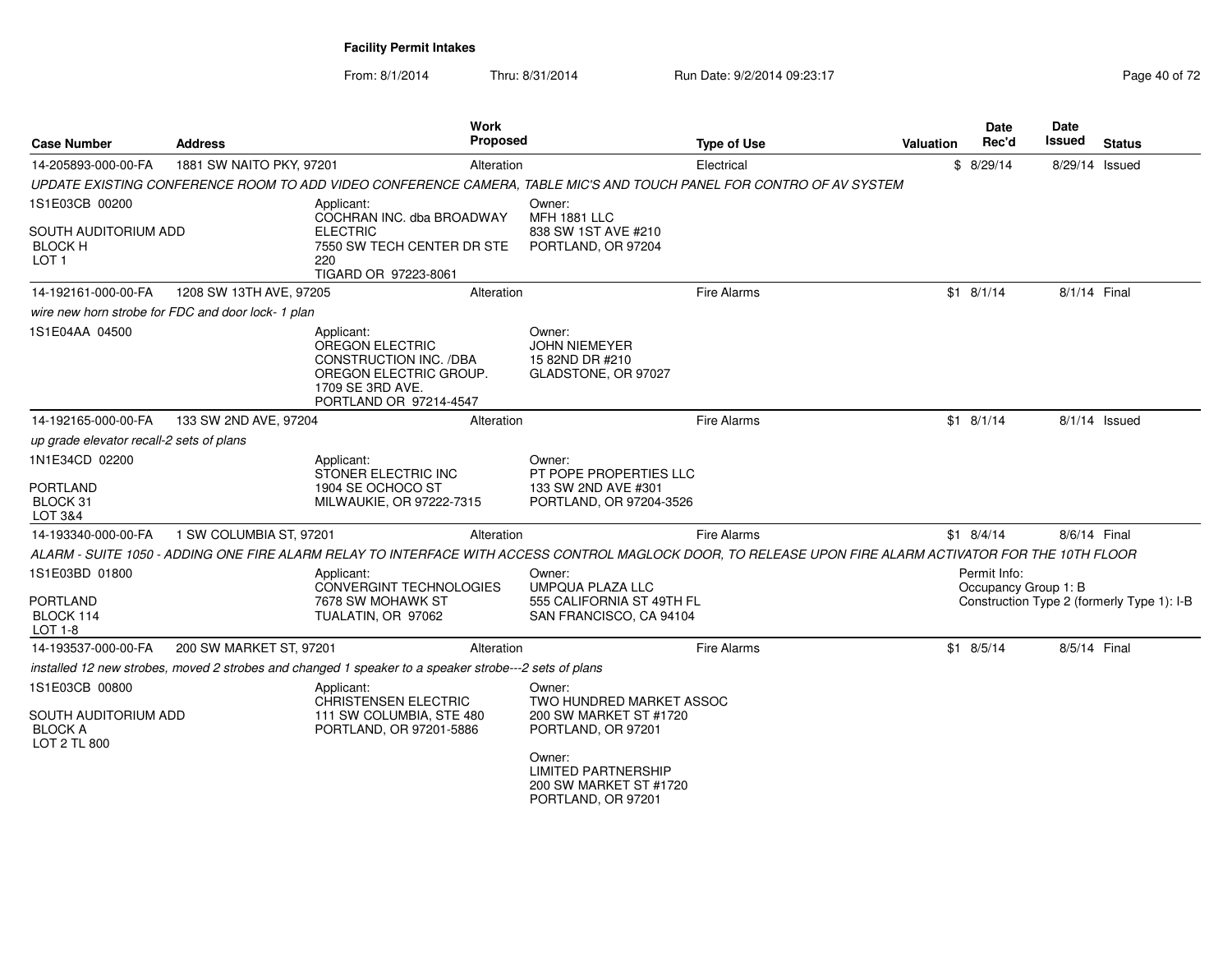From: 8/1/2014Thru: 8/31/2014 Run Date: 9/2/2014 09:23:17 Rege 41 of 72

| <b>Case Number</b>                                                                                | <b>Address</b>                                                            |                                                                               | <b>Work</b><br>Proposed | <b>Type of Use</b>                                                                                                                                                                                                                                                                                                                                                | Valuation      | <b>Date</b><br>Rec'd                         | Date<br><b>Issued</b> | <b>Status</b>                          |
|---------------------------------------------------------------------------------------------------|---------------------------------------------------------------------------|-------------------------------------------------------------------------------|-------------------------|-------------------------------------------------------------------------------------------------------------------------------------------------------------------------------------------------------------------------------------------------------------------------------------------------------------------------------------------------------------------|----------------|----------------------------------------------|-----------------------|----------------------------------------|
| 14-194666-000-00-FA                                                                               | 100 SW MAIN ST, 97204                                                     |                                                                               | Alteration              | Fire Alarms                                                                                                                                                                                                                                                                                                                                                       |                | \$800 8/6/14                                 | 8/6/14 Final          |                                        |
|                                                                                                   | IRS-9th floor-Alterations to fire alarm as needed for T.I.-2 horn/strobes |                                                                               |                         |                                                                                                                                                                                                                                                                                                                                                                   |                |                                              |                       |                                        |
| 1S1E03BD 00600<br><b>PORTLAND</b><br>BLOCK 10<br>LOT 1 EXC PT IN STS<br>LOT 2-8 EXC PT IN ST      |                                                                           | Applicant:<br>T&L COMMUNICATIONS.<br>PO BOX 87387<br>Vancouver, WA 98687      |                         | Owner:<br>AAT OREGON OFFICE I LLC<br>11455 EL CAMINO REAL #200<br>SAN DIEGO, CA 92130-2047                                                                                                                                                                                                                                                                        |                |                                              |                       |                                        |
| 14-194900-000-00-FA                                                                               | 3505 SW US VETERANS HOSPITAL RD                                           |                                                                               | Alteration              | Fire Alarms                                                                                                                                                                                                                                                                                                                                                       | \$2,000 8/7/14 |                                              |                       | 8/7/14 Issued                          |
| Rm 654- Fire alarm alterations for T.I.- 1 strobe                                                 |                                                                           |                                                                               |                         |                                                                                                                                                                                                                                                                                                                                                                   |                |                                              |                       |                                        |
| 1S1E09 00200 A1                                                                                   |                                                                           | Applicant:<br>DYNAELECTRIC CO                                                 |                         | Owner:<br>OREGON STATE OF(LEASED<br>3181 SW SAM JACKSON PARK RD<br>PORTLAND, OR 97239-3098<br>Owner:<br>OHSU - SPACE PLANNING<br>3181 SW SAM JACKSON PARK RD<br>PORTLAND, OR 97239-3098<br>Owner:<br><b>MGMT</b><br>3181 SW SAM JACKSON PARK RD<br>PORTLAND, OR 97239-3098<br>Owner:<br>MAIL STOP PP22E<br>3181 SW SAM JACKSON PARK RD<br>PORTLAND, OR 97239-3098 |                |                                              |                       |                                        |
| 14-194962-000-00-FA                                                                               | 5050 NE HOYT ST, 97213                                                    |                                                                               | Alteration              | Fire Alarms                                                                                                                                                                                                                                                                                                                                                       | \$3,880 8/7/14 |                                              |                       | 8/7/14 Issued                          |
|                                                                                                   | Suite #421- Alterations to Fire Alarm system for T.I.- 11 devices total   |                                                                               |                         |                                                                                                                                                                                                                                                                                                                                                                   |                |                                              |                       |                                        |
| 1N2E31BD 03800<br><b>CENTER ADD</b><br>BLOCK 3<br>LOT 1-7 INC PT VAC ST<br>LOT 20-26 EXC PT IN ST |                                                                           | Applicant:<br><b>OREGON ELECTRIC</b><br>1709 SE 3RD AV<br>PORTLAND, OR 97214- |                         | Owner:<br>PROVIDENCE HEALTH<br>4400 NE HALSEY ST BLDG 2 #190<br>PORTLAND, OR 97213-1545<br>Owner:<br>SERVICES-OREGON<br>4400 NE HALSEY ST BLDG 2 #190<br>PORTLAND, OR 97213-1545                                                                                                                                                                                  |                | Permit Info:<br>Occupancy Group 1: B<br>I-FR |                       | Construction Type 2 (formerly Type 1): |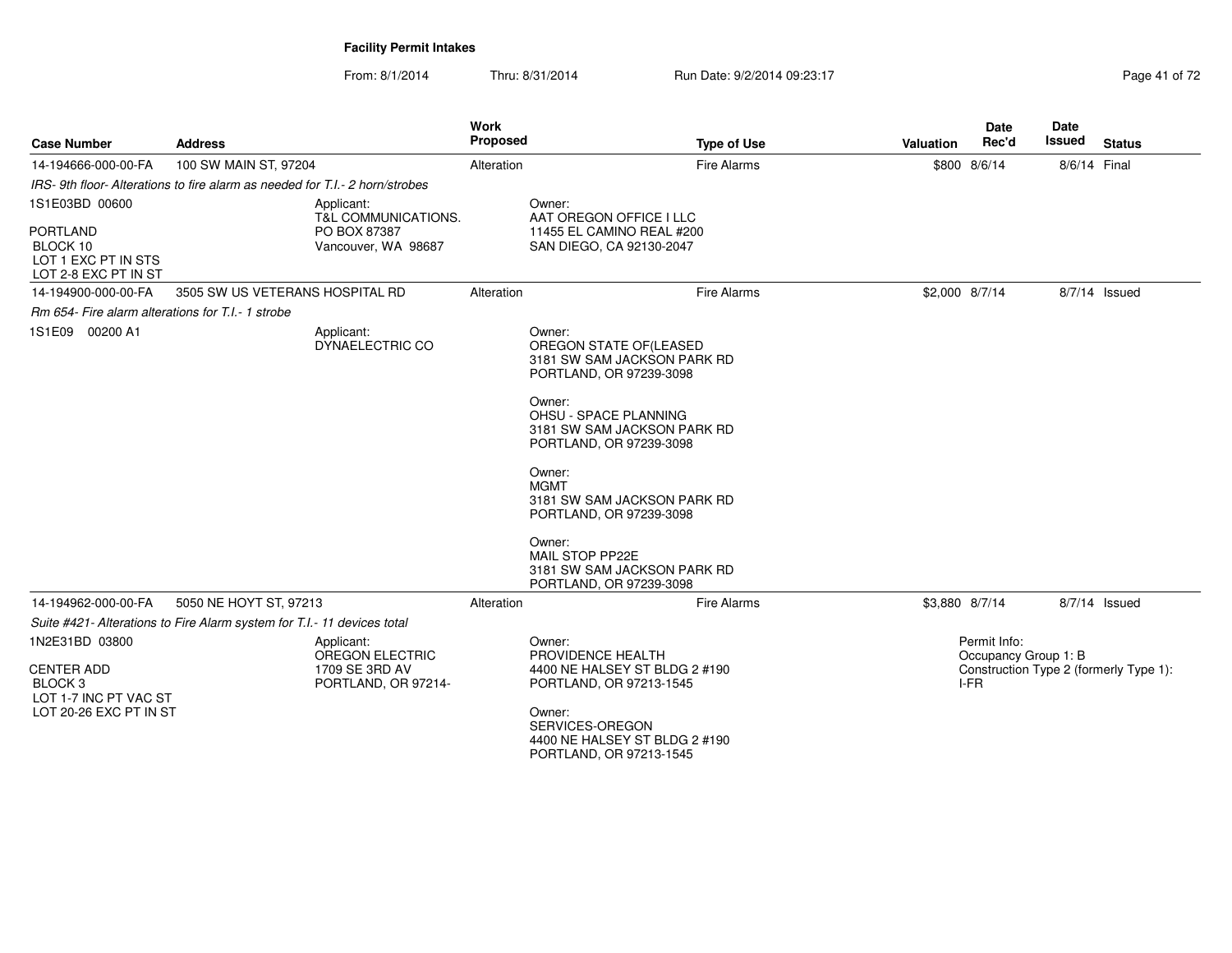From: 8/1/2014Thru: 8/31/2014 Run Date: 9/2/2014 09:23:17 Rege 42 of 72

| <b>Case Number</b>                          | <b>Address</b>                                                             |                                                                                                | Work<br><b>Proposed</b> |                                                                                         | <b>Type of Use</b> | Valuation | <b>Date</b><br>Rec'd                                                    | <b>Date</b><br>Issued | <b>Status</b>                              |
|---------------------------------------------|----------------------------------------------------------------------------|------------------------------------------------------------------------------------------------|-------------------------|-----------------------------------------------------------------------------------------|--------------------|-----------|-------------------------------------------------------------------------|-----------------------|--------------------------------------------|
| 14-195338-000-00-FA                         | 500 NE MULTNOMAH ST, 97232                                                 |                                                                                                | Alteration              |                                                                                         | <b>Fire Alarms</b> |           | $$1 \quad 8/7/14$                                                       | 8/7/14 Final          |                                            |
|                                             |                                                                            | Add 1 smoke detector per phone room per floor for re-cable project.-15 decivces total          |                         |                                                                                         |                    |           |                                                                         |                       |                                            |
| 1N1E35BB 02400                              |                                                                            | Applicant:                                                                                     |                         | Owner:                                                                                  |                    |           |                                                                         |                       |                                            |
| <b>HOLLADAYS ADD</b><br>BLOCK 73&80 TL 2400 |                                                                            | COSCO FIRE PROTECTION<br>2501 SE COLUMBIA WAY STE 100<br>VANCOUVER, WA 98661                   |                         | KAISER FOUNDATION HEALTH<br>500 NE MULTNOMAH ST #100<br>PORTLAND, OR 97232-2031         |                    |           |                                                                         |                       |                                            |
|                                             |                                                                            |                                                                                                |                         | Owner:<br>PLAN OF THE NORTHWEST<br>500 NE MULTNOMAH ST #100<br>PORTLAND, OR 97232-2031  |                    |           |                                                                         |                       |                                            |
| 14-195853-000-00-FA                         | 3203 SE WOODSTOCK BLVD, 97202                                              |                                                                                                | Alteration              |                                                                                         | <b>Fire Alarms</b> |           | $$1$ 8/8/14                                                             | 8/8/14 Final          |                                            |
|                                             | relocate fire panel everything else stayed the same---no plans             |                                                                                                |                         |                                                                                         |                    |           |                                                                         |                       |                                            |
|                                             |                                                                            | Applicant:<br>REIMERS AND JOLIVETTE<br>2344 NW 24TH AVENUE<br>PORTLAND OR 97210                |                         | Owner:<br>THE REED INSTITUTE<br>3203 SE WOODSTOCK BLVD<br>PORTLAND, OR 97202-8138       |                    |           | Permit Info:<br>Occupancy Group 1: B_Bank, Off.,<br>Med.Off., Pub.Bldg. |                       |                                            |
| 14-195906-000-00-FA                         | 111 SW 5TH AVE, 97204-3626                                                 |                                                                                                | Alteration              |                                                                                         | Fire Alarms        |           | $$1$ 8/8/14                                                             | 8/8/14 Final          |                                            |
|                                             | add/relocate fire alarm devices for a partial TI project---3 sets of plans |                                                                                                |                         |                                                                                         |                    |           |                                                                         |                       |                                            |
| 1N1E34CD 01300                              |                                                                            | Applicant:<br>SIEMENS INDUSTRY INC<br>15201 NW Greenbriar Prkwy Suite A<br>Beaverton, OR 97006 |                         |                                                                                         |                    |           | Permit Info:<br>Occupancy Group 1: B                                    |                       | Construction Type 2 (formerly Type 1): I-A |
| 14-197100-000-00-FA                         | 319 SW WASHINGTON ST, 97204                                                |                                                                                                | Alteration              |                                                                                         | <b>Fire Alarms</b> |           | \$900 8/12/14                                                           | 8/12/14 Final         |                                            |
|                                             |                                                                            | Suite #614- Alterations to the Fire Alarm as needed for T.I.- 3 speaker strobes total          |                         |                                                                                         |                    |           |                                                                         |                       |                                            |
| 1N1E34CD 07800                              |                                                                            | Applicant:<br><b>CAPITOL ELECTRIC</b><br>11401 NE MARX ST<br>PORTLAND, OR 97220                |                         | Owner:<br>THREE NINETEEN WASHINGTON<br>LLC<br><b>PO BOX 416</b><br>MANCHESTER, VT 05254 |                    |           | Permit Info:<br>Occupancy Group 1: B_Bank, Off.,<br>Med.Off., Pub.Bldg. |                       |                                            |
| 14-197115-000-00-FA                         | 319 SW WASHINGTON ST, 97204                                                |                                                                                                | Alteration              |                                                                                         | <b>Fire Alarms</b> |           | \$1,500 8/12/14                                                         | 8/12/14 Issued        |                                            |
|                                             |                                                                            | Suite #900- Alterations to Fire Alarm system as needed for T.I.- 5 speaker strobes total       |                         |                                                                                         |                    |           |                                                                         |                       |                                            |
| 1N1E34CD 07800                              |                                                                            | Applicant:<br>CAPITOL ELECTRIC<br>11401 NE MARX ST<br>PORTLAND, OR 97220                       |                         | Owner:<br>THREE NINETEEN WASHINGTON<br>LLC<br>PO BOX 416<br>MANCHESTER, VT 05254        |                    |           | Permit Info:<br>Occupancy Group 1: B_Bank, Off.,<br>Med.Off., Pub.Bldg. |                       |                                            |
| 14-197128-000-00-FA                         | 1849 SW SALMON ST, 97205                                                   |                                                                                                | Alteration              |                                                                                         | <b>Fire Alarms</b> |           | \$2,500 8/12/14                                                         | 8/12/14 Issued        |                                            |
|                                             | Restroom remodel- Alterations to the Fire Alarm as needed- 3 devices total |                                                                                                |                         |                                                                                         |                    |           |                                                                         |                       |                                            |
| 1N1E33DC 05800                              |                                                                            | Applicant:<br><b>TICE ELECT</b>                                                                |                         | Owner:<br><b>MULTNOMAH AMATEUR</b>                                                      |                    |           | Permit Info:<br>Occupancy Group 1: A-3_Assembly -                       |                       |                                            |
| SECTION 33 1N 1E<br>TL 5800 2.82 ACRES      |                                                                            | 5405 N LAGOON AVENUE<br>PORTLAND, OR 97217                                                     |                         | <b>ATHLETIC CLUB</b><br>1849 SW SALMON ST<br>PORTLAND, OR 97205-1726                    |                    |           | General                                                                 |                       | Construction Type 2 (formerly Type 1): I-A |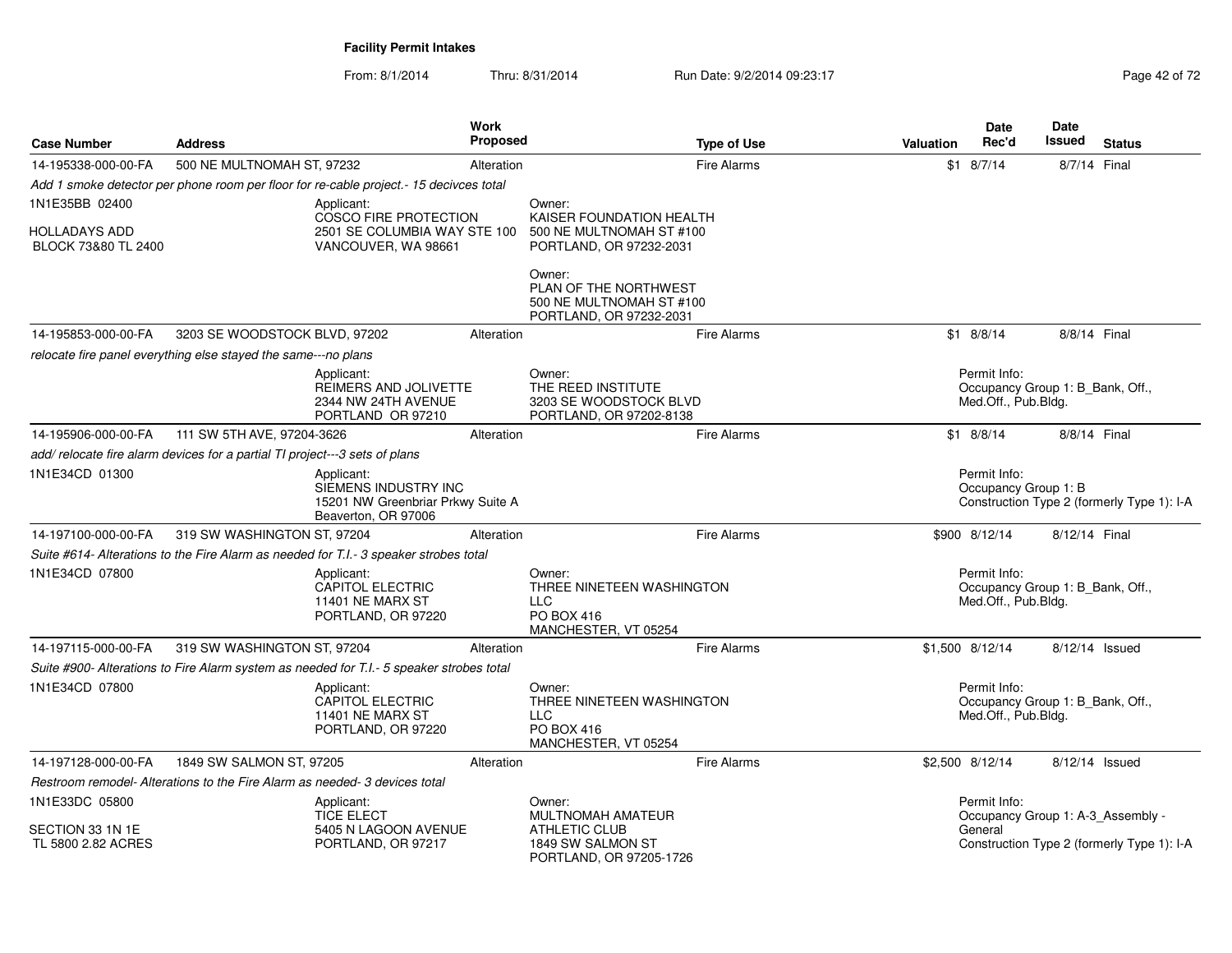From: 8/1/2014Thru: 8/31/2014 Run Date: 9/2/2014 09:23:17 Rege 43 of 72

| <b>Case Number</b>                                                            | <b>Address</b>               | Work                                                                                                           | <b>Proposed</b> |                                                                          | <b>Type of Use</b> | Valuation | Date<br>Rec'd                        | <b>Date</b><br>Issued | <b>Status</b>                              |
|-------------------------------------------------------------------------------|------------------------------|----------------------------------------------------------------------------------------------------------------|-----------------|--------------------------------------------------------------------------|--------------------|-----------|--------------------------------------|-----------------------|--------------------------------------------|
| 14-198360-000-00-FA                                                           | 555 SW OAK ST                |                                                                                                                | Alteration      |                                                                          | <b>Fire Alarms</b> | \$1       | 8/14/14                              | 8/14/14 Issued        |                                            |
|                                                                               |                              | all new NAC devices and smoke detection for a full floor TI project---3 sets of plans                          |                 |                                                                          |                    |           |                                      |                       |                                            |
| 1N1E34CD 80000                                                                |                              | Applicant:<br>SIEMENS INDUSTRY INC                                                                             |                 | Owner:<br>ASSOCIATION OF UNIT OWNERS                                     |                    |           |                                      |                       |                                            |
| ONE ELEVEN TOWER CONDOMINIUM<br><b>GENERAL COMMON ELEMENTS</b>                |                              | 15201 NW Greenbriar Prkwy Suite A<br>Beaverton, OR 97006                                                       |                 | OF<br>ONE ELEVEN TOWER<br>CONDOMINIUM 111 SW 5TH<br>PORTLAND, OR 97204   |                    |           |                                      |                       |                                            |
| 14-198366-000-00-FA                                                           | 111 SW 5TH AVE, 97204-3626   |                                                                                                                | Alteration      |                                                                          | <b>Fire Alarms</b> |           | $$1 \quad 8/14/14$                   | 8/14/14 Final         |                                            |
| relocate only---fire alarm devices for a partial TI project---3 sets of plans |                              |                                                                                                                |                 |                                                                          |                    |           |                                      |                       |                                            |
| 1N1E34CD 01300                                                                |                              | Applicant:<br>SIEMENS INDUSTRY INC.<br>15201 NW GREENBRIER PKWY<br>STE A4<br>BEAVERTON OR 97006-5720           |                 |                                                                          |                    |           | Permit Info:<br>Occupancy Group 1: B |                       | Construction Type 2 (formerly Type 1): I-A |
| 14-198371-000-00-FA                                                           | 111 SW 5TH AVE, 97204-3626   |                                                                                                                | Alteration      |                                                                          | <b>Fire Alarms</b> |           | $$1$ 8/14/14                         | 8/14/14 Issued        |                                            |
|                                                                               |                              | moving and adding devices and smoke detection to support TI project---3 seta of plans                          |                 |                                                                          |                    |           |                                      |                       |                                            |
| 1N1E34CD 01300                                                                |                              | Applicant:<br>SIEMENS INDUSTRY INC.<br>15201 NW GREENBRIER PKWY<br>STE A4<br>BEAVERTON OR 97006-5720           |                 |                                                                          |                    |           | Permit Info:<br>Occupancy Group 1: B |                       | Construction Type 2 (formerly Type 1): I-A |
| 14-198382-000-00-FA                                                           | 111 SW 5TH AVE, 97204-3626   |                                                                                                                | Alteration      |                                                                          | <b>Fire Alarms</b> |           | $$1$ 8/14/14                         | 8/14/14 Final         |                                            |
| modify existing FLS installation---2 sets of plans                            |                              |                                                                                                                |                 |                                                                          |                    |           |                                      |                       |                                            |
| 1N1E34CD 01300                                                                |                              | Applicant:<br>CHRISTENSON ELECTRIC INC<br>111 SW COLUMBIA, SUITE 480<br>PORTLAND, OR 97201                     |                 |                                                                          |                    |           | Permit Info:<br>Occupancy Group 1: B |                       | Construction Type 2 (formerly Type 1): I-A |
| 14-198398-000-00-FA                                                           | 111 SW 5TH AVE, 97204-3626   |                                                                                                                | Alteration      |                                                                          | <b>Fire Alarms</b> |           | $$1$ 8/14/14                         | 8/14/14 Issued        |                                            |
| modify existing FLS installation for new configuration---2 sets of plans      |                              |                                                                                                                |                 |                                                                          |                    |           |                                      |                       |                                            |
| 1N1E34CD 01300                                                                |                              | Applicant:<br>CHRISTENSON ELECTRIC INC<br>111 SW COLUMBIA, SUITE 480<br>PORTLAND, OR 97201                     |                 |                                                                          |                    |           | Permit Info:<br>Occupancy Group 1: B |                       | Construction Type 2 (formerly Type 1): I-A |
| 14-198454-000-00-FA                                                           | 9325 N VAN HOUTEN AVE, 97203 |                                                                                                                | Alteration      |                                                                          | <b>Fire Alarms</b> |           | $$1 \quad 8/14/14$                   | 8/14/14 Final         |                                            |
|                                                                               |                              | upgrade fire alarm system throughout whole building per attached drawings and specifications---2 sets of plans |                 |                                                                          |                    |           |                                      |                       |                                            |
| 1N1E07AA 00500                                                                |                              | Applicant:<br>Portland Public Schools<br>501 N Dixon Street<br>Portland OR 97227                               |                 | Owner:<br>SCHOOL DISTRICT NO 1<br>PO BOX 3107<br>PORTLAND, OR 97208-3107 |                    |           |                                      |                       |                                            |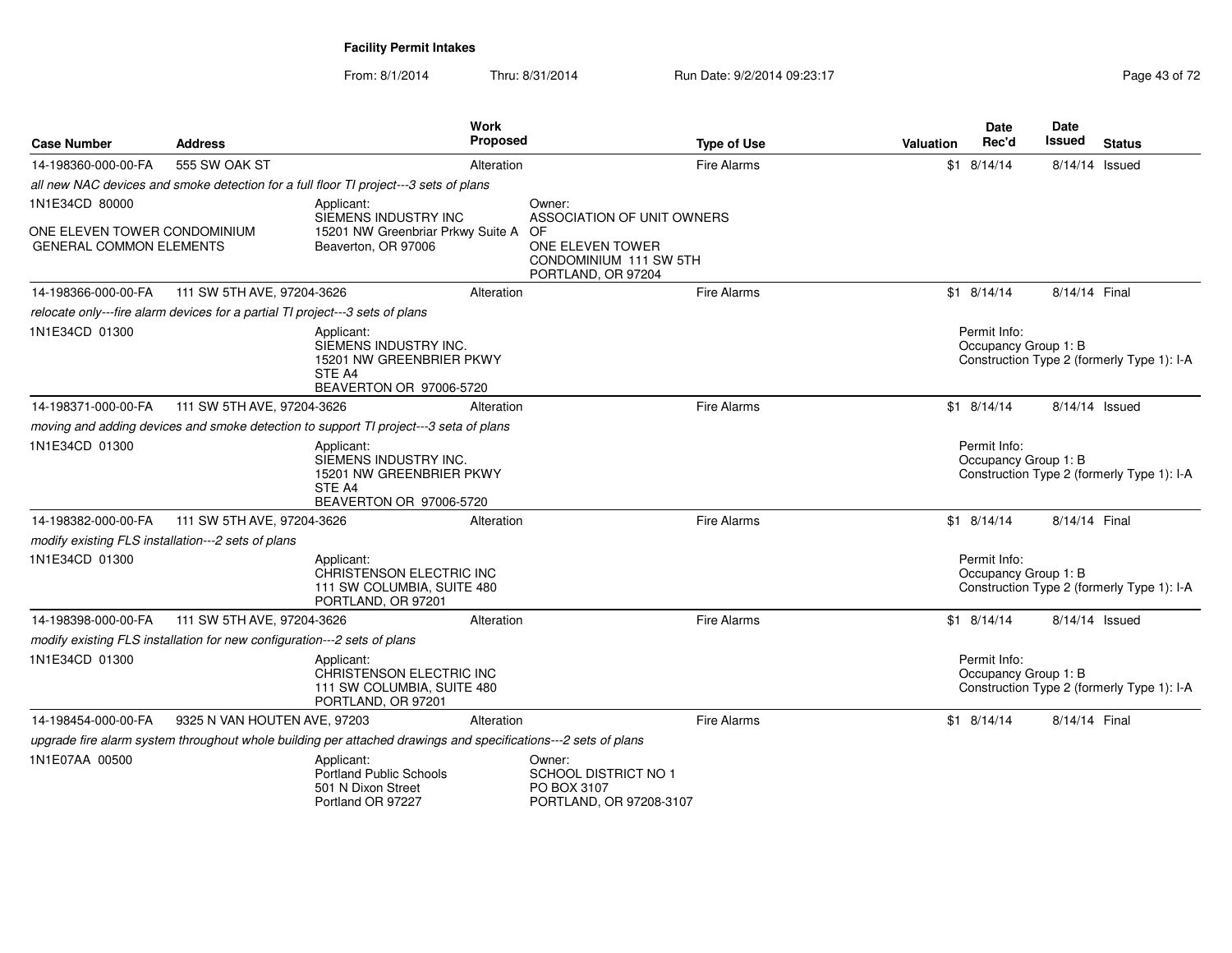From: 8/1/2014Thru: 8/31/2014 Run Date: 9/2/2014 09:23:17 Page 44 of 72

| <b>Case Number</b>                         | <b>Address</b>                                                                                                    | Work<br>Proposed                                                             | <b>Type of Use</b>                                                                                                         | Valuation | <b>Date</b><br>Rec'd                 | <b>Date</b><br><b>Issued</b> | <b>Status</b>                              |
|--------------------------------------------|-------------------------------------------------------------------------------------------------------------------|------------------------------------------------------------------------------|----------------------------------------------------------------------------------------------------------------------------|-----------|--------------------------------------|------------------------------|--------------------------------------------|
| 14-198481-000-00-FA                        | 1500 SW 1ST AVE, 97201                                                                                            | Alteration                                                                   | <b>Fire Alarms</b>                                                                                                         |           | $$1$ 8/14/14                         | 8/14/14 Final                |                                            |
|                                            | INSTALL 4 NEW STROBES--2 SETS OF PLANS                                                                            |                                                                              |                                                                                                                            |           |                                      |                              |                                            |
| 1S1E03CA 00600                             | Applicant:                                                                                                        | CHRISTENSON ELECTRIC INC                                                     | Owner:<br><b>URBAN OFFICE</b>                                                                                              |           | Permit Info:<br>Occupancy Group 1: B |                              |                                            |
| <b>PORTLAND</b><br><b>BLOCK 116 TL 600</b> |                                                                                                                   | 111 SW COLUMBIA, SUITE 480<br>PORTLAND, OR 97201                             | 111 SW COLUMBIA ST #1380<br>PORTLAND, OR 97201-5845                                                                        |           |                                      |                              | Construction Type 2 (formerly Type 1): I-A |
|                                            |                                                                                                                   |                                                                              | Owner:<br><b>PARKING</b><br>111 SW COLUMBIA ST #1380<br>PORTLAND, OR 97201-5845                                            |           |                                      |                              |                                            |
|                                            |                                                                                                                   |                                                                              | Owner:<br><b>FACILITIES</b><br>111 SW COLUMBIA ST #1380<br>PORTLAND, OR 97201-5845                                         |           |                                      |                              |                                            |
| 14-199061-000-00-FA                        | 1849 SW SALMON ST, 97205                                                                                          | Alteration                                                                   | <b>Fire Alarms</b>                                                                                                         |           | $$1$ 8/15/14                         |                              | 8/19/14 Issued                             |
|                                            |                                                                                                                   |                                                                              | ALARM - INSTALL A DUCT SMOKE DETECTOR FOR THE NEW HVAC UNIT AND INTERFACE WITH THE BUILDING FIRE ALARM SYSTEM FOR SHUTDOWN |           |                                      |                              |                                            |
| 1N1E33DC 05800                             | Applicant:                                                                                                        | STONER PROTECTIVE SYSTEMS                                                    | Owner:<br>MULTNOMAH AMATEUR                                                                                                |           | Permit Info:                         |                              | Occupancy Group 1: A-3 Assembly -          |
| SECTION 33 1N 1E<br>TL 5800 2.82 ACRES     |                                                                                                                   | 1904 SE Ochoco<br>Milwaukie, OR 97222-                                       | <b>ATHLETIC CLUB</b><br>1849 SW SALMON ST<br>PORTLAND, OR 97205-1726                                                       |           | General                              |                              | Construction Type 2 (formerly Type 1): I-A |
| 14-199169-000-00-FA                        | 1300 SW 6TH AVE, 97201                                                                                            | Alteration                                                                   | <b>Fire Alarms</b>                                                                                                         |           | $$1$ 8/15/14                         |                              | 8/19/14 Issued                             |
|                                            | ALARM - ADD STROBES TO FIRST FLOOR RESTROOMS-2 Strobes total                                                      |                                                                              |                                                                                                                            |           |                                      |                              |                                            |
| 1S1E03BC 01900                             | Applicant:                                                                                                        | ACTION TECHNOLOGY SYSTEM                                                     | Owner:<br><b>ERICKSON REALTY LTD</b>                                                                                       |           | Permit Info:<br>Occupancy Group 1: B |                              |                                            |
| <b>PORTLAND</b><br>BLOCK 166<br>LOT 1-8    |                                                                                                                   | 835 SE 17TH AVE<br>PORTLAND, OR 972140000                                    | 4900 SW GRIFFITH DR STE 133<br>BEAVERTON, OR 97005                                                                         |           | I-FR                                 |                              | Construction Type 2 (formerly Type 1):     |
| 14-199279-000-00-FA                        | 1300 SW 6TH AVE, 97201                                                                                            | Alteration                                                                   | <b>Fire Alarms</b>                                                                                                         |           | $$1$ 8/15/14                         |                              | 8/19/14 Issued                             |
|                                            | ALARM - ADD NOTIFICATION TO NEW GYM-14 devices total 5- Strobes9-H/S                                              |                                                                              |                                                                                                                            |           |                                      |                              |                                            |
| 1S1E03BC 01900                             | Applicant:                                                                                                        | <b>ACTION TECHNOLOGY SYSTEM</b>                                              | Owner:<br><b>ERICKSON REALTY LTD</b>                                                                                       |           | Permit Info:<br>Occupancy Group 1: B |                              |                                            |
| <b>PORTLAND</b><br>BLOCK 166<br>LOT 1-8    |                                                                                                                   | 835 SE 17TH AVE<br>PORTLAND, OR 972140000                                    | 4900 SW GRIFFITH DR STE 133<br>BEAVERTON, OR 97005                                                                         |           | I-FR                                 |                              | Construction Type 2 (formerly Type 1):     |
| 14-200717-000-00-FA                        | 851 SW 6TH AVE, 97205                                                                                             | Alteration                                                                   | <b>Fire Alarms</b>                                                                                                         |           | $$1$ 8/19/14                         | 8/19/14 Final                |                                            |
|                                            | Suite #1075- Alterations to the Fire Alarm system as needed for T.I.- 4 devices total 1- Smoke detector3- Strobes |                                                                              |                                                                                                                            |           |                                      |                              |                                            |
| 1S1E03BB 02100                             | Applicant:                                                                                                        | <b>CHRISTENSON ELECTRIC</b><br>111 SW COLUMBIA ST #480<br>PORTLAND, OR 97201 | Owner:<br>SFI 811 SW 6TH AVENUE LLC<br>260 CALIFORNIA ST STE 300<br>SAN FRANCISCO, CA 94111                                |           | Permit Info:<br>Occupancy Group 1: B |                              | Construction Type 2 (formerly Type 1): I-A |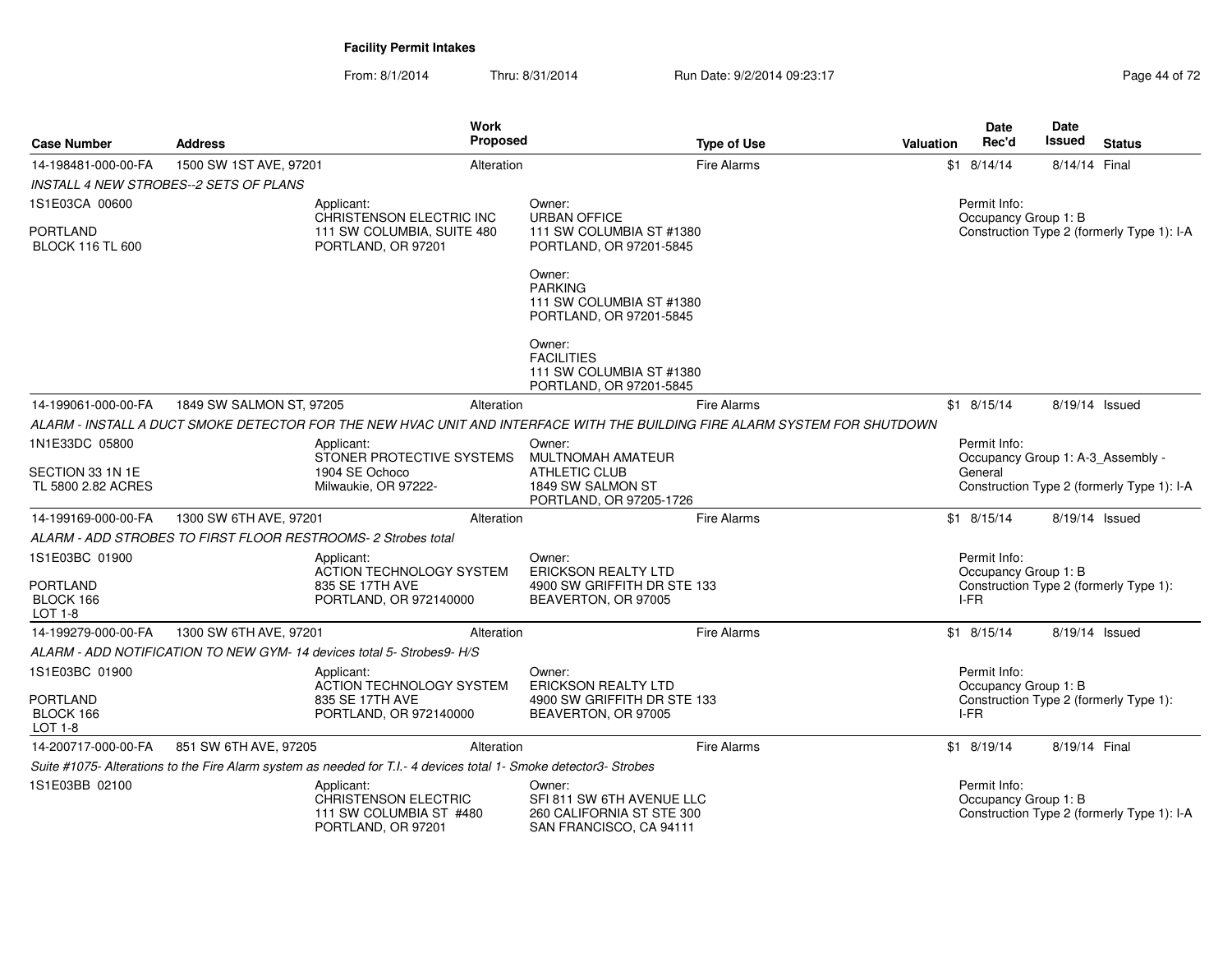From: 8/1/2014Thru: 8/31/2014 Run Date: 9/2/2014 09:23:17 Rege 45 of 72

| <b>Case Number</b>                                       | <b>Address</b>                                                              | Work<br>Proposed                                                                                                    |                                                                                              | <b>Type of Use</b> | <b>Valuation</b> | Date<br>Rec'd                                                           | Date<br>Issued | <b>Status</b>                                |
|----------------------------------------------------------|-----------------------------------------------------------------------------|---------------------------------------------------------------------------------------------------------------------|----------------------------------------------------------------------------------------------|--------------------|------------------|-------------------------------------------------------------------------|----------------|----------------------------------------------|
| 14-200731-000-00-FA                                      | 851 SW 6TH AVE, 97205                                                       | Alteration                                                                                                          |                                                                                              | Fire Alarms        |                  | $$1$ 8/19/14                                                            | 8/20/14 Issued |                                              |
|                                                          | FIRE ALARM-SMARSH 7TH, 8TH & 9TH FLOORS FIRE ALARM                          |                                                                                                                     |                                                                                              |                    |                  |                                                                         |                |                                              |
| 1S1E03BB 02100                                           |                                                                             | Applicant:<br>ADVANCED ALARM SYSTEMS INC SFI 811 SW 6TH AVENUE LLC<br>1030 NW CORPORATE DRIVE<br>TROUTDALE OR 97060 | Owner:<br>260 CALIFORNIA ST STE 300<br>SAN FRANCISCO, CA 94111                               |                    |                  | Permit Info:<br>Occupancy Group 1: B                                    |                | Construction Type 2 (formerly Type 1): I-A   |
| 14-200743-000-00-FA                                      | 617 SW MONTGOMERY ST, 97201                                                 | Alteration                                                                                                          |                                                                                              | Fire Alarms        |                  | \$1,500 8/19/14                                                         | 8/19/14 Issued |                                              |
|                                                          |                                                                             | Alterations to Fire Alarm to add 2 monitor modules for supervision of Flamex system                                 |                                                                                              |                    |                  |                                                                         |                |                                              |
| 1S1E04DA 06100                                           |                                                                             | Applicant:                                                                                                          | Owner:                                                                                       |                    |                  |                                                                         |                |                                              |
| <b>PORTLAND</b><br>BLOCK 189<br>LOT 3&4                  |                                                                             | STAR FIRE AND SECURITY<br>38954 PROCTOR BLVD #306<br><b>SANDY, OR 97055</b>                                         | OREGON STATE OF (BD OF<br><b>HIGHER EDUCATION</b><br><b>PO BOX 751</b><br>PORTLAND, OR 97207 |                    |                  |                                                                         |                |                                              |
|                                                          |                                                                             |                                                                                                                     | Owner:<br><b>CAMPUS PLANNING OFFICE</b><br><b>PO BOX 751</b><br>PORTLAND, OR 97207           |                    |                  |                                                                         |                |                                              |
| 14-201325-000-00-FA                                      | 516 SW 3RD AVE, 97204                                                       | Alteration                                                                                                          |                                                                                              | <b>Fire Alarms</b> |                  | \$1,500 8/20/14                                                         | 8/20/14 Issued |                                              |
|                                                          |                                                                             | Atrium Exhaust-Alterations to Fire Alarm system for intergration of atrium exhaust fan.                             |                                                                                              |                    |                  |                                                                         |                |                                              |
| 1S1E03BA 05300<br><b>PORTLAND</b><br>BLOCK 19<br>LOT 7&8 |                                                                             | Applicant:<br>CAPITOL ELECTRIC CO<br><b>11401 NE MARX</b><br>PORTLAND OR 97220                                      | Owner:<br>LOYALTY HOLDINGS LLC<br><b>3657 MAIN ST</b><br>MANCHESTER, VT 05254                |                    |                  |                                                                         |                |                                              |
| 14-201337-000-00-FA                                      | 3030 SW MOODY AVE, 97201                                                    | Alteration                                                                                                          |                                                                                              | Fire Alarms        |                  | \$750 8/20/14                                                           | 8/20/14 Issued |                                              |
|                                                          | Small office 1st floor- alterations to Fire Alarm system for T.I.- 1 strobe |                                                                                                                     |                                                                                              |                    |                  |                                                                         |                |                                              |
| 1S1E10 00400<br>SECTION 10 1S 1E<br>TL 400 2.77 ACRES    |                                                                             | Applicant:<br>AMERICAN SECURITY ALARMS<br>5411 SE MCLOUGHLIN BLVD<br>PORTLAND, OR 97202                             | Owner:<br>3030 PROPERTY LLC<br>3121 SW MOODY AVE<br>PORTLAND, OR 97239                       |                    |                  | Permit Info:<br>Occupancy Group 1: B Bank, Off.,<br>Med.Off., Pub.Bldg. |                | Construction Type 2 (formerly Type 1): III-B |
| 14-201606-000-00-FA                                      | 308 SW 2ND AVE, 97204                                                       | Alteration                                                                                                          |                                                                                              | Fire Alarms        |                  | $$1$ 8/21/14                                                            | 8/21/14 Final  |                                              |
| add 5 new strobes---2 sets of plans                      |                                                                             |                                                                                                                     |                                                                                              |                    |                  |                                                                         |                |                                              |
| 1N1E34CD 04600                                           |                                                                             | Applicant:<br>CHRISTENSON ELECTRIC INC<br>111 SW COLUMBIA, SUITE 480<br>PORTLAND, OR 97201                          | Owner:<br><b>NGP DUNCAN PLAZA</b><br>PO BOX 4900 DEPT #360<br>SCOTTSDALE, AZ 85261-4900      |                    |                  | Permit Info:<br>Occupancy Group 1: A-2_Restaurant                       |                | Construction Type 2 (formerly Type 1): I-A   |
|                                                          |                                                                             |                                                                                                                     | Owner:<br>PORTLAND LLC<br>PO BOX 4900 DEPT #360<br>SCOTTSDALE, AZ 85261-4900                 |                    |                  |                                                                         |                |                                              |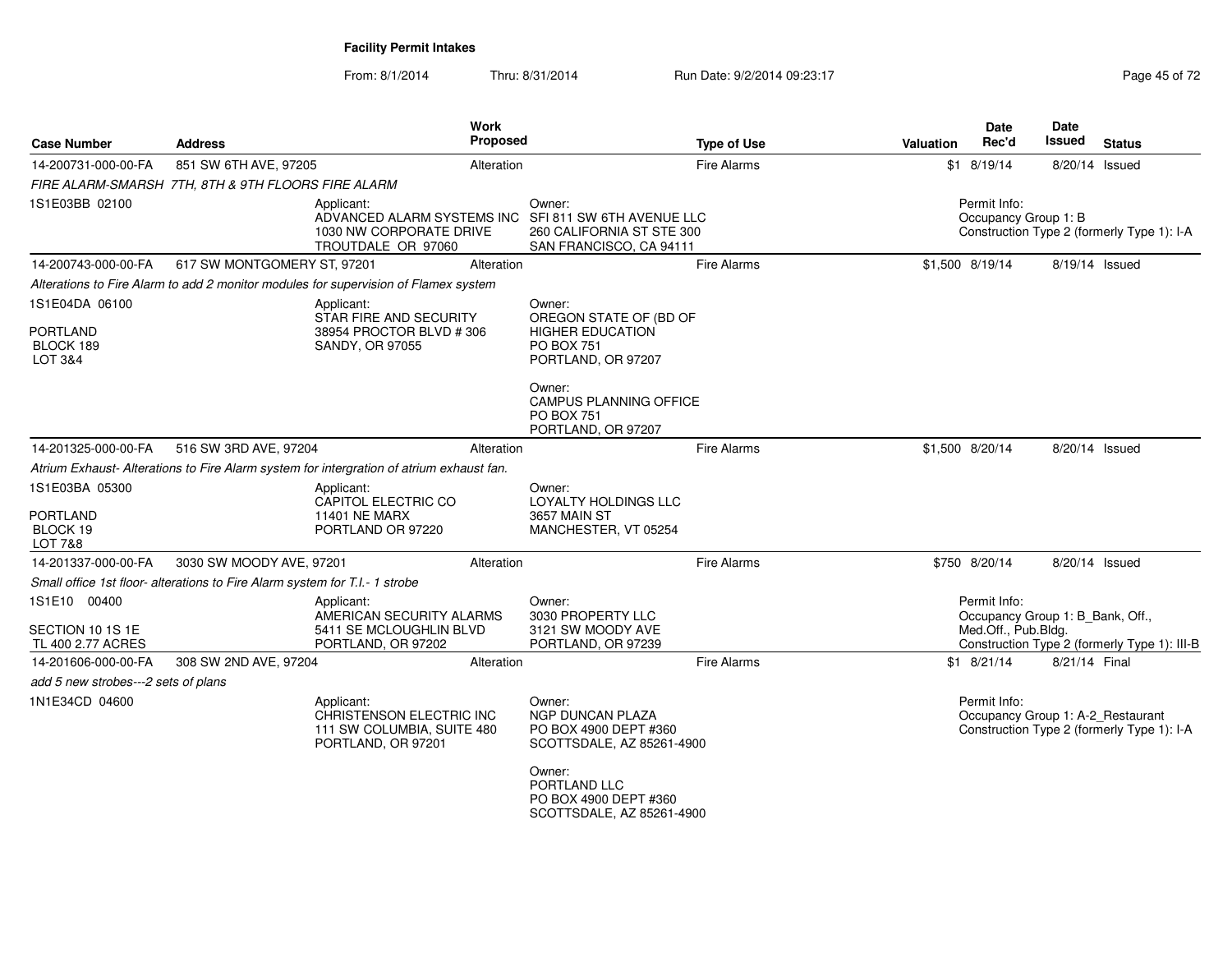From: 8/1/2014Thru: 8/31/2014 Run Date: 9/2/2014 09:23:17 Rege 46 of 72

| <b>Case Number</b>                                                                                                                 | <b>Address</b>                                             |                                                                                                                                    | Work<br><b>Proposed</b> |                                                                                                                                            | <b>Type of Use</b>     | Valuation | Date<br>Rec'd                                                           | Date<br>Issued | <b>Status</b>                              |
|------------------------------------------------------------------------------------------------------------------------------------|------------------------------------------------------------|------------------------------------------------------------------------------------------------------------------------------------|-------------------------|--------------------------------------------------------------------------------------------------------------------------------------------|------------------------|-----------|-------------------------------------------------------------------------|----------------|--------------------------------------------|
| 14-203534-000-00-FA                                                                                                                | 520 SW YAMHILL ST, 97204                                   |                                                                                                                                    | Alteration              |                                                                                                                                            | <b>Fire Alarms</b>     |           | $$1$ 8/25/14                                                            |                | <b>Under Review</b>                        |
|                                                                                                                                    | ALARM - INSTALL FIRE ALARM SYSTEM FOR TI                   |                                                                                                                                    |                         |                                                                                                                                            |                        |           |                                                                         |                |                                            |
| 1S1E03BB 01200                                                                                                                     |                                                            | Applicant:<br>ADVANCED ALARM SYSTEMS                                                                                               |                         | Owner:<br>PAC-HILL LIMITED PARTNERSHIP                                                                                                     |                        |           | Permit Info:<br>Occupancy Group 1: B                                    |                |                                            |
| <b>PORTLAND</b><br>BLOCK 171<br>LOT 1&8<br>N 1/2 OF LOT 2&7                                                                        |                                                            | 1030 NW CORPORATE DR<br>TROUTDALE, OR 97060                                                                                        |                         | 520 SW YAMHILL ST RF GDN #8<br>PORTLAND, OR 97204                                                                                          |                        |           |                                                                         |                | Construction Type 2 (formerly Type 1): I-A |
| 14-203713-000-00-FA                                                                                                                | 2801 N GANTENBEIN AVE, 97227                               |                                                                                                                                    | Alteration              |                                                                                                                                            | <b>Fire Alarms</b>     |           | $$1$ 8/25/14                                                            |                | 8/25/14 Issued                             |
|                                                                                                                                    |                                                            |                                                                                                                                    |                         | 1st Floor-Mammography-Alterations to the Fire Alarm system as needed for T.I.- 5 devices total 3- smoke detectors2- strobes1- chime/strobe |                        |           |                                                                         |                |                                            |
| 1N1E27AC 01100                                                                                                                     |                                                            | Applicant:                                                                                                                         |                         | Owner:                                                                                                                                     |                        |           | Permit Info:                                                            |                |                                            |
| <b>ABENDS ADD</b><br>BLOCK 4<br>LOT 1-18 TL 1100                                                                                   |                                                            | <b>OREGON ELECTRIC</b><br>1709 SE 3RD AV<br>PORTLAND, OR 97214                                                                     |                         | <b>EMANUEL HOSPITAL</b><br>5215 N O'CONNOR BLVD #1100<br>IRVING, TX 75039-3739                                                             |                        |           | Occupancy Group 1: I-2                                                  |                | Construction Type 2 (formerly Type 1): I-A |
| 14-204057-000-00-FA                                                                                                                | 111 SW 5TH AVE, 97204-3626                                 |                                                                                                                                    | Alteration              |                                                                                                                                            | <b>Fire Alarms</b>     |           | \$1 8/26/14                                                             |                | 8/26/14 Issued                             |
|                                                                                                                                    |                                                            | new and relocation nac devices and smoke detection for a partial floor TI project--- 3 sets of plans                               |                         |                                                                                                                                            |                        |           |                                                                         |                |                                            |
| 1N1E34CD 01300                                                                                                                     |                                                            | Applicant:<br>SIEMENS BUILDING<br><b>TECHNOLOGIES INC</b><br>1601 SAWGRASS CORP PKWY<br><b>STE 400</b><br><b>SUNRISE, FL 33323</b> |                         |                                                                                                                                            |                        |           | Permit Info:<br>Occupancy Group 1: B                                    |                | Construction Type 2 (formerly Type 1): I-A |
| 14-204118-000-00-FA                                                                                                                | 333 SW 5TH AVE, 97204                                      |                                                                                                                                    | Alteration              |                                                                                                                                            | <b>Fire Alarms</b>     |           | $$1$ 8/26/14                                                            |                | 8/26/14 Issued                             |
|                                                                                                                                    | install fire alarm per code for new tente--3 sets of plans |                                                                                                                                    |                         |                                                                                                                                            |                        |           |                                                                         |                |                                            |
| 1N1E34CD 06800<br>PORTLAND<br>BLOCK 82<br>S 0.56' OF LOT 2<br><b>LOT 3&amp;4</b><br>HISTORIC PROPERTY; POTENTIAL<br>ADDITIONAL TAX |                                                            | Applicant:<br>SIEMENS INDUSTRY INC<br>15201 NW Greenbriar Prkwy Suite A 2712 SE 20TH AVE<br>Beaverton, OR 97006                    |                         | Owner:<br>OTB LLC<br>PORTLAND, OR 97202-2231                                                                                               |                        |           | Permit Info:<br>Occupancy Group 1: B_Bank, Off.,<br>Med.Off., Pub.Bldg. |                |                                            |
| 14-206036-000-00-FA                                                                                                                | 421 SW 6TH AVE, 97205                                      |                                                                                                                                    | Alteration              |                                                                                                                                            | <b>Fire Alarms</b>     |           | \$1 8/29/14                                                             | 8/29/14 Final  |                                            |
| install 8 strobes and 3 horns--3 sets of plans                                                                                     |                                                            |                                                                                                                                    |                         |                                                                                                                                            |                        |           |                                                                         |                |                                            |
| 1N1E34CC 04300                                                                                                                     |                                                            | Applicant:                                                                                                                         |                         | Owner:                                                                                                                                     |                        |           |                                                                         |                |                                            |
| <b>PORTLAND</b><br>BLOCK 176<br>LOT 1-4                                                                                            |                                                            | SAFE TECHNOLOGY GROUP<br>6400 NE HWY 99 G#375<br>VANCOUVER WA 98665                                                                |                         | UPI COMMONWEALTH LLC<br>1215 FOURTH AVE STE 600<br>SEATTLE, WA 98161                                                                       |                        |           |                                                                         |                |                                            |
| 14-192160-000-00-FA                                                                                                                | 14015 NE GLISAN ST, 97230                                  |                                                                                                                                    | Alteration              |                                                                                                                                            | <b>Fire Sprinklers</b> |           | $$1$ 8/1/14                                                             |                | 8/1/14 Under Inspection                    |
|                                                                                                                                    | add relocate heads for bathroom remodel---3 sets of plans  |                                                                                                                                    |                         |                                                                                                                                            |                        |           |                                                                         |                |                                            |
| 1N2E35A 00200<br>SECTION 35 1N 2E<br>TL 200 4.50 ACRES                                                                             |                                                            | Applicant:<br><b>COSCO FIRE PROTECTION</b><br>2501 SE COLUMBIA WAY STE 100<br>VANCOUVER, WA 98661                                  |                         | Owner:<br>METRO(LEASED COURSE CO<br>600 NE GRAND AVE<br>PORTLAND, OR 97232-2736                                                            |                        |           |                                                                         |                |                                            |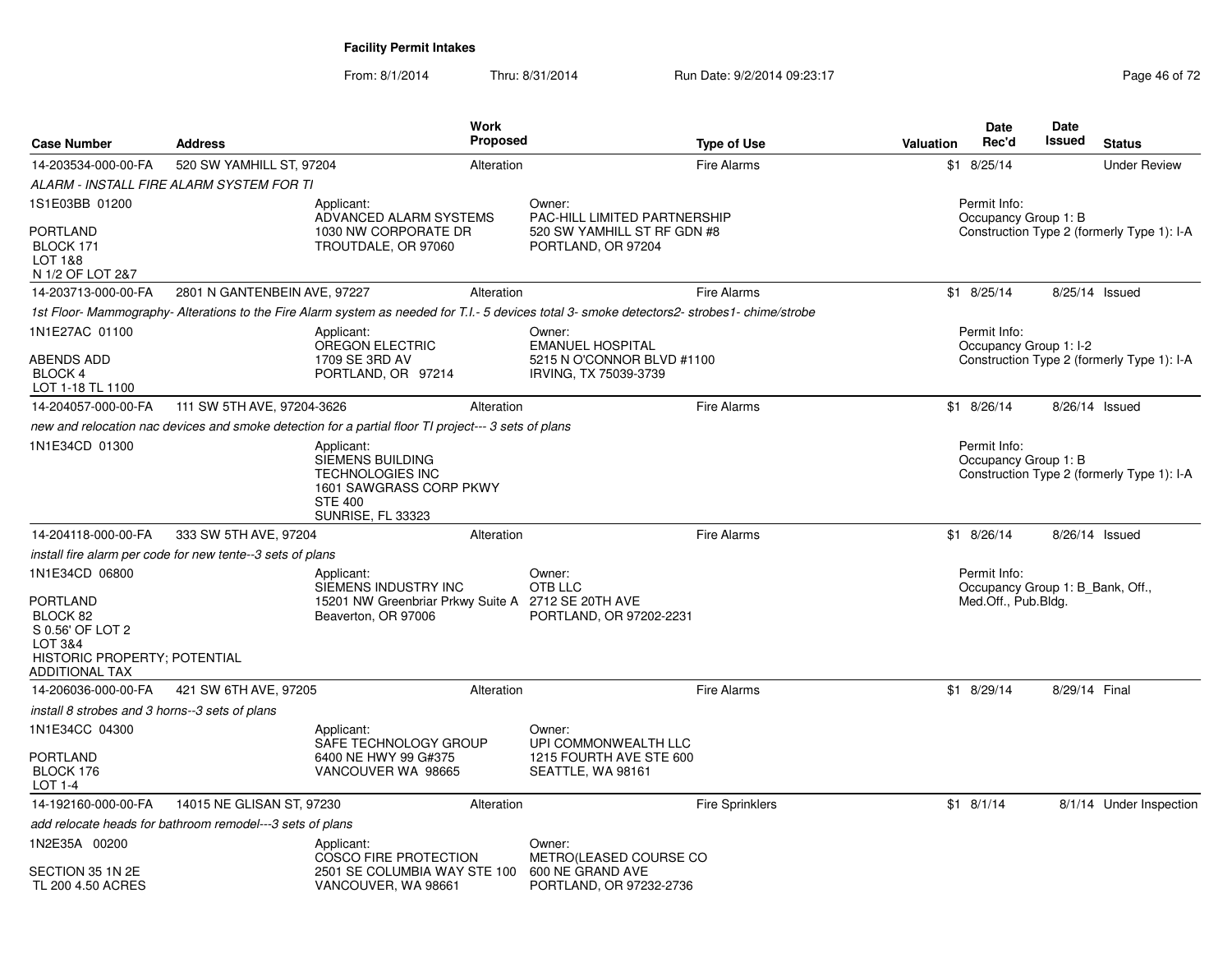From: 8/1/2014Thru: 8/31/2014 Run Date: 9/2/2014 09:23:17 Rege 47 of 72

| <b>Case Number</b>                                                             | <b>Address</b>                                                               |                                                                                                    | <b>Work</b><br><b>Proposed</b> |                                                                                                                                                | <b>Type of Use</b>     | Valuation       | Date<br>Rec'd                                                           | Date<br>Issued | <b>Status</b>                              |
|--------------------------------------------------------------------------------|------------------------------------------------------------------------------|----------------------------------------------------------------------------------------------------|--------------------------------|------------------------------------------------------------------------------------------------------------------------------------------------|------------------------|-----------------|-------------------------------------------------------------------------|----------------|--------------------------------------------|
| 14-192163-000-00-FA                                                            | 111 SW 5TH AVE, 97204-3626                                                   |                                                                                                    | Alteration                     |                                                                                                                                                | <b>Fire Sprinklers</b> |                 | $$1$ 8/1/14                                                             | 8/1/14 Final   |                                            |
| relocate 8 heads due to new tenate-no plans                                    |                                                                              |                                                                                                    |                                |                                                                                                                                                |                        |                 |                                                                         |                |                                            |
| 1N1E34CD 01300                                                                 |                                                                              | Applicant:<br>PACIFIC FIRE SYSTEMS<br>6704 RIVIERA CT<br>WEST LINN, OR 97068                       |                                |                                                                                                                                                |                        |                 | Permit Info:<br>Occupancy Group 1: B                                    |                | Construction Type 2 (formerly Type 1): I-A |
| 14-194664-000-00-FA                                                            | 1926 W BURNSIDE                                                              |                                                                                                    | Alteration                     |                                                                                                                                                | Fire Sprinklers        | \$3,500 8/6/14  |                                                                         | 8/6/14 Final   |                                            |
|                                                                                |                                                                              | Boise Fry- Connect overhead spinkler system to kitchen fire supression system-                     |                                |                                                                                                                                                |                        |                 |                                                                         |                |                                            |
| 1N1E33DC 70000                                                                 |                                                                              | Applicant:<br>WESTERN STATES FIRE<br><b>PROTECTION</b><br>13896 FIR ST #B<br>OREGON CITY, OR 97045 |                                | Owner:<br>ASSOCIATION OF UNIT OWNERS<br>1120 NW COUCH ST #600<br>PORTLAND, OR 97209<br>Owner:<br>OF CIVIC CONDOMINIUM<br>1120 NW COUCH ST #600 |                        |                 |                                                                         |                |                                            |
| 14-194672-000-00-FA                                                            | 100 SW MAIN ST, 97204                                                        |                                                                                                    | Alteration                     | PORTLAND, OR 97209                                                                                                                             | <b>Fire Sprinklers</b> |                 | \$600 8/6/14                                                            | 8/6/14 Final   |                                            |
|                                                                                |                                                                              | IRS-9th floor-Alterations to Fire Sprinklers as needed for T.I.-1 head total                       |                                |                                                                                                                                                |                        |                 |                                                                         |                |                                            |
| 1S1E03BD 00600                                                                 |                                                                              | Applicant:                                                                                         |                                | Owner:                                                                                                                                         |                        |                 |                                                                         |                |                                            |
| PORTLAND<br>BLOCK 10<br>LOT 1 EXC PT IN STS<br>LOT 2-8 EXC PT IN ST            |                                                                              | T&L COMMUNICATIONS.<br>PO BOX 87387<br>Vancouver, WA 98687                                         |                                | AAT OREGON OFFICE I LLC<br>11455 EL CAMINO REAL #200<br>SAN DIEGO, CA 92130-2047                                                               |                        |                 |                                                                         |                |                                            |
| 14-194925-000-00-FA                                                            | 1001 SW 5TH AVE, 97204                                                       |                                                                                                    | Alteration                     |                                                                                                                                                | Fire Sprinklers        | \$3,280 8/7/14  |                                                                         | 8/7/14 Final   |                                            |
|                                                                                | Suite 400 & 500/550- Alterations to Fire Sprinklers for T.I.- 33 heads total |                                                                                                    |                                |                                                                                                                                                |                        |                 |                                                                         |                |                                            |
| 1S1E03BB 00800<br>PORTLAND<br>BLOCK 169<br>LOT 1-8<br>SEE R246278 (R667717341) |                                                                              | Applicant:<br>MCKINSTRY CO<br>16790 NE MASON ST. STE 100<br>PORTLAND, OR 97230                     |                                | Owner:<br>OR-CONGRESS CENTER LP<br>235 MONTGOMERY ST 16TH<br><b>FLOOR</b><br>SAN FRANCISCO, CA 94104-3104                                      |                        |                 | Permit Info:<br>Occupancy Group 1: B                                    |                | Construction Type 2 (formerly Type 1): I-A |
| 14-194936-000-00-FA                                                            | 851 SW 6TH AVE, 97205                                                        |                                                                                                    | Alteration                     |                                                                                                                                                | <b>Fire Sprinklers</b> | \$2,800 8/7/14  |                                                                         | 8/7/14 Final   |                                            |
|                                                                                |                                                                              | Suite #1075- Alterations to Fire Sprinklers as needed for T.I.- 15 heads total                     |                                |                                                                                                                                                |                        |                 |                                                                         |                |                                            |
| 1S1E03BB 02100                                                                 |                                                                              | Applicant:<br><b>AFP SYSTEMS</b><br>19435 SW 129TH AV<br>TUALATIN, OR 97062                        |                                | Owner:<br>PLI PORTLAND LLC<br>1825 S GRANT ST STE 700<br>SAN MATEO, CA 94402                                                                   |                        |                 | Permit Info:<br>Occupancy Group 1: B                                    |                | Construction Type 2 (formerly Type 1): I-A |
| 14-194971-000-00-FA                                                            | 110 SW YAMHILL ST, 97204                                                     |                                                                                                    | Alteration                     |                                                                                                                                                | Fire Sprinklers        | \$14,000 8/7/14 |                                                                         |                | 8/8/14 Issued                              |
|                                                                                |                                                                              | Jama- Alterations to Fire Sprinkler system as needed for T.I.- 110 heads total                     |                                |                                                                                                                                                |                        |                 |                                                                         |                |                                            |
| 1S1E03BA 02400<br>PORTLAND<br>BLOCK 13<br>LOT 1&2                              |                                                                              | Applicant:<br>John Barber<br><b>JR MERIT INC</b><br>4505 NE 68th Drive<br>Vancouver, 98661         |                                | Owner:<br><b>B13 INVESTORS LLC</b><br>111 SW COLUMBIA ST #1380<br>PORTLAND, OR 97201                                                           |                        |                 | Permit Info:<br>Occupancy Group 1: B_Bank, Off.,<br>Med.Off., Pub.Bldg. |                | Construction Type 2 (formerly Type 1): I-B |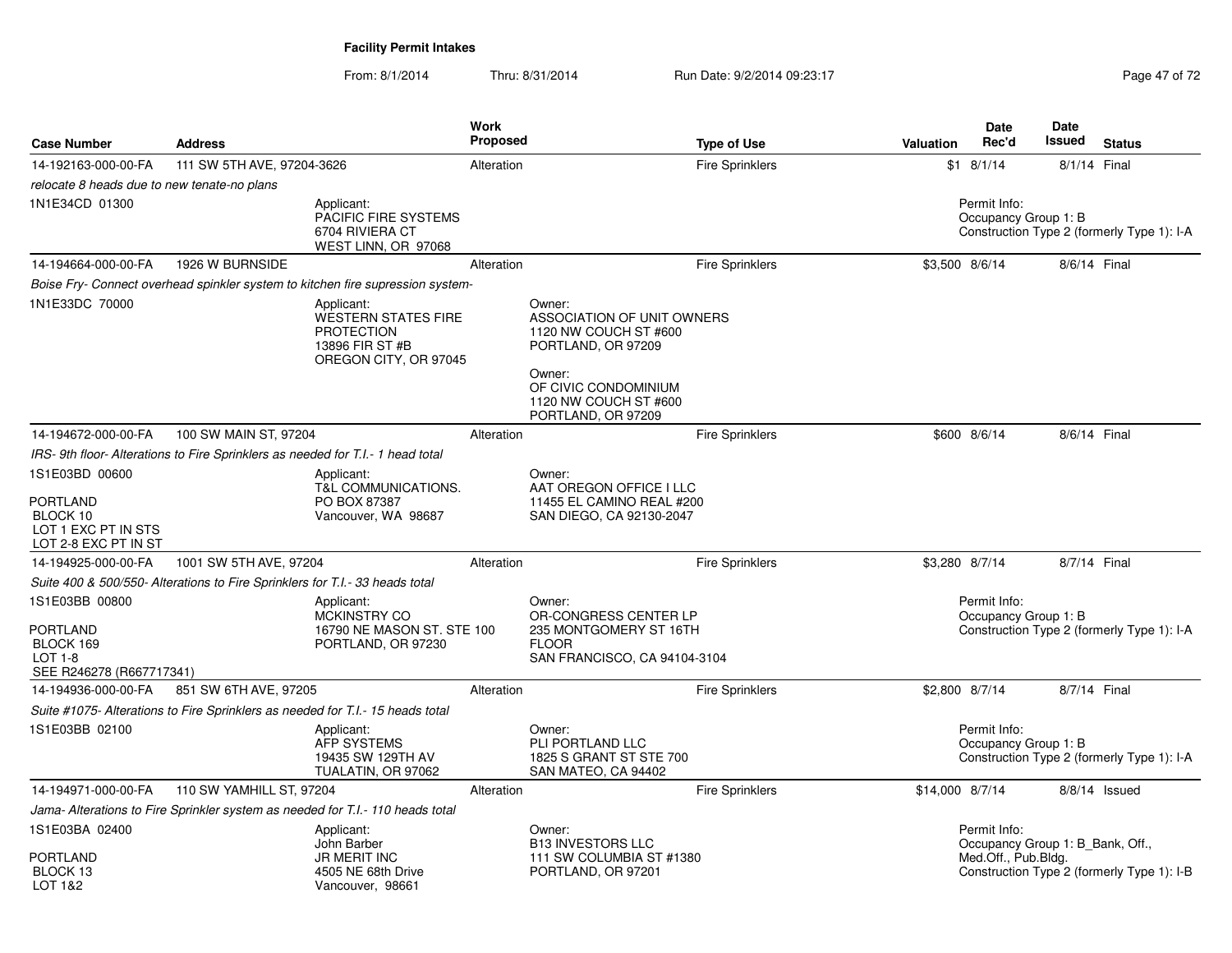From: 8/1/2014Thru: 8/31/2014 Run Date: 9/2/2014 09:23:17 Rege 48 of 72

| <b>Case Number</b>                                                                                                  | <b>Address</b>                                                  | Work<br>Proposed                                                                                             |                                                                                                 | <b>Type of Use</b>     | <b>Valuation</b> | Date<br>Rec'd                                    | Date<br>Issued | <b>Status</b>                                                                      |
|---------------------------------------------------------------------------------------------------------------------|-----------------------------------------------------------------|--------------------------------------------------------------------------------------------------------------|-------------------------------------------------------------------------------------------------|------------------------|------------------|--------------------------------------------------|----------------|------------------------------------------------------------------------------------|
| 14-195361-000-00-FA                                                                                                 | 308 SW 2ND AVE, 97204                                           | Alteration                                                                                                   |                                                                                                 | <b>Fire Sprinklers</b> | \$5,640 8/7/14   |                                                  |                | $8/7/14$ Issued                                                                    |
|                                                                                                                     |                                                                 | 2nd floor-Alterations to Fire Sprinkler system as needed for T.I.-23 heads total                             |                                                                                                 |                        |                  |                                                  |                |                                                                                    |
| 1N1E34CD 04600                                                                                                      |                                                                 | Applicant:<br>McKinstry Company<br>16790 NE MASON ST. #100<br>PORTLAND OR 97230-7398                         | Owner:<br>NGP DUNCAN PLAZA<br>PO BOX 4900 DEPT #360<br>SCOTTSDALE, AZ 85261-4900                |                        |                  | Permit Info:                                     |                | Occupancy Group 1: A-2_Restaurant<br>Construction Type 2 (formerly Type 1): I-A    |
|                                                                                                                     |                                                                 |                                                                                                              | Owner:<br>PORTLAND LLC<br>PO BOX 4900 DEPT #360<br>SCOTTSDALE, AZ 85261-4900                    |                        |                  |                                                  |                |                                                                                    |
| 14-197416-000-00-FA                                                                                                 | 333 SW 5TH AVE, 97204                                           | Alteration                                                                                                   |                                                                                                 | <b>Fire Sprinklers</b> |                  | $$1$ 8/12/14                                     | 8/14/14 Issued |                                                                                    |
|                                                                                                                     |                                                                 | SPRINKLER - ADD/RELOCATE EXISTING SPRINKLERS TO NEW WALLS & CEILINGS                                         |                                                                                                 |                        |                  |                                                  |                |                                                                                    |
| 1N1E34CD 06800                                                                                                      |                                                                 | Applicant:<br>COSCO FIRE PROTECTION                                                                          | Owner:<br>OTB LLC                                                                               |                        |                  | Permit Info:<br>Occupancy Group 1: B_Bank, Off., |                |                                                                                    |
| <b>PORTLAND</b><br>BLOCK 82<br>S 0.56' OF LOT 2<br>LOT 3&4<br>HISTORIC PROPERTY; POTENTIAL<br><b>ADDITIONAL TAX</b> |                                                                 | 2501 SE COLUMBIA WAY STE 100<br>VANCOUVER, WA 98661                                                          | 2712 SE 20TH AVE<br>PORTLAND, OR 97202-2231                                                     |                        |                  | Med.Off., Pub.Bldg.                              |                |                                                                                    |
| 14-197725-000-00-FA                                                                                                 | 919 NE 19TH AVE, 97232                                          | Alteration                                                                                                   |                                                                                                 | Fire Sprinklers        |                  | $$1$ 8/13/14                                     |                | 8/13/14 Under Inspection                                                           |
|                                                                                                                     |                                                                 | add, relocate and plug heads to meety tenate improvements---2 sets of plans                                  |                                                                                                 |                        |                  |                                                  |                |                                                                                    |
| 1N1E35AC 00100<br><b>SULLIVANS ADD</b><br><b>BLOCK 36 TL 100</b>                                                    |                                                                 | Applicant:<br>VANPORT FIRE SPRINKLERS INC<br>6101 NE 127TH AVE<br>VANCOUVER, WA 98682                        | Owner:<br><b>WESTON INVESTMENT CO LLC</b><br>2154 NE BROADWAY RM 200<br>PORTLAND, OR 97232-1590 |                        |                  | Permit Info:<br>Occupancy Group 1: B             |                | Construction Type 2 (formerly Type 1): II-A                                        |
| 14-197734-000-00-FA                                                                                                 | 919 NE 19TH AVE, 97232                                          | Alteration                                                                                                   |                                                                                                 | <b>Fire Sprinklers</b> |                  | $$1$ 8/13/14                                     | 8/13/14 Issued |                                                                                    |
|                                                                                                                     |                                                                 | add and relocate heads to meet tenate improvements plug 3 heads to meet tenate improvement---2 sets of plans |                                                                                                 |                        |                  |                                                  |                |                                                                                    |
| 1N1E35AC 00100<br><b>SULLIVANS ADD</b>                                                                              |                                                                 | Applicant:<br>VANPORT FIRE SPRINKLERS INC<br>6101 NE 127TH AVE                                               | Owner:<br><b>WESTON INVESTMENT CO LLC</b><br>2154 NE BROADWAY RM 200                            |                        |                  | Permit Info:<br>Occupancy Group 1: B             |                | Construction Type 2 (formerly Type 1): II-A                                        |
| <b>BLOCK 36 TL 100</b>                                                                                              |                                                                 | VANCOUVER, WA 98682                                                                                          | PORTLAND, OR 97232-1590                                                                         |                        |                  |                                                  |                |                                                                                    |
| 14-197748-000-00-FA                                                                                                 | 2201 NE LLOYD BLVD, 97232                                       | Alteration                                                                                                   |                                                                                                 | <b>Fire Sprinklers</b> |                  | $$1$ 8/13/14                                     |                | 8/13/14 Under Inspection                                                           |
|                                                                                                                     | relocate and add sprinklers in tenate remodel---3 sets of plans |                                                                                                              |                                                                                                 |                        |                  |                                                  |                |                                                                                    |
| 1N1E35BA 00101                                                                                                      |                                                                 | Applicant:<br>SOUND FIRE PROTECTION INC<br>10756 SE HIGHWAY 212<br>CLACKAMAS, OR 970159162                   | Owner:<br>CAPREF LLOYD CENTER LLC<br>2201 LLOYD CENTER<br>PORTLAND, OR 97232                    |                        |                  | Permit Info:<br>Station                          |                | Occupancy Group 1: M Store, Service<br>Construction Type 2 (formerly Type 1): II-A |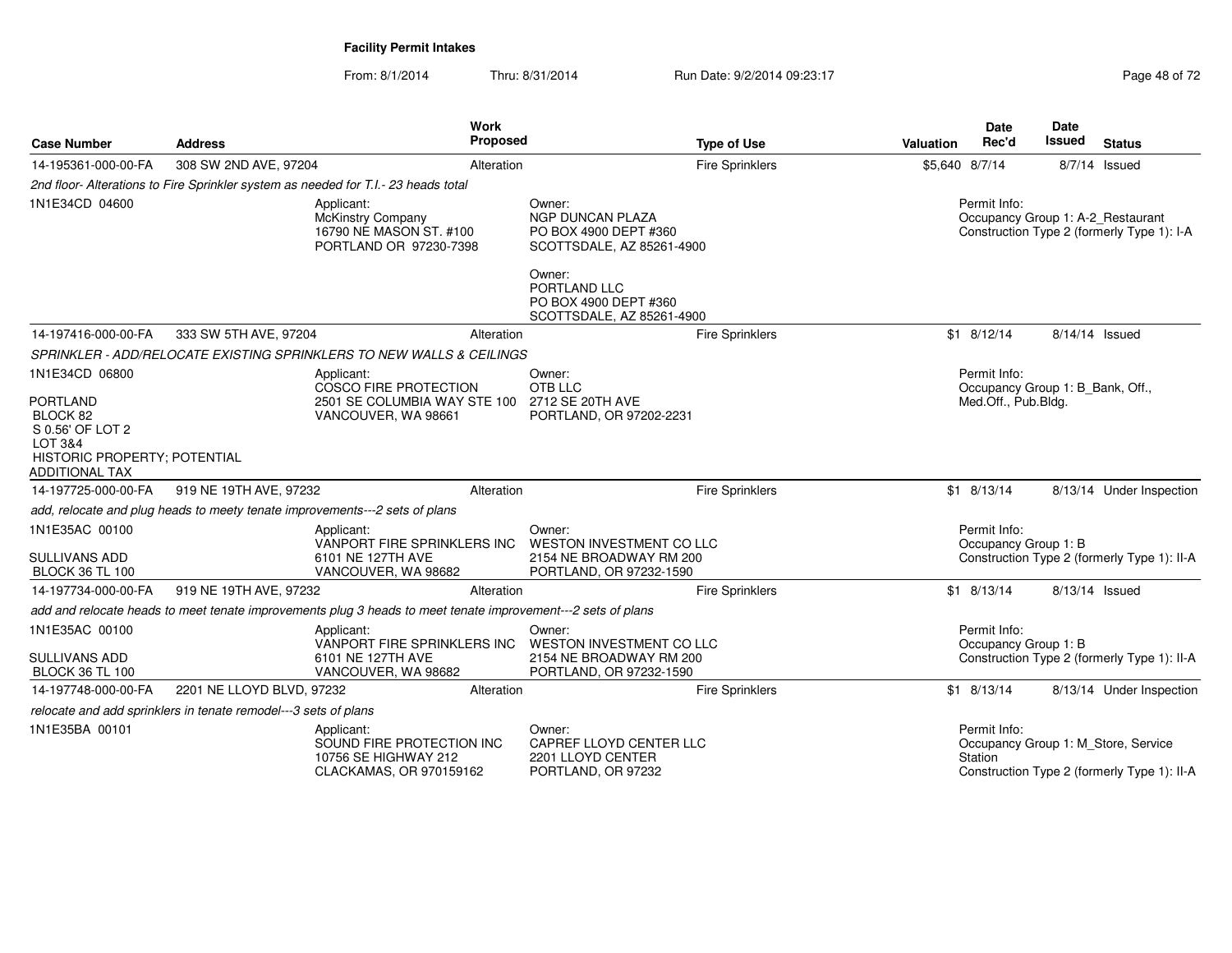From: 8/1/2014Thru: 8/31/2014 Run Date: 9/2/2014 09:23:17 Rege 49 of 72

| <b>Case Number</b>                                                             | <b>Address</b>                                                                                                                            | <b>Work</b><br><b>Proposed</b>                                                |                                                                                                                     | <b>Type of Use</b>     | Valuation | Date<br>Rec'd                                | Date<br>Issued | <b>Status</b>                          |
|--------------------------------------------------------------------------------|-------------------------------------------------------------------------------------------------------------------------------------------|-------------------------------------------------------------------------------|---------------------------------------------------------------------------------------------------------------------|------------------------|-----------|----------------------------------------------|----------------|----------------------------------------|
| 14-197759-000-00-FA                                                            | 233 SW NAITO PKY, 97204                                                                                                                   | Alteration                                                                    |                                                                                                                     | <b>Fire Sprinklers</b> |           | $$1$ 8/13/14                                 |                | 8/13/14 Under Inspection               |
|                                                                                | add 3 heads to provide coverage as needed relocate 1 head---3 sets of plans                                                               |                                                                               |                                                                                                                     |                        |           |                                              |                |                                        |
| 1N1E34DC 03300                                                                 | Applicant:                                                                                                                                | <b>VIKING SPRINKLER CO</b><br>3245 NW FRONT AV<br>PORTLAND OR 97210           | Owner:<br><b>RUSSELL FELLOWS</b><br>200 SW MARKET ST #1720<br>PORTLAND, OR 97201-5718<br>Owner:                     |                        |           |                                              |                |                                        |
|                                                                                |                                                                                                                                           |                                                                               | PROPERTIES LLC<br>200 SW MARKET ST #1720<br>PORTLAND, OR 97201-5718                                                 |                        |           |                                              |                |                                        |
| 14-197802-000-00-FA                                                            | 5109 SE 66TH AVE, 97206                                                                                                                   | Alteration                                                                    |                                                                                                                     | <b>Fire Sprinklers</b> |           | $$1$ 8/13/14                                 | 8/13/14 Issued |                                        |
| 1S2E17BC 02500                                                                 | Applicant:                                                                                                                                | <b>Parker Fire Protection</b><br>30205 SE Kelso Road<br>Boring, OR 97009      | Owner:<br>SCHOOL DISTRICT NO 1<br>PO BOX 3107<br>PORTLAND, OR 97208-3107                                            |                        |           |                                              |                |                                        |
| 14-197822-000-00-FA                                                            | 1621 SW 1ST AVE, 97201                                                                                                                    | Alteration                                                                    |                                                                                                                     | <b>Fire Sprinklers</b> |           | $$1$ 8/13/14                                 | 8/13/14 Final  |                                        |
|                                                                                | TENATE IMPROVEMENT, 1 PENDENT SPRINKLER HEAD ADDED IN NEW OFFICE. 3 NEW SPRINKLERS ADDED AROUND PERIMETER OF NEW OFFICE---3 SETS OF PLANS |                                                                               |                                                                                                                     |                        |           |                                              |                |                                        |
| 1S1E03CB 00700                                                                 | Applicant:                                                                                                                                | <b>BASIC FIRE PROTECTION INC</b><br>8135 NE MLK Jr Blvd<br>PORTLAND, OR 97211 | Owner:<br>CSHV FIRST AND MARKET, LLC<br>c/o CUSHMAN & WAKEFIELD<br>200 SW MARKET ST SUITE 200<br>PORTLAND, OR 97201 |                        |           |                                              |                |                                        |
| 14-198670-000-00-FA                                                            | 15311 NE AIRPORT WAY, 97230                                                                                                               | Alteration                                                                    |                                                                                                                     | <b>Fire Sprinklers</b> |           | $$1$ 8/14/14                                 | 8/14/14 Issued |                                        |
|                                                                                | cut 4 and 1/2" sprinkler and install auxillary drain----no plans                                                                          |                                                                               |                                                                                                                     |                        |           |                                              |                |                                        |
| 1N2E24 01400                                                                   | Applicant:                                                                                                                                | AFP SYSTEMS INC<br>19435 SW 129TH AVE<br>TUALATIN, OR 970627070               | Owner:<br>PROLOGIS TLF (PORTLAND) LLC<br>851 SW 6TH AVE #1200<br>PORTLAND, OR 97204                                 |                        |           |                                              |                |                                        |
| 14-199492-000-00-FA                                                            | 837 SW 11TH AVE, 97205                                                                                                                    | Alteration                                                                    |                                                                                                                     | <b>Fire Sprinklers</b> |           | \$2,850 8/15/14                              |                | 8/15/14 Under Inspection               |
|                                                                                | 2nd and 6th floor- Alterations to Fire Sprinklers as needed for T.I.- 20 sprinklers total                                                 |                                                                               |                                                                                                                     |                        |           |                                              |                |                                        |
| 1S1E04AA 00400                                                                 | Applicant:                                                                                                                                | <b>BLACKSTONE FIRE</b>                                                        | Owner:<br><b>EASTERN WESTERN</b>                                                                                    |                        |           |                                              |                |                                        |
| PORTLAND<br>BLOCK 259<br>LOT 3&4                                               |                                                                                                                                           | 612 NE SQUIRE RD<br>WASHOUGAL, WA 98071                                       | <b>CORPORATION</b><br>PO BOX 3228<br>PORTLAND, OR 97208-3228                                                        |                        |           |                                              |                |                                        |
| 14-199498-000-00-FA                                                            | 2701 NW VAUGHN ST, 97210                                                                                                                  | Alteration                                                                    |                                                                                                                     | <b>Fire Sprinklers</b> |           | \$1,650 8/15/14                              |                | 8/15/14 Under Inspection               |
|                                                                                | Suite #455- Alteration to Fire Sprinklers as needed for T.I.- 3 heads total                                                               |                                                                               |                                                                                                                     |                        |           |                                              |                |                                        |
| 1N1E29D 00200<br>SECTION 29 1N 1E<br>TL 200 11.06 ACRES<br>ALSO SEE SUBS -0291 | Applicant:                                                                                                                                | <b>VIKING SPRINKLER</b><br>3245 NW FRONT AVE<br>PORTLAND, OR 97210            | Owner:<br>MONTGOMERY PARK I LLC<br>2701 NW VAUGHN ST<br>PORTLAND, OR 97208                                          |                        |           | Permit Info:<br>Occupancy Group 1: B<br>I-FR |                | Construction Type 2 (formerly Type 1): |
| $-0292$                                                                        |                                                                                                                                           |                                                                               |                                                                                                                     |                        |           |                                              |                |                                        |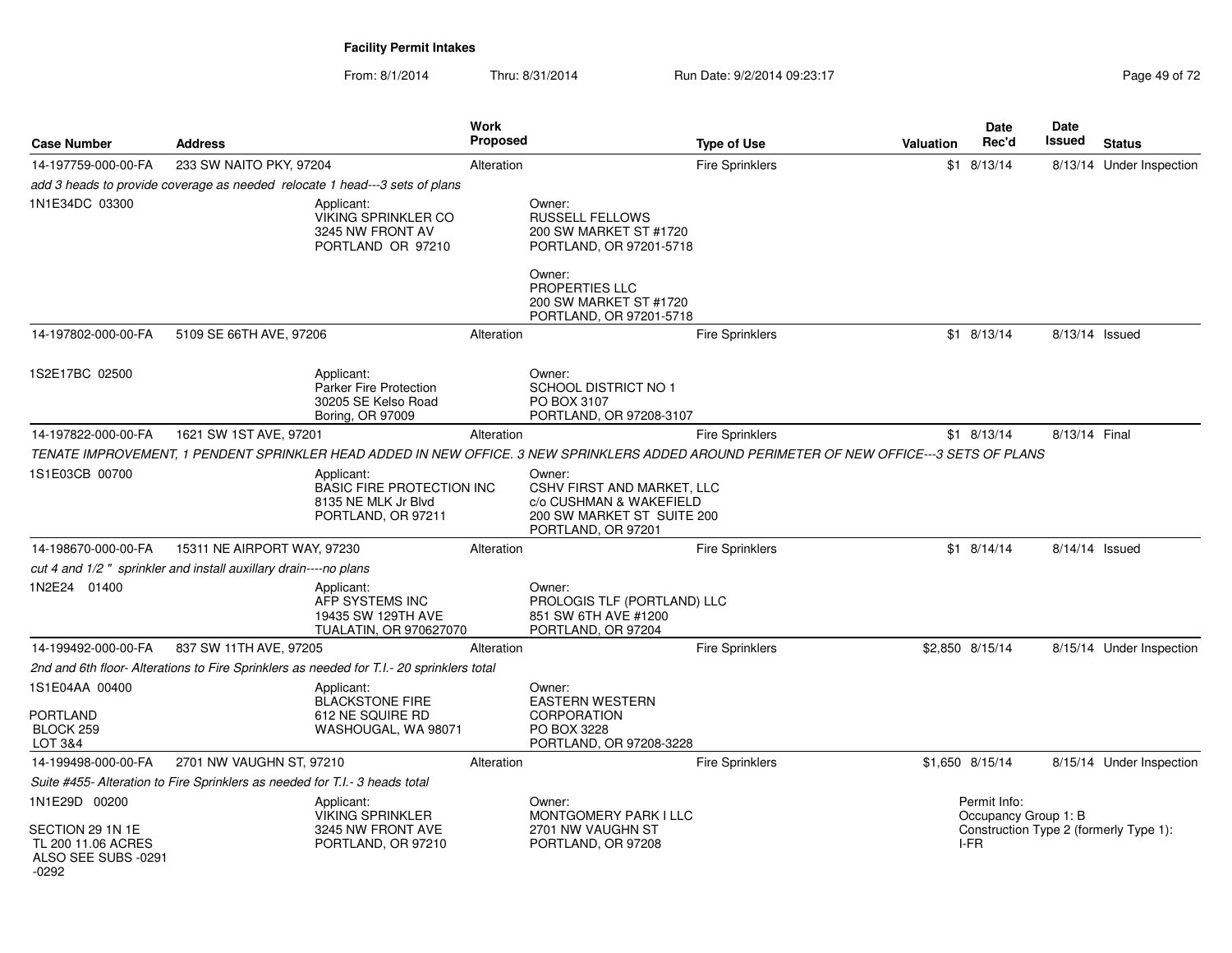From: 8/1/2014Thru: 8/31/2014 Run Date: 9/2/2014 09:23:17 Research 2010 12

| <b>Case Number</b>                                                                                                               | <b>Address</b>                                                                 |                                                                                                             | <b>Work</b><br>Proposed | <b>Type of Use</b>                                                                                                                                          | <b>Valuation</b> | <b>Date</b><br>Rec'd                                                    | Date<br>Issued | <b>Status</b> |
|----------------------------------------------------------------------------------------------------------------------------------|--------------------------------------------------------------------------------|-------------------------------------------------------------------------------------------------------------|-------------------------|-------------------------------------------------------------------------------------------------------------------------------------------------------------|------------------|-------------------------------------------------------------------------|----------------|---------------|
| 14-200744-000-00-FA                                                                                                              | 34 NW 1ST AVE, 97209                                                           |                                                                                                             | Alteration              | <b>Fire Sprinklers</b>                                                                                                                                      |                  | $$1$ 8/19/14                                                            | 8/21/14 Issued |               |
| SPRINKLER-T.I., SECOND & THIRD FLOOR                                                                                             |                                                                                |                                                                                                             |                         |                                                                                                                                                             |                  |                                                                         |                |               |
| 1N1E34DB 00400<br><b>COUCHS ADD</b><br>BLOCK <sub>9</sub><br>LOT 6&7<br>HISTORIC PROPERTY 15 YR 2000<br>POTENTIAL ADDITIONAL TAX |                                                                                | Applicant:<br><b>WESTERN STATES FIRE</b><br><b>PROTECTION</b><br>13896 FIR ST #B<br>OREGON CITY, OR 97045   |                         | Owner:<br>FOUNTAIN VILLAGE<br><b>DEVELOPMENT INC</b><br>115 SW ASH ST #500<br>PORTLAND, OR 97204                                                            |                  |                                                                         |                |               |
| 14-200761-000-00-FA                                                                                                              | 1 N CENTER COURT ST, 97227                                                     |                                                                                                             | Alteration              | <b>Fire Sprinklers</b>                                                                                                                                      |                  | \$9,250 8/19/14                                                         | 8/19/14 Issued |               |
|                                                                                                                                  | Suite Level- Alterations to Fire Sprinklers as needed for T.I.- 30 heads total |                                                                                                             |                         |                                                                                                                                                             |                  |                                                                         |                |               |
| 1N1E34AB 00700                                                                                                                   |                                                                                | Applicant:<br><b>BLACKSTONE FIRE</b><br>612 NE SQUIRE RD<br>WASHOUGAL, WA 98071                             |                         | Owner:<br>PORTLAND CITY OF(LEASED<br>1 CENTER CT #150<br>PORTLAND, OR 97227                                                                                 |                  | Permit Info:<br>Occupancy Group 1: A-4 Assembly -<br>arena              |                |               |
|                                                                                                                                  |                                                                                |                                                                                                             |                         | Owner:<br>PORTLAND ARENA MGMT LLC<br>1 CENTER CT #150<br>PORTLAND, OR 97227                                                                                 |                  |                                                                         |                |               |
| 14-200794-000-00-FA                                                                                                              | 1 N CENTER COURT ST, 97227                                                     |                                                                                                             | Alteration              | <b>Fire Sprinklers</b>                                                                                                                                      |                  | \$5,000 8/19/14                                                         | 8/19/14 Issued |               |
|                                                                                                                                  | Club Level- Alterations to Fire Sprinklers as needed for T.I.- 14 heads total  |                                                                                                             |                         |                                                                                                                                                             |                  |                                                                         |                |               |
| 1N1E34AB 00700                                                                                                                   |                                                                                | Applicant:<br><b>BLACKSTONE FIRE</b><br>612 NE SQUIRE RD<br>WASHOUGAL, WA 98071                             |                         | Owner:<br>PORTLAND CITY OF (LEASED<br>1 CENTER CT #150<br>PORTLAND, OR 97227<br>Owner:<br>PORTLAND ARENA MGMT LLC<br>1 CENTER CT #150<br>PORTLAND, OR 97227 |                  | Permit Info:<br>Occupancy Group 1: A-4 Assembly -<br>arena              |                |               |
| 14-201192-000-00-FA                                                                                                              | 530 SW 5TH AVE, 97204                                                          |                                                                                                             | Alteration              | <b>Fire Sprinklers</b>                                                                                                                                      |                  | $$1$ 8/20/14                                                            | 8/22/14 Issued |               |
|                                                                                                                                  |                                                                                |                                                                                                             |                         | FIRE SPRINKLER - TENANT IMPROVEMENT - SECOND AND THIRD FLOORSRECEIVED 3 CUT SHEETS, 3 SETS OF PLANS                                                         |                  |                                                                         |                |               |
| 1N1E34CD 09600<br><b>PORTLAND</b><br>BLOCK 63<br>LOT 5&6<br><b>HISTORIC PROPERTY</b><br>POTENTIAL ADDITIONAL TAX                 |                                                                                | Applicant:<br><b>WESTERN STATES FIRE</b><br>PROTECTION CO<br>13896 Fir St, Suite B<br>Oregon City, OR 97045 |                         | Owner:<br>RGOF YEON BUILDING LLC<br>551 FIFTH AVE 23RD FLOOR<br>NEW YORK, NY 10176                                                                          |                  | Permit Info:<br>Occupancy Group 1: B_Bank, Off.,<br>Med.Off., Pub.Bldg. |                |               |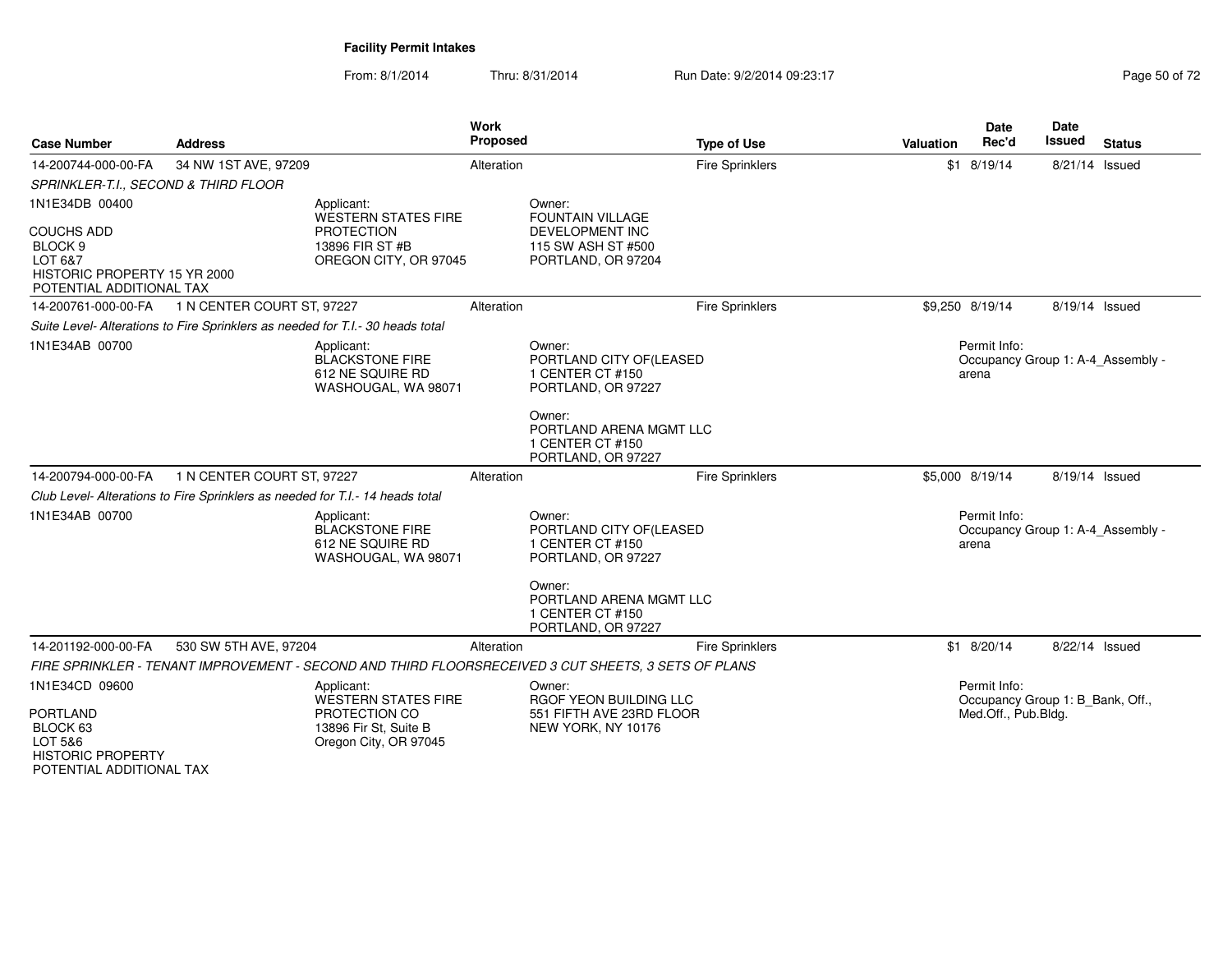From: 8/1/2014Thru: 8/31/2014 Run Date: 9/2/2014 09:23:17 Page 51 of 72

| <b>Case Number</b>                                                   | <b>Address</b>                                                               | Work<br><b>Proposed</b>                                                                                                                                        |                                                                                                               | <b>Type of Use</b>     | Valuation        | <b>Date</b><br>Rec'd                 | <b>Date</b><br><b>Issued</b><br><b>Status</b> |
|----------------------------------------------------------------------|------------------------------------------------------------------------------|----------------------------------------------------------------------------------------------------------------------------------------------------------------|---------------------------------------------------------------------------------------------------------------|------------------------|------------------|--------------------------------------|-----------------------------------------------|
| 14-201354-000-00-FA                                                  | 500 NE MULTNOMAH ST, 97232                                                   | Alteration                                                                                                                                                     |                                                                                                               | Fire Sprinklers        | \$16,855 8/20/14 |                                      | 8/20/14 Issued                                |
|                                                                      | 1st floor- Alterations to Fire Sprinklers as needed for T.I.- 70 Heads total |                                                                                                                                                                |                                                                                                               |                        |                  |                                      |                                               |
| 1N1E35BB 02400                                                       |                                                                              | Applicant:<br>COSCO FIRE PROTECTION                                                                                                                            | Owner:<br>KAISER FOUNDATION HEALTH                                                                            |                        |                  |                                      |                                               |
| <b>HOLLADAYS ADD</b><br>BLOCK 73&80 TL 2400                          |                                                                              | 2501 SE COLUMBIA WAY STE 100<br>VANCOUVER, WA 98661                                                                                                            | 500 NE MULTNOMAH ST #100<br>PORTLAND, OR 97232-2031                                                           |                        |                  |                                      |                                               |
|                                                                      |                                                                              |                                                                                                                                                                | Owner:<br>PLAN OF THE NORTHWEST<br>500 NE MULTNOMAH ST #100<br>PORTLAND, OR 97232-2031                        |                        |                  |                                      |                                               |
| 14-201617-000-00-FA                                                  | 111 SW COLUMBIA ST, 97258                                                    | Alteration                                                                                                                                                     |                                                                                                               | <b>Fire Sprinklers</b> |                  | $$1$ 8/21/14                         | 8/21/14 Under Inspection                      |
| add 3 sprinkler heads---3 sets of plans                              |                                                                              |                                                                                                                                                                |                                                                                                               |                        |                  |                                      |                                               |
| 1S1E03BD 01700                                                       |                                                                              | Applicant:<br>MCKINSTRY CO                                                                                                                                     | Owner:<br><b>COLUMBIA SQUARE LLC</b>                                                                          |                        |                  | Permit Info:<br>Occupancy Group 1: B |                                               |
| <b>PORTLAND</b><br>BLOCK 129<br>$LOT 1-8$                            |                                                                              | 16790 NE MASON ST. STE 100<br>PORTLAND, OR 97230                                                                                                               | 111 SW COLUMBIA ST #1380<br>PORTLAND, OR 97201-5845                                                           |                        |                  |                                      | Construction Type 2 (formerly Type 1): I-A    |
| 14-201625-000-00-FA                                                  | 111 SW COLUMBIA ST, 97258                                                    | Alteration                                                                                                                                                     |                                                                                                               | <b>Fire Sprinklers</b> |                  | $$1$ 8/21/14                         | 8/21/14 Under Inspection                      |
|                                                                      | add 4 and relocate 1 and plug 1 sprinkler heads---3 sets of plans            |                                                                                                                                                                |                                                                                                               |                        |                  |                                      |                                               |
| 1S1E03BD 01700<br><b>PORTLAND</b><br>BLOCK 129<br>LOT 1-8            |                                                                              | Applicant:<br><b>MCKINSTRY CO</b><br>16790 NE MASON ST, STE 100<br>PORTLAND, OR 97230                                                                          | Owner:<br><b>COLUMBIA SQUARE LLC</b><br>111 SW COLUMBIA ST #1380<br>PORTLAND, OR 97201-5845                   |                        |                  | Permit Info:<br>Occupancy Group 1: B | Construction Type 2 (formerly Type 1): I-A    |
| 14-202243-000-00-FA                                                  | 1600 SW 4TH AVE, 97201                                                       | Alteration                                                                                                                                                     |                                                                                                               | <b>Fire Sprinklers</b> |                  | $$1$ 8/22/14                         | 8/25/14 Issued                                |
|                                                                      |                                                                              | FIRE SPRINKLER - TENANT IMPROVEMENT; 8 SPRINKLERS RELOCATED AND 1 SPINKLER ADDED AROUND NEW TENANT WALLS; 41 SPRINKLERS REPLACED IWTH NEW QR SPINKLERS TO MATI |                                                                                                               |                        |                  |                                      |                                               |
| 1S1E03CB 01800<br>SOUTH AUDITORIUM ADD                               |                                                                              | Applicant:<br><b>BASIC FIRE PROTECTION</b><br>8135 NE MARTIN LUTHER KING JR PO BOX 751                                                                         | Owner:<br>OREGON STATE OF (BOARD OF                                                                           |                        |                  |                                      |                                               |
| <b>BLOCK A</b><br>LOT 2 TL 1800<br>DEFERRED ADDITIONAL TAX LIABILITY |                                                                              | <b>BLVD</b><br>PORTLAND, OR 97211                                                                                                                              | PORTLAND, OR 97207-0751<br>Owner:<br><b>HIGHER EDUC / PSU</b><br><b>PO BOX 751</b><br>PORTLAND, OR 97207-0751 |                        |                  |                                      |                                               |
| 14-202274-000-00-FA                                                  | 421 SW 6TH AVE, 97205                                                        | Alteration                                                                                                                                                     |                                                                                                               | <b>Fire Sprinklers</b> |                  | $$1$ 8/22/14                         | 8/22/14 Final                                 |
| add 6 heads relocate 2 heads--3 sets of plans                        |                                                                              |                                                                                                                                                                |                                                                                                               |                        |                  |                                      |                                               |
| 1N1E34CC 04300                                                       |                                                                              | Applicant:<br>AFP SYSTEMS INC                                                                                                                                  | Owner:<br>UPI COMMONWEALTH LLC                                                                                |                        |                  |                                      |                                               |
| <b>PORTLAND</b><br>BLOCK 176<br>$LOT 1-4$                            |                                                                              | 19435 SW 129TH AVE<br>TUALATIN, OR 970627070                                                                                                                   | 1215 FOURTH AVE STE 600<br>SEATTLE, WA 98161                                                                  |                        |                  |                                      |                                               |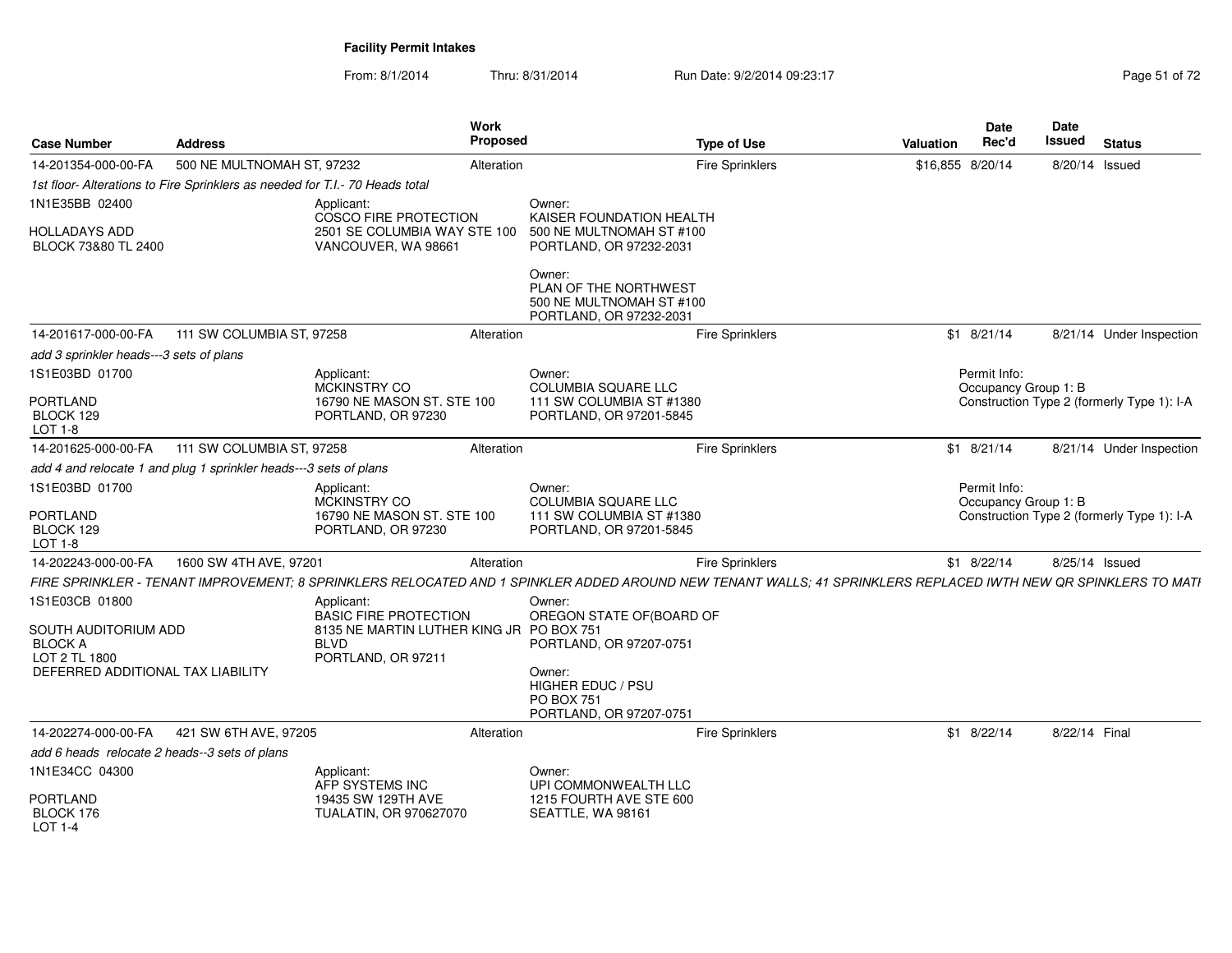From: 8/1/2014Thru: 8/31/2014 Run Date: 9/2/2014 09:23:17 Rege 52 of 72

| <b>Case Number</b>                                                      | <b>Address</b>                                                      |                                                                                                                                              | <b>Work</b><br><b>Proposed</b> |                                                                                                            | <b>Type of Use</b>                                                                                                      | <b>Valuation</b> | Date<br>Rec'd                                                                  | Date<br>Issued | <b>Status</b>                              |
|-------------------------------------------------------------------------|---------------------------------------------------------------------|----------------------------------------------------------------------------------------------------------------------------------------------|--------------------------------|------------------------------------------------------------------------------------------------------------|-------------------------------------------------------------------------------------------------------------------------|------------------|--------------------------------------------------------------------------------|----------------|--------------------------------------------|
| 14-202294-000-00-FA                                                     | 421 SW 6TH AVE, 97205                                               |                                                                                                                                              | Alteration                     |                                                                                                            | <b>Fire Sprinklers</b>                                                                                                  | \$1              | 8/22/14                                                                        | 8/22/14        | Issued                                     |
|                                                                         |                                                                     | add, move, and plug sprinklers as required to meet code and the new office layout--- 3 sets of plans                                         |                                |                                                                                                            |                                                                                                                         |                  |                                                                                |                |                                            |
| 1N1E34CC 04300<br>PORTLAND<br>BLOCK 176<br>LOT 1-4                      |                                                                     | Applicant:<br><b>FIRESTOP CO</b><br>3203 NE 65TH ST SPACE 2<br>VANCOUVER WA 98663                                                            |                                | Owner:<br>UPI COMMONWEALTH LLC<br>1215 FOURTH AVE STE 600<br>SEATTLE, WA 98161                             |                                                                                                                         |                  |                                                                                |                |                                            |
| 14-203798-000-00-FA                                                     | 520 SW YAMHILL ST, 97204                                            |                                                                                                                                              | Alteration                     |                                                                                                            | <b>Fire Sprinklers</b>                                                                                                  |                  | $$1$ 8/25/14                                                                   |                | <b>Under Review</b>                        |
|                                                                         |                                                                     |                                                                                                                                              |                                |                                                                                                            | SPRINKLER - UPGRADE SPRINKLERS TO QUICK RESPONSE HEADS AND RELOCATE (16) EXISTING SPRINKLERS FOR NEW CEILING AND LAYOUT |                  |                                                                                |                |                                            |
| 1S1E03BB 01200<br>PORTLAND<br>BLOCK 171<br>LOT 1&8<br>N 1/2 OF LOT 2&7  |                                                                     | Applicant:<br><b>BASIC FIRE PROTECTION</b><br>8135 NE MARTIN LUTHER KING JR 520 SW YAMHILL ST RF GDN #8<br><b>BLVD</b><br>PORTLAND, OR 97211 |                                | Owner:<br><b>PAC-HILL LIMITED PARTNERSHIP</b><br>PORTLAND, OR 97204                                        |                                                                                                                         |                  | Permit Info:<br>Occupancy Group 1: B                                           |                | Construction Type 2 (formerly Type 1): I-A |
| 14-204404-000-00-FA                                                     | 4810 N LAGOON AVE, 97217                                            |                                                                                                                                              | Alteration                     |                                                                                                            | <b>Fire Sprinklers</b>                                                                                                  |                  | $$1$ 8/27/14                                                                   | 8/27/14 Issued |                                            |
|                                                                         |                                                                     | adding one head to room on mezzanine and 2 heads to room on the ground floor--3 sets of plans                                                |                                |                                                                                                            |                                                                                                                         |                  |                                                                                |                |                                            |
| 1N1E20A 00200                                                           |                                                                     | Applicant:<br><b>DELTA FIRE</b><br>14795 SW 72ND AVE<br>PORTLAND, OR 97224                                                                   |                                | Owner:<br><b>ROSAN INC</b><br>PO BOX 6712<br>PORTLAND, OR 97228-6712                                       |                                                                                                                         |                  |                                                                                |                |                                            |
| 14-204424-000-00-FA                                                     | 308 SW 2ND AVE, 97204                                               |                                                                                                                                              | Alteration                     |                                                                                                            | <b>Fire Sprinklers</b>                                                                                                  |                  | $$1$ 8/27/14                                                                   | 8/27/14 Issued |                                            |
|                                                                         |                                                                     | relocate add sprinklers to accommodate tenate improvements--3 sets of plans                                                                  |                                |                                                                                                            |                                                                                                                         |                  |                                                                                |                |                                            |
| 1N1E34CD 04600                                                          |                                                                     | Applicant:<br>MCKINSTRY CO<br>16790 NE MASON ST. STE 100<br>PORTLAND, OR 97230                                                               |                                | Owner:<br>NGP DUNCAN PLAZA<br>PO BOX 4900 DEPT #360<br>SCOTTSDALE, AZ 85261-4900<br>Owner:<br>PORTLAND LLC |                                                                                                                         |                  | Permit Info:<br>Occupancy Group 1: B Bank, Off.,<br>Med.Off., Pub.Bldg.        |                |                                            |
|                                                                         |                                                                     |                                                                                                                                              |                                | PO BOX 4900 DEPT #360<br>SCOTTSDALE, AZ 85261-4900                                                         |                                                                                                                         |                  |                                                                                |                |                                            |
| 14-206001-000-00-FA<br>add 63 heads to existingsystem---3 sets of plans | 7409 N LEADBETTER RD, 97203                                         |                                                                                                                                              | Alteration                     |                                                                                                            | <b>Fire Sprinklers</b>                                                                                                  |                  | $$1$ 8/29/14                                                                   | 8/29/14 Issued |                                            |
| 2N1W25A 01100                                                           |                                                                     | Applicant:<br>AFP SYSTEMS INC<br>19435 SW 129TH AVE<br>TUALATIN, OR 970627070                                                                |                                | Owner:<br>LIT INDUSTRIAL LTD<br><b>PARTNERSHIP</b><br>1717 MCKINNEY AVE #1900<br>DALLAS, TX 75202-1253     |                                                                                                                         |                  | Permit Info:<br>Occupancy Group 1: S-1_Storage -<br>Moderate Hazard, Warehouse |                | Construction Type 2 (formerly Type 1): V-B |
| 14-206018-000-00-FA                                                     | 421 SW 6TH AVE, 97205                                               |                                                                                                                                              | Alteration                     |                                                                                                            | <b>Fire Sprinklers</b>                                                                                                  |                  | $$1$ 8/29/14                                                                   | 8/29/14 Issued |                                            |
|                                                                         | add fire pump tamper monitor points to fire system--3 sets of plans |                                                                                                                                              |                                |                                                                                                            |                                                                                                                         |                  |                                                                                |                |                                            |
| 1N1E34CC 04300                                                          |                                                                     | Applicant:<br>Fire Systems West                                                                                                              |                                | Owner:<br>UPI COMMONWEALTH LLC                                                                             |                                                                                                                         |                  |                                                                                |                |                                            |
| PORTLAND<br>BLOCK 176<br><b>LOT 1-4</b>                                 |                                                                     | 600 SE Maritime Ave<br>Suite 300<br>Vancouver, WA 98661                                                                                      |                                | 1215 FOURTH AVE STE 600<br>SEATTLE, WA 98161                                                               |                                                                                                                         |                  |                                                                                |                |                                            |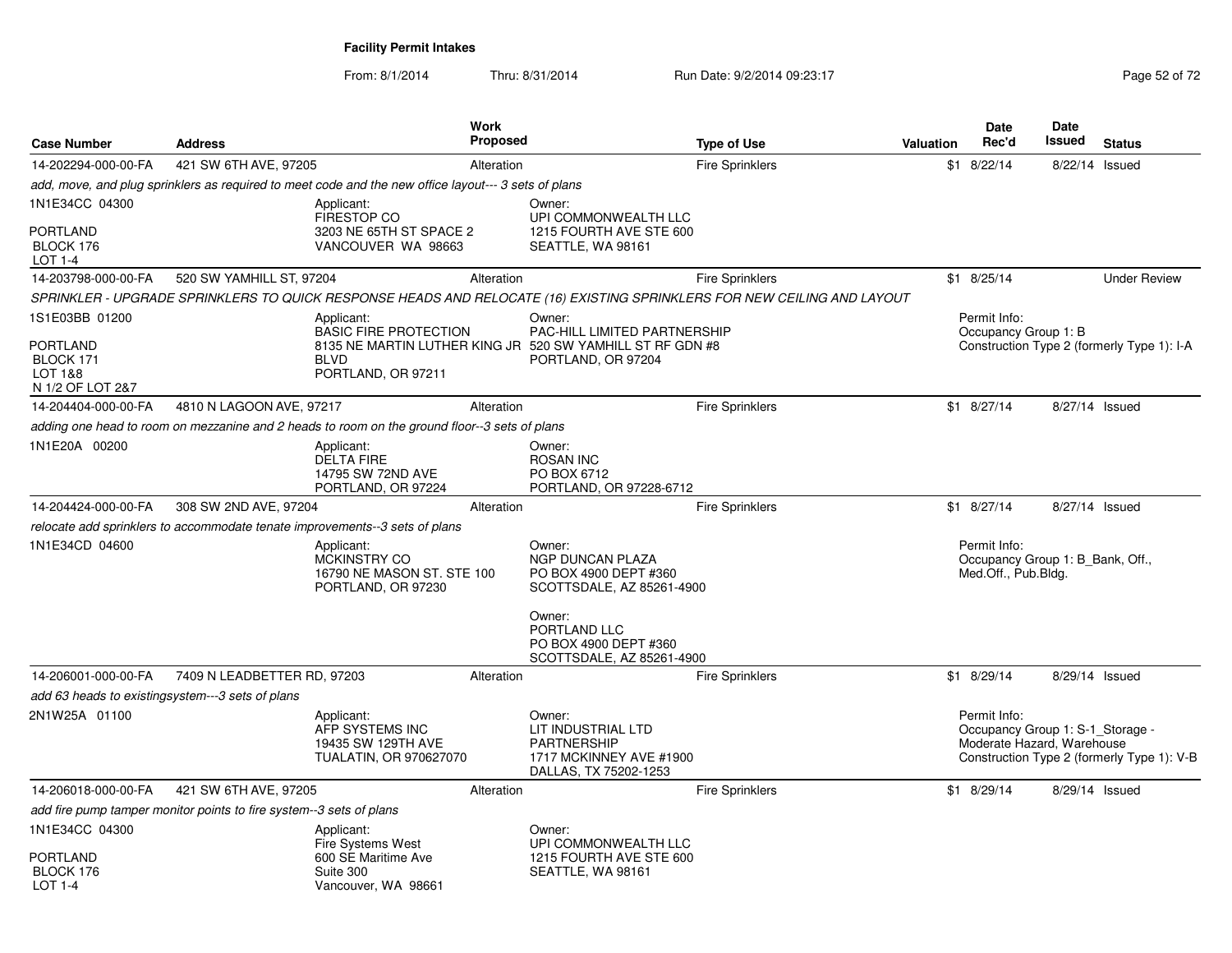From: 8/1/2014Thru: 8/31/2014 Run Date: 9/2/2014 09:23:17 Rege 53 of 72

| <b>Case Number</b>                                          | <b>Address</b>                                         |                                                                                                                                      | Work<br>Proposed |                                                                                                                                  | <b>Type of Use</b>     |                                                                                                                | Date<br>Rec'd<br>Valuation           | Date<br><b>Issued</b><br><b>Status</b>                                                                                                                                             |
|-------------------------------------------------------------|--------------------------------------------------------|--------------------------------------------------------------------------------------------------------------------------------------|------------------|----------------------------------------------------------------------------------------------------------------------------------|------------------------|----------------------------------------------------------------------------------------------------------------|--------------------------------------|------------------------------------------------------------------------------------------------------------------------------------------------------------------------------------|
| 14-206024-000-00-FA                                         | 111 SW 5TH AVE, 97204-3626                             |                                                                                                                                      | Alteration       |                                                                                                                                  | <b>Fire Sprinklers</b> |                                                                                                                | \$1 8/29/14                          | 8/29/14 Issued                                                                                                                                                                     |
|                                                             | relocate 11 and add 7 sprinkler heads--2 sets of plans |                                                                                                                                      |                  |                                                                                                                                  |                        |                                                                                                                |                                      |                                                                                                                                                                                    |
| 1N1E34CD 01300                                              |                                                        | Applicant:<br>MCKINSTRY CO<br>16790 NE MASON ST. STE 100<br>PORTLAND, OR 97230                                                       |                  |                                                                                                                                  |                        |                                                                                                                | Permit Info:<br>Occupancy Group 1: B | Construction Type 2 (formerly Type 1): I-A                                                                                                                                         |
|                                                             | 14-206025-000-00-FA 111 SW 5TH AVE, 97204-3626         |                                                                                                                                      | Alteration       |                                                                                                                                  | <b>Fire Sprinklers</b> |                                                                                                                | \$1 8/29/14                          | 8/29/14 Issued                                                                                                                                                                     |
|                                                             | add 6 and relocate 6 sprinkler heads--2 sets of plans  |                                                                                                                                      |                  |                                                                                                                                  |                        |                                                                                                                |                                      |                                                                                                                                                                                    |
| 1N1E34CD 01300                                              |                                                        | Applicant:<br>MCKINSTRY CO LLC<br>16970 NE MASON ST, SUITE 100<br>PORTLAND OR 97230-7398                                             |                  |                                                                                                                                  |                        |                                                                                                                | Permit Info:<br>Occupancy Group 1: B | Construction Type 2 (formerly Type 1): I-A                                                                                                                                         |
|                                                             | 10-179347-REV-01-FA 2801 N GANTENBEIN AVE, 97227       |                                                                                                                                      | Alteration       |                                                                                                                                  | Mechanical             |                                                                                                                | \$8/11/14                            | 8/13/14 Final                                                                                                                                                                      |
|                                                             |                                                        |                                                                                                                                      |                  |                                                                                                                                  |                        |                                                                                                                |                                      | F9/PR#80823.01/Replacemen of AHU & Connections to Hot/Chilled water from north Utility plantREV-01 THIS REV IS TO SHOW THE WORK THAT WAS DELETED FROM THIS SCOPE AND TRANSFERED T( |
| 1N1E27AC 01100<br>ABENDS ADD<br>BLOCK 4<br>LOT 1-18 TL 1100 |                                                        | Applicant:<br>NOLAN DOYLE<br>TOTAL MECHANICAL INC<br>1498 SE TECH CENTER PL SUITE IRVING, TX 75039-3739<br>180<br>VANCOUVER, WA98683 | Owner:           | <b>EMANUEL HOSPITAL</b><br>5215 N O'CONNOR BLVD #1100                                                                            |                        | CCB - Contractor:<br><b>SKANSKA USA</b><br>222 SW Columbia St., Suite 300<br>Portland, OR 97201                | Permit Info:                         | Occupancy Group 1: I-2_Hospital                                                                                                                                                    |
| 11-164735-REV-01-FA                                         | 2801 N GANTENBEIN AVE, 97227                           |                                                                                                                                      | Alteration       |                                                                                                                                  | Mechanical             |                                                                                                                | \$8/14/14                            | 8/18/14 Final                                                                                                                                                                      |
|                                                             |                                                        |                                                                                                                                      |                  |                                                                                                                                  |                        |                                                                                                                |                                      | F9/PR#STRATA #3925/HVAC - AHU Rooftop, Installation (5) Exhaust Fans. West Wing Phase II.REV-01 REDUCE SCOPE OF THIS PERMIT, WORK COMPLETED IN THE ADULT SERVICE PROJECT PERM.     |
| 1N1E27AC 01100<br>ABENDS ADD<br>BLOCK 4<br>LOT 1-18 TL 1100 |                                                        | Applicant:<br>NOLAN DOYLE<br>TOTAL MECHANICAL INC<br>1498 SE TECH CENTER PL SUITE<br>180<br>VANCOUVER, WA98683                       | Owner:           | <b>EMANUEL HOSPITAL</b><br>5215 N O'CONNOR BLVD #1100<br>IRVING, TX 75039-3739                                                   |                        | CCB - Contractor:<br>TOTAL MECHANICAL INC<br>1498 SE TECH CENTER PLACE<br><b>STE 180</b><br>VANCOUVER WA 98683 |                                      |                                                                                                                                                                                    |
| 14-192350-000-00-FA                                         | 1615 SW 5TH AVE, 97201                                 |                                                                                                                                      | Alteration       |                                                                                                                                  | Mechanical             |                                                                                                                | \$18,500 8/1/14                      | 8/12/14 Issued                                                                                                                                                                     |
|                                                             | B1/ REPLACE FAN ON GROUND IN MECHANICAL ROOM           |                                                                                                                                      |                  |                                                                                                                                  |                        |                                                                                                                |                                      |                                                                                                                                                                                    |
| 1S1E03BC 04000<br><b>PORTLAND</b><br>BLOCK 163<br>LOT 1-8   |                                                        | Applicant:<br>JODY DEPEW<br><b>HVAC INC</b><br>5188 SE INTERNATIONAL WAY<br>MILWAUKIE, OR 97222                                      | Owner:<br>Owner: | SISTERS OF THE HOLY<br>1615 SW 5TH AVE<br>PORTLAND, OR 97201-5403<br>NAME OF JESUS<br>1615 SW 5TH AVE<br>PORTLAND, OR 97201-5403 |                        | CCB - Contractor:<br>JODY DEPEW<br><b>HVAC INC</b><br>5188 SE INTERNATIONAL WAY<br>MILWAUKIE, OR 97222         |                                      |                                                                                                                                                                                    |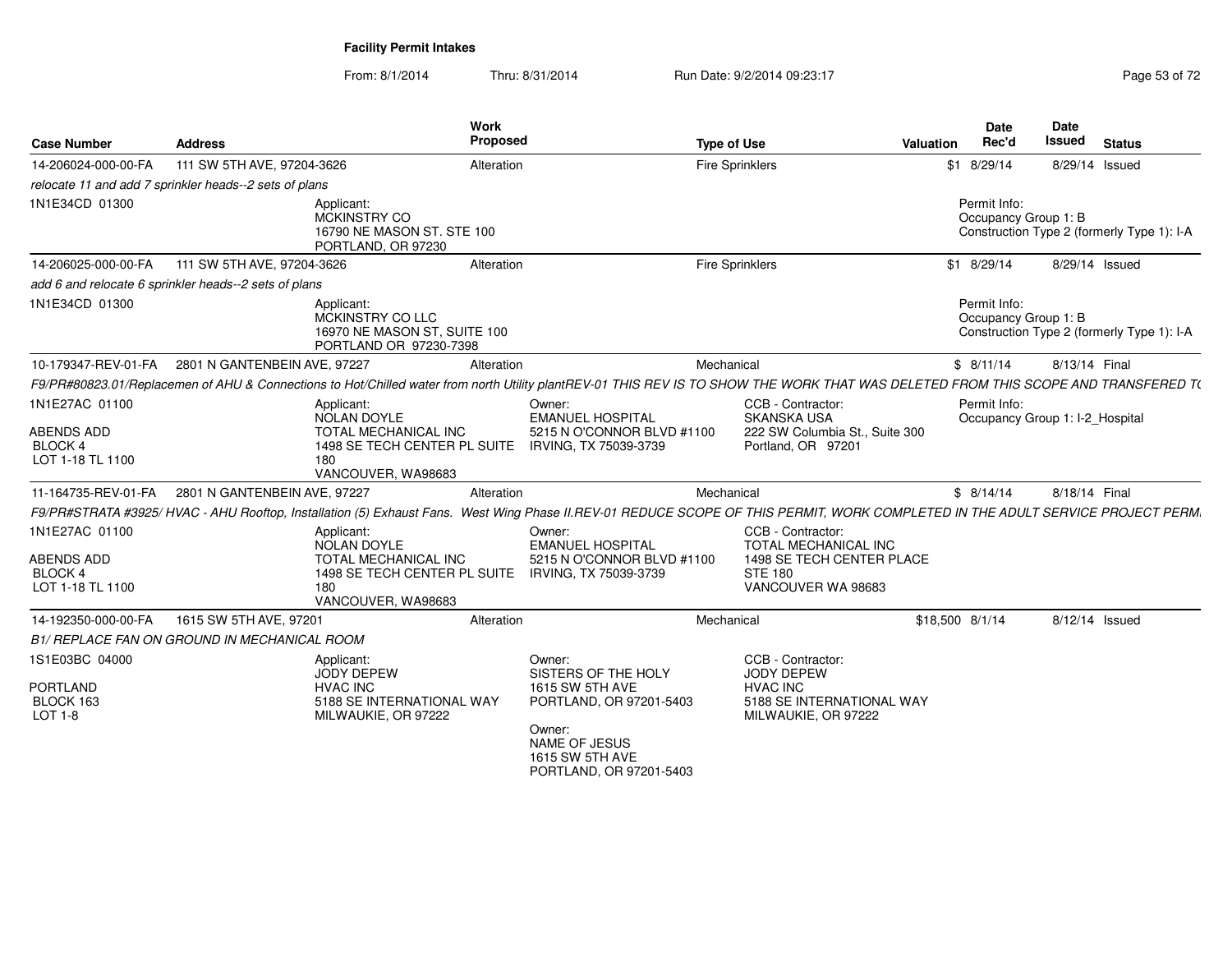From: 8/1/2014Thru: 8/31/2014 Run Date: 9/2/2014 09:23:17

| <b>Case Number</b>                                         | <b>Address</b>                                           | Work<br>Proposed                                                                                                                                             |                                                                                                                                                                        | <b>Type of Use</b> |                                                                                                                | Valuation          | <b>Date</b><br>Rec'd                                                    | <b>Date</b><br>Issued | <b>Status</b>                              |
|------------------------------------------------------------|----------------------------------------------------------|--------------------------------------------------------------------------------------------------------------------------------------------------------------|------------------------------------------------------------------------------------------------------------------------------------------------------------------------|--------------------|----------------------------------------------------------------------------------------------------------------|--------------------|-------------------------------------------------------------------------|-----------------------|--------------------------------------------|
| 14-192371-000-00-FA                                        | 233 SW NAITO PKY, 97204                                  | Alteration                                                                                                                                                   |                                                                                                                                                                        | Mechanical         |                                                                                                                | \$5,000 8/1/14     |                                                                         |                       | 8/12/14 Issued                             |
|                                                            | F12/ DUCTWORK MODIFICATIONS - BASEMENT, 1ST & 2ND FLOORS |                                                                                                                                                              |                                                                                                                                                                        |                    |                                                                                                                |                    |                                                                         |                       |                                            |
| 1N1E34DC 03300                                             |                                                          | Applicant:<br><b>JODY DEPEW</b><br><b>HVAC INC</b><br>5188 SE INTERNATIONAL WAY<br>MILWAUKIE, OR 97222                                                       | Owner:<br><b>RUSSELL FELLOWS</b><br>200 SW MARKET ST #1720<br>PORTLAND, OR 97201-5718<br>Owner:<br>PROPERTIES LLC<br>200 SW MARKET ST #1720<br>PORTLAND, OR 97201-5718 |                    |                                                                                                                |                    |                                                                         |                       |                                            |
| 14-192423-000-00-FA                                        | 319 SW WASHINGTON ST, 97204                              | Alteration                                                                                                                                                   |                                                                                                                                                                        | Mechanical         |                                                                                                                | \$12,000 8/1/14    |                                                                         |                       | 8/7/14 Issued                              |
|                                                            |                                                          | B1/9TH FLOOR RELOCATE 1 WSHP AND INSTALL 1 NEW WSHP, NEW T-STATS AND DUCTWORK                                                                                |                                                                                                                                                                        |                    |                                                                                                                |                    |                                                                         |                       |                                            |
| 1N1E34CD 07800                                             |                                                          | Applicant:<br><b>ZAK TUTTLE</b><br>HUNTER DAVISSON, INC.<br>1800 SE PERSHING ST.<br>PORTLAND, OR 97202                                                       | Owner:<br>THREE NINETEEN WASHINGTON<br><b>LLC</b><br>PO BOX 416<br>MANCHESTER, VT 05254                                                                                |                    | CCB - Contractor:<br>HUNTER DAVISSON INC<br>1800 SE PERSHING ST<br>PORTLAND, OR 97202-2338                     |                    | Permit Info:<br>Occupancy Group 1: B_Bank, Off.,<br>Med.Off., Pub.Bldg. |                       |                                            |
| 14-193052-000-00-FA                                        |                                                          | 3181 SW SAM JACKSON PARK RD - Bldg BSC, 9 Alteration                                                                                                         |                                                                                                                                                                        | Mechanical         |                                                                                                                | \$3,000,000 8/4/14 |                                                                         |                       | <b>Under Review</b>                        |
|                                                            |                                                          | F9/ NORTH CAMPUS UTILITY PLANS UPGRADE (PHASE 3) CHILLER REPLACEMENT - REPLACE 2 COOLING TOWERS WITH 4 NEW TOWERS AND REPLACE CONDENSER WATER PUMPS (SMALL A |                                                                                                                                                                        |                    |                                                                                                                |                    |                                                                         |                       |                                            |
| 1S1E09 00200                                               |                                                          | Applicant:<br><b>JOHN MC MICHAEL</b><br>1600 SW MAIN ST SUITE 1600<br>PORTLAND, OR 97204                                                                     | Owner:<br>OREGON STATE OF<br>3181 SW SAM JACKSON PARK RD<br>PORTLAND, OR 97239                                                                                         |                    | <b>Primary Contractor:</b><br>TO BID                                                                           |                    | Permit Info:<br>Occupancy Group 1: B                                    |                       | Construction Type 2 (formerly Type 1): I-B |
| 14-193101-000-00-FA                                        |                                                          | 3181 SW SAM JACKSON PARK RD - Bldg VIAB, § Alteration                                                                                                        |                                                                                                                                                                        | Mechanical         |                                                                                                                | \$50,000 8/4/14    |                                                                         |                       | <b>Under Review</b>                        |
|                                                            |                                                          | F9/ NORTH CAMPUS UTILITY PLANS UPGRADE (PHASE 3) CHILLER REPLACEMENT - EXPANSION TANK PIPING (SEE RJH MECH PERMIT 14-193052-FA AS PRIMARY PERMIT)            |                                                                                                                                                                        |                    |                                                                                                                |                    |                                                                         |                       |                                            |
| 1S1E09 00200                                               |                                                          | Applicant:<br><b>JOHN MC MICHAEL</b><br>1600 SW MAIN ST SUITE 1600<br>PORTLAND, OR 97204                                                                     | Owner:<br>OREGON STATE OF<br>3181 SW SAM JACKSON PARK RD<br>PORTLAND, OR 97239                                                                                         |                    | <b>Primary Contractor:</b><br><b>TO BID</b>                                                                    |                    | Permit Info:<br>Occupancy Group 1: B                                    |                       | Construction Type 2 (formerly Type 1): I-B |
| 14-193296-000-00-FA                                        | 1039 NW GLISAN ST                                        | Alteration                                                                                                                                                   |                                                                                                                                                                        | Mechanical         |                                                                                                                | \$1,000 8/4/14     |                                                                         |                       | $8/4/14$ Issued                            |
| <b>B2/ DUCT CHANGES</b>                                    |                                                          |                                                                                                                                                              |                                                                                                                                                                        |                    |                                                                                                                |                    |                                                                         |                       |                                            |
| 1N1E34BC 05200<br><b>COUCHS ADD</b><br>BLOCK 75<br>LOT 2&3 |                                                          | Applicant:<br>Josh Haynes<br>Deering Management Group<br>4800 SW MACADAM AVE, SUITE<br>120                                                                   | Owner:<br>1039 BUILDING LLC<br>PO BOX 10067<br>PORTLAND, OR 97296-0067                                                                                                 |                    | CCB - Contractor:<br><b>DEREK LINGAR</b><br><b>ARROW MECHANICAL</b><br>CONTRACTORS INC<br>10330 SW TUALATIN RD |                    | Permit Info:<br>Occupancy Group 1: B_Bank, Off.,<br>Med.Off., Pub.Bldg. |                       | Construction Type 2 (formerly Type 1): V-B |
|                                                            |                                                          | PORTLAND, OR 97239                                                                                                                                           |                                                                                                                                                                        |                    | TUALATIN, OR 970620000                                                                                         |                    |                                                                         |                       |                                            |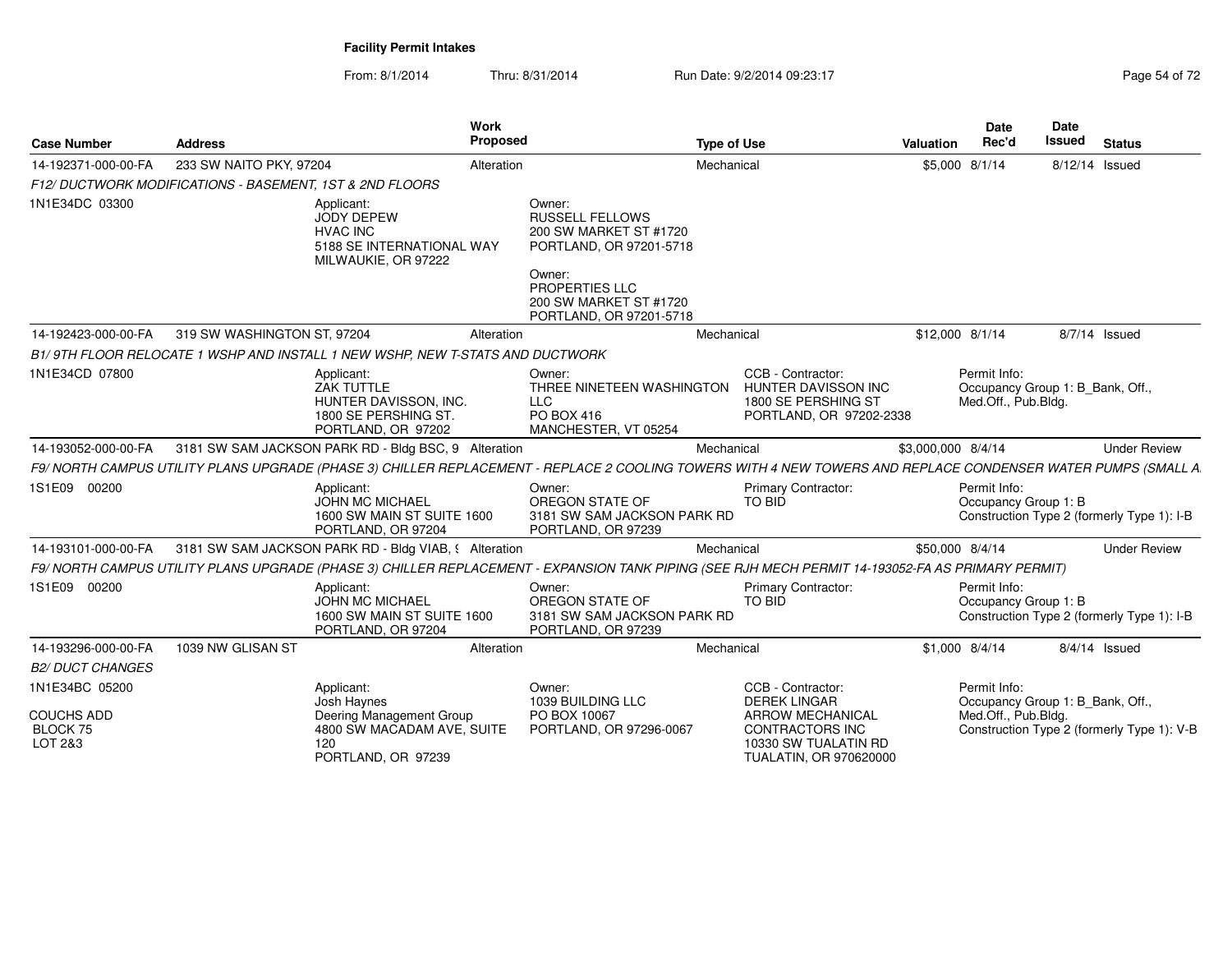From: 8/1/2014Thru: 8/31/2014 Run Date: 9/2/2014 09:23:17 Rege 55 of 72

| <b>Case Number</b><br><b>Address</b>                      |                                                     | <b>Work</b><br><b>Proposed</b>                                                                                                                                              |                                                                                                                                                                  | <b>Type of Use</b>                                                                                                                                                        | Valuation | <b>Date</b><br>Rec'd                              | <b>Date</b><br>Issued | <b>Status</b>                               |
|-----------------------------------------------------------|-----------------------------------------------------|-----------------------------------------------------------------------------------------------------------------------------------------------------------------------------|------------------------------------------------------------------------------------------------------------------------------------------------------------------|---------------------------------------------------------------------------------------------------------------------------------------------------------------------------|-----------|---------------------------------------------------|-----------------------|---------------------------------------------|
| 14-193326-000-00-FA                                       | 308 SW 2ND AVE, 97204                               | Alteration                                                                                                                                                                  |                                                                                                                                                                  | Mechanical                                                                                                                                                                |           | \$3,970 8/4/14                                    |                       | 8/7/14 Under Inspection                     |
|                                                           | <b>B1/2ND FLOOR DUCT MODIFICATIONS IN RESTROOMS</b> |                                                                                                                                                                             |                                                                                                                                                                  |                                                                                                                                                                           |           |                                                   |                       |                                             |
| 1N1E34CD 04600                                            |                                                     | Applicant:<br>ANTONIJA KRIZANAC<br><b>MCKINSTRY</b><br>16790 NE MASON ST. SUITE 100<br>PORTLAND, OR 97230                                                                   | Owner:<br>NGP DUNCAN PLAZA<br>PO BOX 4900 DEPT #360<br>SCOTTSDALE, AZ 85261-4900<br>Owner:<br>PORTLAND LLC<br>PO BOX 4900 DEPT #360<br>SCOTTSDALE, AZ 85261-4900 | CCB - Contractor:<br>MCKINSTRY CO LLC<br>16970 NE MASON ST, SUITE 100<br>PORTLAND OR 97230-7398                                                                           |           | Permit Info:<br>Occupancy Group 1: A-2_Restaurant |                       | Construction Type 2 (formerly Type 1): I-A  |
| 14-193516-000-00-FA                                       | 851 SW 6TH AVE, 97205                               | Alteration                                                                                                                                                                  |                                                                                                                                                                  | Mechanical                                                                                                                                                                |           | \$16,791 8/5/14                                   | 8/8/14 Final          |                                             |
|                                                           | <b>B2/ HVAC MODIFICATIONS FOR NEW LAYOUT</b>        |                                                                                                                                                                             |                                                                                                                                                                  |                                                                                                                                                                           |           |                                                   |                       |                                             |
| 1S1E03BB 02100                                            |                                                     | Applicant:<br><b>PAUL LUKES</b><br>740 N KNOTT ST<br>PORTLAND, OR 97206                                                                                                     | Owner:<br>PLI PORTLAND LLC<br>1825 S GRANT ST STE 700<br>SAN MATEO, CA 94402                                                                                     | CCB - Contractor:<br><b>PAUL LUKES</b><br>STREIMER SHEET METAL WORKS Construction Type 2 (formerly Type 1): I-A<br><b>INC</b><br>740 N KNOTT ST<br>PORTLAND, OR 972272099 |           | Permit Info:<br>Occupancy Group 1: B              |                       |                                             |
| 14-193684-000-00-FA                                       |                                                     | 3181 SW SAM JACKSON PARK RD - Bldg BSC, 9 Alteration                                                                                                                        |                                                                                                                                                                  | Mechanical                                                                                                                                                                |           | \$22,500 8/5/14                                   |                       | 8/7/14 Issued                               |
|                                                           |                                                     | B2/ 2ND FLOOR, ADDITIONAL COLD ROOM(WALK-IN COOLER) IN PLACE OF DEMO'D OFFICE, CONNECT TO ADJACENT COMPRESSOR ROOM. add new compressors to (2)existing coolers, and (1) new |                                                                                                                                                                  |                                                                                                                                                                           |           |                                                   |                       |                                             |
| 1S1E09 00200                                              |                                                     | Applicant:<br>APEX REFRIGERATION LLC<br>2857 NE 6TH ST<br>GRESHAM, OR 97030                                                                                                 | Owner:<br>OREGON STATE OF<br>3181 SW SAM JACKSON PARK RD 2857 NE 6TH ST<br>PORTLAND, OR 97239                                                                    | CCB - Contractor:<br>APEX REFRIGERATION LLC<br>GRESHAM, OR 97030                                                                                                          |           | Permit Info:<br>Occupancy Group 1: B              |                       | Construction Type 2 (formerly Type 1): I-B  |
| 14-194361-000-00-FA                                       | 919 NE 19TH AVE, 97232                              | Alteration                                                                                                                                                                  |                                                                                                                                                                  | Mechanical                                                                                                                                                                |           | \$4,500 8/6/14                                    | 8/8/14 Final          |                                             |
|                                                           |                                                     | B2/ INSTALL ONE MITSUBISHI DUCTLESS SPLIT SYSTEM, RTU IN PLACE OF EXISTING                                                                                                  |                                                                                                                                                                  |                                                                                                                                                                           |           |                                                   |                       |                                             |
| 1N1E35AC 00100<br>SULLIVANS ADD<br><b>BLOCK 36 TL 100</b> |                                                     | Applicant:<br>ZAK TUTTLE<br>HUNTER DAVISSON, INC.<br>1800 SE PERSHING ST.<br>PORTLAND, OR 97202                                                                             | Owner:<br>WESTON INVESTMENT CO LLC<br>2154 NE BROADWAY RM 200<br>PORTLAND, OR 97232-1590                                                                         | CCB - Contractor:<br>HUNTER DAVISSON INC<br>1800 SE PERSHING ST<br>PORTLAND, OR 97202-2338                                                                                |           | Permit Info:<br>Occupancy Group 1: B              |                       | Construction Type 2 (formerly Type 1): II-A |
| 14-194678-000-00-FA                                       | 70 NW COUCH ST, 97209                               | Alteration                                                                                                                                                                  |                                                                                                                                                                  | Mechanical                                                                                                                                                                |           | \$9.924 8/6/14                                    | 8/20/14 Issued        |                                             |
|                                                           | B2/NEW DUCTLESS SPLIT SYSTEM TO UPS ROOM, RTU       |                                                                                                                                                                             |                                                                                                                                                                  |                                                                                                                                                                           |           |                                                   |                       |                                             |
| 1N1E34DB 00600                                            |                                                     | Applicant:<br>Sean Dyer<br>AMERICAN HEATING INC<br>5035 SE 24th Ave<br>Portland, OR 97202                                                                                   | Owner:<br>WHITE STAG BLOCK LLC<br>70 NW COUCH ST #207<br>PORTLAND, OR 97209                                                                                      | CCB - Contractor:<br>AMERICAN HEATING INC<br>5035 SE 24TH<br>PORTLAND, OR 97202-4765                                                                                      |           |                                                   |                       |                                             |
| 14-194949-000-00-FA                                       | 3171 SW SAM JACKSON PARK RD, 97201                  | Alteration                                                                                                                                                                  |                                                                                                                                                                  | Mechanical                                                                                                                                                                |           | \$75,000 8/7/14                                   | 8/25/14 Issued        |                                             |
|                                                           |                                                     | F1/ MECHANICAL FOR MULTNOMAH PAVILLION SECOND FLOOR CMH EXPANSION                                                                                                           |                                                                                                                                                                  |                                                                                                                                                                           |           |                                                   |                       |                                             |
| 1S1E09 00500                                              |                                                     | Applicant:<br>NAOMI MATHABA                                                                                                                                                 | Owner:<br>OREGON STATE OF                                                                                                                                        | <b>Primary Contractor:</b><br>TO BID                                                                                                                                      |           |                                                   |                       |                                             |
| SECTION 09 1S 1E<br>TL 500 7.41 ACRES                     |                                                     | <b>OHSU</b><br>3181 SW SAM JACKSON PARK RD PORTLAND, OR 97239<br>MAIL CODE CSB210<br>PORTLAND OR                                                                            | 3181 SW SAM JACKSON PARK RD                                                                                                                                      |                                                                                                                                                                           |           |                                                   |                       |                                             |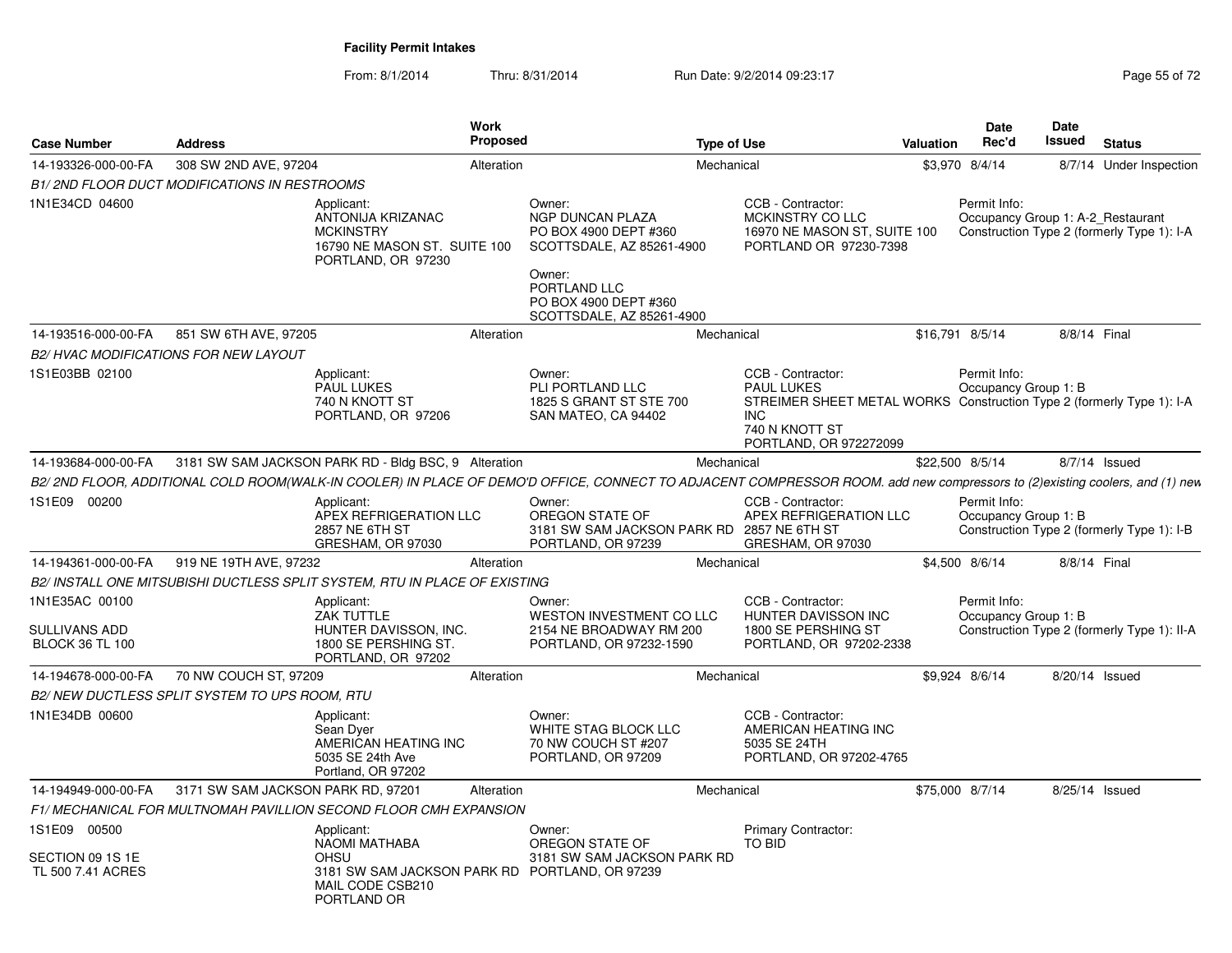From: 8/1/2014Thru: 8/31/2014 Run Date: 9/2/2014 09:23:17 Rege 56 of 72

| <b>Case Number</b>                                                                                    | <b>Address</b>                             |                                                                                                                       | <b>Work</b><br><b>Proposed</b> |                                                                                                                                                                         | <b>Type of Use</b> |                                                                                                              | Valuation        | <b>Date</b><br>Rec'd                                                    | Date<br>Issued | <b>Status</b>                              |
|-------------------------------------------------------------------------------------------------------|--------------------------------------------|-----------------------------------------------------------------------------------------------------------------------|--------------------------------|-------------------------------------------------------------------------------------------------------------------------------------------------------------------------|--------------------|--------------------------------------------------------------------------------------------------------------|------------------|-------------------------------------------------------------------------|----------------|--------------------------------------------|
| 14-195099-000-00-FA                                                                                   | 805 SW BROADWAY, 97205                     |                                                                                                                       | Alteration                     |                                                                                                                                                                         | Mechanical         |                                                                                                              |                  | \$14,050 8/7/14                                                         |                | 8/12/14 Issued                             |
|                                                                                                       |                                            |                                                                                                                       |                                | B1/HVAC UPGRADES TO 11TH & 14TH FLOORS. ADD 2 NEW FPB W/ DUCTWORK AND GRILLES/ADD NEW DUCTWORK AND GRILLS TO EXISTING EQUIPMENT                                         |                    |                                                                                                              |                  |                                                                         |                |                                            |
| 1S1E03BB 04400<br><b>PORTLAND</b><br>BLOCK 210<br><b>LOT 1-8</b><br>DEFERRED ADDITIONAL TAX LIABILITY |                                            | Applicant:<br>Sean<br>AMERICAN HEATING                                                                                |                                | Owner:<br>FOX TOWER L L C<br>805 SW BROADWAY #2020<br>PORTLAND, OR 97205                                                                                                |                    | CCB - Contractor:<br>AMERICAN HEATING INC<br>5035 SE 24TH<br>PORTLAND, OR 97202-4765                         |                  | Permit Info:<br>Occupancy Group 1: B Bank, Off.,<br>Med.Off., Pub.Bldg. |                |                                            |
| 14-195748-000-00-FA                                                                                   | 308 SW 2ND AVE, 97204                      |                                                                                                                       | Alteration                     |                                                                                                                                                                         | Mechanical         |                                                                                                              | \$180,000 8/8/14 |                                                                         |                | 8/18/14 Issued                             |
|                                                                                                       |                                            |                                                                                                                       |                                | F6/ 5TH & 6TH FLOORS. NEW VAVS. LOW PRESSURE DUCT MODIFICATIONS. CONDENSER WATER TIE INALL INTEROR WORK ONLY                                                            |                    |                                                                                                              |                  |                                                                         |                |                                            |
| 1N1E34CD 04600                                                                                        |                                            | Applicant:<br>ANTONIJA KRIZANAC<br><b>MCKINSTRY</b><br>16790 NE MASON ST. SUITE 100<br>PORTLAND, OR 97230             |                                | Owner:<br><b>NGP DUNCAN PLAZA</b><br>PO BOX 4900 DEPT #360<br>SCOTTSDALE, AZ 85261-4900<br>Owner:<br>PORTLAND LLC<br>PO BOX 4900 DEPT #360<br>SCOTTSDALE, AZ 85261-4900 |                    | CCB - Contractor:<br>MCKINSTRY CO LLC<br>16970 NE MASON ST, SUITE 100<br>PORTLAND OR 97230-7398              |                  | Permit Info:<br>Occupancy Group 1: A-2_Restaurant                       |                | Construction Type 2 (formerly Type 1): I-A |
| 14-195800-000-00-FA                                                                                   | 700 SW 5TH AVE                             |                                                                                                                       | Alteration                     |                                                                                                                                                                         | Mechanical         |                                                                                                              |                  | \$20,000 8/8/14                                                         |                | <b>Under Review</b>                        |
|                                                                                                       |                                            |                                                                                                                       |                                | F16/ SPACE #1225 CHARMING CHARLIE NEW TENANT REMODEL - DUCTWORK, WSHP, ELECTRIC DUCT HEATER AND RR FAN****BID ESTIMATE****                                              |                    |                                                                                                              |                  |                                                                         |                |                                            |
| 1S1E03BB1 90001                                                                                       |                                            | Applicant:<br><b>TIFFANY</b><br>ROGUE ARCHITECTS<br>513 MAIN ST SUITE 200<br>FORT WORTH, TX 76102                     |                                | Owner:<br>PIONEER PLACE LIMITED<br><b>PARTNERSHIP</b><br>PO BOX 617905<br>CHICAGO, IL 60661-7905                                                                        |                    | Primary Contractor:<br><b>TO BID</b>                                                                         |                  | Permit Info:<br>Occupancy Group 1: M                                    |                | Construction Type 2 (formerly Type 1): I-A |
| 14-195901-000-00-FA                                                                                   | 700 SW 5TH AVE                             |                                                                                                                       | Alteration                     |                                                                                                                                                                         | Mechanical         |                                                                                                              |                  | \$20,000 8/8/14                                                         |                | <b>Under Review</b>                        |
|                                                                                                       |                                            |                                                                                                                       |                                | F11/ SPACE 3045 EDDIE BAUER NEW TENANT REMODEL, DUCTWORK, WSHP'S, EXHAUST FANS *** BID ESTIMATE ***                                                                     |                    |                                                                                                              |                  |                                                                         |                |                                            |
| 1S1E03BB1 90001                                                                                       |                                            | Applicant:<br><b>ELAINE SCHRADE</b><br><b>VANNEY ASSOCIATES INC</b><br>360 N ROBERT ST SUITE 201<br>ST PAUL, MN 55101 |                                | Owner:<br>PIONEER PLACE LIMITED<br><b>PARTNERSHIP</b><br>PO BOX 617905<br>CHICAGO, IL 60661-7905                                                                        |                    | <b>Primary Contractor:</b><br><b>TO BID</b>                                                                  |                  | Permit Info:<br>Occupancy Group 1: M                                    |                | Construction Type 2 (formerly Type 1): I-A |
| 14-195929-000-00-FA                                                                                   | 4810 N LAGOON AVE, 97217                   |                                                                                                                       | Alteration                     |                                                                                                                                                                         | Mechanical         |                                                                                                              |                  | \$1,300 8/8/14                                                          |                | 8/12/14 Issued                             |
|                                                                                                       | F17/ EXTEND EXISTING DUCTSTO TWO NEW ROOMS |                                                                                                                       |                                |                                                                                                                                                                         |                    |                                                                                                              |                  |                                                                         |                |                                            |
| 1N1E20A 00200                                                                                         |                                            | Applicant:<br>Don Mortensen<br>SM Andersen Co. Inc.<br>PO Box 5003<br>Portland, OR 97208-5003                         |                                | Owner:<br><b>ROSAN INC</b><br>PO BOX 6712<br>PORTLAND, OR 97228-6712                                                                                                    |                    | CCB - Contractor:<br>ARJAE SHEET METAL COMPANY<br>INC.<br>8545 SE MCLOUGHLIN BLVD<br>PORTLAND, OR 97222-6368 |                  |                                                                         |                |                                            |
| 14-195964-000-00-FA                                                                                   | 409 SW 11TH AVE, 97205                     |                                                                                                                       | Alteration                     |                                                                                                                                                                         | Mechanical         |                                                                                                              |                  | \$25,000 8/8/14                                                         |                | <b>Under Review</b>                        |
|                                                                                                       |                                            | F2/ HVAC MODIFICATION FOR FRESH AIR VENTILATION FOR MULTIPLE ROOM REMODEL                                             |                                |                                                                                                                                                                         |                    |                                                                                                              |                  |                                                                         |                |                                            |
| 1N1E33DD 02000                                                                                        |                                            | Applicant:<br><b>RYAN SUNNELL</b>                                                                                     |                                | Owner:<br>PETER A NATHAN                                                                                                                                                |                    | CCB - Contractor:<br>ANDERSEN HEATING                                                                        |                  |                                                                         |                |                                            |
| PORTLAND<br>BLOCK 255<br>LOT 1&2                                                                      |                                            | ANDERSEN HEATING<br>16285 SW 85TH AVE, #410<br>TIGARD, OR 97224                                                       |                                | 2455 NW MARSHALL ST #1<br>PORTLAND, OR 97210                                                                                                                            |                    |                                                                                                              |                  |                                                                         |                |                                            |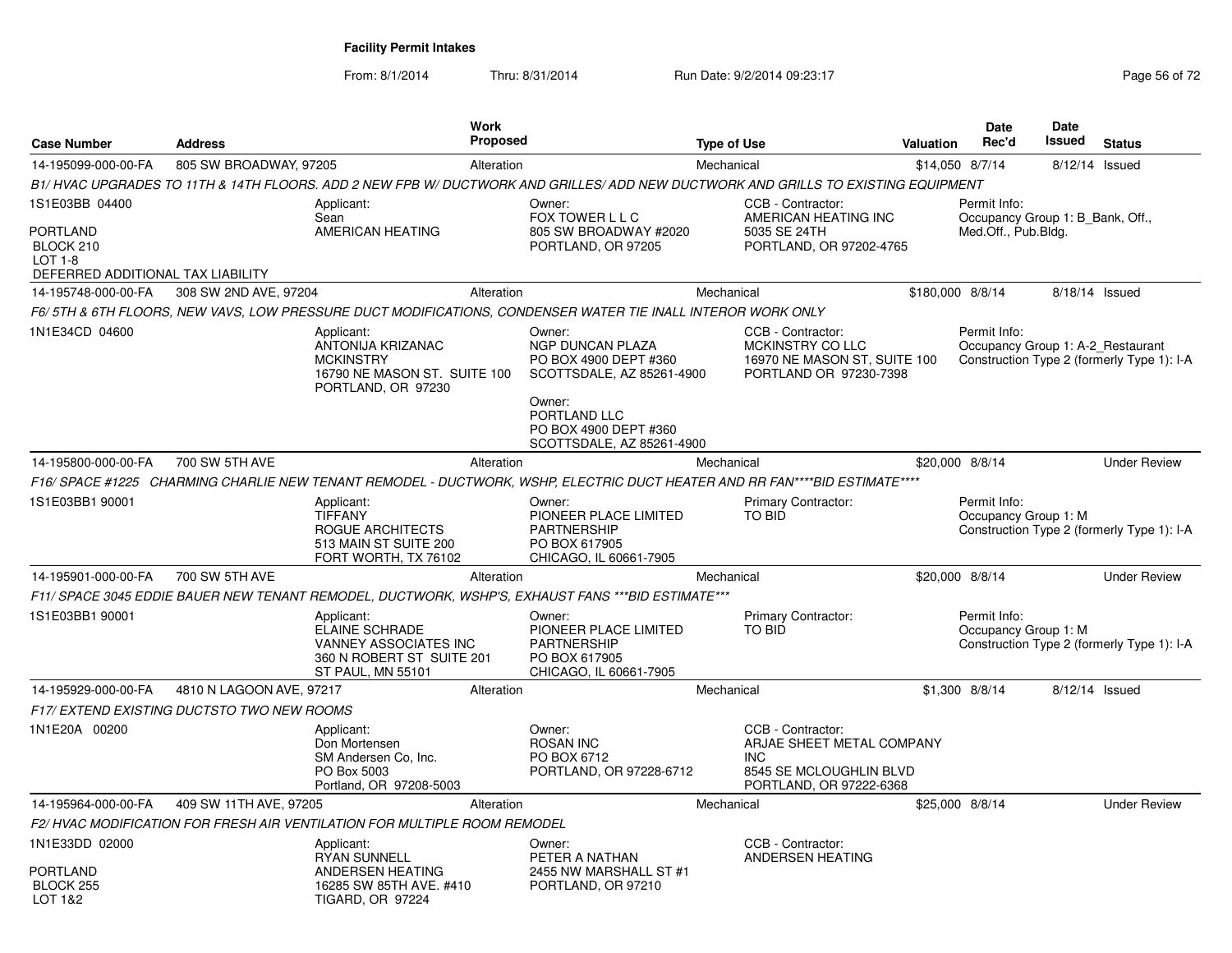From: 8/1/2014Thru: 8/31/2014 Run Date: 9/2/2014 09:23:17 Rege 57 of 72

| <b>Case Number</b>                                                                                                                             | <b>Address</b>                     |                                                                                                                   | <b>Work</b><br><b>Proposed</b> |                                                                                                                                                                                                       | <b>Type of Use</b> |                                                                                                                                                                           | <b>Valuation</b>  | Date<br>Rec'd                          | Date<br>Issued | <b>Status</b>                              |
|------------------------------------------------------------------------------------------------------------------------------------------------|------------------------------------|-------------------------------------------------------------------------------------------------------------------|--------------------------------|-------------------------------------------------------------------------------------------------------------------------------------------------------------------------------------------------------|--------------------|---------------------------------------------------------------------------------------------------------------------------------------------------------------------------|-------------------|----------------------------------------|----------------|--------------------------------------------|
| 14-196049-000-00-FA                                                                                                                            | 15805 N LOMBARD ST                 |                                                                                                                   | Alteration                     |                                                                                                                                                                                                       | Mechanical         |                                                                                                                                                                           | \$20,000 8/8/14   |                                        | 8/29/14 Issued |                                            |
|                                                                                                                                                |                                    | F5/ FOUR TON RTU, EXHAUST FANS, DISTRIBUTION DUCT, CONTROLS, GAS PIPING                                           |                                |                                                                                                                                                                                                       |                    |                                                                                                                                                                           |                   |                                        |                |                                            |
| 2N1W25 01900                                                                                                                                   |                                    | Applicant:                                                                                                        |                                | Owner:                                                                                                                                                                                                |                    | CCB - Contractor:                                                                                                                                                         |                   |                                        |                |                                            |
| RAMSEY LAKE IND'L PARK<br>LOT 8&9 TL 1900<br>SPLIT LEVY & SPLIT MAP R251992<br>(R687100700)                                                    |                                    | LEE PHON<br>1600 NW 167TH PL. STE 330<br>BEAVERTON, OR 97006                                                      |                                | <b>CALWEST INDUSTRIAL</b><br>800 5TH AVE STE 4100<br>SEATTLE, WA 98104-3100<br>Owner:<br><b>PROPERTIES LLC</b><br>800 5TH AVE STE 4100<br>SEATTLE, WA 98104-3100                                      |                    | ALLIANT SYSTEMS LLC<br>1600 NW 167TH PL SUITE 330<br>BEAVERTON OR 97005                                                                                                   |                   |                                        |                |                                            |
| 14-196520-000-00-FA                                                                                                                            | 121 SW SALMON ST, 97204            |                                                                                                                   | Alteration                     |                                                                                                                                                                                                       | Mechanical         |                                                                                                                                                                           |                   | \$8,468 8/11/14                        | 8/18/14 Issued |                                            |
|                                                                                                                                                |                                    | B1/ SUITE 205 BUSINESS OREGON SERVER ROOM SPLIT AC SYSTEM                                                         |                                |                                                                                                                                                                                                       |                    |                                                                                                                                                                           |                   |                                        |                |                                            |
| 1S1E03BA 02100                                                                                                                                 |                                    | Applicant:<br>PAUL LUKES<br>740 N KNOTT ST<br>PORTLAND, OR 97206                                                  |                                | Owner:<br>IEH PORTLAND LLC<br>121 SW SALMON ST 1WTC0402<br>PORTLAND, OR 97204-2901                                                                                                                    |                    | CCB - Contractor:<br><b>PAUL LUKES</b><br>STREIMER SHEET METAL WORKS Construction Type 2 (formerly Type 1): I-A<br><b>INC</b><br>740 N KNOTT ST<br>PORTLAND, OR 972272099 |                   | Permit Info:<br>Occupancy Group 1: B   |                |                                            |
| 14-196862-000-00-FA                                                                                                                            | 825 NE MULTNOMAH ST - Unit 1       |                                                                                                                   | Alteration                     |                                                                                                                                                                                                       | Mechanical         |                                                                                                                                                                           |                   | \$10,475 8/11/14                       |                | 8/15/14 Under Inspection                   |
|                                                                                                                                                |                                    | B1/F2/SUITE 120; TI WINDERMERE ADD 2 EXHAUST FANS AND DUCT MODIFICATIONS                                          |                                |                                                                                                                                                                                                       |                    |                                                                                                                                                                           |                   |                                        |                |                                            |
| 1N1E35BB 90002<br>LLOYD CENTER TOWER CONDOMINIUM<br>LOT <sub>1</sub><br>DEPT OF REVENUE                                                        |                                    | Applicant:<br><b>DENNIS LAWRENCE</b><br>1800 SE PERSHING CT<br>PORTLAND, OR 97202                                 |                                | Owner:<br><b>PACIFICORP</b><br>700 NE MULTNOMAH ST 7TH FLR<br>PORTLAND, OR 97232                                                                                                                      |                    | CCB - Contractor:<br><b>HUNTER DAVISSON INC</b><br>1800 SE PERSHING ST<br>PORTLAND, OR 97202-2338                                                                         |                   |                                        |                |                                            |
| 14-197448-000-00-FA                                                                                                                            | 3147 SW SAM JACKSON PARK RD, 97201 |                                                                                                                   | Alteration                     |                                                                                                                                                                                                       | Mechanical         |                                                                                                                                                                           |                   | \$14,000 8/12/14                       |                | <b>Under Review</b>                        |
|                                                                                                                                                |                                    |                                                                                                                   |                                | F14/ FLOORS 1-4 REMODEL EXISTING PUBLIC TOILET ROOMS - NEW DIFFUSERS AND ADDITIONAL EXHAUST ON 1ST FLOOR                                                                                              |                    |                                                                                                                                                                           |                   |                                        |                |                                            |
| 1S1E09AD 00100<br>SECTION 09 1S 1E<br>TL 100 0.65 ACRES<br><b>LAND &amp; IMPS</b><br>SEE R327835 (R991091601) FOR IMPS AND<br><b>AIR SPACE</b> |                                    | Applicant:<br><b>MARCUS MORGAN</b><br><b>PKA ARCHITECTS</b><br>6969 SW HAMPTON ST.<br>PORTLAND, OR 97239          |                                | Owner:<br>OREGON STATE OF (LEASED<br>3181 SW SAM JACKSON PARK RD<br>PORTLAND, OR 97239<br>Owner:<br><b>BRIM OHSU</b><br>3181 SW SAM JACKSON PARK RD<br>PORTLAND, OR 97239<br>Owner:<br>MAIL STOP PP E |                    | Primary Contractor:<br>TO BID                                                                                                                                             |                   | Permit Info:<br>Occupancy Group 1: B   |                | Construction Type 2 (formerly Type 1): I-B |
|                                                                                                                                                |                                    |                                                                                                                   |                                | 3181 SW SAM JACKSON PARK RD<br>PORTLAND, OR 97239                                                                                                                                                     |                    |                                                                                                                                                                           |                   |                                        |                |                                            |
| 14-198603-000-00-FA                                                                                                                            |                                    | 3181 SW SAM JACKSON PARK RD - Bldg OHS, 9 Alteration                                                              |                                |                                                                                                                                                                                                       | Mechanical         |                                                                                                                                                                           | \$392,900 8/14/14 |                                        |                | <b>Under Review</b>                        |
|                                                                                                                                                |                                    |                                                                                                                   |                                | F17/ OHS 8C INTENSIVE CARE UNIT REMODEL - FIRE DAMPERS, VENTILATION SYSTEM CONTROL, TERMINAL UNITS, DUCTWORK AND GRILLES                                                                              |                    |                                                                                                                                                                           |                   |                                        |                |                                            |
| 1S1E09 00200                                                                                                                                   |                                    | Applicant:<br><b>GERHARD BAMLER</b><br><b>GBJ ARCHITECTURE</b><br>815 SW 2ND AVE. SUITE 600<br>PORTLAND, OR 97204 |                                | Owner:<br>OREGON STATE OF<br>3181 SW SAM JACKSON PARK RD<br>PORTLAND, OR 97239                                                                                                                        |                    | <b>Primary Contractor:</b><br><b>TO BID</b>                                                                                                                               |                   | Permit Info:<br>Occupancy Group 1: I-2 |                | Construction Type 2 (formerly Type 1): I-A |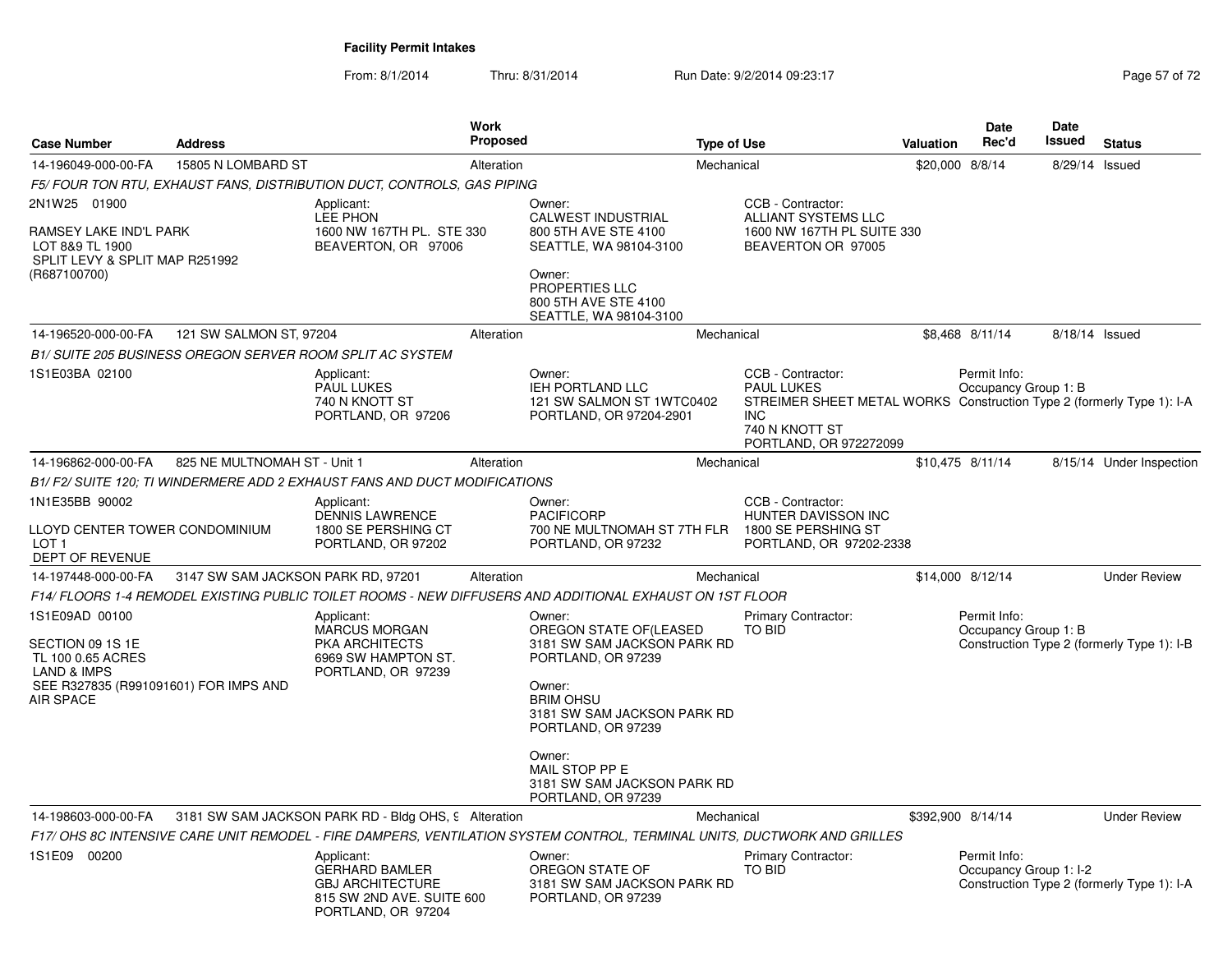From: 8/1/2014Thru: 8/31/2014 Run Date: 9/2/2014 09:23:17 Rege 58 of 72

| <b>Case Number</b>                                             | <b>Address</b>                             |                                                                                                         |            | Work<br><b>Proposed</b><br><b>Type of Use</b>                                                                                  |            |                                                                                                                        | Valuation | <b>Date</b><br>Rec'd                                                           | <b>Date</b><br><b>Issued</b> | <b>Status</b>                              |
|----------------------------------------------------------------|--------------------------------------------|---------------------------------------------------------------------------------------------------------|------------|--------------------------------------------------------------------------------------------------------------------------------|------------|------------------------------------------------------------------------------------------------------------------------|-----------|--------------------------------------------------------------------------------|------------------------------|--------------------------------------------|
| 14-198760-000-00-FA                                            | 12470 NE MARX ST, 97230                    |                                                                                                         | Alteration |                                                                                                                                | Mechanical |                                                                                                                        |           | \$5,500 8/14/14                                                                | 8/21/14 Issued               |                                            |
| <b>B1/SEARS NEW TENANT DUCTWORK</b>                            |                                            |                                                                                                         |            |                                                                                                                                |            |                                                                                                                        |           |                                                                                |                              |                                            |
| 1N2E23BC 00500                                                 |                                            | Applicant:<br><b>CLINT LATIMER</b><br><b>OREGON HEATING</b><br>19300 SW 118TH AVE<br>TUALATIN, OR 97062 |            | Owner:<br>PACIFIC REALTY ASSOCIATES<br>15350 SW SEQUOIA PKWY #300<br>TIGARD, OR 97224-7175<br>Owner:<br><b>LTD PARTNERSHIP</b> |            |                                                                                                                        |           |                                                                                |                              |                                            |
|                                                                |                                            |                                                                                                         |            | 15350 SW SEQUOIA PKWY #300<br>TIGARD, OR 97224-7175                                                                            |            |                                                                                                                        |           |                                                                                |                              |                                            |
| 14-199105-000-00-FA                                            | 110 SW YAMHILL ST, 97204                   |                                                                                                         | Alteration |                                                                                                                                | Mechanical |                                                                                                                        |           | \$257,925 8/15/14                                                              |                              | <b>Under Review</b>                        |
|                                                                |                                            | F14/2ND & 3RD FLOORS JAMA SOFTWARE - ADD 21 NEW WSHP'S, NEW DUCTWORK & GRILLES                          |            |                                                                                                                                |            |                                                                                                                        |           |                                                                                |                              |                                            |
| 1S1E03BA 02400<br><b>PORTLAND</b>                              |                                            | Applicant:<br><b>SEAN DYER</b>                                                                          |            | Owner:<br><b>B13 INVESTORS LLC</b>                                                                                             |            | CCB - Contractor:<br>AMERICAN HEATING INC                                                                              |           | Permit Info:<br>Occupancy Group 1: B Bank, Off.,                               |                              |                                            |
| BLOCK 13<br>LOT 1&2                                            |                                            | AMERICAN HEATING INC<br>5035 SE 24TH AVE<br>PORTLAND, OR 97202                                          |            | 111 SW COLUMBIA ST #1380<br>PORTLAND, OR 97201                                                                                 |            | 5035 SE 24TH<br>PORTLAND, OR 97202-4765                                                                                |           | Med.Off., Pub.Bldg.                                                            |                              | Construction Type 2 (formerly Type 1): I-B |
| 14-199520-000-00-FA                                            | 1300 SW 6TH AVE, 97201                     |                                                                                                         | Alteration |                                                                                                                                | Mechanical |                                                                                                                        |           | \$46,485 8/15/14                                                               |                              | <b>Under Review</b>                        |
|                                                                | B1/1ST FLOOR COMPUTER ROOM A/C REPLACEMENT |                                                                                                         |            |                                                                                                                                |            |                                                                                                                        |           |                                                                                |                              |                                            |
| 1S1E03BC 01900<br>PORTLAND<br>BLOCK 166<br>LOT 1-8             |                                            | Applicant:<br><b>DENNIS LAWRENCE</b><br>1800 SE PERSHING CT<br>PORTLAND, OR 97202                       |            | Owner:<br><b>ERICKSON REALTY LTD</b><br>4900 SW GRIFFITH DR STE 133<br>BEAVERTON, OR 97005                                     |            | CCB - Contractor:<br>HUNTER DAVISSON INC<br>1800 SE PERSHING ST<br>PORTLAND, OR 97202-2338                             |           | Permit Info:<br>Occupancy Group 1: B<br>I-FR                                   |                              | Construction Type 2 (formerly Type 1):     |
| 14-200501-000-00-FA                                            | 421 SE 10TH AVE, 97214                     |                                                                                                         | Alteration |                                                                                                                                | Mechanical |                                                                                                                        |           | \$20,000 8/19/14                                                               | 8/28/14 Issued               |                                            |
| <b>B1/ REMOVE AND REPLACE HVAC UNIT</b>                        |                                            |                                                                                                         |            |                                                                                                                                |            |                                                                                                                        |           |                                                                                |                              |                                            |
| 1N1E35CD 12300<br><b>EAST PORTLAND</b><br>BLOCK 201<br>LOT 5&6 |                                            | Applicant:<br><b>ROYAN FORBES</b><br>401 N DIXON STREET<br>PORTLAND, OR 97227                           |            | Owner:<br>MULTNOMAH COUNTY<br>401 N DIXON ST<br>PORTLAND, OR 97227-1865                                                        |            |                                                                                                                        |           | Permit Info:<br>Occupancy Group 1: B                                           |                              |                                            |
| 14-200569-000-00-FA                                            | 7409 N LEADBETTER RD, 97203                |                                                                                                         | Alteration |                                                                                                                                | Mechanical |                                                                                                                        |           | \$42,000 8/19/14                                                               |                              | <b>Under Review</b>                        |
|                                                                |                                            | F6/ AMERICAN TIRE - INSTALL RTU'S, EXHAUST FANS, DUCTWORK & GAS PIPING                                  |            |                                                                                                                                |            |                                                                                                                        |           |                                                                                |                              |                                            |
| 2N1W25A 01100                                                  |                                            | Applicant:<br>DREW GOHMAN<br>GOHMAN MECHANICAL, INC<br>14505 SE HIGHWAY 212<br>CLACKAMAS, OR 97015      |            | Owner:<br>LIT INDUSTRIAL LTD<br>PARTNERSHIP<br>1717 MCKINNEY AVE #1900<br>DALLAS, TX 75202-1253                                |            | CCB - Contractor:<br><b>DREW GOHMAN</b><br><b>GOHMAN MECHANICAL INC</b><br>14505 SE HWY 212<br>CLACKAMAS OR 97015-8918 |           | Permit Info:<br>Occupancy Group 1: S-1_Storage -<br>Moderate Hazard, Warehouse |                              | Construction Type 2 (formerly Type 1): V-B |
| 14-200606-000-00-FA                                            | 222 SW CLAY ST, 97201                      |                                                                                                         | Alteration |                                                                                                                                | Mechanical |                                                                                                                        |           | \$225,000 8/19/14                                                              |                              | <b>Under Review</b>                        |
|                                                                |                                            | F12/ REMOVE AND REPLACE EXISTING ROOF TOP COOLING TOWER                                                 |            |                                                                                                                                |            |                                                                                                                        |           |                                                                                |                              |                                            |
| 1S1E03BC 03300<br>PORTLAND<br>INC PT VAC ST BLOCK 132          |                                            | Applicant:<br><b>JOSH LIPSCOMB</b><br><b>METRO</b><br>600 NE GRAND AVE<br>PORTLAND OR 97232             |            | Owner:<br>PORTLAND CITY OF<br>1120 SW 5TH AVE #1204<br>PORTLAND, OR 97204-1912                                                 |            | Primary Contractor:<br><b>TO BID</b>                                                                                   |           |                                                                                |                              |                                            |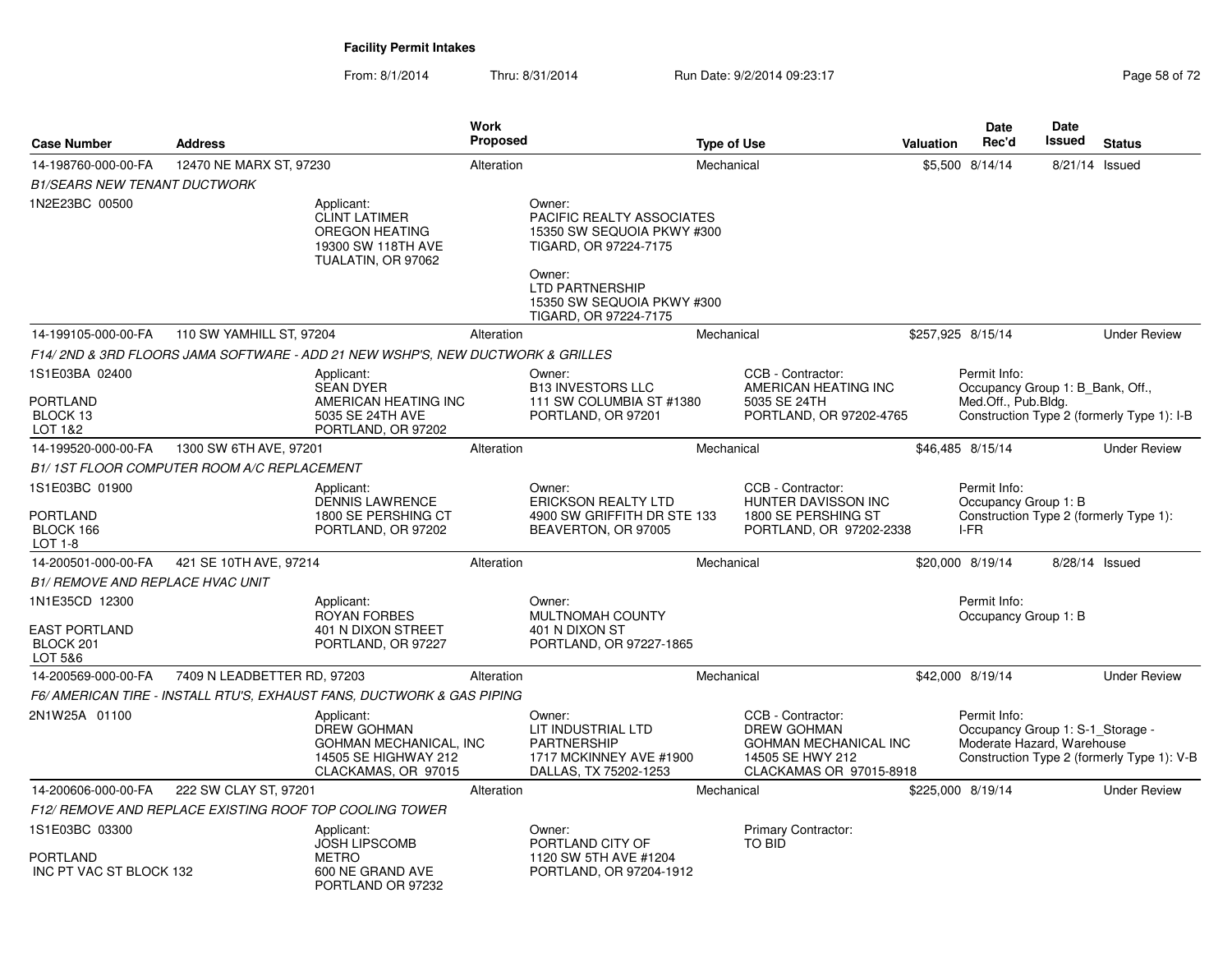From: 8/1/2014Thru: 8/31/2014 Run Date: 9/2/2014 09:23:17 Rege 59 of 72

| <b>Case Number</b>                                       | <b>Address</b>            |                                                                                                           | <b>Work</b><br><b>Proposed</b><br><b>Type of Use</b> |                                                                                                                                            |            |                                                                                                 | <b>Valuation</b> | Date<br>Rec'd                                                           | <b>Date</b><br><b>Issued</b> | <b>Status</b>                               |
|----------------------------------------------------------|---------------------------|-----------------------------------------------------------------------------------------------------------|------------------------------------------------------|--------------------------------------------------------------------------------------------------------------------------------------------|------------|-------------------------------------------------------------------------------------------------|------------------|-------------------------------------------------------------------------|------------------------------|---------------------------------------------|
| 14-200722-000-00-FA                                      | 2250 NW 22ND AVE, 97210   |                                                                                                           | Alteration                                           |                                                                                                                                            | Mechanical |                                                                                                 |                  | \$216,000 8/19/14                                                       |                              | <b>Under Review</b>                         |
|                                                          |                           |                                                                                                           |                                                      | F13/ FLOORS 1-6 LOBBY MECHANICAL DUCTWORK FINAL ROUGH-IN AND GAS-PACK & CONDENSER ON ROOF                                                  |            |                                                                                                 |                  |                                                                         |                              |                                             |
| 1N1E28CA 02500                                           |                           | Applicant:<br><b>DON MORTENSEN</b><br>S M ANDERSEN CO INC<br>PO Box 5003<br>Portland, OR 97208-5003       |                                                      | Owner:<br><b>ROSAN INC</b><br>PO BOX 6712<br>PORTLAND, OR 97228-6712                                                                       |            | CCB - Contractor:<br>AMERICAN HEATING INC<br>5035 SE 24TH<br>PORTLAND, OR 97202-4765            |                  |                                                                         |                              |                                             |
| 14-201827-000-00-FA                                      | 2100 SW RIVER PKY, 97201  |                                                                                                           | Alteration                                           |                                                                                                                                            | Mechanical |                                                                                                 |                  | \$750 8/21/14                                                           |                              | 8/26/14 Issued                              |
|                                                          |                           | B2/1ST FLOOR, SE CORNER - REPLACE 2 EXISTING GRILLES WITH NEW                                             |                                                      |                                                                                                                                            |            |                                                                                                 |                  |                                                                         |                              |                                             |
| 1S1E03CD 00300<br>PARTITION PLAT 1994-55<br>LOT 1 TL 300 |                           | Applicant:<br><b>CLINT LATIMER</b><br>OREGON HEATING<br>19300 SW 118TH AVE<br>TUALATIN, OR 97062          |                                                      | Owner:<br><b>CSHV RIVER PARKWAY LLC</b><br>522 SW 5TH AVE #1105<br>PORTLAND, OR 97204-2128                                                 |            | CCB - Contractor:<br>OHAC INC<br><b>PO BOX 241</b><br>DUNDEE OR 97115                           |                  | Permit Info:<br>Occupancy Group 1: B_Bank, Off.,<br>Med.Off., Pub.Bldg. |                              | Construction Type 2 (formerly Type 1): I-B  |
| 14-202249-000-00-FA                                      | 5600 NE HASSALO ST, 97213 |                                                                                                           | Alteration                                           |                                                                                                                                            | Mechanical |                                                                                                 |                  | \$68,550 8/22/14                                                        |                              | <b>Under Review</b>                         |
|                                                          |                           |                                                                                                           |                                                      | F18/BLDG B NEW TENANT TI FOR DETEMPLE PLUMBING - 2 NEW RTU'S, DUCTWORK FOR OFFICE AND VENTING FOR BATHROOM                                 |            |                                                                                                 |                  |                                                                         |                              |                                             |
| 1N2E31 00100                                             |                           | Applicant:<br><b>BRENT WILLIAMS</b><br><b>DETEMPLE</b><br>1951 NW OVERTON ST<br>PORTLAND, OR 97209        |                                                      | Owner:<br>PACIFIC REALTY ASSOCIATES<br>15115 SW SEQUOIA PKWY<br>#200-WMI<br>PORTLAND, OR 97224                                             |            | CCB - Contractor:<br>DETEMPLE CO INC<br>1951 NW OVERTON ST<br>PORTLAND, OR 972091686            |                  |                                                                         |                              |                                             |
| 14-203622-000-00-FA                                      | 308 SW 2ND AVE, 97204     |                                                                                                           | Alteration                                           |                                                                                                                                            | Mechanical |                                                                                                 |                  | \$36,828 8/25/14                                                        |                              | <b>Under Review</b>                         |
|                                                          |                           | B1/2ND FLOOR SUITE 210 DUCT MODIFICATIONS ADD TWO TERMINAL UNITS                                          |                                                      |                                                                                                                                            |            |                                                                                                 |                  |                                                                         |                              |                                             |
| 1N1E34CD 04600                                           |                           | Applicant:<br>ANTONIJA KRIZANAC<br><b>MCKINSTRY</b><br>16790 NE MASON ST. SUITE 100<br>PORTLAND, OR 97230 |                                                      | Owner:<br><b>NGP DUNCAN PLAZA</b><br>PO BOX 4900 DEPT #360<br>SCOTTSDALE, AZ 85261-4900<br>Owner:<br>PORTLAND LLC<br>PO BOX 4900 DEPT #360 |            | CCB - Contractor:<br>MCKINSTRY CO LLC<br>16970 NE MASON ST, SUITE 100<br>PORTLAND OR 97230-7398 |                  | Permit Info:<br>Occupancy Group 1: B_Bank, Off.,<br>Med.Off., Pub.Bldg. |                              |                                             |
| 14-204062-000-00-FA                                      | 12000 SW 49TH AVE, 97219  |                                                                                                           | Alteration                                           | SCOTTSDALE, AZ 85261-4900                                                                                                                  | Mechanical |                                                                                                 |                  | \$100,000 8/26/14                                                       |                              | <b>Under Review</b>                         |
|                                                          |                           | F18/ PHASE 2 LEVEL 200 OFFICE SPACE RENOVATION - NEW DUCTWORK, VAV'S AND CONTROLS                         |                                                      |                                                                                                                                            |            |                                                                                                 |                  |                                                                         |                              |                                             |
| 1S1E31D 00200                                            |                           | Applicant:                                                                                                |                                                      | Owner:                                                                                                                                     |            | Primary Contractor:                                                                             |                  | Permit Info:                                                            |                              |                                             |
|                                                          |                           | <b>RYAN BURT</b><br><b>GBD ARCITECTS</b><br>1120 NW COUCH ST SUITE 300<br>PORTLAND, OR 97209              |                                                      | PORTLAND COMMUNITY<br><b>COLLEGE DIST</b><br>PO BOX 19000<br>PORTLAND, OR 97280-0990                                                       |            | TO BID                                                                                          |                  | Occupancy Group 1: B                                                    |                              | Construction Type 2 (formerly Type 1): II-B |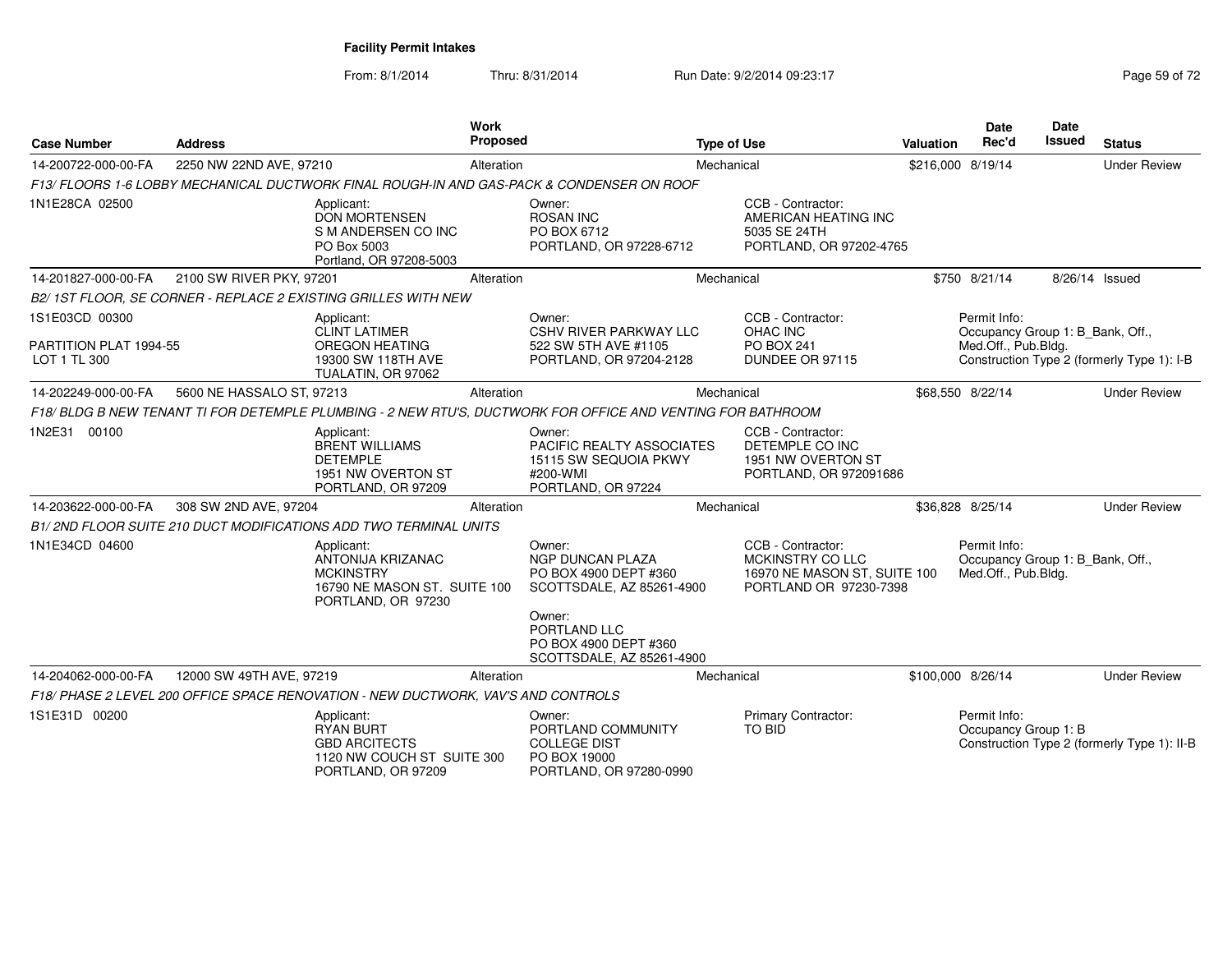From: 8/1/2014

Thru: 8/31/2014 Run Date: 9/2/2014 09:23:17 Research 2010 12

| <b>Case Number</b>                                      | <b>Address</b>                                         |                                                                                                          | <b>Work</b><br>Proposed |                                                                                                                       | <b>Type of Use</b>                                                                                                     | <b>Valuation</b> | <b>Date</b><br>Rec'd                 | Date<br><b>Issued</b> | <b>Status</b>                               |
|---------------------------------------------------------|--------------------------------------------------------|----------------------------------------------------------------------------------------------------------|-------------------------|-----------------------------------------------------------------------------------------------------------------------|------------------------------------------------------------------------------------------------------------------------|------------------|--------------------------------------|-----------------------|---------------------------------------------|
| 14-204413-000-00-FA                                     | 1900 SW 4TH AVE - Unit 2                               |                                                                                                          | Alteration              |                                                                                                                       | Mechanical                                                                                                             |                  | \$59,000 8/27/14                     |                       | <b>Under Review</b>                         |
|                                                         | F3/ F.A.B. SUITE 90-06/07; COOLING SYSTEM INSTALLATION |                                                                                                          |                         |                                                                                                                       |                                                                                                                        |                  |                                      |                       |                                             |
| 1S1E03CB 90001                                          |                                                        | Applicant:                                                                                               |                         | Owner:                                                                                                                | CCB - Contractor:                                                                                                      |                  |                                      |                       |                                             |
| URBAN CENTER CONDOMINIUM<br>LOT <sub>2</sub>            |                                                        | Mark Fujii<br>PSU<br>617 SW MONTGOMERY ST #202<br>PORTLAND OR 97207                                      |                         | OREGON STATE OF (LEASED<br>825 NE MULTNOMAH ST #1900<br>PORTLAND, OR 97232                                            | <b>ALLIANT SYSTEMS LLC</b><br>1600 NW 167TH PL SUITE 330<br>BEAVERTON OR 97005                                         |                  |                                      |                       |                                             |
|                                                         |                                                        |                                                                                                          |                         | Owner:<br><b>PACIFICORP</b><br>825 NE MULTNOMAH ST #1900<br>PORTLAND, OR 97232                                        |                                                                                                                        |                  |                                      |                       |                                             |
| 14-204531-000-00-FA                                     | 50 SW 2ND AVE, 97204                                   |                                                                                                          | Alteration              |                                                                                                                       | Mechanical                                                                                                             |                  | \$15,000 8/27/14                     |                       | <b>Under Review</b>                         |
|                                                         |                                                        |                                                                                                          |                         | F15/3RD & 4TH FLOORS START-UP PDC CHALLENGE - HVAC MODIFICATIONS FOR 2-ZONES, 2 HEAT PUMPS WITH DUCTWORK AND CONTROLS |                                                                                                                        |                  |                                      |                       |                                             |
| 1N1E34DC 01100                                          |                                                        | Applicant:<br>Thomas Ellicott<br>BEARDSLEY BLDG. DEV.<br>115 SW Ash, #500<br>Portland, OR 97204          |                         | Owner:<br>FOUNTAIN VILLAGE<br>DEVELOPMENT CO<br>115 SW ASH ST #500<br>PORTLAND, OR 97204                              | CCB - Contractor:<br>TRANTEL HEATING & COOLING IN<br>2616 SE 17TH AVE<br>PORTLAND, OR 97202                            |                  |                                      |                       |                                             |
| 14-204704-000-00-FA                                     | 5600 NE HASSALO ST, 97213                              |                                                                                                          | Alteration              |                                                                                                                       | Mechanical                                                                                                             |                  | \$88,000 8/27/14                     |                       | <b>Under Review</b>                         |
|                                                         | B2/NEW EQUIPMENT, RTU, DUCTWORK, GAS PIPING            |                                                                                                          |                         |                                                                                                                       |                                                                                                                        |                  |                                      |                       |                                             |
| 1N2E31 00100                                            |                                                        | Applicant:<br>DREW GOHMAN<br><b>GOHMAN MECHANICAL INC</b><br>14505 SE HWY 212<br>CLACKAMAS OR 97015-8918 |                         | Owner:<br>PACIFIC REALTY ASSOCIATES<br>15115 SW SEQUOIA PKWY<br>#200-WMI<br>PORTLAND, OR 97224                        | CCB - Contractor:<br><b>DREW GOHMAN</b><br><b>GOHMAN MECHANICAL INC</b><br>14505 SE HWY 212<br>CLACKAMAS OR 97015-8918 |                  |                                      |                       |                                             |
| 14-204862-000-00-FA                                     | 705 N KILLINGSWORTH ST, 97217                          |                                                                                                          | Alteration              |                                                                                                                       | Mechanical                                                                                                             |                  | \$30,000 8/27/14                     |                       | <b>Under Review</b>                         |
|                                                         | <b>B2/ KILN VENT AND DUCTWORK REPLACEMENT</b>          |                                                                                                          |                         |                                                                                                                       |                                                                                                                        |                  |                                      |                       |                                             |
| 1N1E15CD 12300                                          |                                                        | Applicant:<br><b>JEFF BRANDT</b><br><b>PCC</b><br>12000 SW 49TH AVE<br>PORTLAND, OR 97219                |                         | Owner:<br>PORTLAND COMMUNITY<br><b>COLLEGE DIST</b><br>PO BOX 19000<br>PORTLAND, OR 97280-0990                        | CCB - Contractor:<br>IN LINE COMMERCIAL CONST<br>PO BOX 5837<br>ALOHA, OR 97006                                        |                  | Permit Info:<br>Occupancy Group 1: B |                       | Construction Type 2 (formerly Type 1): II-A |
| 14-204886-000-00-FA                                     | 1001 SW 5TH AVE, 97204                                 |                                                                                                          | Alteration              |                                                                                                                       | Mechanical                                                                                                             |                  | \$25,000 8/27/14                     |                       | <b>Under Review</b>                         |
|                                                         |                                                        |                                                                                                          |                         | F10/ FLOORS 7-9 MECHANICAL HVAC WORK FOR TENANT RENOVATION***new FSDs 8th and 9th firs at womens restrooms/shaft***   |                                                                                                                        |                  |                                      |                       |                                             |
| 1S1E03BB 00800<br><b>PORTLAND</b>                       |                                                        | Applicant:<br><b>KENT POTTEBAUM</b><br><b>GBD ARCHITECTS INC</b>                                         |                         | Owner:<br>OR-CONGRESS CENTER LP<br>235 MONTGOMERY ST 16TH                                                             | Primary Contractor:<br>TO BID                                                                                          |                  | Permit Info:<br>Occupancy Group 1: B |                       | Construction Type 2 (formerly Type 1): I-A  |
| BLOCK 169<br><b>LOT 1-8</b><br>SEE R246278 (R667717341) |                                                        | 1120 NW COUCH SUITE 300<br>PORTLAND OR 97209                                                             |                         | <b>FLOOR</b><br>SAN FRANCISCO, CA 94104-3104                                                                          |                                                                                                                        |                  |                                      |                       |                                             |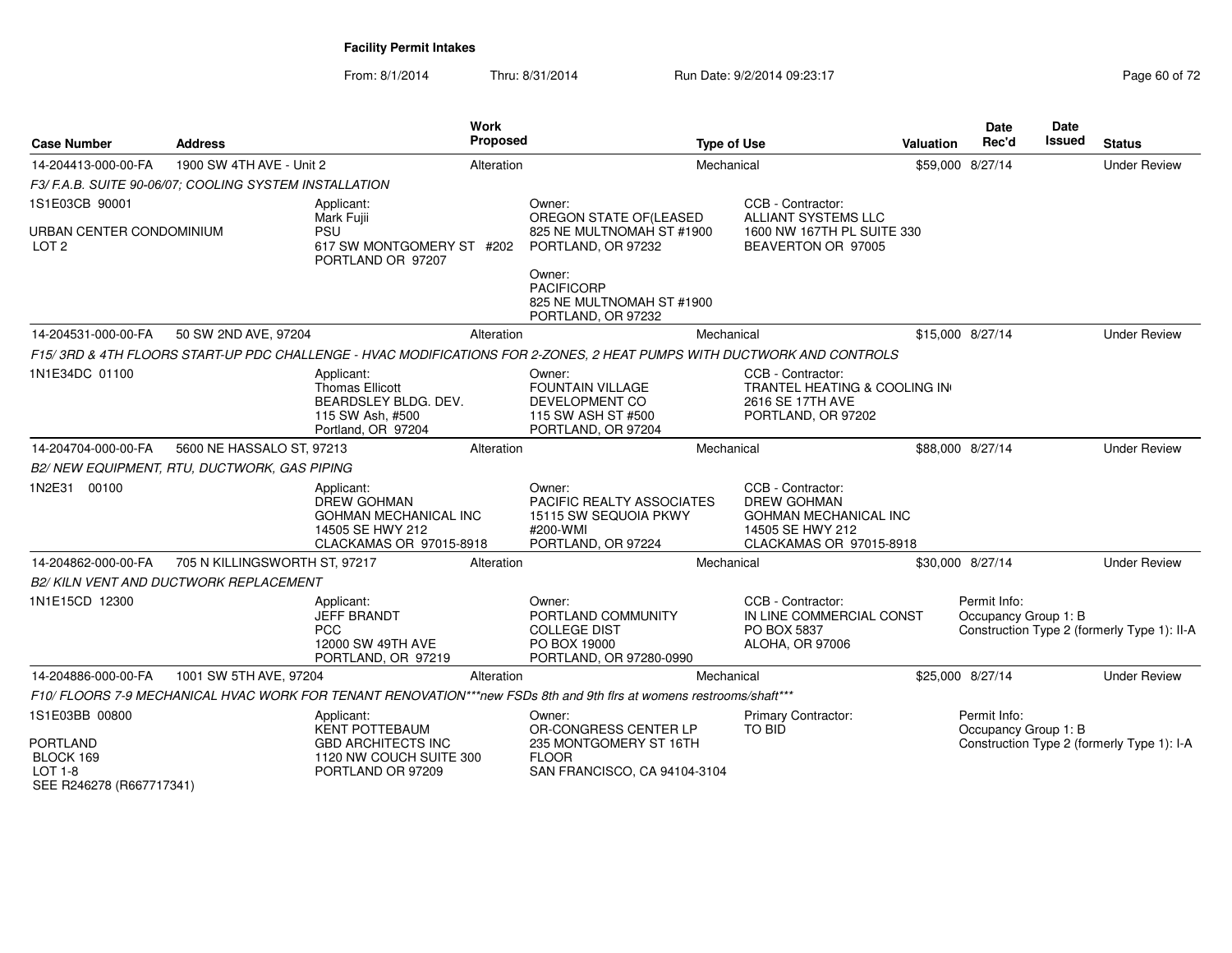From: 8/1/2014Thru: 8/31/2014 Run Date: 9/2/2014 09:23:17 Page 61 of 72

| <b>Case Number</b>                                                              | <b>Address</b>                                        |                                                                                                          | Work<br>Proposed |                                                                                                                                                                          | <b>Type of Use</b> |                                                                                                                                                                           | <b>Valuation</b> | <b>Date</b><br>Rec'd                 | <b>Date</b><br>Issued | <b>Status</b>                                                                      |
|---------------------------------------------------------------------------------|-------------------------------------------------------|----------------------------------------------------------------------------------------------------------|------------------|--------------------------------------------------------------------------------------------------------------------------------------------------------------------------|--------------------|---------------------------------------------------------------------------------------------------------------------------------------------------------------------------|------------------|--------------------------------------|-----------------------|------------------------------------------------------------------------------------|
| 14-205584-000-00-FA                                                             | 5050 NE HOYT ST, 97213                                |                                                                                                          | Alteration       |                                                                                                                                                                          | Mechanical         |                                                                                                                                                                           |                  | \$7,000 8/28/14                      |                       | <b>Under Review</b>                                                                |
|                                                                                 | F7/ SUITE 514; MODIFY AIR DISTRIBUTION FOR NEW LAYOUT |                                                                                                          |                  |                                                                                                                                                                          |                    |                                                                                                                                                                           |                  |                                      |                       |                                                                                    |
| 1N2E31BD 03800                                                                  |                                                       | Applicant:<br><b>RICK SANDERS</b>                                                                        |                  | Owner:<br>PROVIDENCE HEALTH                                                                                                                                              |                    | CCB - Contractor:<br>IN LINE COMMERCIAL CONST                                                                                                                             |                  | Permit Info:<br>Occupancy Group 1: B |                       |                                                                                    |
| <b>CENTER ADD</b><br>BLOCK 3<br>LOT 1-7 INC PT VAC ST<br>LOT 20-26 EXC PT IN ST |                                                       | PROVIDENCE PORTLAND<br><b>MEDICAL CENTER</b><br>4400 NE HALSEY POP II STE 190<br>PORTLAND, OR 97203      |                  | 4400 NE HALSEY ST BLDG 2 #190<br>PORTLAND, OR 97213-1545<br>Owner:<br>SERVICES-OREGON<br>4400 NE HALSEY ST BLDG 2 #190<br>PORTLAND, OR 97213-1545                        |                    | PO BOX 5837<br>ALOHA, OR 97006                                                                                                                                            |                  | I-FR                                 |                       | Construction Type 2 (formerly Type 1):                                             |
| 14-205618-000-00-FA                                                             | 851 SW 6TH AVE, 97205                                 |                                                                                                          | Alteration       |                                                                                                                                                                          | Mechanical         |                                                                                                                                                                           |                  | \$58,612 8/28/14                     |                       | <b>Under Review</b>                                                                |
|                                                                                 |                                                       | F12/ FLOORS 7,8 & 9 SMARSH NEW TENANT REMODEL - HVAC VAV BOXES                                           |                  |                                                                                                                                                                          |                    |                                                                                                                                                                           |                  |                                      |                       |                                                                                    |
| 1S1E03BB 02100                                                                  |                                                       | Applicant:<br><b>PAUL LUKES</b><br><b>INC</b><br>740 N KNOTT ST<br>PORTLAND, OR 972272099                |                  | Owner:<br>SFI 811 SW 6TH AVENUE LLC<br>STREIMER SHEET METAL WORKS 260 CALIFORNIA ST STE 300<br>SAN FRANCISCO, CA 94111                                                   |                    | CCB - Contractor:<br><b>PAUL LUKES</b><br>STREIMER SHEET METAL WORKS Construction Type 2 (formerly Type 1): I-A<br><b>INC</b><br>740 N KNOTT ST<br>PORTLAND, OR 972272099 |                  | Permit Info:<br>Occupancy Group 1: B |                       |                                                                                    |
| 14-205662-000-00-FA                                                             | 222 SW CLAY ST, 97201                                 |                                                                                                          | Alteration       |                                                                                                                                                                          | Mechanical         |                                                                                                                                                                           |                  | \$2,000 8/28/14                      |                       | <b>Under Review</b>                                                                |
| B1/ RELOCATE 40' OF NEW 2" GAS PIPE                                             |                                                       |                                                                                                          |                  |                                                                                                                                                                          |                    |                                                                                                                                                                           |                  |                                      |                       |                                                                                    |
| 1S1E03BC 03300<br><b>PORTLAND</b>                                               |                                                       | Applicant:<br><b>NICK ODLE</b><br>PMC-G                                                                  |                  | Owner:<br>PORTLAND CITY OF<br>1120 SW 5TH AVE #1204                                                                                                                      |                    | CCB - Contractor:<br>PORTLAND MECH CONSTRUCTN<br>INC DBA PTLD MECH CONTR.                                                                                                 |                  |                                      |                       |                                                                                    |
| INC PT VAC ST BLOCK 132                                                         |                                                       | 2000 SE HANNA HARVESTER DR<br>MILWAUKIE, OR 97222                                                        |                  | PORTLAND, OR 97204-1912                                                                                                                                                  |                    | 2000 HANNA HARVESTER DR<br>MILWAUKIE, OR 97222                                                                                                                            |                  |                                      |                       |                                                                                    |
| 14-206214-000-00-FA                                                             | 2421 SE 11TH AVE, 97214                               |                                                                                                          | Alteration       |                                                                                                                                                                          | Mechanical         |                                                                                                                                                                           |                  | \$8,000 8/29/14                      |                       | <b>Under Review</b>                                                                |
| F3/ TENANT 4; RTU, DROPS, GAS LINE                                              |                                                       |                                                                                                          |                  |                                                                                                                                                                          |                    |                                                                                                                                                                           |                  |                                      |                       |                                                                                    |
| 1S1E02CD 09200                                                                  |                                                       | Applicant:<br>MILO COY<br>VIKING HEATING & SHEETMETAL<br><b>LLC</b><br>PO BOX 2610<br>ESTACADA, OR 97023 |                  | Owner:<br><b>JAMES R ALLAN</b><br>2770 NW IMPERIAL TER<br>PORTLAND, OR 97210-3316<br>Owner:<br><b>MARILYN M ALLAN</b><br>2770 NW IMPERIAL TER<br>PORTLAND, OR 97210-3316 |                    | CCB - Contractor:<br>VIKING HEATING & SHEETMETAL Occupancy Group 1: F-1_Industrial Plant -<br><b>INC</b><br>PO BOX<br>2610 ESTACADA OR 97023                              |                  | Permit Info:<br>Factory, Mod. Hazard |                       |                                                                                    |
| 14-193114-000-00-FA                                                             | 2201 NE LLOYD BLVD, 97232                             |                                                                                                          | Alteration       |                                                                                                                                                                          | Plumbing           |                                                                                                                                                                           |                  | \$8/4/14                             |                       | 8/4/14 Issued                                                                      |
|                                                                                 |                                                       |                                                                                                          |                  |                                                                                                                                                                          |                    |                                                                                                                                                                           |                  |                                      |                       |                                                                                    |
| 1N1E35BA 00101                                                                  |                                                       | Applicant:<br>CASCADE PLUMBING CO<br>2416 N HAYDEN ISLAND DR<br>PORTLAND, OR 97217-8256                  |                  | Owner:<br>CAPREF LLOYD CENTER LLC<br>2201 LLOYD CENTER<br>PORTLAND, OR 97232                                                                                             |                    |                                                                                                                                                                           |                  | Permit Info:<br>Station              |                       | Occupancy Group 1: M_Store, Service<br>Construction Type 2 (formerly Type 1): II-A |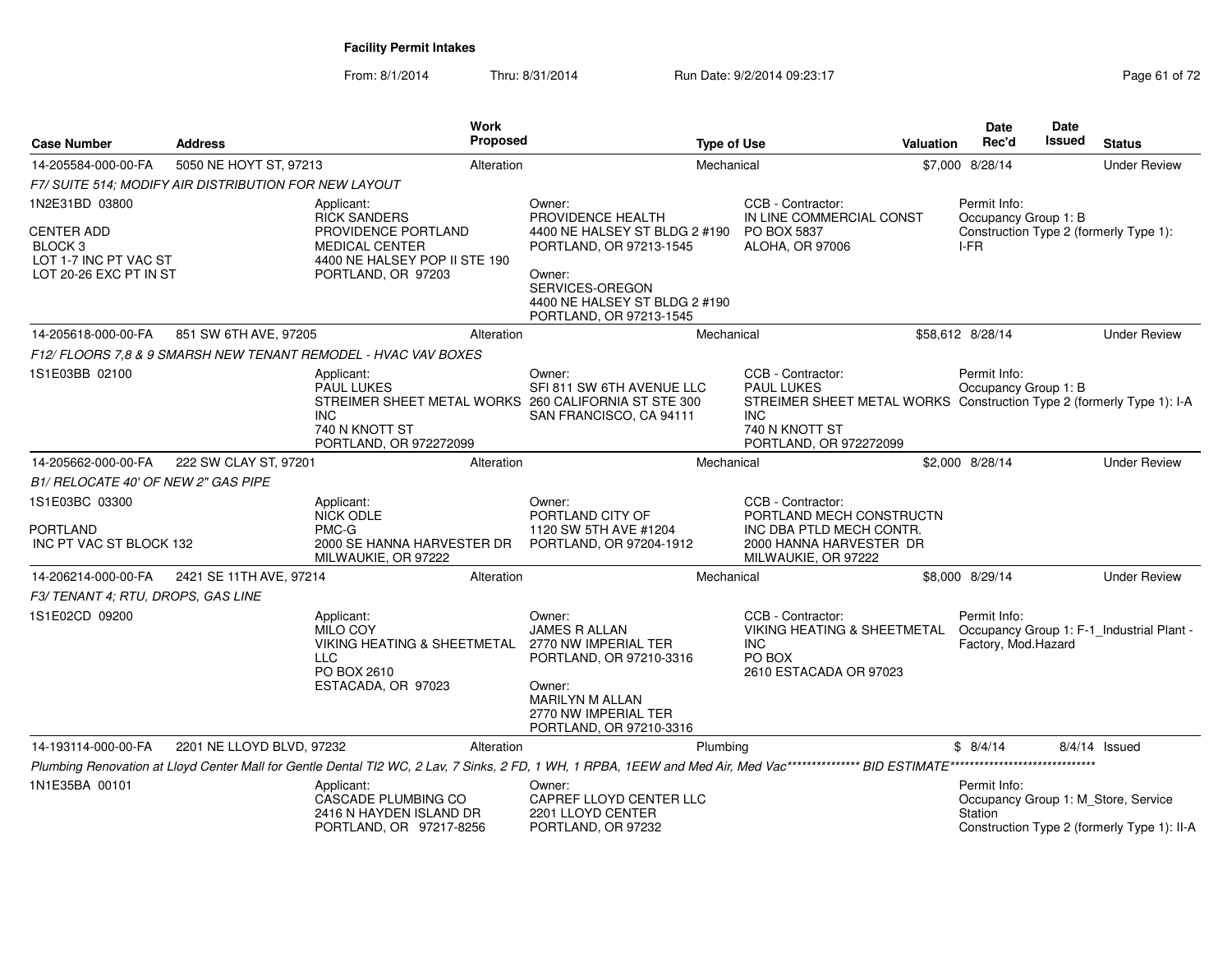From: 8/1/2014Thru: 8/31/2014 Run Date: 9/2/2014 09:23:17 Rege 62 of 72

| <b>Case Number</b>                                                         | <b>Address</b>                                                         |                                                                                                                        | Work<br><b>Proposed</b> |                                                                                                                                   | <b>Type of Use</b> |                                                                           | Valuation | Date<br>Rec'd                                   | <b>Date</b><br><b>Issued</b> | <b>Status</b>                                |
|----------------------------------------------------------------------------|------------------------------------------------------------------------|------------------------------------------------------------------------------------------------------------------------|-------------------------|-----------------------------------------------------------------------------------------------------------------------------------|--------------------|---------------------------------------------------------------------------|-----------|-------------------------------------------------|------------------------------|----------------------------------------------|
| 14-193150-000-00-FA                                                        | 1001 SW 5TH AVE, 97204                                                 |                                                                                                                        | Alteration              |                                                                                                                                   | Plumbing           |                                                                           |           | \$8/4/14                                        |                              | 8/4/14 Under Inspection                      |
|                                                                            |                                                                        | Plumbing Renovation at Congress Center 7th, 8th and 9th Floors7th floor Breakroom, 8th and 9th floor RR                |                         |                                                                                                                                   |                    |                                                                           |           |                                                 |                              |                                              |
| 1S1E03BB 00800                                                             |                                                                        | Applicant:<br>AMERICAN HEATING INC                                                                                     |                         | Owner:<br>OR-CONGRESS CENTER LP                                                                                                   |                    |                                                                           |           | Permit Info:<br>Occupancy Group 1: B            |                              |                                              |
| <b>PORTLAND</b><br>BLOCK 169<br><b>LOT 1-8</b><br>SEE R246278 (R667717341) |                                                                        | 5035 SE 24TH<br>Portland Oregon 97202-4765                                                                             |                         | 235 MONTGOMERY ST 16TH<br><b>FLOOR</b><br>SAN FRANCISCO, CA 94104-3104                                                            |                    |                                                                           |           |                                                 |                              | Construction Type 2 (formerly Type 1): I-A   |
| 14-193510-000-00-FA                                                        | 3050 SE DIVISION ST, 97202                                             |                                                                                                                        | Alteration              |                                                                                                                                   | Plumbing           |                                                                           |           | \$8/5/14                                        |                              | <b>Under Review</b>                          |
|                                                                            |                                                                        | Plumbing Renovation at D Street Village Suite 175 for Rolling Wrench TI1 Utility Sink                                  |                         |                                                                                                                                   |                    |                                                                           |           |                                                 |                              |                                              |
| 1S1E12BA 06000                                                             |                                                                        |                                                                                                                        |                         | Owner:<br><b>ADG IIIA LLC</b>                                                                                                     |                    |                                                                           |           | Permit Info:                                    |                              | Construction Type 2 (formerly Type 1): III-B |
| <b>EAST PORTLAND HTS</b><br>BLOCK 6<br>LOT 1-4                             |                                                                        |                                                                                                                        |                         | 2314 NW SAVIER ST<br>PORTLAND, OR 97210-2514                                                                                      |                    |                                                                           |           |                                                 |                              |                                              |
| 14-193826-000-00-FA                                                        | 3161 SW SAM JACKSON PARK RD, 97201                                     |                                                                                                                        | Alteration              |                                                                                                                                   | Plumbing           |                                                                           |           | \$8/5/14                                        | 8/5/14 Final                 |                                              |
|                                                                            | Plumbing Renovation at OHSU Emma Jones HallCap 6 fixtures, install lav |                                                                                                                        |                         |                                                                                                                                   |                    |                                                                           |           |                                                 |                              |                                              |
| 1S1E09 00600                                                               |                                                                        | Applicant:<br>455 SE 2nd Avenue<br>HILLSBORO, OR 97123                                                                 |                         | Owner:<br>ADVANCED TECHNOLOGY GROUF OREGON STATE OF (MEDICAL<br><b>DEPT</b><br>3181 SW SAM JACKSON PARK RD<br>PORTLAND, OR 97239  |                    |                                                                           |           | Permit Info:<br>Occupancy Group 1: B<br>$V-1HR$ |                              | Construction Type 2 (formerly Type 1):       |
| 14-193971-000-00-FA                                                        | 3100 NW INDUSTRIAL ST, 97210                                           |                                                                                                                        | Alteration              |                                                                                                                                   | Plumbing           |                                                                           |           | \$8/5/14                                        | 8/5/14 Final                 |                                              |
|                                                                            | Plumbing Renovation at Rose City PGE to Repair Storm Sewer             |                                                                                                                        |                         |                                                                                                                                   |                    |                                                                           |           |                                                 |                              |                                              |
| 1N1E29CA 00600<br><b>GUILDS ADD</b>                                        |                                                                        | Applicant:<br>CIPRIANO & SON<br><b>CONSTRUCTION INC</b>                                                                |                         | Owner:<br>PORTLAND GENERAL ELECTRIC<br>CO                                                                                         |                    | CCB - Contractor:<br><b>CIPRIANO &amp; SON</b><br><b>CONSTRUCTION INC</b> |           |                                                 |                              |                                              |
| <b>BLOCK1</b><br>LOT 4-7 TL 600                                            |                                                                        | 27905 SE HALEY RD<br>BORING, OR 97009                                                                                  |                         | 121 SW SALMON ST 3WTCBR07<br>PORTLAND, OR 97204-2901                                                                              |                    | 27905 SE HALEY RD<br><b>BORING, OR 97009</b>                              |           |                                                 |                              |                                              |
| 14-194455-000-00-FA                                                        | 851 SW 6TH AVE, 97205                                                  |                                                                                                                        | Alteration              |                                                                                                                                   | Plumbing           |                                                                           |           | \$8/6/14                                        | 8/6/14 Final                 |                                              |
|                                                                            |                                                                        |                                                                                                                        |                         | Plumbing Renovation at Pacific Center 10th FloorRestroom Remodel Demo 1WC, 1Uri, Relocate 4 WC, 1Uri, 4 Lav and insure FD's exist |                    |                                                                           |           |                                                 |                              |                                              |
| 1S1E03BB 02100                                                             |                                                                        | Applicant:<br><b>JOHN R DUNCAN</b><br><b>GRIDLINE PLUMBING &amp; HEATING</b><br>4343 SE 37TH AVE<br>PORTLAND, OR 97202 |                         | Owner:<br>PLI PORTLAND LLC<br>1825 S GRANT ST STE 700<br>SAN MATEO, CA 94402                                                      |                    |                                                                           |           | Permit Info:<br>Occupancy Group 1: B            |                              | Construction Type 2 (formerly Type 1): I-A   |
| 14-194474-000-00-FA                                                        | 14015 NE GLISAN ST, 97230                                              |                                                                                                                        | Alteration              |                                                                                                                                   | Plumbing           |                                                                           |           | \$8/6/14                                        |                              | <b>Under Review</b>                          |
|                                                                            |                                                                        | Plumbing Renovation at Glendoveer ClubhouseRoof Replacement Scuppers                                                   |                         |                                                                                                                                   |                    |                                                                           |           |                                                 |                              |                                              |
| 1N2E35A 00200                                                              |                                                                        |                                                                                                                        |                         | Owner:<br>METRO(LEASED COURSE CO                                                                                                  |                    |                                                                           |           |                                                 |                              |                                              |
| SECTION 35 1N 2E<br>TL 200 4.50 ACRES                                      |                                                                        |                                                                                                                        |                         | 600 NE GRAND AVE<br>PORTLAND, OR 97232-2736                                                                                       |                    |                                                                           |           |                                                 |                              |                                              |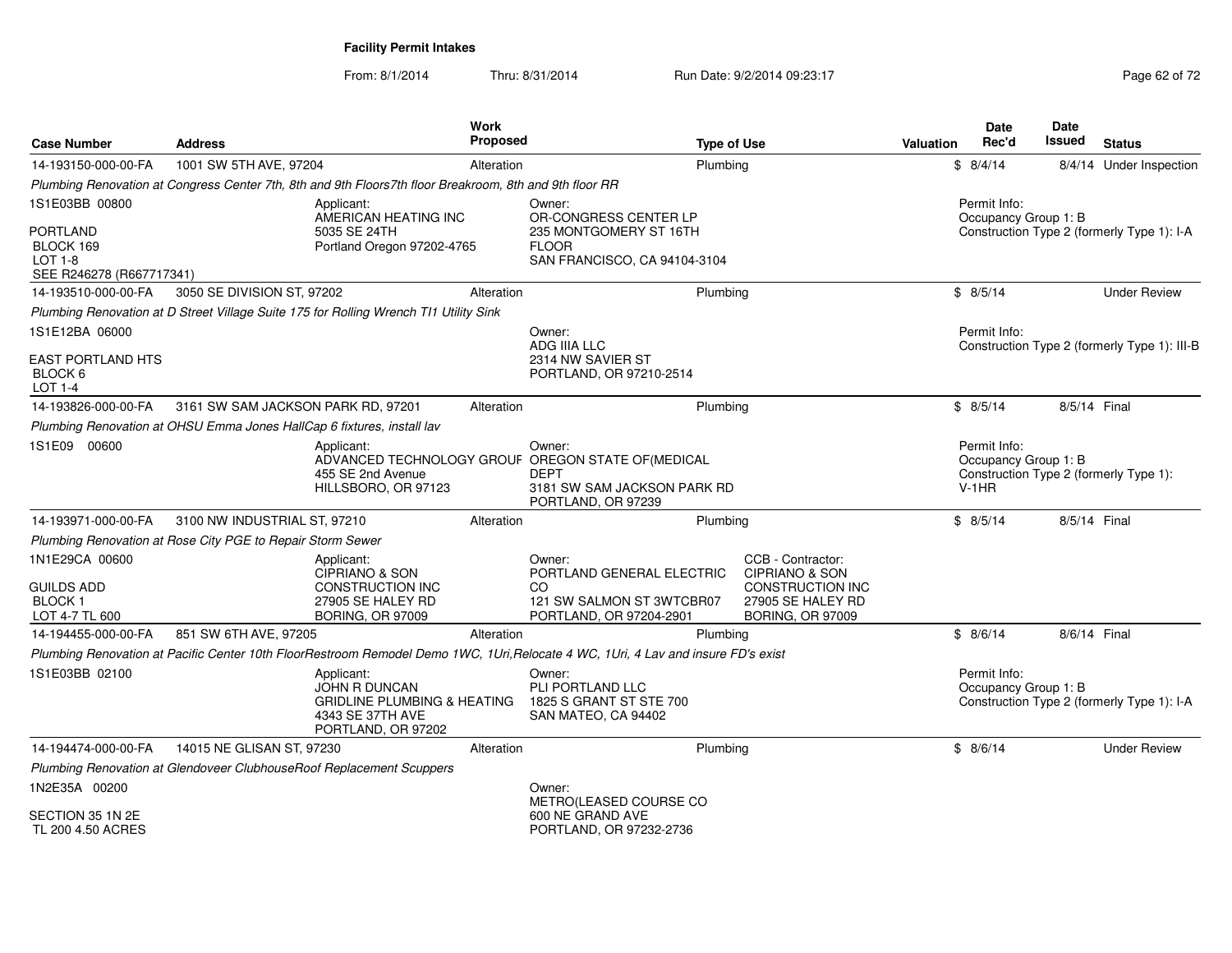From: 8/1/2014Thru: 8/31/2014 Run Date: 9/2/2014 09:23:17 Rege 63 of 72

| <b>Case Number</b>                                        | <b>Address</b>                                                       |                                                                                                          | Work<br><b>Proposed</b> |                                                                                                        | <b>Type of Use</b> | <b>Valuation</b> | <b>Date</b><br>Rec'd                         | <b>Date</b><br>Issued | <b>Status</b>                              |
|-----------------------------------------------------------|----------------------------------------------------------------------|----------------------------------------------------------------------------------------------------------|-------------------------|--------------------------------------------------------------------------------------------------------|--------------------|------------------|----------------------------------------------|-----------------------|--------------------------------------------|
| 14-195278-000-00-FA                                       | 7409 N LEADBETTER RD, 97203                                          |                                                                                                          | Alteration              |                                                                                                        | Plumbing           |                  | \$8/7/14                                     |                       | $8/7/14$ Issued                            |
|                                                           |                                                                      | Plumbing Renovation at American Tire Dealer6 WC, 2 Uri, 4 Lav, 1 Mop, 1 WH, 3 FD, 1 DF, 1 EEW            |                         |                                                                                                        |                    |                  |                                              |                       |                                            |
| 2N1W25A 01100                                             |                                                                      | Applicant:<br><b>WESTERN PLUMBING</b><br>9460 SW TIGARD AVE #101<br>TIGARD, OR 97223-5272                |                         | Owner:<br>LIT INDUSTRIAL LTD<br><b>PARTNERSHIP</b><br>1717 MCKINNEY AVE #1900<br>DALLAS, TX 75202-1253 |                    |                  |                                              |                       |                                            |
| 14-195314-000-00-FA                                       | 2501 SW 1ST AVE, 97201                                               |                                                                                                          | Alteration              |                                                                                                        | Plumbing           |                  | \$8/7/14                                     |                       | $8/7/14$ Issued                            |
|                                                           |                                                                      | Pumbing Renovation at Marquam Building Suite 370Condensate drain to Breakroom sink                       |                         |                                                                                                        |                    |                  |                                              |                       |                                            |
| 1S1E10BB 00800<br>SOUTH AUDITORIUM ADD                    |                                                                      | Applicant:<br>HUNTER DAVISSON INC                                                                        |                         | Owner:<br>WESTON INVESTMENT CO LLC<br>2154 NE BROADWAY RM 200                                          |                    |                  | Permit Info:<br>Occupancy Group 1: B         |                       | Construction Type 2 (formerly Type 1):     |
| BLOCK F TL 800                                            |                                                                      |                                                                                                          |                         | PORTLAND, OR 97232-1590                                                                                |                    | I-FR             |                                              |                       |                                            |
| 14-195352-000-00-FA                                       | 15929 NE CAMERON BLVD - Bldg 2, 97230                                |                                                                                                          | Alteration              |                                                                                                        | Plumbing           |                  | \$8/7/14                                     |                       | <b>Under Review</b>                        |
|                                                           |                                                                      | Plumbing Renovation at 158th Park Building #2 for SenvionAdd Utility Sink and DW                         |                         |                                                                                                        |                    |                  |                                              |                       |                                            |
| 1N2E24AA 00300                                            |                                                                      |                                                                                                          |                         | Owner:<br><b>WALTON CWOR COMMERCE</b><br>PO BOX 460169<br>HOUSTON, TX 77056                            |                    |                  |                                              |                       |                                            |
| 14-195670-000-00-FA                                       | 1300 SW 6TH AVE, 97201                                               |                                                                                                          | Alteration              |                                                                                                        | Plumbing           |                  | \$8/8/14                                     |                       | 8/8/14 Under Inspection                    |
|                                                           | Plumbing Renovation at Unitus Plaza 1st, 4th and 5th Floor Restrooms |                                                                                                          |                         |                                                                                                        |                    |                  |                                              |                       |                                            |
| 1S1E03BC 01900<br><b>PORTLAND</b><br>BLOCK 166<br>LOT 1-8 |                                                                      | Applicant:<br><b>CASCADE PLUMBING CO</b><br>2416 N HAYDEN ISLAND DR<br>PORTLAND, OR 97217-8256           |                         | Owner:<br><b>ERICKSON REALTY LTD</b><br>4900 SW GRIFFITH DR STE 133<br>BEAVERTON, OR 97005             |                    |                  | Permit Info:<br>Occupancy Group 1: B<br>I-FR |                       | Construction Type 2 (formerly Type 1):     |
| 14-195861-000-00-FA                                       | 851 SW 6TH AVE, 97205                                                |                                                                                                          | Alteration              |                                                                                                        | Plumbing           |                  | \$8/8/14                                     |                       | 8/27/14 Under Inspection                   |
|                                                           |                                                                      | Plumbing Renovation at Pacific Center for Smarsh TI7th Flr 2 Sinks, 8th Flr 2 sinks 3 DW, 9th Flr 1 Sink |                         |                                                                                                        |                    |                  |                                              |                       |                                            |
| 1S1E03BB 02100                                            |                                                                      | Applicant:<br>D & F PLUMBING CO<br>4636 N ALBINA<br>PORTLAND, OR 97217                                   |                         | Owner:<br>PLI PORTLAND LLC<br>1825 S GRANT ST STE 700<br>SAN MATEO, CA 94402                           |                    |                  | Permit Info:<br>Occupancy Group 1: B         |                       | Construction Type 2 (formerly Type 1): I-A |
| 14-195873-000-00-FA                                       | 7921 NE SANDY BLVD, 97213                                            |                                                                                                          | Alteration              |                                                                                                        | Plumbing           |                  | \$8/8/14                                     |                       | <b>Under Review</b>                        |
|                                                           |                                                                      | Plumbing Renovation at Gregory Heights LibraryArea Drain in Sidewalk Ajacent to new Doors.               |                         |                                                                                                        |                    |                  |                                              |                       |                                            |
| 1N2E20DD 01900<br><b>MONTCLAIR</b><br>BLOCK <sub>9</sub>  |                                                                      |                                                                                                          |                         | Owner:<br>MULTNOMAH COUNTY(LIBRARY-<br>401 N DIXON ST<br>PORTLAND, OR 97227-1865                       |                    |                  |                                              |                       |                                            |
| LOT 8-15                                                  |                                                                      |                                                                                                          |                         | Owner:<br><b>GREGORY HEIGHTS)</b><br>401 N DIXON ST<br>PORTLAND, OR 97227-1865                         |                    |                  |                                              |                       |                                            |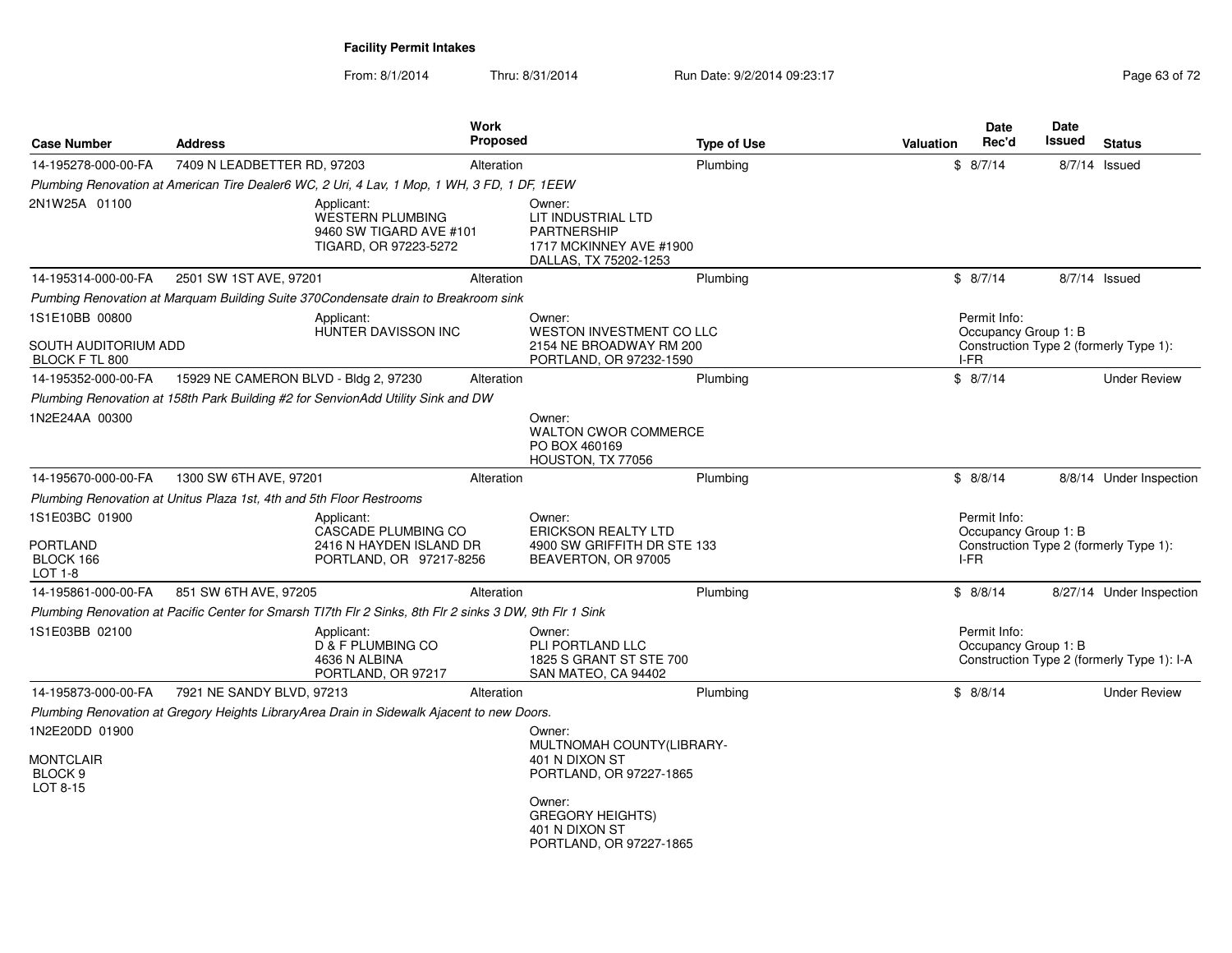From: 8/1/2014Thru: 8/31/2014 Run Date: 9/2/2014 09:23:17 Page 64 of 72

| <b>Case Number</b>                                                                                                  | <b>Address</b>                                                                  | <b>Work</b><br>Proposed                                                                                                                   | <b>Type of Use</b>                                    | <b>Valuation</b> | <b>Date</b><br>Rec'd                             | Date<br>Issued | <b>Status</b>                                |
|---------------------------------------------------------------------------------------------------------------------|---------------------------------------------------------------------------------|-------------------------------------------------------------------------------------------------------------------------------------------|-------------------------------------------------------|------------------|--------------------------------------------------|----------------|----------------------------------------------|
| 14-195886-000-00-FA                                                                                                 | 1618 SW 1ST AVE, 97201                                                          | Alteration                                                                                                                                | Plumbing                                              |                  | \$8/8/14                                         |                | <b>Under Review</b>                          |
|                                                                                                                     | Plumbing Renovation at Riviera Plaza ParkingR/R 4 Area Drains                   |                                                                                                                                           |                                                       |                  |                                                  |                |                                              |
| 1S1E03CA 00700                                                                                                      |                                                                                 | Owner:                                                                                                                                    |                                                       |                  | Permit Info:                                     |                |                                              |
| <b>SOUTH AUDITORIUM ADD</b><br>NLY 351.85' OF BLOCK I                                                               |                                                                                 | <b>HARSCH INVESTMENT</b>                                                                                                                  | 1121 SW SALMON ST #500<br>PORTLAND, OR 97205-2022     |                  |                                                  |                | Construction Type 2 (formerly Type 1): III-B |
|                                                                                                                     |                                                                                 | Owner:<br><b>PROPERTIES LLC</b>                                                                                                           | 1121 SW SALMON ST #500<br>PORTLAND, OR 97205-2022     |                  |                                                  |                |                                              |
| 14-195911-000-00-FA                                                                                                 | 333 SW 5TH AVE, 97204                                                           | Alteration                                                                                                                                | Plumbing                                              |                  | \$8/8/14                                         |                | <b>Under Review</b>                          |
|                                                                                                                     |                                                                                 | Plumbing Renovation at Oregon Trail Building for On Point Community Credit Union1WC, 1 Lav, 1 Sink (517 SW Stark)                         |                                                       |                  |                                                  |                |                                              |
| 1N1E34CD 06800                                                                                                      |                                                                                 | Owner:<br>OTB LLC                                                                                                                         |                                                       |                  | Permit Info:<br>Occupancy Group 1: B_Bank, Off., |                |                                              |
| <b>PORTLAND</b><br>BLOCK 82<br>S 0.56' OF LOT 2<br>LOT 3&4<br>HISTORIC PROPERTY; POTENTIAL<br><b>ADDITIONAL TAX</b> |                                                                                 | 2712 SE 20TH AVE                                                                                                                          | PORTLAND, OR 97202-2231                               |                  | Med.Off., Pub.Bldg.                              |                |                                              |
| 14-195918-000-00-FA                                                                                                 | 510 SW 3RD AVE, 97204                                                           | Alteration                                                                                                                                | Plumbing                                              |                  | \$8/8/14                                         |                | 8/25/14 Under Inspection                     |
|                                                                                                                     | Plumbing Renovation at Postal Building Suite 206 for Fulcrum PoliticalSink & DW |                                                                                                                                           |                                                       |                  |                                                  |                |                                              |
| 1S1E03BA 05300                                                                                                      | Applicant:<br>PO Box 3175                                                       | Owner:<br>GILLESPIE PLUMBING LLC<br>LOYALTY HOLDINGS LLC<br>3657 MAIN ST<br>Oregon City Oregon 97045<br>MANCHESTER, VT 05254              |                                                       |                  |                                                  |                |                                              |
| 14-195992-000-00-FA                                                                                                 | 1120 NW COUCH ST, 97209                                                         | Alteration                                                                                                                                | Plumbing                                              |                  | \$8/8/14                                         |                | <b>Under Review</b>                          |
|                                                                                                                     |                                                                                 | Plumbing Renovation at Brewery Block 2 for Native Foods Cafe TI1121 W Burnside St. 1st Floor8/8/14 Not Approved by Mult. Co. Health Dept. |                                                       |                  |                                                  |                |                                              |
| 1N1E33DA 04900                                                                                                      |                                                                                 | Owner:<br>PO BOX 320099                                                                                                                   | MEPT BREWERY BLOCK 2 LLC<br>ALEXANDRIA, VA 22320-0156 |                  | Permit Info:                                     |                | Occupancy Group 1: A-2 Restaurant            |
| 14-196473-000-00-FA                                                                                                 | 3181 SW SAM JACKSON PARK RD - Bldg DCH, 9 Alteration                            |                                                                                                                                           | Plumbing                                              |                  | \$8/11/14                                        |                | 8/11/14 Under Inspection                     |
|                                                                                                                     | Plumbing Renovation at OHSU Doernbecker 8th floor OR #2Med Gas                  |                                                                                                                                           |                                                       |                  |                                                  |                |                                              |
| 1S1E09 00200                                                                                                        | Applicant:<br>455 SE 2nd Avenue<br>HILLSBORO, OR 97123                          | Owner:<br>ADVANCED TECHNOLOGY GROUF OREGON STATE OF<br>PORTLAND, OR 97239                                                                 | 3181 SW SAM JACKSON PARK RD                           |                  |                                                  |                |                                              |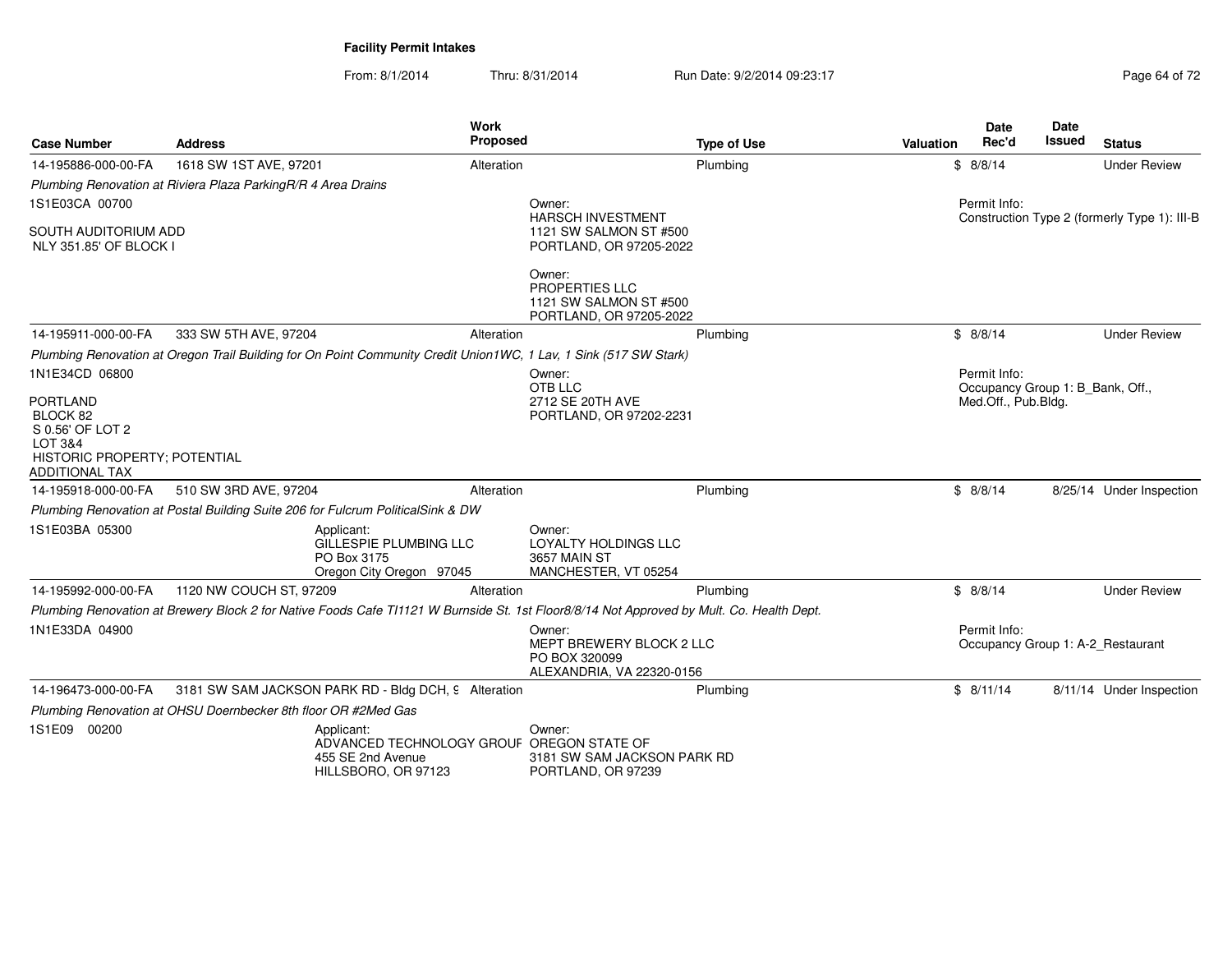From: 8/1/2014Thru: 8/31/2014 Run Date: 9/2/2014 09:23:17 Rege 65 of 72

| <b>Case Number</b>                                                                                             | <b>Address</b>                                                        | <b>Work</b><br><b>Proposed</b>                                                                             |                                                                                               | <b>Type of Use</b> | Valuation | Date<br>Rec'd                       | <b>Date</b><br>Issued            | <b>Status</b>                              |
|----------------------------------------------------------------------------------------------------------------|-----------------------------------------------------------------------|------------------------------------------------------------------------------------------------------------|-----------------------------------------------------------------------------------------------|--------------------|-----------|-------------------------------------|----------------------------------|--------------------------------------------|
| 14-196626-000-00-FA                                                                                            | 233 SW NAITO PKY, 97204                                               | Alteration                                                                                                 |                                                                                               | Plumbing           |           | \$8/11/14                           |                                  | 8/11/14 Under Inspection                   |
|                                                                                                                |                                                                       | Plumbing Renovation at Fechheimer Building 3rd and 4th FloorBreakroom Sink and DW                          |                                                                                               |                    |           |                                     |                                  |                                            |
| 1N1E34DC 03300                                                                                                 |                                                                       | Applicant:<br>JAMES ROOD PLUMBING INC<br>125 S 1ST AVE #542<br>Hillsboro, OR 97123                         | Owner:<br><b>RUSSELL FELLOWS</b><br>200 SW MARKET ST #1720<br>PORTLAND, OR 97201-5718         |                    |           |                                     |                                  |                                            |
|                                                                                                                |                                                                       |                                                                                                            | Owner:<br>PROPERTIES LLC<br>200 SW MARKET ST #1720<br>PORTLAND, OR 97201-5718                 |                    |           |                                     |                                  |                                            |
| 14-196680-000-00-FA                                                                                            | 111 SW COLUMBIA ST, 97258                                             | Alteration                                                                                                 |                                                                                               | Plumbing           |           | \$8/11/14                           |                                  | <b>Under Review</b>                        |
|                                                                                                                |                                                                       | Plumbing Renovation at Columbia Square Suite 1315 for Grace Law TI Breakroom Sink and DW                   |                                                                                               |                    |           |                                     |                                  |                                            |
| 1S1E03BD 01700                                                                                                 |                                                                       |                                                                                                            | Owner:                                                                                        |                    |           | Permit Info:                        |                                  |                                            |
| PORTLAND<br>BLOCK 129<br><b>LOT 1-8</b>                                                                        |                                                                       |                                                                                                            | <b>COLUMBIA SQUARE LLC</b><br>111 SW COLUMBIA ST #1380<br>PORTLAND, OR 97201-5845             |                    |           | Occupancy Group 1: B                |                                  | Construction Type 2 (formerly Type 1): I-A |
| 14-196691-000-00-FA                                                                                            | 100 SW MARKET ST, 97201                                               | Alteration                                                                                                 |                                                                                               | Plumbing           |           | \$8/11/14                           |                                  | <b>Under Review</b>                        |
|                                                                                                                |                                                                       | Plumbing Renovation at The 100 At Park SquareDemo 2nd, 3rd and 7th Floor Non ADA Restrooms                 |                                                                                               |                    |           |                                     |                                  |                                            |
| 1S1E03CB 00700                                                                                                 |                                                                       |                                                                                                            | Owner:                                                                                        |                    |           |                                     |                                  |                                            |
| SOUTH AUDITORIUM ADD<br><b>BLOCK A</b><br>LOT 2 TL 700                                                         |                                                                       |                                                                                                            | <b>CSHV FIRST AND MARKET LLC</b><br>1420 FIFTH AVE #2020<br>SEATTLE, WA 98101-2337            |                    |           |                                     |                                  |                                            |
| 14-197688-000-00-FA                                                                                            | 319 SW WASHINGTON ST, 97204                                           | Alteration                                                                                                 |                                                                                               | Plumbing           |           | \$8/13/14                           |                                  | <b>Under Review</b>                        |
|                                                                                                                | Plumbing Renovation at Spalding Building Mezzanine and 2nd Floor Demo |                                                                                                            |                                                                                               |                    |           |                                     |                                  |                                            |
| 1N1E34CD 07800                                                                                                 |                                                                       |                                                                                                            | Owner:<br>THREE NINETEEN WASHINGTON<br><b>LLC</b><br>PO BOX 416<br>MANCHESTER, VT 05254       |                    |           | Permit Info:<br>Med.Off., Pub.Bldg. | Occupancy Group 1: B Bank, Off., |                                            |
| 14-197863-000-00-FA                                                                                            | 34 NW 1ST AVE, 97209                                                  | Alteration                                                                                                 |                                                                                               | Plumbing           |           | \$8/13/14                           | 8/13/14 Issued                   |                                            |
|                                                                                                                | Plumbing Renovation at Blagen Blk for AirBnB 2nd and 3rd Flr5 sinks   |                                                                                                            |                                                                                               |                    |           |                                     |                                  |                                            |
| 1N1E34DB 00400                                                                                                 |                                                                       | Applicant:                                                                                                 | Owner:                                                                                        |                    |           |                                     |                                  |                                            |
| <b>COUCHS ADD</b><br>BLOCK <sub>9</sub><br>LOT 6&7<br>HISTORIC PROPERTY 15 YR 2000<br>POTENTIAL ADDITIONAL TAX |                                                                       | PORTLAND MECHANICAL<br><b>CONTRACTORS</b><br>2000 SE HANNA HARVESTER<br><b>DRIVE</b><br>MILWAUKIE OR 97222 | <b>FOUNTAIN VILLAGE</b><br><b>DEVELOPMENT INC</b><br>115 SW ASH ST #500<br>PORTLAND, OR 97204 |                    |           |                                     |                                  |                                            |
| 14-198003-000-00-FA                                                                                            | 6500 SW MACADAM AVE - Unit 300, 97201                                 | Alteration                                                                                                 |                                                                                               | Plumbing           |           | \$8/13/14                           | 8/13/14 Issued                   |                                            |
|                                                                                                                |                                                                       | Plumbing Renovation at River Park Plaza: Macadam for suite 175Breakroom Sink                               |                                                                                               |                    |           |                                     |                                  |                                            |
| 1S1E15DC 00400                                                                                                 |                                                                       | Applicant:                                                                                                 | Owner:                                                                                        |                    |           | Permit Info:                        |                                  |                                            |
| SOUTHERN PORTLAND<br>BLOCK 6<br>LOT 9-18 TL 400                                                                |                                                                       | <b>BEAVERTON PLUMBING INC</b><br>13980 SW TV HWY<br>BEAVERTON, OR 97005                                    | WESTON INVESTMENT CO LLC<br>2154 NE BROADWAY RM 200<br>PORTLAND, OR 97232-1590                |                    |           | Occupancy Group 1: B<br>$II-1HR$    |                                  | Construction Type 2 (formerly Type 1):     |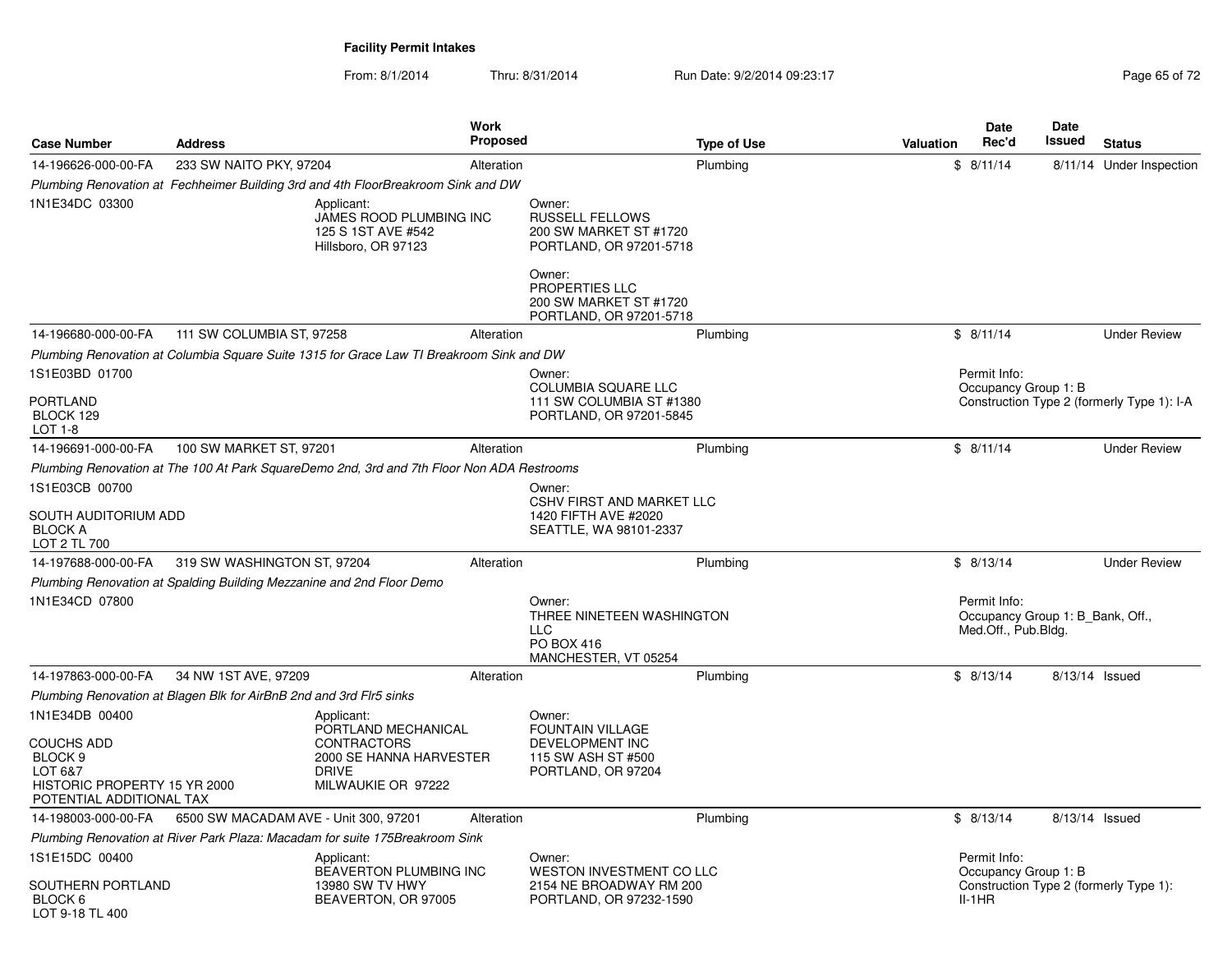From: 8/1/2014Thru: 8/31/2014 Run Date: 9/2/2014 09:23:17 Rege 66 of 72

| <b>Case Number</b>                                                                           | <b>Address</b>                                                               | <b>Work</b><br><b>Proposed</b>                                                                        | <b>Type of Use</b>                                                                        | Valuation | Date<br>Rec'd                         | <b>Date</b><br>Issued | <b>Status</b>                              |
|----------------------------------------------------------------------------------------------|------------------------------------------------------------------------------|-------------------------------------------------------------------------------------------------------|-------------------------------------------------------------------------------------------|-----------|---------------------------------------|-----------------------|--------------------------------------------|
| 14-198163-000-00-FA                                                                          | 707 SW WASHINGTON ST, 97205                                                  | Alteration                                                                                            | Plumbing                                                                                  |           | \$8/13/14                             |                       | <b>Under Review</b>                        |
|                                                                                              | Plumbing Renovation at Union Bank of California 8th FloorDemo Sink           |                                                                                                       |                                                                                           |           |                                       |                       |                                            |
| 1N1E34CC 04600                                                                               |                                                                              |                                                                                                       | Owner:<br><b>UBCT PARTNERSHIP</b><br>111 SW COLUMBIA ST #1380<br>PORTLAND, OR 97201       |           | Permit Info:<br>Occupancy Group 1: B  |                       | Construction Type 2 (formerly Type 1): I-A |
| 14-198191-000-00-FA                                                                          | 100 SW MARKET ST, 97201                                                      | Alteration                                                                                            | Plumbing                                                                                  |           | \$8/13/14                             |                       | <b>Under Review</b>                        |
|                                                                                              | Plumbing Renovation at Park Square 1st floorDemo Lavs in Atrium RR and Sink  |                                                                                                       |                                                                                           |           |                                       |                       |                                            |
| 1S1E03CB 00700                                                                               |                                                                              |                                                                                                       | Owner:<br><b>CSHV FIRST AND MARKET LLC</b>                                                |           |                                       |                       |                                            |
| SOUTH AUDITORIUM ADD<br><b>BLOCK A</b><br>LOT 2 TL 700                                       |                                                                              |                                                                                                       | 1420 FIFTH AVE #2020<br>SEATTLE, WA 98101-2337                                            |           |                                       |                       |                                            |
| 14-198364-000-00-FA                                                                          | 50 SW 2ND AVE, 97204                                                         | Alteration                                                                                            | Plumbing                                                                                  |           | \$8/14/14                             |                       | <b>Under Review</b>                        |
|                                                                                              | Plumbing Renovation at Theatre Block for Startup PDC Challenge2 Sinks and DW |                                                                                                       |                                                                                           |           |                                       |                       |                                            |
| 1N1E34DC 01100                                                                               |                                                                              |                                                                                                       | Owner:<br>FOUNTAIN VILLAGE<br>DEVELOPMENT CO<br>115 SW ASH ST #500<br>PORTLAND, OR 97204  |           |                                       |                       |                                            |
| 14-198372-000-00-FA                                                                          | 529 SW 3RD AVE, 97204                                                        | Alteration                                                                                            | Plumbing                                                                                  |           | \$8/14/14                             |                       | <b>Under Review</b>                        |
|                                                                                              |                                                                              | Plumbing Renovations at Hamilton Building 3rd FloorDemo 2 sinks and 1 urinal. Relocate lav and Urinal |                                                                                           |           |                                       |                       |                                            |
| 1S1E03BA 07500<br>PORTLAND<br>BLOCK 48<br>LOT 3                                              |                                                                              |                                                                                                       | Owner:<br>LOYALTY HOLDINGS LLC<br>3657 MAIN ST<br>MANCHESTER, VT 05254                    |           |                                       |                       |                                            |
| 14-198447-000-00-FA                                                                          | 5725 NE 138TH AVE, 97230                                                     | Alteration                                                                                            | Plumbing                                                                                  |           | \$8/14/14                             |                       | <b>Under Review</b>                        |
|                                                                                              |                                                                              | Plumbing Renovation at Kaiser Permanente-Airport Way Center-Home Infusionadd Breakroom Sink           |                                                                                           |           |                                       |                       |                                            |
| 1N2E14DC 02800<br>REYNOLDS MTN VIEW PLAT 2<br>LOT 67&68 EXC PT IN ST & S 43.52' OF LOT<br>69 |                                                                              |                                                                                                       | Owner:<br>KAISER FOUNDATION HEALTH<br>500 NE MULTNOMAH ST #100<br>PORTLAND, OR 97232-2031 |           | Permit Info:<br>Occupancy Group 1: F2 |                       | Construction Type 2 (formerly Type 1): V-N |
|                                                                                              |                                                                              |                                                                                                       | Owner:<br>PLAN OF THE NORTHWEST<br>500 NE MULTNOMAH ST #100<br>PORTLAND, OR 97232-2031    |           |                                       |                       |                                            |
| 14-198476-000-00-FA                                                                          | 421 SW 6TH AVE, 97205                                                        | Alteration                                                                                            | Plumbing                                                                                  |           | \$8/14/14                             |                       | 8/29/14 Under Inspection                   |
|                                                                                              | Plumbing Renovation at Commonwealth Building for Galios TIDemo Sink          |                                                                                                       |                                                                                           |           |                                       |                       |                                            |
| 1N1E34CC 04300                                                                               |                                                                              | Applicant:<br>RAYBORN'S PLUMBING INC                                                                  | Owner:<br>UPI COMMONWEALTH LLC                                                            |           |                                       |                       |                                            |
| PORTLAND<br>BLOCK 176<br>LOT 1-4                                                             |                                                                              | 19990 SW CIPOLE RD<br>TUALATIN, OR 97062                                                              | 1215 FOURTH AVE STE 600<br>SEATTLE, WA 98161                                              |           |                                       |                       |                                            |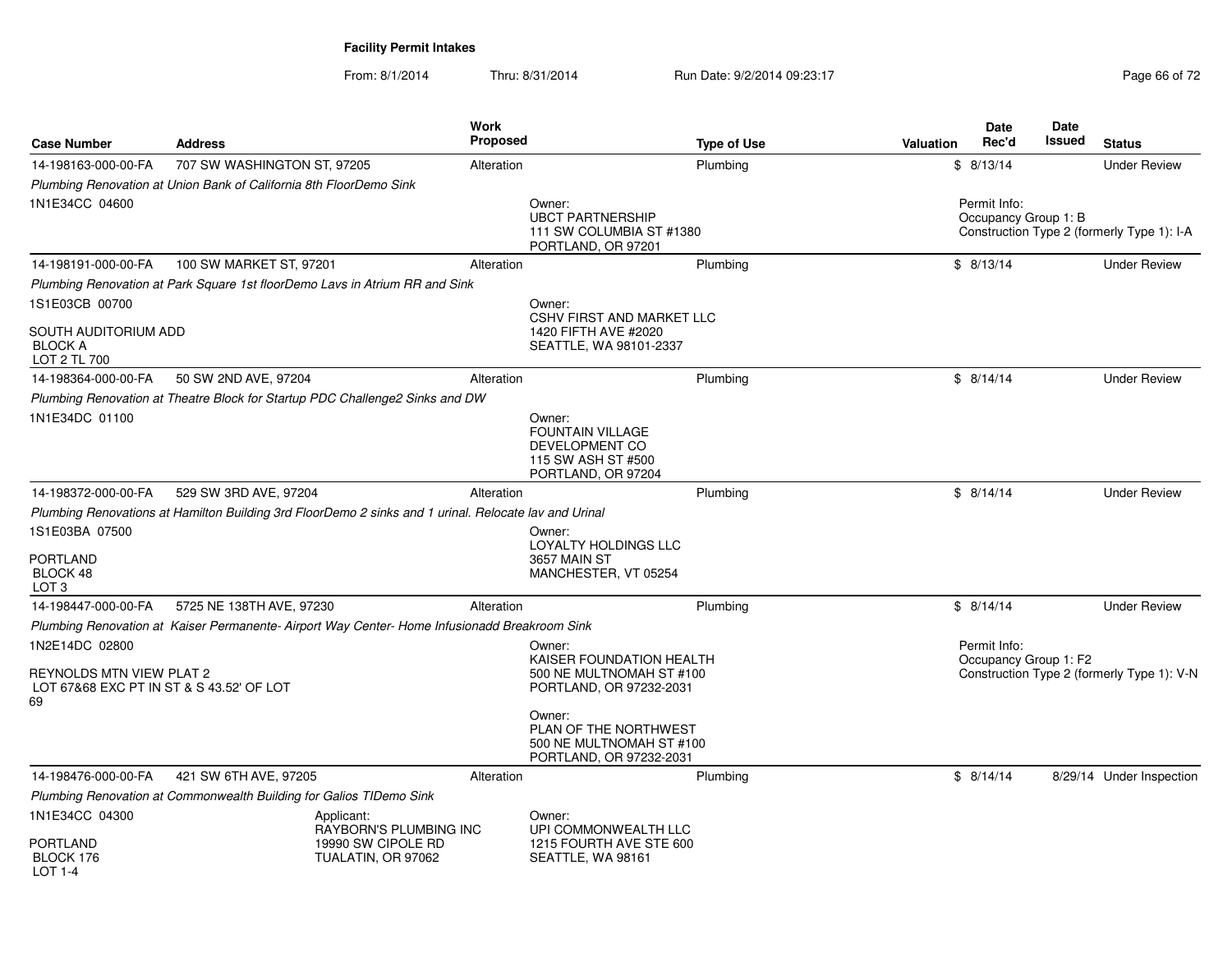From: 8/1/2014Thru: 8/31/2014 Run Date: 9/2/2014 09:23:17 Page 67 of 72

| <b>Case Number</b>                                      | <b>Address</b>                                                                                                         | Work<br><b>Proposed</b> | <b>Type of Use</b>                                                                     | Date<br>Rec'd<br><b>Valuation</b>    | Date<br>Issued<br><b>Status</b>                                                 |
|---------------------------------------------------------|------------------------------------------------------------------------------------------------------------------------|-------------------------|----------------------------------------------------------------------------------------|--------------------------------------|---------------------------------------------------------------------------------|
| 14-198589-000-00-FA                                     | 1122 SW STARK ST, 97205                                                                                                | Alteration              | Plumbing                                                                               | \$8/14/14                            | 8/14/14 Issued                                                                  |
|                                                         | plumbing Renovation at Spencer Court Building for Emerge Interactive TIShower, Sink, DW                                |                         |                                                                                        |                                      |                                                                                 |
| 1N1E33DD 01900                                          | Applicant:<br><b>MANZHURA ENTERPRISES</b>                                                                              | Owner:                  | 1122 STARK INVESTMENT LLC                                                              | Permit Info:                         | Occupancy Group 1: B Bank, Off.,                                                |
| <b>PORTLAND</b><br>BLOCK 255<br>N 40' OF LOT 7<br>LOT 8 | PO BX 820429<br>VANCOUVER WA 98682                                                                                     |                         | 2455 NW MARSHALL ST #1<br>PORTLAND, OR 97210                                           | Med.Off., Pub.Bldg.                  |                                                                                 |
| 14-198616-000-00-FA                                     | 308 SW 2ND AVE, 97204                                                                                                  | Alteration              | Plumbing                                                                               | \$8/14/14                            | <b>Under Review</b>                                                             |
|                                                         | Plumbing Renovation at Block 300 for Crowd Compass TISink, DW, WH                                                      |                         |                                                                                        |                                      |                                                                                 |
| 1N1E34CD 04600                                          |                                                                                                                        | Owner:                  | NGP DUNCAN PLAZA<br>PO BOX 4900 DEPT #360<br>SCOTTSDALE, AZ 85261-4900                 | Permit Info:                         | Occupancy Group 1: A-2_Restaurant<br>Construction Type 2 (formerly Type 1): I-A |
|                                                         |                                                                                                                        | Owner:                  | PORTLAND LLC<br>PO BOX 4900 DEPT #360<br>SCOTTSDALE, AZ 85261-4900                     |                                      |                                                                                 |
| 14-198673-000-00-FA                                     | 449 NE EMERSON ST, 97211                                                                                               | Alteration              | Plumbing                                                                               | \$8/14/14                            | <b>Under Review</b>                                                             |
|                                                         | Plumbing Renovation at Walnut Park for Happy Cup TI4 Sinks, 2 Floor Sinks, 1 Dipper Well, 1 DW, 1 GI                   |                         |                                                                                        |                                      |                                                                                 |
| 1N1E23BB 07100                                          |                                                                                                                        | Owner:                  | PORTLAND CITY OF(LEASED<br>1120 SW 5TH AVE #1204<br>PORTLAND, OR 97204-1932            |                                      |                                                                                 |
|                                                         |                                                                                                                        | Owner:                  | <b>MULTIPLE TENANTS</b><br>1120 SW 5TH AVE #1204<br>PORTLAND, OR 97204-1932            |                                      |                                                                                 |
| 14-199414-000-00-FA                                     | 700 SW 5TH AVE                                                                                                         | Alteration              | Plumbing                                                                               | \$8/15/14                            | <b>Under Review</b>                                                             |
|                                                         | Plumbing Renovation at Pioneer Place for Charming Charlie TIRelocate WH***********BID ESTIMATE***************          |                         |                                                                                        |                                      |                                                                                 |
| 1S1E03BB1 90001                                         |                                                                                                                        | Owner:                  | PIONEER PLACE LIMITED<br><b>PARTNERSHIP</b><br>PO BOX 617905<br>CHICAGO, IL 60661-7905 | Permit Info:<br>Occupancy Group 1: M | Construction Type 2 (formerly Type 1): I-A                                      |
| 14-199465-000-00-FA                                     | 700 SW 5TH AVE                                                                                                         | Alteration              | Plumbing                                                                               | \$8/15/14                            | <b>Under Review</b>                                                             |
| 1S1E03BB1 90001                                         | Plumbing Renovation at Pioneer Place for Eddie Bauer TI2 WC, 2 Lav, Mop, WH, 2 FD, DF*********BID ESTIMATE************ | Owner:                  | PIONEER PLACE LIMITED<br><b>PARTNERSHIP</b><br>PO BOX 617905<br>CHICAGO, IL 60661-7905 | Permit Info:<br>Occupancy Group 1: M | Construction Type 2 (formerly Type 1): I-A                                      |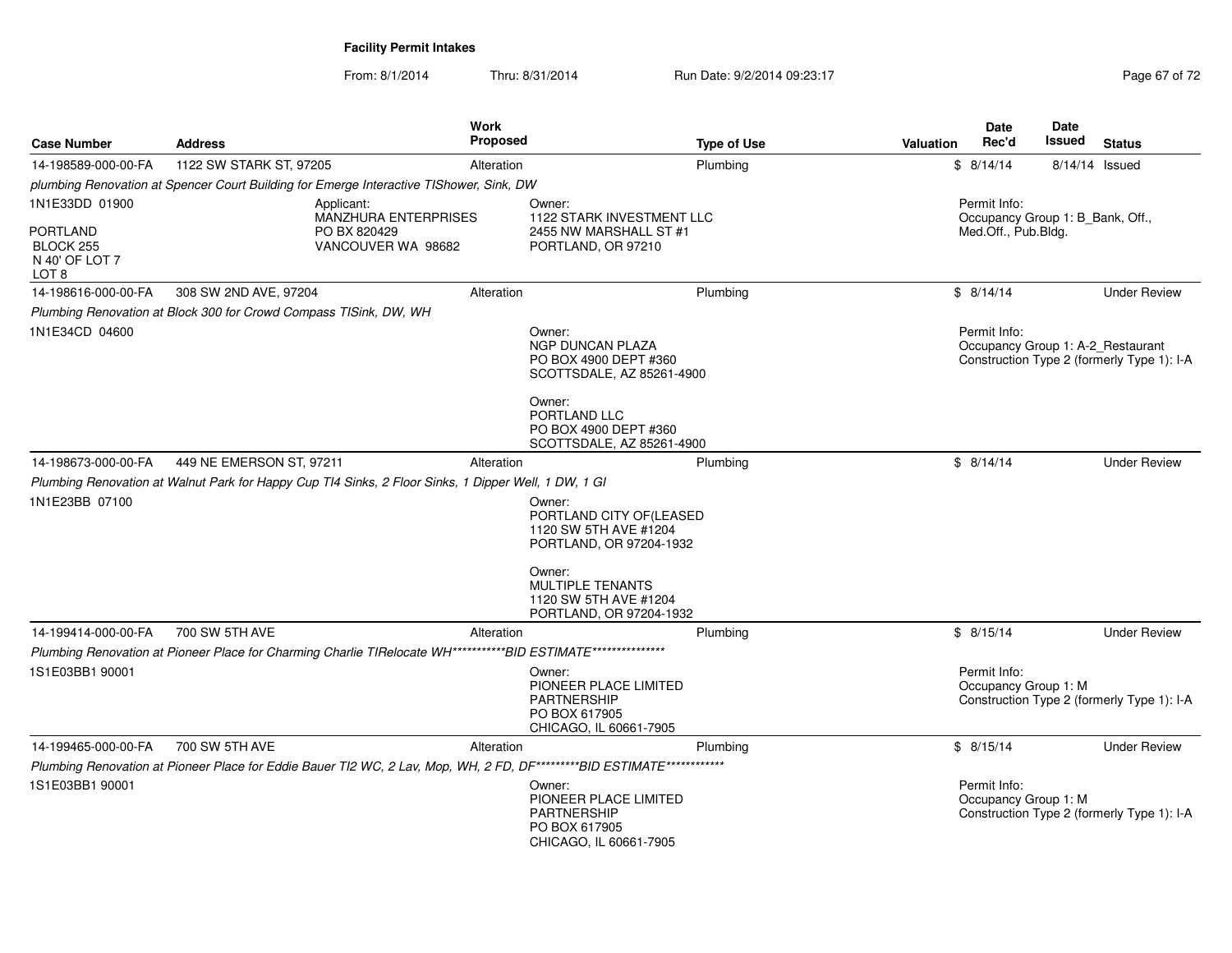From: 8/1/2014Thru: 8/31/2014 Run Date: 9/2/2014 09:23:17 Rege 68 of 72

| <b>Case Number</b>                                                                                                           | <b>Address</b>                     |                                                                                                 | Work<br><b>Proposed</b> |                                                                                                                                                                | <b>Type of Use</b> | Valuation | <b>Date</b><br>Rec'd                                    | <b>Date</b><br>Issued | <b>Status</b>                              |
|------------------------------------------------------------------------------------------------------------------------------|------------------------------------|-------------------------------------------------------------------------------------------------|-------------------------|----------------------------------------------------------------------------------------------------------------------------------------------------------------|--------------------|-----------|---------------------------------------------------------|-----------------------|--------------------------------------------|
| 14-199475-000-00-FA                                                                                                          | 1500 NE IRVING ST, 97232           |                                                                                                 | Alteration              |                                                                                                                                                                | Plumbing           |           | \$8/15/14                                               | 8/29/14 Final         |                                            |
| Plumbing Renvation at 1500 Plaza for Suite 370 TIDemo 3 Fixtures                                                             |                                    |                                                                                                 |                         |                                                                                                                                                                |                    |           |                                                         |                       |                                            |
| 1N1E35AC 01200                                                                                                               |                                    | Applicant:                                                                                      |                         | Owner:                                                                                                                                                         |                    |           | Permit Info:                                            |                       |                                            |
| HOLLADAYS ADD<br>BLOCK 167&168 TL 1200                                                                                       |                                    | ASSOCIATED PLUMBING CO<br>200 NE Victory Ave. STE. C<br>Gresham, OR 97030-7903                  |                         | WREH LLOYD PLAZA LLC<br>600 UNIVERSITY ST #2820<br>SEATTLE, WA 98101                                                                                           |                    |           | Occupancy Group 1: B<br>I-FR                            |                       | Construction Type 2 (formerly Type 1):     |
| 14-199489-000-00-FA                                                                                                          | 530 SW 5TH AVE, 97204              |                                                                                                 | Alteration              |                                                                                                                                                                | Plumbing           |           | \$8/15/14                                               | 8/18/14 Issued        |                                            |
|                                                                                                                              |                                    | Plumbing Renovation at Yeon Building Suite 400 for Metal Toad TIADA RR, Breakroom               |                         |                                                                                                                                                                |                    |           |                                                         |                       |                                            |
| 1N1E34CD 09600                                                                                                               |                                    | Applicant:                                                                                      |                         | Owner:                                                                                                                                                         |                    |           | Permit Info:                                            |                       |                                            |
| PORTLAND<br>BLOCK 63<br>LOT 5&6<br><b>HISTORIC PROPERTY</b><br>POTENTIAL ADDITIONAL TAX                                      |                                    | MCKINSTRY CO<br>16790 NE MASON ST. STE 100<br>PORTLAND, OR 97230                                |                         | RGOF YEON BUILDING LLC<br>551 FIFTH AVE 23RD FLOOR<br>NEW YORK, NY 10176                                                                                       |                    |           | Occupancy Group 1: B Bank, Off.,<br>Med.Off., Pub.Bldg. |                       |                                            |
| 14-199680-000-00-FA                                                                                                          | 3147 SW SAM JACKSON PARK RD, 97201 |                                                                                                 | Alteration              |                                                                                                                                                                | Plumbing           |           | \$8/18/14                                               |                       | <b>Under Review</b>                        |
|                                                                                                                              |                                    |                                                                                                 |                         | Plumbing Renovation at OHSU Physician's Pavilion RR Remodel floors 1-43 WC, 1 Uri, 4 Lavs, 1 Hammer Aresster per Floor                                         |                    |           |                                                         |                       |                                            |
| 1S1E09AD 00100                                                                                                               |                                    |                                                                                                 |                         | Owner:                                                                                                                                                         |                    |           | Permit Info:                                            |                       |                                            |
| SECTION 09 1S 1E<br>TL 100 0.65 ACRES<br><b>LAND &amp; IMPS</b><br>SEE R327835 (R991091601) FOR IMPS AND<br><b>AIR SPACE</b> |                                    |                                                                                                 |                         | OREGON STATE OF(LEASED<br>3181 SW SAM JACKSON PARK RD<br>PORTLAND, OR 97239<br>Owner:<br><b>BRIM OHSU</b><br>3181 SW SAM JACKSON PARK RD<br>PORTLAND, OR 97239 |                    |           | Occupancy Group 1: B                                    |                       | Construction Type 2 (formerly Type 1): I-B |
|                                                                                                                              |                                    |                                                                                                 |                         | Owner:<br>MAIL STOP PP E<br>3181 SW SAM JACKSON PARK RD<br>PORTLAND, OR 97239                                                                                  |                    |           |                                                         |                       |                                            |
| 14-199707-000-00-FA                                                                                                          | 7439 N CHARLESTON AVE, 97203       |                                                                                                 | Alteration              |                                                                                                                                                                | Plumbing           |           | \$8/18/14                                               |                       | <b>Under Review</b>                        |
|                                                                                                                              |                                    | Plumbing Renovation at James John SchoolSump Pump for Elevator, Storm Drain from Planter Filter |                         |                                                                                                                                                                |                    |           |                                                         |                       |                                            |
| 1N1W12AB 12100<br>P T SMITHS ADD<br>INC PT VAC ST - BLOCK 7<br>INC PT VAC STS - BLOCK 10<br>INC PT VAC ST - BLOCK 11         |                                    |                                                                                                 |                         | Owner:<br>SCHOOL DISTRICT NO 1<br>PO BOX 3107<br>PORTLAND, OR 97208-3107                                                                                       |                    |           |                                                         |                       |                                            |
| 14-199796-000-00-FA                                                                                                          | 3171 SW SAM JACKSON PARK RD, 97201 |                                                                                                 | Alteration              |                                                                                                                                                                | Plumbing           |           | \$8/18/14                                               |                       | <b>Under Review</b>                        |
|                                                                                                                              |                                    | Plumbing Renovation at OHSU Multnomah Pavilion CHM Expansion 2nd Floor20 Fixtures               |                         |                                                                                                                                                                |                    |           |                                                         |                       |                                            |
| 1S1E09 00500<br>SECTION 09 1S 1E<br>TL 500 7.41 ACRES                                                                        |                                    |                                                                                                 |                         | Owner:<br>OREGON STATE OF<br>3181 SW SAM JACKSON PARK RD<br>PORTLAND, OR 97239                                                                                 |                    |           |                                                         |                       |                                            |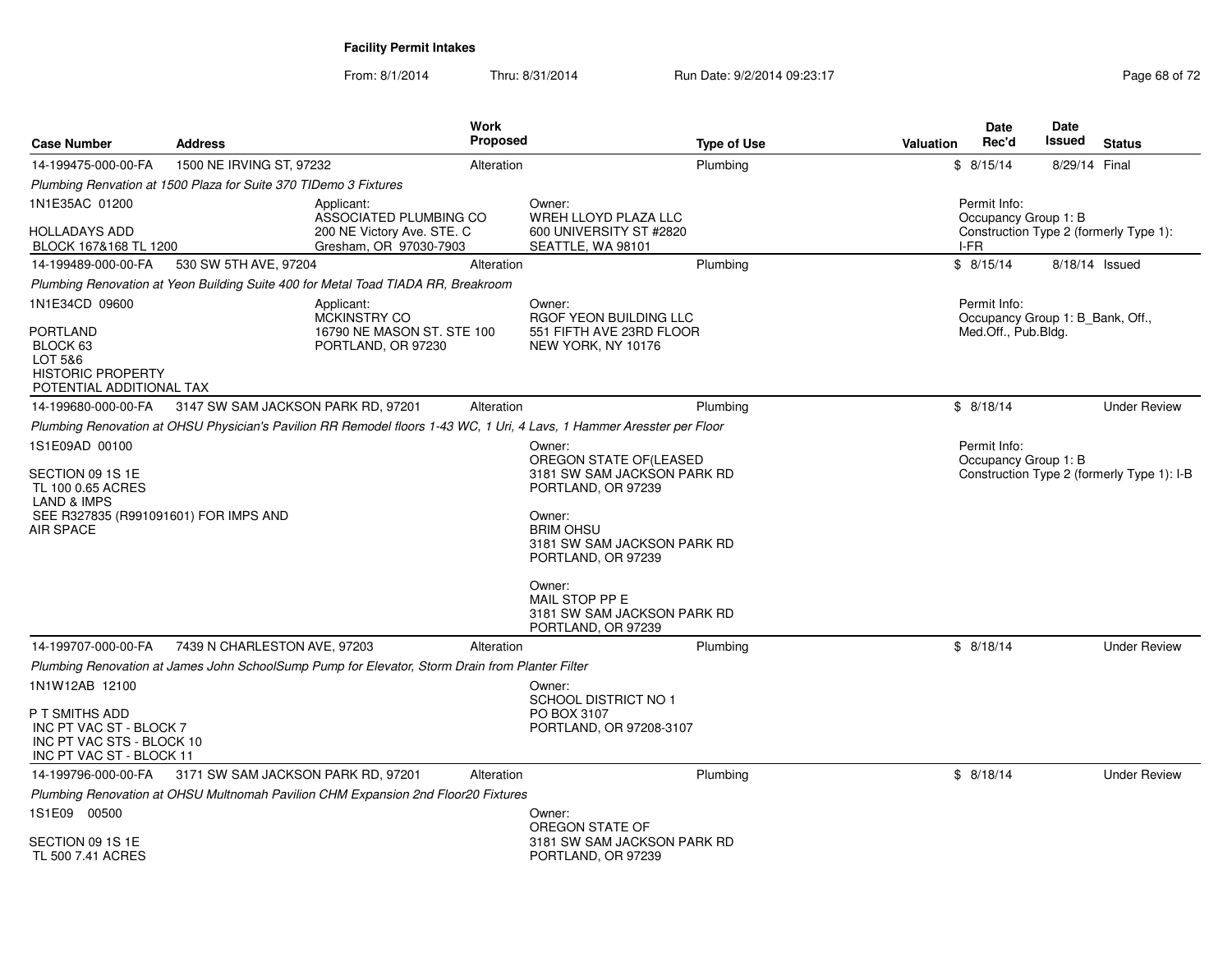From: 8/1/2014Thru: 8/31/2014 Run Date: 9/2/2014 09:23:17 Rege 69 of 72

| <b>Case Number</b>                                           | <b>Address</b>                                                                                             | <b>Work</b><br><b>Proposed</b> | <b>Type of Use</b>                                                            | <b>Date</b><br>Valuation | <b>Date</b><br>Rec'd<br>Issued    | <b>Status</b>                              |
|--------------------------------------------------------------|------------------------------------------------------------------------------------------------------------|--------------------------------|-------------------------------------------------------------------------------|--------------------------|-----------------------------------|--------------------------------------------|
| 14-199856-000-00-FA                                          | 200 SW MARKET ST, 97201                                                                                    | Alteration                     | Plumbing                                                                      | \$8/18/14                |                                   | <b>Under Review</b>                        |
|                                                              | Plumbing Renovation at 200 Market for Cambia Health Solutions Floors 3, 8, 9, 11, 12, 15 Breakroom Remodel |                                |                                                                               |                          |                                   |                                            |
| 1S1E03CB 00800                                               |                                                                                                            | Owner:                         |                                                                               |                          |                                   |                                            |
| SOUTH AUDITORIUM ADD<br><b>BLOCK A</b><br>LOT 2 TL 800       |                                                                                                            |                                | TWO HUNDRED MARKET ASSOC<br>200 SW MARKET ST #1720<br>PORTLAND, OR 97201      |                          |                                   |                                            |
|                                                              |                                                                                                            | Owner:                         | <b>LIMITED PARTNERSHIP</b><br>200 SW MARKET ST #1720<br>PORTLAND, OR 97201    |                          |                                   |                                            |
| 14-200708-000-00-FA                                          | 1 N CENTER COURT ST, 97227                                                                                 | Alteration                     | Plumbing                                                                      | \$8/19/14                |                                   | 8/19/14 Under Inspection                   |
|                                                              | Plumbing Renovation at MODA Center to Varios Concession Stands on 200 Level                                |                                |                                                                               |                          |                                   |                                            |
| 1N1E34AB 00700                                               | Applicant:<br>PMSI. LLC<br>21195 NW EVERGREEN PKWY<br><b>SUITE 204</b><br>HILLSBORO OR 97124               | Owner:<br>1 CENTER CT #150     | PORTLAND CITY OF (LEASED<br>PORTLAND, OR 97227                                | Permit Info:<br>arena    | Occupancy Group 1: A-4_Assembly - |                                            |
|                                                              |                                                                                                            | Owner:<br>1 CENTER CT #150     | PORTLAND ARENA MGMT LLC<br>PORTLAND, OR 97227                                 |                          |                                   |                                            |
| 14-202196-000-00-FA                                          | 808 SW CAMPUS DR, 97201                                                                                    | Alteration                     | Plumbing                                                                      | \$8/22/14                | 8/22/14 Final                     |                                            |
|                                                              | Plumbing Renovation at OHSU Kohler Pavilion Room 6116Replace DCVA, Work done by on-site Plumbers           |                                |                                                                               |                          |                                   |                                            |
| 1S1E09 00600                                                 |                                                                                                            | Owner:<br><b>DEPT</b>          | OREGON STATE OF (MEDICAL<br>3181 SW SAM JACKSON PARK RD<br>PORTLAND, OR 97239 |                          |                                   |                                            |
| 14-202232-000-00-FA                                          | 3181 SW SAM JACKSON PARK RD - Bldg OHS, 9 Alteration                                                       |                                | Plumbing                                                                      | \$8/22/14                | 8/22/14 Final                     |                                            |
|                                                              | Plumbing Renovation at OHSU SkyBridge Coffee Barlnstall Dishwasher, Work Done by on-site Plumbers          |                                |                                                                               |                          |                                   |                                            |
| 1S1E09 00200                                                 |                                                                                                            | Owner:<br>OREGON STATE OF      | 3181 SW SAM JACKSON PARK RD<br>PORTLAND, OR 97239                             | Permit Info:             | Occupancy Group 1: I-2            | Construction Type 2 (formerly Type 1): I-A |
| 14-202290-000-00-FA                                          | 2525 SW 3RD AVE, 97201                                                                                     | Alteration                     | Plumbing                                                                      | \$8/22/14                | 8/22/14 Final                     |                                            |
|                                                              | Plumbing Renovation at OHSU Marquam PlazaDemo Sink, Work done by on-site Plumbers                          |                                |                                                                               |                          |                                   |                                            |
| 1S1E10BB 01000<br>SOUTH AUDITORIUM ADD<br>BLOCK E EXC S 200' |                                                                                                            | Owner:<br>OREGON STATE OF      | 3181 SW SAM JACKSON PARK RD<br>PORTLAND, OR 97239                             |                          |                                   |                                            |
| 14-202301-000-00-FA                                          | 3181 SW SAM JACKSON PARK RD - Bldg VIAB, § Alteration                                                      |                                | Plumbing                                                                      | \$8/22/14                | 8/22/14 Final                     |                                            |
|                                                              | Plumbing Renovation at OHSU Vollum Institute Room 2420Water Line installed by on-site Plumbers             |                                |                                                                               |                          |                                   |                                            |
| 1S1E09 00200                                                 |                                                                                                            | Owner:<br>OREGON STATE OF      | 3181 SW SAM JACKSON PARK RD<br>PORTLAND, OR 97239                             | Permit Info:             | Occupancy Group 1: B              | Construction Type 2 (formerly Type 1): I-B |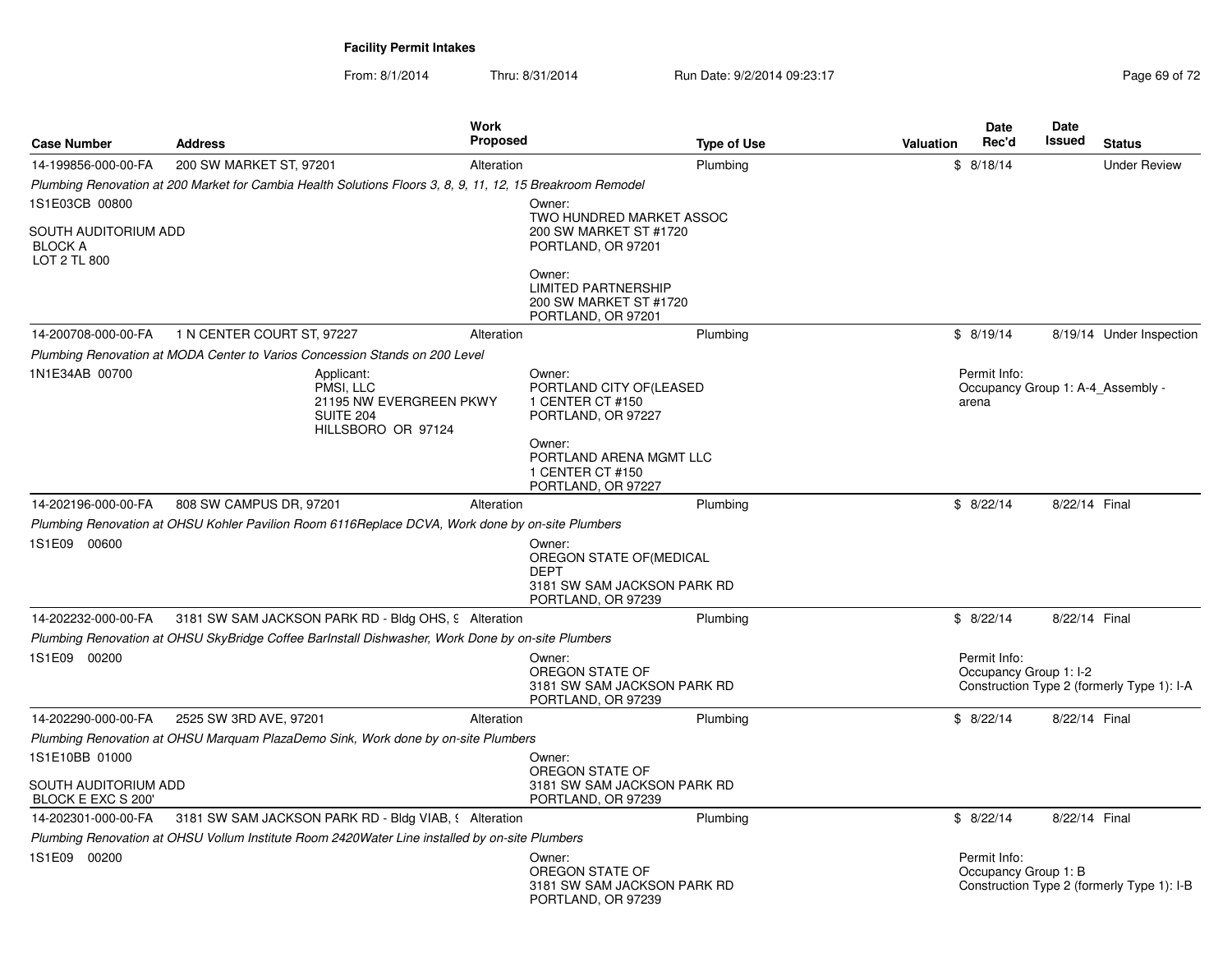From: 8/1/2014Thru: 8/31/2014 Run Date: 9/2/2014 09:23:17 Rege 70 of 72

| <b>Case Number</b>  | <b>Address</b>                                                                                          | Work<br><b>Proposed</b> | <b>Type of Use</b>                                                                                     | Valuation | <b>Date</b><br>Rec'd                 | Date<br><b>Issued</b> | <b>Status</b>                              |
|---------------------|---------------------------------------------------------------------------------------------------------|-------------------------|--------------------------------------------------------------------------------------------------------|-----------|--------------------------------------|-----------------------|--------------------------------------------|
| 14-202318-000-00-FA | 3280 SW SAM JACKSON PARK RD, 97201                                                                      | Alteration              | Plumbing                                                                                               |           | \$8/22/14                            | 8/22/14 Final         |                                            |
|                     | Plumbing Renovation at OHSU BICC Room 349Sink and InstaHot installed by on-site Plumbers                |                         |                                                                                                        |           |                                      |                       |                                            |
| 1S1E09 00600        |                                                                                                         |                         | Owner:<br>OREGON STATE OF (MEDICAL<br><b>DEPT</b><br>3181 SW SAM JACKSON PARK RD<br>PORTLAND, OR 97239 |           |                                      |                       |                                            |
| 14-202335-000-00-FA | 3181 SW SAM JACKSON PARK RD - Bldg BSC, 9 Alteration                                                    |                         | Plumbing                                                                                               |           | \$8/22/14                            | 8/22/14 Final         |                                            |
|                     | Plumbing Renovation at OHSU RJH Room 6310EEW installed by on-site Plumbers                              |                         |                                                                                                        |           |                                      |                       |                                            |
| 1S1E09 00200        |                                                                                                         |                         | Owner:<br>OREGON STATE OF<br>3181 SW SAM JACKSON PARK RD<br>PORTLAND, OR 97239                         |           | Permit Info:<br>Occupancy Group 1: B |                       | Construction Type 2 (formerly Type 1): I-B |
| 14-202365-000-00-FA | 3375 SW TERWILLIGER BLVD, 97201                                                                         | Alteration              | Plumbing                                                                                               |           | \$8/22/14                            | 8/22/14 Final         |                                            |
|                     | Plumbing Renovation at OHSU Casey Eye Institute Room 1146RPBA installedby on-site Plumbers              |                         |                                                                                                        |           |                                      |                       |                                            |
| 1S1E09 00200        |                                                                                                         |                         | Owner:<br>OREGON STATE OF<br>3181 SW SAM JACKSON PARK RD<br>PORTLAND, OR 97239                         |           | Permit Info:<br>Occupancy Group 1: B |                       | Construction Type 2 (formerly Type 1): I-A |
| 14-202373-000-00-FA | 3181 SW SAM JACKSON PARK RD - Bldg BSC, 9 Alteration                                                    |                         | Plumbing                                                                                               |           | \$8/22/14                            | 8/22/14 Final         |                                            |
|                     | Plumbing Renovation at OHSU RJH 2nd FloorInstall Drinking Fountain w/ Bottle Filler by on-site Plumbers |                         |                                                                                                        |           |                                      |                       |                                            |
| 1S1E09 00200        |                                                                                                         |                         | Owner:<br>OREGON STATE OF<br>3181 SW SAM JACKSON PARK RD<br>PORTLAND, OR 97239                         |           | Permit Info:<br>Occupancy Group 1: B |                       | Construction Type 2 (formerly Type 1): I-B |
| 14-202385-000-00-FA | 3310 SW US VETERANS HOSPITAL RD, 97201                                                                  | Alteration              | Plumbing                                                                                               |           | \$8/22/14                            | 8/22/14 Final         |                                            |
|                     | Plumbing Renovation at OHSU Physical Plant Room 249ADemo Sink by on-site Plumbers                       |                         |                                                                                                        |           |                                      |                       |                                            |
| 1S1E09 00600        |                                                                                                         |                         | Owner:<br>OREGON STATE OF (MEDICAL<br><b>DEPT</b><br>3181 SW SAM JACKSON PARK RD<br>PORTLAND, OR 97239 |           |                                      |                       |                                            |
| 14-202403-000-00-FA | 3181 SW SAM JACKSON PARK RD - Bldg MAC, 9 Alteration                                                    |                         | Plumbing                                                                                               |           | \$8/22/14                            | 8/22/14 Final         |                                            |
|                     | Plumbing Rnovation at OHSU Mac Hall Room 3197Bathroom upgrade by on-site Plumbers                       |                         |                                                                                                        |           |                                      |                       |                                            |
| 1S1E09 00200        |                                                                                                         |                         | Owner:<br>OREGON STATE OF<br>3181 SW SAM JACKSON PARK RD<br>PORTLAND, OR 97239                         |           | Permit Info:<br>Occupancy Group 1: B |                       | Construction Type 2 (formerly Type 1): I-B |
| 14-202413-000-00-FA | 3181 SW SAM JACKSON PARK RD - Bldg MAC, 9 Alteration                                                    |                         | Plumbing                                                                                               |           | \$8/22/14                            | 8/22/14 Final         |                                            |
|                     | Plumbing Renovation at OHSU Mac Hall Room 1181Hand Sink installed by on-site Plumbers                   |                         |                                                                                                        |           |                                      |                       |                                            |
| 1S1E09 00200        |                                                                                                         |                         | Owner:<br>OREGON STATE OF<br>3181 SW SAM JACKSON PARK RD<br>PORTLAND, OR 97239                         |           | Permit Info:<br>Occupancy Group 1: B |                       | Construction Type 2 (formerly Type 1): I-B |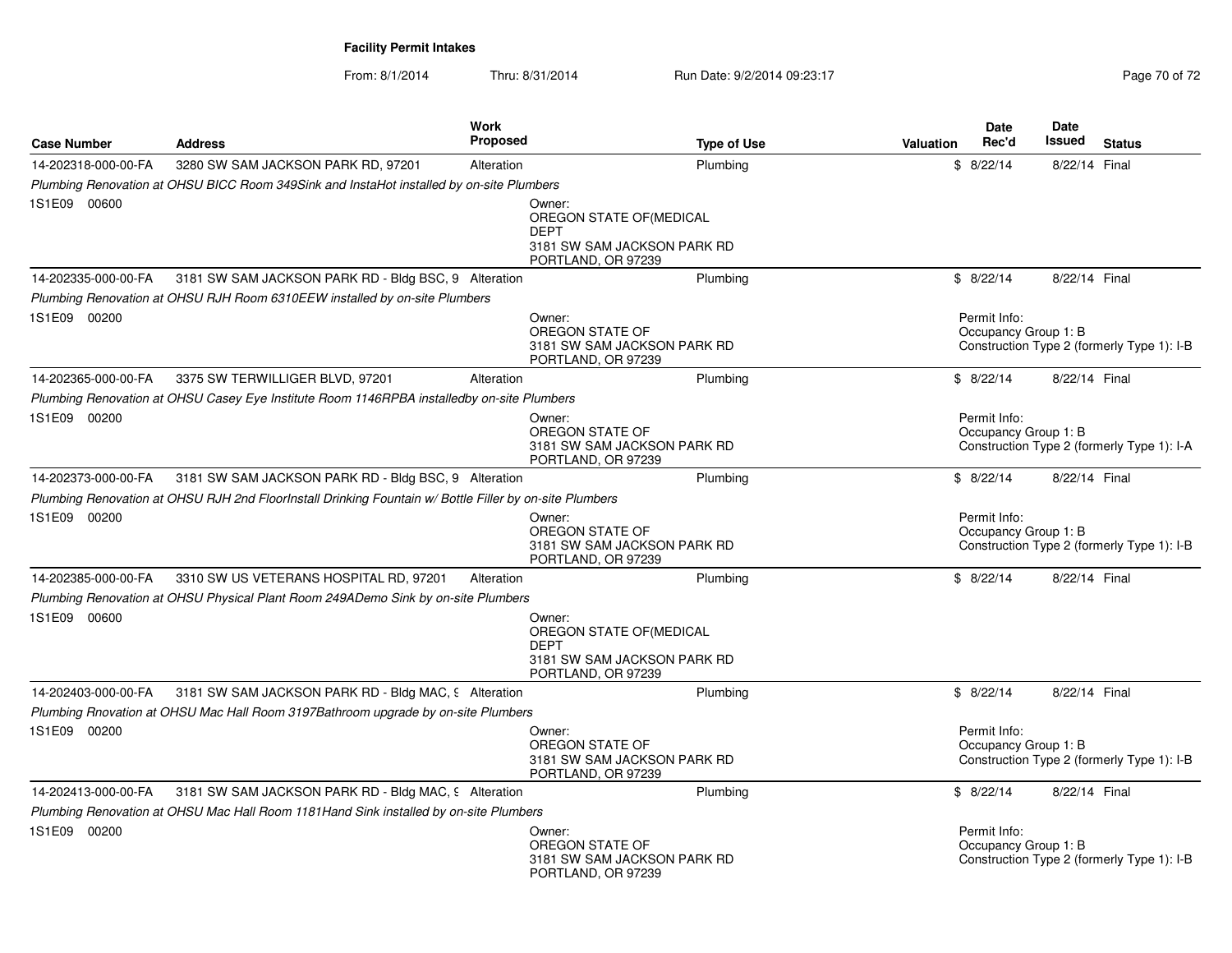From: 8/1/2014Thru: 8/31/2014 Run Date: 9/2/2014 09:23:17 Rege 71 of 72

| <b>Case Number</b>                                                                                      | <b>Address</b>                                                                                             | <b>Work</b><br><b>Proposed</b> | <b>Type of Use</b>                                                                             | <b>Date</b><br>Rec'd<br><b>Valuation</b> | Date<br><b>Issued</b><br><b>Status</b>                                          |
|---------------------------------------------------------------------------------------------------------|------------------------------------------------------------------------------------------------------------|--------------------------------|------------------------------------------------------------------------------------------------|------------------------------------------|---------------------------------------------------------------------------------|
| 14-202425-000-00-FA                                                                                     | 2730 SW MOODY AVE, 97201                                                                                   | Alteration                     | Plumbing                                                                                       | \$8/22/14                                | 8/22/14 Final                                                                   |
|                                                                                                         | Plumbing Renovation at OHSU Life Science Parking BoothWater Heater installed by on-site Plumbers           |                                |                                                                                                |                                          |                                                                                 |
| 1S1E10 00200                                                                                            |                                                                                                            |                                | Owner:<br>OREGON HEALTH<br>3181 SW SAM JACKSON PARK RD<br>PORTLAND, OR 97239-3011              | Permit Info:<br>Med.Off., Pub.Bldg.      | Occupancy Group 1: B Bank, Off.,<br>Construction Type 2 (formerly Type 1): I-A  |
|                                                                                                         |                                                                                                            |                                | Owner:<br><b>SCIENCE</b><br>3181 SW SAM JACKSON PARK RD<br>PORTLAND, OR 97239-3011             |                                          |                                                                                 |
|                                                                                                         |                                                                                                            |                                | Owner:<br><b>UNIVERSITY</b><br>3181 SW SAM JACKSON PARK RD<br>PORTLAND, OR 97239-3011          |                                          |                                                                                 |
| 14-204162-000-00-FA                                                                                     | 110 SW YAMHILL ST, 97204                                                                                   | Alteration                     | Plumbing                                                                                       | \$8/26/14                                | 8/26/14 Under Inspection                                                        |
|                                                                                                         | Plumbing Renovation at 2nd and Taylor Core Restrooms 2nd and 3rd Floor7 WC, 6 Lav, 2 FD, 2 TP, 2 DF, 1 Uri |                                |                                                                                                |                                          |                                                                                 |
| 1S1E03BA 02400                                                                                          | Applicant:                                                                                                 |                                | Owner:                                                                                         | Permit Info:                             |                                                                                 |
| <b>PORTLAND</b><br>BLOCK 13<br>LOT 1&2                                                                  | AMERICAN HEATING INC<br>5035 SE 24TH<br>Portland Oregon 97202-4765                                         |                                | <b>B13 INVESTORS LLC</b><br>111 SW COLUMBIA ST #1380<br>PORTLAND, OR 97201                     | Med.Off., Pub.Bldg.                      | Occupancy Group 1: B Bank, Off.,<br>Construction Type 2 (formerly Type 1): I-B  |
| 14-204199-000-00-FA                                                                                     | 1120 NW COUCH ST, 97209                                                                                    | Alteration                     | Plumbing                                                                                       | \$8/26/14                                | 8/26/14 Final                                                                   |
|                                                                                                         | Plumbing Renovation at Brewery Block 2 for AKQA TISink, DW, WH                                             |                                |                                                                                                |                                          |                                                                                 |
| 1N1E33DA 04900                                                                                          | Applicant:<br>ALLIANT SYSTEMS LLC<br>1600 NW 167TH PL STE 330<br>BEAVERTON, OR 97006                       |                                | Owner:<br>MEPT BREWERY BLOCK 2 LLC<br>PO BOX 320099<br>ALEXANDRIA, VA 22320-0156               | Permit Info:<br>Med.Off., Pub.Bldg.      | Occupancy Group 1: B_Bank, Off.,<br>Construction Type 2 (formerly Type 1): II-A |
| 14-204206-000-00-FA                                                                                     | 11851 NE GLENN WIDING DR, 97220                                                                            | Alteration                     | Plumbing                                                                                       | \$8/26/14                                | 8/26/14 Under Inspection                                                        |
|                                                                                                         | Plumbing Renovation at Pac Reality for Jani-King TIMop Sink                                                |                                |                                                                                                |                                          |                                                                                 |
| 1N2E15A 00201                                                                                           | Applicant:<br>DEAN WARREN PLUMBING AND<br><b>REMODEL INC</b><br>PO BOX 14701<br>PORTLAND, OR 97293         |                                | Owner:<br>PACIFIC REALTY ASSOCIATES L P<br>15350 SW SEQUOIA PKWY #300<br>TIGARD, OR 97224-7175 |                                          |                                                                                 |
| 14-204650-000-00-FA                                                                                     | 7000 NE AIRPORT WAY, 97218                                                                                 | Alteration                     | Plumbing                                                                                       | \$8/27/14                                | <b>Under Review</b>                                                             |
|                                                                                                         | Plumbing Renovation at PDX for Oregon Food Market Food Carts2 Solids Intercepters, 1 WH, 1 Sink, 1 RPBA    |                                |                                                                                                |                                          |                                                                                 |
| 1N2E08B 00400                                                                                           |                                                                                                            |                                | Owner:                                                                                         |                                          |                                                                                 |
| SECTION 08 1N 2E<br>TL 400 7.39 ACRES<br><b>TERMINAL BLDG</b><br>NONTAXABLE<br>SEE TAXABLE SUB ACCOUNTS |                                                                                                            |                                | PORT OF PORTLAND<br>PO BOX 3529<br>PORTLAND, OR 97208-3529                                     |                                          |                                                                                 |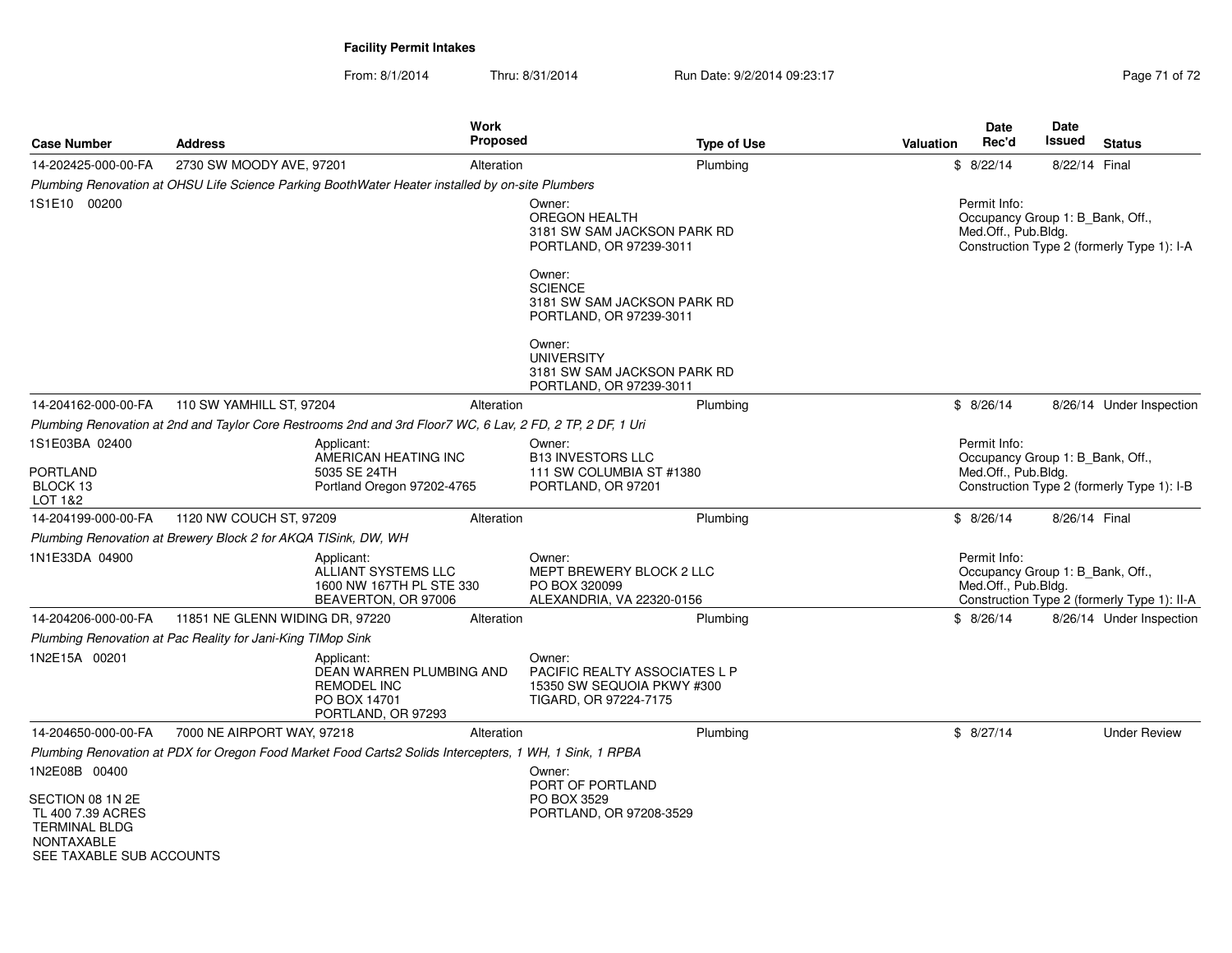From: 8/1/2014Thru: 8/31/2014 Run Date: 9/2/2014 09:23:17 Page 72 of 72

| <b>Case Number</b>                                                           | <b>Address</b>                                                                               | Work<br><b>Proposed</b> | <b>Type of Use</b>                                                                                    | Valuation | <b>Date</b><br>Rec'd                   | Date<br><b>Issued</b> | <b>Status</b>                                                 |
|------------------------------------------------------------------------------|----------------------------------------------------------------------------------------------|-------------------------|-------------------------------------------------------------------------------------------------------|-----------|----------------------------------------|-----------------------|---------------------------------------------------------------|
| 14-204672-000-00-FA                                                          | 3181 SW SAM JACKSON PARK RD - Bldg OHS, 9 Alteration                                         |                         | Plumbing                                                                                              |           | \$8/27/14                              |                       | <b>Under Review</b>                                           |
|                                                                              | Plumbing Renovation at OHSU OHS 8C Intensive Care 3 Phases                                   |                         |                                                                                                       |           |                                        |                       |                                                               |
| 1S1E09 00200                                                                 |                                                                                              |                         | Owner:<br>OREGON STATE OF<br>3181 SW SAM JACKSON PARK RD<br>PORTLAND, OR 97239                        |           | Permit Info:<br>Occupancy Group 1: I-2 |                       | Construction Type 2 (formerly Type 1): I-A                    |
| 14-204681-000-00-FA                                                          | 825 NE MULTNOMAH ST - Unit 1                                                                 | Alteration              | Plumbing                                                                                              |           | \$8/27/14                              |                       | <b>Under Review</b>                                           |
|                                                                              | Plumbing Renovation at Lloyd Center Tower for Advantis Credit UnionBreak sink and DW         |                         |                                                                                                       |           |                                        |                       |                                                               |
| 1N1E35BB 90002                                                               |                                                                                              |                         | Owner:                                                                                                |           |                                        |                       |                                                               |
| LLOYD CENTER TOWER CONDOMINIUM<br>LOT <sub>1</sub><br><b>DEPT OF REVENUE</b> |                                                                                              |                         | <b>PACIFICORP</b><br>700 NE MULTNOMAH ST 7TH FLR<br>PORTLAND, OR 97232                                |           |                                        |                       |                                                               |
| 14-204702-000-00-FA                                                          | 111 SW OAK ST, 97204                                                                         | Alteration              | Plumbing                                                                                              |           | \$8/27/14                              |                       | <b>Under Review</b>                                           |
|                                                                              | Plumbing Renovation at Failing Building for Walker Macy TIBreaksink and DW                   |                         |                                                                                                       |           |                                        |                       |                                                               |
| 1N1E34CD 04100                                                               |                                                                                              |                         | Owner:<br><b>LAUREN LOUISE LLC</b><br>111 SW COLUMBIA ST #1380<br>PORTLAND, OR 97201                  |           |                                        |                       |                                                               |
| 14-205941-000-00-FA                                                          | 111 SW 5TH AVE, 97204-3626                                                                   | Alteration              | Plumbing                                                                                              |           | \$8/29/14                              |                       | 8/29/14 Under Inspection                                      |
|                                                                              | Plumbing Renovations To the Bancorp Tower 19th floor Slinde Nelson Stanford TI               |                         |                                                                                                       |           |                                        |                       |                                                               |
| 1N1E34CD 01300                                                               | Applicant:<br><b>MCKINSTRY CO</b><br>16790 NE MASON ST, STE 100<br>PORTLAND, OR 97230        |                         |                                                                                                       |           | Permit Info:<br>Occupancy Group 1: B   |                       | Construction Type 2 (formerly Type 1): I-A                    |
| Total # of FA Alteration permit intakes: 388                                 |                                                                                              |                         |                                                                                                       |           |                                        |                       | Total valuation of FA Alteration permit intakes: \$30,338,731 |
| 14-201796-000-00-FA                                                          | 11851 NE GLENN WIDING DR, 97220                                                              | Demolition              | Electrical                                                                                            |           | \$8/21/14                              |                       | 8/26/14 Under Inspection                                      |
| #11855 TLR new office within space - power                                   |                                                                                              |                         |                                                                                                       |           |                                        |                       |                                                               |
| 1N2E15A 00201                                                                | Applicant:<br>JOHANSEN ELECTRIC INC.<br>16869 SW 65TH AVE - PMB #311<br>LAKE OSWEGO OR 97035 |                         | Owner:<br><b>PACIFIC REALTY ASSOCIATES L P</b><br>15350 SW SEQUOIA PKWY #300<br>TIGARD, OR 97224-7175 |           |                                        |                       |                                                               |
| Total # of FA Demolition permit intakes: 1                                   |                                                                                              |                         |                                                                                                       |           |                                        |                       | Total valuation of FA Demolition permit intakes: \$           |

**Total # of Facility Permit intakes: 389**

**Total valuation of Facility Permit intakes: \$30,338,731**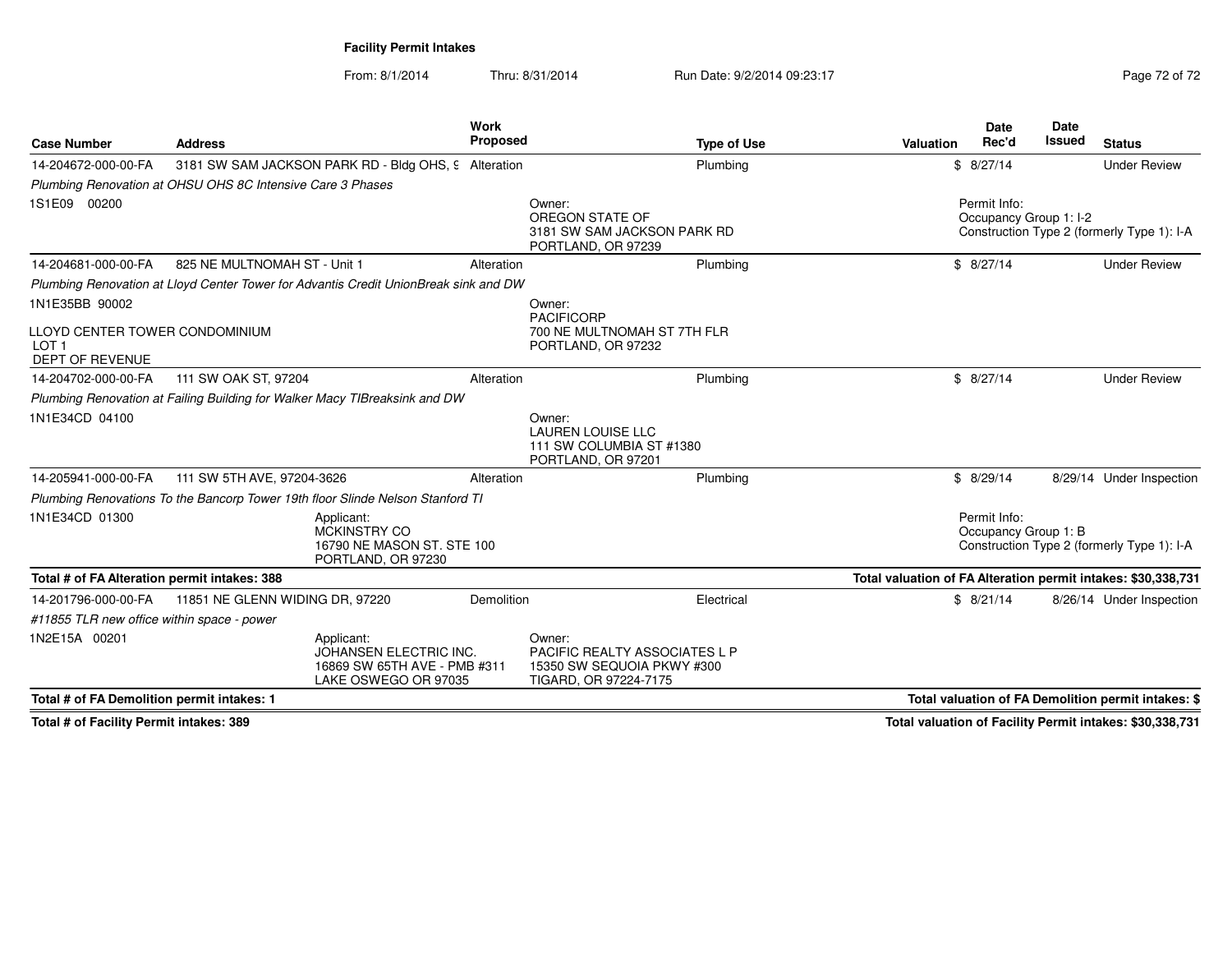## **Major Project Groups Permit Intakes**

From: 8/1/2014Thru: 8/31/2014 Run Date: 9/2/2014 09:23:17 Run Date: 9/2/2014 09:23:17

| <b>Case Number</b>                                                                                                  | <b>Address</b>  | Work<br><b>Proposed</b>                                                                                                |                                                                                           | <b>Type of Use</b>                                                                                                 | Valuation | <b>Date</b><br>Rec'd                                                                           | Date<br>Issued | <b>Status</b>                              |
|---------------------------------------------------------------------------------------------------------------------|-----------------|------------------------------------------------------------------------------------------------------------------------|-------------------------------------------------------------------------------------------|--------------------------------------------------------------------------------------------------------------------|-----------|------------------------------------------------------------------------------------------------|----------------|--------------------------------------------|
| 08-102777-DFS-11-MG                                                                                                 | 760 SW 9TH AVE  |                                                                                                                        | New Construction                                                                          | Apartments/Condos (3 or more i                                                                                     |           | $$15,000$ $8/4/14$                                                                             |                | <b>Under Review</b>                        |
|                                                                                                                     |                 | ***DFS 11:seismic instrumentation***MAIN PERMIT FOR NEW 27-STORY MIXED USE TOWER WITH 6 LEVELS OF UNDERGROUND PARKING. |                                                                                           |                                                                                                                    |           |                                                                                                |                |                                            |
| 1N1E34CC 09600                                                                                                      |                 | Applicant:<br><b>JEFF GARDNER</b><br><b>HOFFMAN CONSTRUCTION</b><br>805 SW BROADWAY STE 2100<br>PORTLAND OR 97205      |                                                                                           | CCB - Contractor:<br>ERIC HOFFMAN<br><b>HOFFMAN CONSTRUCTION</b><br>805 SW BROADWAY STE 2100<br>PORTLAND, OR 97205 |           |                                                                                                |                |                                            |
| 12-153461-REV-06-MG                                                                                                 | 1061 NE 9TH AVE | <b>New Construction</b>                                                                                                |                                                                                           | Apartments/Condos (3 or more i                                                                                     |           | \$8/21/14                                                                                      |                | <b>Under Review</b>                        |
| *** See Documents for list of changes***                                                                            |                 |                                                                                                                        |                                                                                           |                                                                                                                    |           |                                                                                                |                |                                            |
| 1N1E35BB 02603<br>LLOYD BLOCKS<br>LOT <sub>3</sub>                                                                  |                 | Applicant:<br>RON HULD<br><b>GBD ARCHITECTS</b><br>1120 NW COUCH STREET, SUITE<br>300<br>PORTLAND, OR 97204            | Owner:<br>AAT LLOYD DISTRICT LLC<br>11455 EL CAMINO REAL #200<br>SAN DIEGO, CA 92130-2047 | CCB - Contractor:<br>TURNER CONSTRUCTION CO<br>1200 NW NAITO PARKWAY #300<br>PORTLAND, OR 972209                   |           | Permit Info:<br>Occupancy Group 1: R-2 Residential<br>Multi-family<br>Construction Type 1: I-A |                | Construction Type 2 (formerly Type 1): I-A |
| Total valuation of MG New Construction permit intakes: \$15,000<br>Total # of MG New Construction permit intakes: 2 |                 |                                                                                                                        |                                                                                           |                                                                                                                    |           |                                                                                                |                |                                            |

**Total # of Major Project Groups Permit intakes: 2**

**Total valuation of Major Project Groups Permit intakes: \$15,000**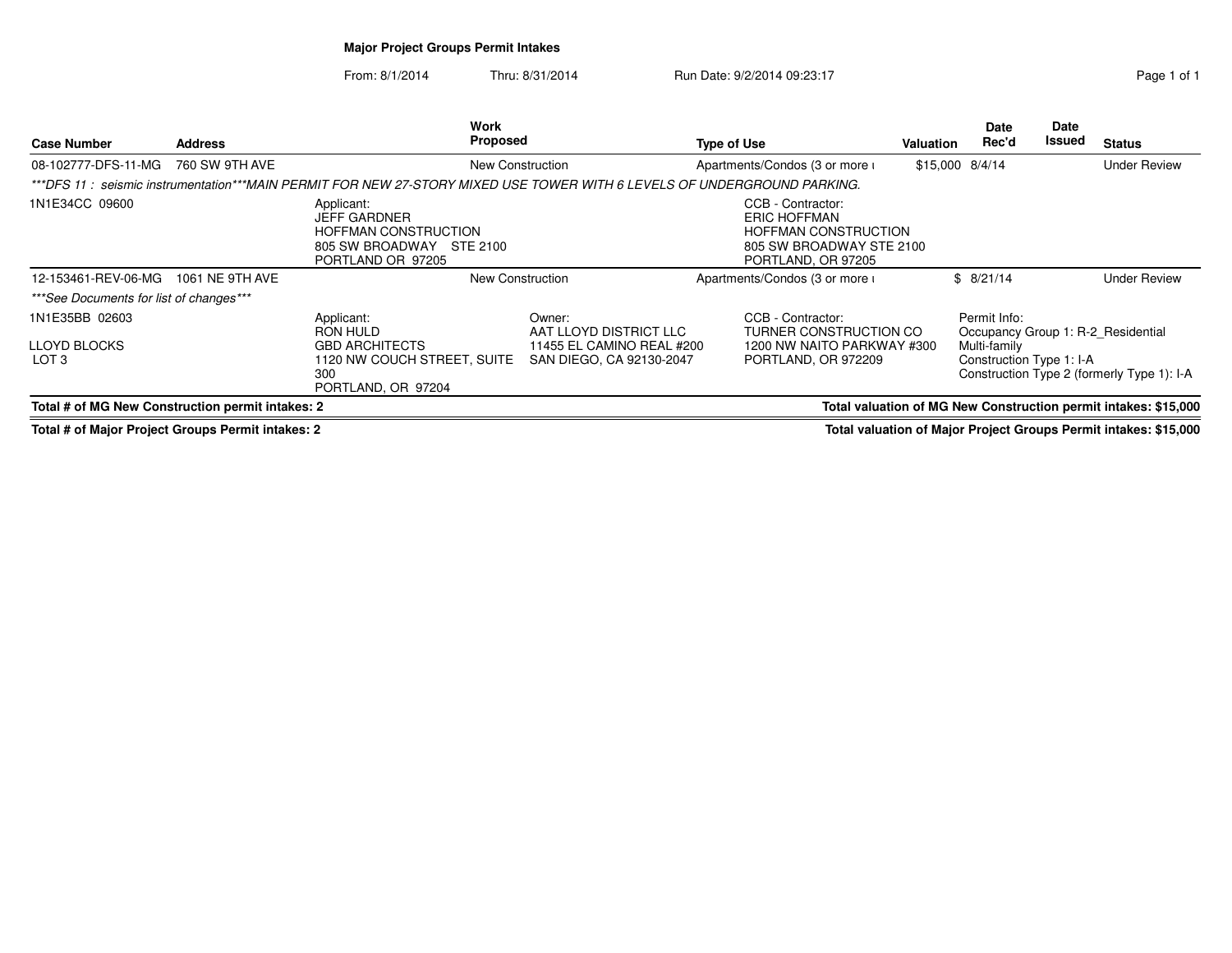## **Site Development Permit Intakes**

From: 8/1/2014Thru: 8/31/2014 Run Date: 9/2/2014 09:23:17

| Page 1 of 1 |  |  |
|-------------|--|--|

| <b>Case Number</b>                                                        | Address                                                               |                                                                                                 | Work<br><b>Proposed</b> |                                                                                                                         | <b>Type of Use</b> |                                                                                                                          | <b>Valuation</b> | <b>Date</b><br>Rec'd | Date<br><b>Issued</b> | <b>Status</b>                                           |
|---------------------------------------------------------------------------|-----------------------------------------------------------------------|-------------------------------------------------------------------------------------------------|-------------------------|-------------------------------------------------------------------------------------------------------------------------|--------------------|--------------------------------------------------------------------------------------------------------------------------|------------------|----------------------|-----------------------|---------------------------------------------------------|
| 14-113630-DFS-02-SD                                                       | 10201 NE AIRPORT WAY, 97220                                           |                                                                                                 | Grading                 |                                                                                                                         |                    | <b>Existing Commercial Site</b>                                                                                          | \$40,000 8/8/14  |                      |                       | <b>Under Review</b>                                     |
| <b>DFS FOR SHORING</b>                                                    |                                                                       |                                                                                                 |                         |                                                                                                                         |                    |                                                                                                                          |                  |                      |                       |                                                         |
| 1N2E09D 00600                                                             |                                                                       | Applicant:<br><b>MIKE COYLE</b>                                                                 |                         | Owner:<br>PORT OF PORTLAND                                                                                              |                    |                                                                                                                          |                  |                      |                       |                                                         |
| SECTION 09 1N 2E<br>TL 600 27.11 ACRES<br>SPLIT LEVY R646852 (R942090450) |                                                                       | <b>FASTER PERMITS</b><br>14334 NW EAGLERIDGE LANE<br>PORTLAND, OR 97229                         |                         | PO BOX 3529<br>PORTLAND, OR 97208-3529                                                                                  |                    |                                                                                                                          |                  |                      |                       |                                                         |
| 14-197182-000-00-SD                                                       | , 97227                                                               |                                                                                                 | Grading                 |                                                                                                                         |                    | <b>Existing Commercial Site</b>                                                                                          | \$30,000 8/12/14 |                      |                       | <b>Under Review</b>                                     |
|                                                                           |                                                                       |                                                                                                 |                         | SITE CLEARING AND EROSION CONTROL TO PREPARE SITE FOR FUTURE DEVELOPMENT 6 STORY APARTMENT BUILDING                     |                    |                                                                                                                          |                  |                      |                       |                                                         |
| 1N1E27AB 11300<br>WILLIAMS AVE ADD<br>BLOCK 3                             |                                                                       | Applicant:<br>ANDREA WALLACE<br>SOLTERRA SYSTEMS<br>79 SE TAYLOR ST, SUITE 401                  |                         | Owner:<br>SOLTERRA CANOPY LLC<br>3220 1ST AVE S #800<br>SEATTLE, WA 98134                                               |                    | CCB - Contractor:<br>SOLTERRA SYSTEMS INC<br>79 SE TAYLOR ST. STE 401<br>PORTLAND OR 97214                               |                  |                      |                       |                                                         |
| S 23.1' OF LOT 3<br>LOT <sub>4</sub>                                      |                                                                       | PROTLAND, OR 97214                                                                              |                         |                                                                                                                         |                    |                                                                                                                          |                  |                      |                       |                                                         |
| 14-170356-000-00-SD                                                       | .97229                                                                |                                                                                                 | Grading                 |                                                                                                                         |                    | New Land Division/Subdivision                                                                                            | \$40,000 8/18/14 |                      |                       | <b>Under Review</b>                                     |
|                                                                           |                                                                       |                                                                                                 |                         | STORMWATER RETROFIT TO TRACT D IN MILL POND - PER WASHINGTON COUNTY HEARINGS OFFICER - SEE FOLDER COMMENTS              |                    |                                                                                                                          |                  |                      |                       |                                                         |
| 1N1W26BC 02700<br>Mill Pond<br>LOT D                                      |                                                                       | Applicant:<br><b>STEVEN PLAMBECK</b><br>10403 NW BRITTNEY CT<br>PORTLAND, OR 97229              |                         | Owner:<br><b>FOREST HEIGHTS</b><br><b>HOMEOWNERS' &amp; ASSOCIATION</b><br>2033 NW MILLER RD<br>PORTLAND, OR 97229-7515 |                    |                                                                                                                          |                  |                      |                       |                                                         |
| Total # of SD Grading permit intakes: 3                                   |                                                                       |                                                                                                 |                         |                                                                                                                         |                    |                                                                                                                          |                  |                      |                       | Total valuation of SD Grading permit intakes: \$110,000 |
| 14-148227-000-00-SD                                                       | 1806 SE 50TH AVE, 97215                                               |                                                                                                 |                         | Multiple Dwellings/Single Lot Improvem Existing Residential Site                                                        |                    |                                                                                                                          |                  | \$76,500 8/14/14     |                       | 8/14/14 Under Inspection                                |
|                                                                           |                                                                       | SHARED DRIVEWAY, LANDSCAPING AND UTILITIES FOR MULTIPLE DWELLING SITE                           |                         |                                                                                                                         |                    |                                                                                                                          |                  |                      |                       |                                                         |
| 1S2E06CA 04500<br>HAWTHORNE PL<br><b>BLOCK7</b><br>LOT 1&2&6              |                                                                       | Applicant:<br>KEVIN PARTAIN<br>URBAN VISIONS<br>223 NE 56TH AVE<br>PORTLAND, OR 97213           |                         | Owner:<br><b>JSM EQUITIES LLC</b><br>4110 SE HAWTHORNE BLVD #166<br>PORTLAND, OR 97214-5246                             |                    | CCB - Contractor:<br><b>STEVE MELKERSON</b><br><b>CALIBER HOMES</b><br>4110 SE HAWTHORNE BLVD #166<br>PORTLAND, OR 97214 |                  |                      |                       |                                                         |
|                                                                           |                                                                       | Total # of SD Multiple Dwellings/Single Lot Improvements permit intakes: 1                      |                         |                                                                                                                         |                    | Total valuation of SD Multiple Dwellings/Single Lot Improvements permit intakes: \$76,500                                |                  |                      |                       |                                                         |
| 14-196702-000-00-SD                                                       | 4231 SE 79TH AVE, 97206                                               |                                                                                                 |                         | Private Site Improvements/Subdivision New Land Division/Subdivision                                                     |                    |                                                                                                                          | \$45,000 8/11/14 |                      |                       | <b>Under Review</b>                                     |
|                                                                           |                                                                       |                                                                                                 |                         | NEW PRIVATE STREET AND RELATED SITE IMPROVEMENTS; NEW UTILITIES AND GRADINGand Tree Preservation                        |                    |                                                                                                                          |                  |                      |                       |                                                         |
| 1S2E08DD 11500<br>KENT<br>N 105.2' OF LOT 20                              |                                                                       | Applicant:<br><b>KEVIN PARTAIN</b><br>URBAN VISIONS<br>223 NE 56TH AVENUE<br>PORTLAND, OR 97213 |                         | Owner:<br><b>HARRY A SCHUMACHER</b><br>PO BOX 66207<br>PORTLAND, OR 97290-6207                                          |                    | CCB - Contractor:<br><b>SCHUMACHER CUSTOM HOMES</b><br>INC.<br>PO BOX 66207<br>PORTLAND, OR 97290                        |                  |                      |                       |                                                         |
|                                                                           |                                                                       |                                                                                                 |                         | Owner:<br>SHERYL L SCHUMACHER<br>PO BOX 66207<br>PORTLAND, OR 97290-6207                                                |                    |                                                                                                                          |                  |                      |                       |                                                         |
|                                                                           | Total # of SD Private Site Improvements/Subdivision permit intakes: 1 |                                                                                                 |                         |                                                                                                                         |                    | Total valuation of SD Private Site Improvements/Subdivision permit intakes: \$45,000                                     |                  |                      |                       |                                                         |

**Total # of Site Development Permit intakes: 5**

**Total valuation of Site Development Permit intakes: \$231,500**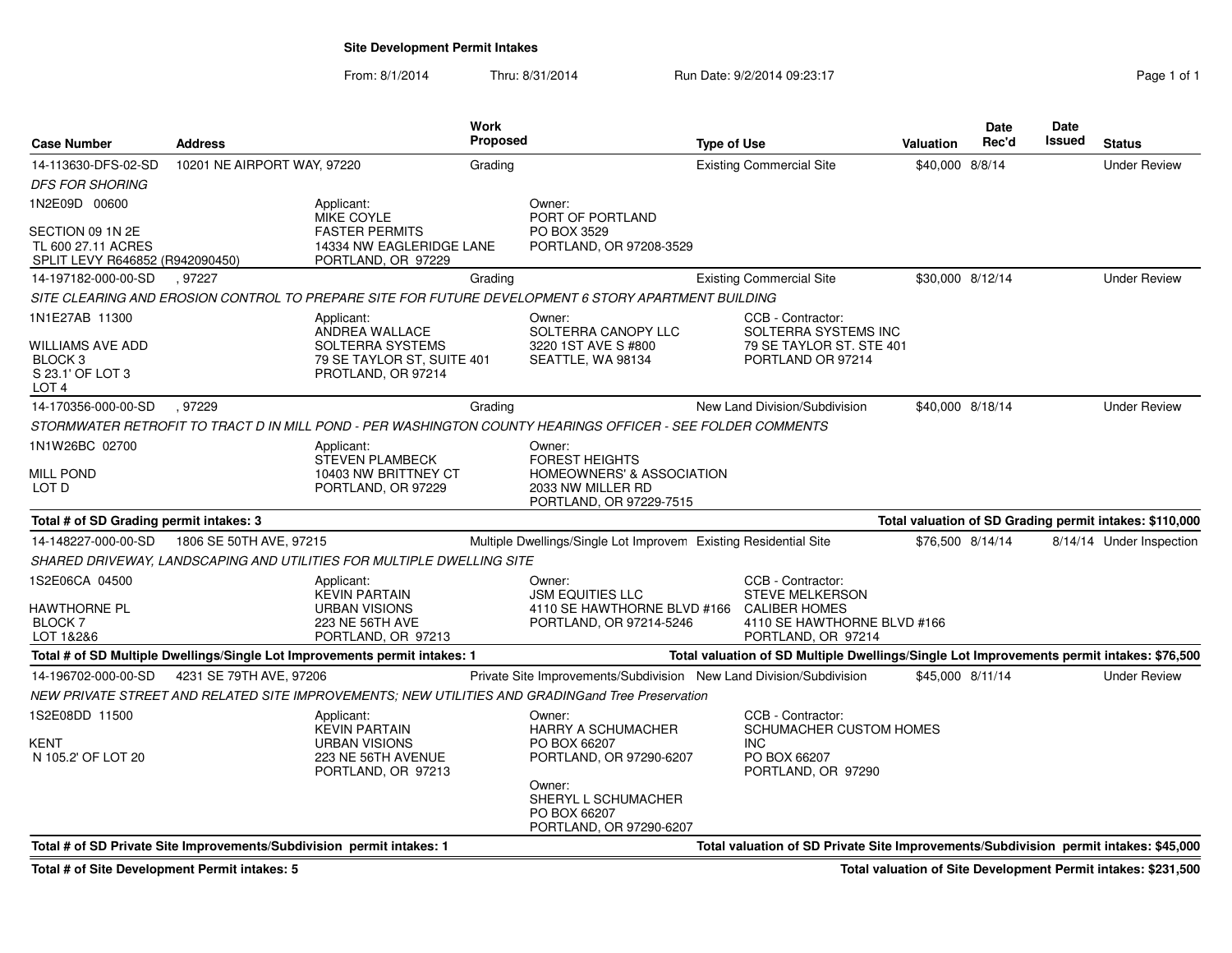From: 8/1/2014Thru: 8/31/2014 Run Date: 9/2/2014 09:23:17 Page 1 of 4

| Case Number                                                                                                                                                                        | <b>Address</b>                        |                                                                                                    | Work<br><b>Proposed</b>                              |                                                               | <b>Type of Use</b>                           |                                                                           | <b>Valuation</b> | <b>Date</b><br>Rec'd | <b>Date</b><br>Issued | <b>Status</b>                                             |
|------------------------------------------------------------------------------------------------------------------------------------------------------------------------------------|---------------------------------------|----------------------------------------------------------------------------------------------------|------------------------------------------------------|---------------------------------------------------------------|----------------------------------------------|---------------------------------------------------------------------------|------------------|----------------------|-----------------------|-----------------------------------------------------------|
| 14-197268-000-00-ZP                                                                                                                                                                | 7124 N MARINE DR, 97203               |                                                                                                    | Commercial                                           |                                                               | Landscaping                                  |                                                                           | \$80,000 8/12/14 |                      |                       | <b>Under Review</b>                                       |
|                                                                                                                                                                                    |                                       | NONCONFORMING UPGRADES FOR LANDSCAPING AND BIKE PARKING PER 10-113066-CO & 10-124398-PR            |                                                      |                                                               |                                              |                                                                           |                  |                      |                       |                                                           |
| 2N1W25A 00200                                                                                                                                                                      |                                       | Applicant:<br><b>HIRO TOMOMATSU</b>                                                                |                                                      | Owner:<br>AJINOMOTO FROZEN FOODS USA NICK LETTIN              |                                              | CCB - Contractor:                                                         |                  |                      |                       |                                                           |
| RIVERGATE INDUSTRIAL DIS<br>BLOCK <sub>27</sub><br>LOT 3-6 TL 200<br>LAND & IMPS<br>TAX; SEE R660328 (R708888589) FOR OTHER<br>IMPS; R646093 (R708888588) FOR MACH &<br>EQUIP; DEF | ENTERPRISE ZONE; POTENTIAL ADDITIONAL | LIVERMORE ARCHITECTURE AND<br>ENGINEERING, INC<br>140 SW ARTHUR ST SUITE 200<br>PORTLAND, OR 97201 | <b>INC</b><br>7124 N MARINE DR<br>PORTLAND, OR 97203 |                                                               |                                              | <b>INSPEC INTERNATIONAL LLC</b><br>140 SW ARTHUR ST<br>PORTLAND, OR 97201 |                  |                      |                       |                                                           |
| Total # of ZP Commercial permit intakes: 1                                                                                                                                         |                                       |                                                                                                    |                                                      |                                                               |                                              |                                                                           |                  |                      |                       | Total valuation of ZP Commercial permit intakes: \$80,000 |
| 14-193007-000-00-ZP                                                                                                                                                                | 10133 SE KNIGHT ST, 97266             |                                                                                                    | Residential                                          |                                                               |                                              | <b>Exempt Structures</b>                                                  | \$2,800 8/5/14   |                      |                       | 8/5/14 Issued                                             |
|                                                                                                                                                                                    |                                       | REDUCE WIDTH OF DRIVEWAY AND ADD GARAGE UNDER 200' IN AREA                                         |                                                      |                                                               |                                              |                                                                           |                  |                      |                       |                                                           |
| 1S2E16DA 03600                                                                                                                                                                     |                                       | Applicant:<br><b>DAN WILLIAMS</b>                                                                  |                                                      | Owner:<br>METRO HOMES NORTHWEST LLC METRO HOMES NORTHWEST LLC |                                              | CCB - Contractor:                                                         |                  |                      |                       |                                                           |
| <b>MENTONE</b><br>BLOCK 16<br>LOT 6&7                                                                                                                                              |                                       | <b>FASTER PERMITS</b><br>14334 NW EAGLERIDGE LANE<br>PORTLAND, OR 97229                            | 211 NE WEIDLER ST<br>PORTLAND, OR 97232-1155         |                                                               | 211 NE WEIDLER ST<br>PORTLAND, OR 97232      |                                                                           |                  |                      |                       |                                                           |
| 14-194278-000-00-ZP                                                                                                                                                                | 4311 SE 29TH AVE, 97202               |                                                                                                    | Residential                                          |                                                               |                                              | <b>Exempt Structures</b>                                                  |                  | \$400 8/6/14         | 8/6/14 Final          |                                                           |
|                                                                                                                                                                                    |                                       | VOLUNTARY DEMOLISH 190SQ GARAGE: LEAVE CONCRETE FOR PARKING SPACE                                  |                                                      |                                                               |                                              |                                                                           |                  |                      |                       |                                                           |
| 1S1E12CC 10400                                                                                                                                                                     |                                       | Applicant:<br>JON LAUNER SHERMAN                                                                   |                                                      | Owner:<br>SALAHUDDIN J KHAN                                   |                                              | CCB - Contractor:<br>JON LAUNER SHERMAN                                   |                  |                      |                       |                                                           |
| CANONGATE<br>BLOCK 6<br>LOT <sub>2</sub>                                                                                                                                           |                                       | 9205 SW CLUB MEADOW LN<br>PORTLAND, OR 97225                                                       | CERRADA 93A<br>VALLADOLID 47010, SPAIN               |                                                               | 9205 SW CLUB MEADOW LN<br>PORTLAND, OR 97225 |                                                                           |                  |                      |                       |                                                           |
| 14-201635-000-00-ZP                                                                                                                                                                |                                       |                                                                                                    | Residential                                          |                                                               |                                              | <b>Exempt Structures</b>                                                  |                  | \$6,000 8/21/14      |                       | <b>Under Review</b>                                       |
|                                                                                                                                                                                    |                                       | NEW ONE STORY 190SF DETACHED GARAGE***WITH NSFR 14-201626-RS***                                    |                                                      |                                                               |                                              |                                                                           |                  |                      |                       |                                                           |
| 1S1E12CB 14903<br><b>TROLLEY DEPOT WEST</b>                                                                                                                                        |                                       | Applicant:<br><b>JOSH PATRICK</b><br><b>METRO HOMES NW LLC</b>                                     |                                                      | Owner:<br><b>METRO HOMES NW LLC</b><br>211 NE WEIDLER ST      |                                              | CCB - Contractor:<br>AFFORDABLE NEW HOMES LLC                             |                  |                      |                       |                                                           |
| LOT 3                                                                                                                                                                              |                                       | 211 NE WEIDLER<br>PORTLAND, OR 97232                                                               |                                                      | PORTLAND, OR 97232-1155                                       | 211 NE WEIDER<br>PORTLAND, OR 97232          |                                                                           |                  |                      |                       |                                                           |
| 14-201655-000-00-ZP                                                                                                                                                                |                                       |                                                                                                    | Residential                                          |                                                               |                                              | <b>Exempt Structures</b>                                                  |                  | \$6,000 8/21/14      |                       | <b>Under Review</b>                                       |
|                                                                                                                                                                                    |                                       | NEW ONE STORY 190SF DETACHED GARAGE***WITH NSFR 14-201648-RS***                                    |                                                      |                                                               |                                              |                                                                           |                  |                      |                       |                                                           |
| 1S1E12CB 14904                                                                                                                                                                     |                                       | Applicant:<br><b>JOSH PATRICK</b>                                                                  |                                                      | Owner:<br><b>METRO HOMES NW LLC</b>                           |                                              | CCB - Contractor:<br>AFFORDABLE NEW HOMES LLC                             |                  |                      |                       |                                                           |
| <b>TROLLEY DEPOT WEST</b><br>LOT <sub>4</sub><br>INC UND INT TRACT A                                                                                                               |                                       | METRO HOMES NW LLC<br>211 NE WEIDLER<br>PORTLAND, OR 97232                                         |                                                      | 211 NE WEIDLER ST<br>PORTLAND, OR 97232-1155                  |                                              | 211 NE WEIDER<br>PORTLAND, OR 97232                                       |                  |                      |                       |                                                           |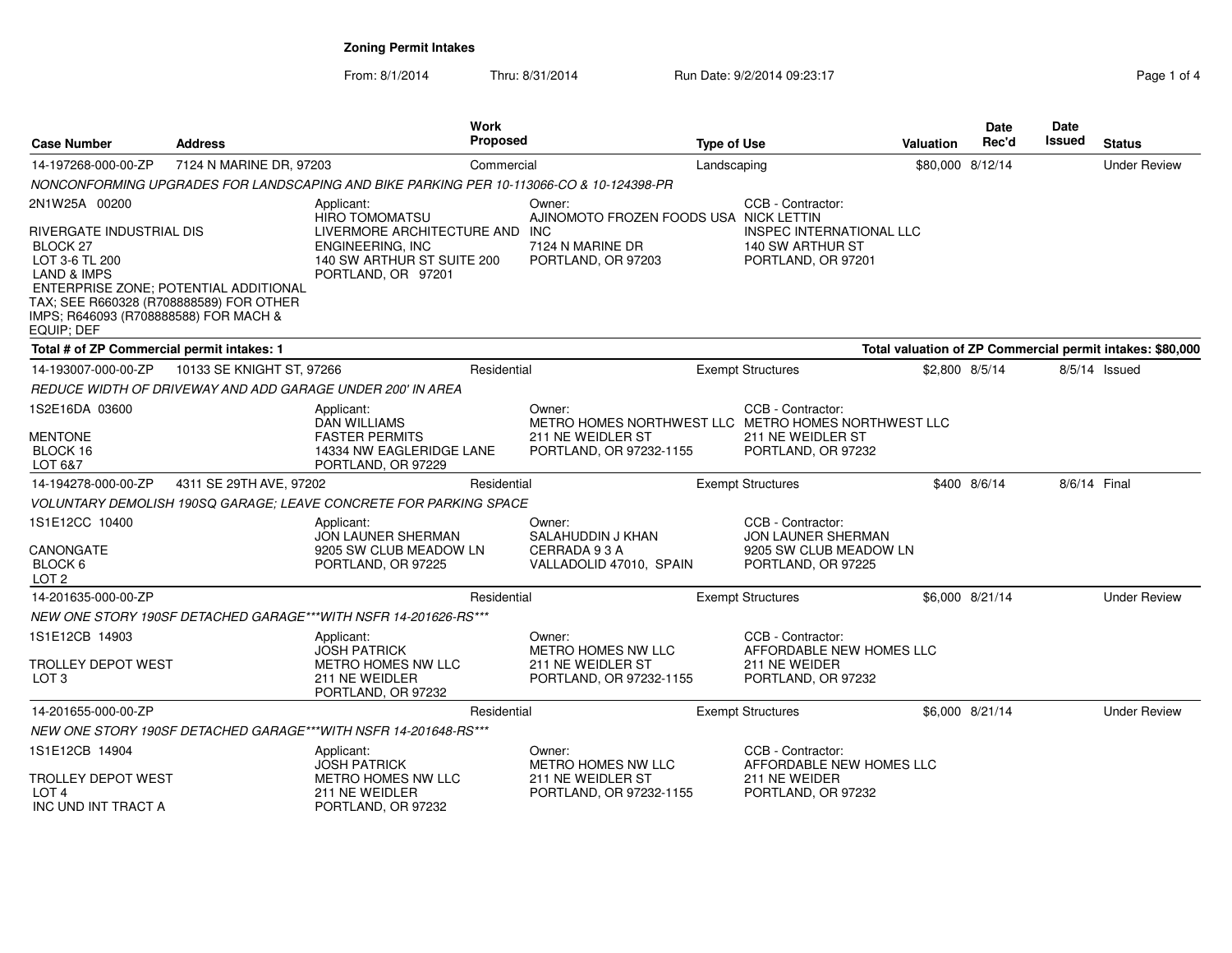From: 8/1/2014Thru: 8/31/2014 Run Date: 9/2/2014 09:23:17 Rag

| <b>Case Number</b>                                                                     | <b>Address</b>          |                                                                                                     | <b>Work</b><br>Proposed |                                                                                                                                                      | <b>Type of Use</b> |                                                                                      | Valuation | <b>Date</b><br>Rec'd | Date<br>Issued | <b>Status</b>       |
|----------------------------------------------------------------------------------------|-------------------------|-----------------------------------------------------------------------------------------------------|-------------------------|------------------------------------------------------------------------------------------------------------------------------------------------------|--------------------|--------------------------------------------------------------------------------------|-----------|----------------------|----------------|---------------------|
| 14-202529-000-00-ZP                                                                    | 6345 N DEPAUW ST, 97203 |                                                                                                     | Residential             |                                                                                                                                                      |                    | <b>Exempt Structures</b>                                                             |           | \$6,000 8/22/14      |                | <b>Under Review</b> |
|                                                                                        |                         | NEW ONE STORY ONE CAR DETACHED 200SF GARAGE***WITH NSFR 14-202516-RS***                             |                         |                                                                                                                                                      |                    |                                                                                      |           |                      |                |                     |
| 1N1E07DB 04900<br><b>MCKENNA PK</b><br>BLOCK <sub>3</sub><br>LOT 13&14                 |                         | Applicant:<br><b>JOSH PATRICK</b><br>METRO HOMES NW LLC<br>211 NE WEIDLER<br>PORTLAND, OR 97232     |                         | Owner:<br>METRO HOMES NORTHWEST LLC AFFORDABLE NEW HOMES LLC<br>211 NE WEIDLER ST<br>PORTLAND, OR 97232-1155                                         |                    | CCB - Contractor:<br>211 NE WEIDER<br>PORTLAND, OR 97232                             |           |                      |                |                     |
| 14-205450-000-00-ZP                                                                    |                         |                                                                                                     | Residential             |                                                                                                                                                      |                    | <b>Exempt Structures</b>                                                             |           | \$6,000 8/29/14      |                | <b>Under Review</b> |
|                                                                                        |                         | NEW DETACHED 190SF ONE STORY ONE CAR GARAGE***WITH NSFR 14-205436-RS***                             |                         |                                                                                                                                                      |                    |                                                                                      |           |                      |                |                     |
| 1S1E12CB 14902<br><b>TROLLEY DEPOT WEST</b><br>LOT <sub>2</sub>                        |                         | Applicant:<br><b>JOSHUA PATRICK</b><br>METRO HOMES NW LLC<br>211 NE WEIDLER ST<br>PORTLAND OR 97232 |                         | Owner:<br>METRO HOMES NW LLC<br>211 NE WEIDLER ST<br>PORTLAND, OR 97232-1155                                                                         |                    | CCB - Contractor:<br>AFFORDABLE NEW HOMES LLC<br>211 NE WEIDER<br>PORTLAND, OR 97232 |           |                      |                |                     |
| 14-206183-000-00-ZP                                                                    |                         |                                                                                                     | Residential             |                                                                                                                                                      |                    | <b>Exempt Structures</b>                                                             |           | \$6,000 8/29/14      |                | <b>Under Review</b> |
|                                                                                        |                         | NEW 190 SF DETACHED 1-STORY GARAGE/FLAT LOT ***WITH NSFR 14-206181-RS***                            |                         |                                                                                                                                                      |                    |                                                                                      |           |                      |                |                     |
| 1S1E12CB 14901<br><b>TROLLEY DEPOT WEST</b><br>LOT <sub>1</sub>                        |                         | Applicant:<br><b>JOSHUA PATRICK</b><br>METRO HOMES NW LLC<br>211 NE WEIDLER ST<br>PORTLAND OR 97232 |                         | Owner:<br>METRO HOMES NW LLC<br>211 NE WEIDLER ST<br>PORTLAND, OR 97232-1155                                                                         |                    | CCB - Contractor:<br>AFFORDABLE NEW HOMES LLC<br>211 NE WEIDER<br>PORTLAND, OR 97232 |           |                      |                |                     |
| 14-206206-000-00-ZP                                                                    |                         |                                                                                                     | Residential             |                                                                                                                                                      |                    | <b>Exempt Structures</b>                                                             |           | \$6.000 8/29/14      |                | <b>Under Review</b> |
|                                                                                        |                         | DETACHED 1-STORY 190SF GARAGE/FLAT LOT***WITH NSFR 14-206199-RS***                                  |                         |                                                                                                                                                      |                    |                                                                                      |           |                      |                |                     |
| 1S1E12CB 14905<br><b>TROLLEY DEPOT WEST</b><br>LOT <sub>5</sub><br>INC UND INT TRACT A |                         | Applicant:<br><b>JOSHUA PATRICK</b><br>METRO HOMES NW LLC<br>211 NE WEIDLER ST<br>PORTLAND OR 97232 |                         | Owner:<br><b>METRO HOMES NW LLC</b><br>211 NE WEIDLER ST<br>PORTLAND, OR 97232-1155                                                                  |                    | CCB - Contractor:<br>AFFORDABLE NEW HOMES LLC<br>211 NE WEIDER<br>PORTLAND, OR 97232 |           |                      |                |                     |
| 14-193211-000-00-ZP                                                                    | 7221 SW BRIER PL, 97219 |                                                                                                     | Residential             |                                                                                                                                                      |                    | <b>Residential Driveway</b>                                                          |           | \$2,840 8/4/14       |                | $8/4/14$ Issued     |
| REPLACE AND EXPAND DRIVEWAY                                                            |                         |                                                                                                     |                         |                                                                                                                                                      |                    |                                                                                      |           |                      |                |                     |
| 1S1E22BC 05200<br><b>CORBETT TERR RPLT</b><br><b>BLOCK1</b><br>LOT 5&6 TL 5200         |                         | Applicant:<br>DANA M SULLIVAN<br>7221 SW BRIER PL<br>PORTLAND, OR 97219-2263                        |                         | Owner:<br>PAUL D SULLIVAN<br>7221 SW BRIER PL<br>PORTLAND, OR 97219-2263<br>Owner:<br>DANA M SULLIVAN<br>7221 SW BRIER PL<br>PORTLAND, OR 97219-2263 |                    |                                                                                      |           |                      |                |                     |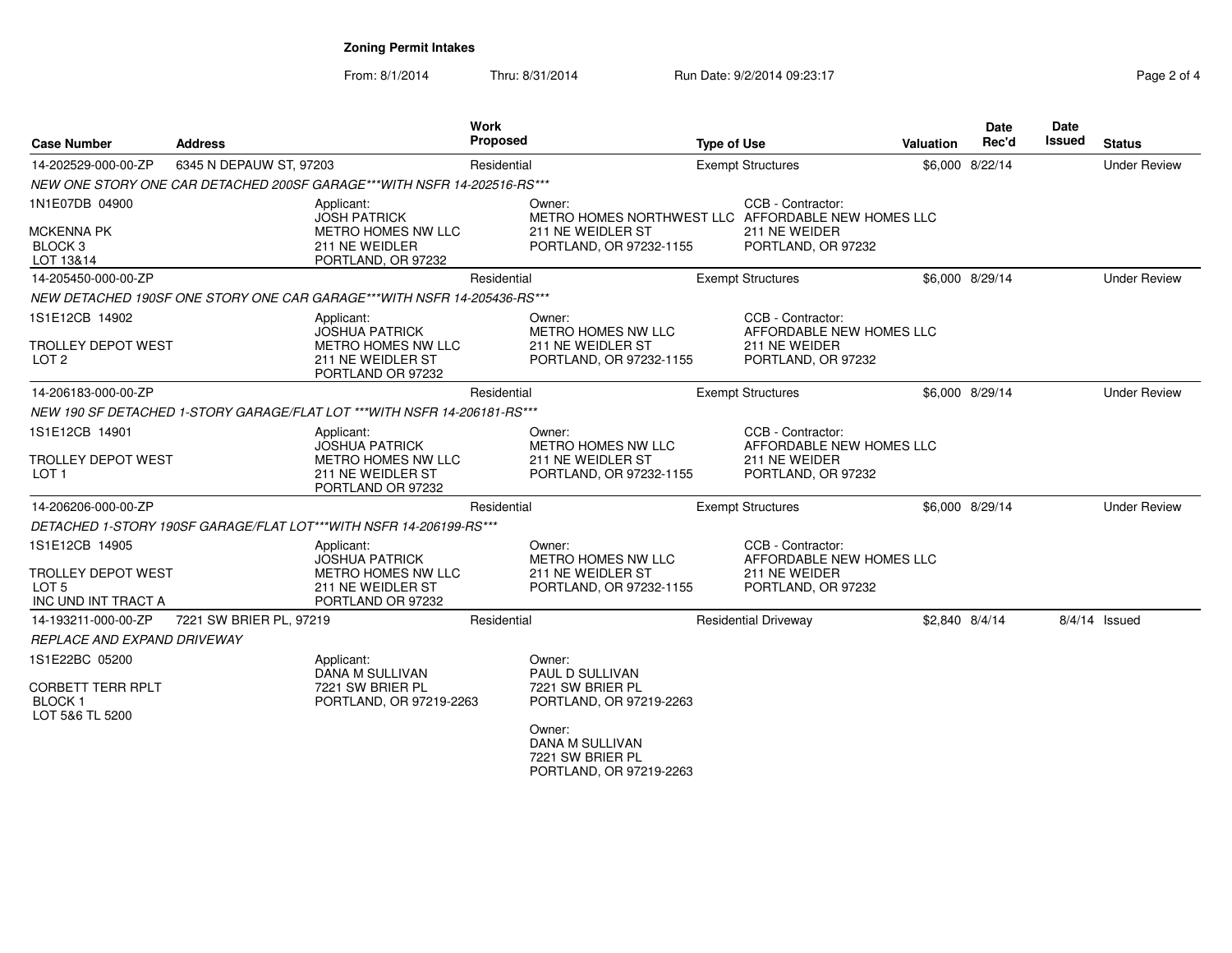From: 8/1/2014Thru: 8/31/2014 Run Date: 9/2/2014 09:23:17 Rege 3 of 4

| <b>Case Number</b>                                                 | Address                   |                                                                                            | Work<br><b>Proposed</b> |                                                                                                                                   | <b>Type of Use</b> |                                                                                          | <b>Valuation</b> | Date<br>Rec'd   | Date<br><b>Issued</b> | <b>Status</b>       |
|--------------------------------------------------------------------|---------------------------|--------------------------------------------------------------------------------------------|-------------------------|-----------------------------------------------------------------------------------------------------------------------------------|--------------------|------------------------------------------------------------------------------------------|------------------|-----------------|-----------------------|---------------------|
| 14-193943-000-00-ZP                                                | 4432 NE ALBERTA CT, 97218 |                                                                                            | Residential             |                                                                                                                                   |                    | <b>Residential Driveway</b>                                                              | \$1,800 8/5/14   |                 | 8/5/14 Final          |                     |
|                                                                    |                           | NEW CURB CUT AND APPROACH, REPLACE AND WIDEN EXISTING DRIVEWAY                             |                         |                                                                                                                                   |                    |                                                                                          |                  |                 |                       |                     |
| 1N2E19BC 04500                                                     |                           | Applicant:<br><b>STEVE GIBSON</b>                                                          |                         | Owner:<br>PATRICK M JR SANDERS                                                                                                    |                    | CCB - Contractor:<br><b>STEVE GIBSON</b>                                                 |                  |                 |                       |                     |
| STEIGERWALD ADD<br>BLOCK 1<br>LOT <sub>25</sub>                    |                           | STEVE GIBSON CONSTRUCTION<br>CO INC<br>10271 SE 54TH AVE<br>MILWAUKIE OR 97222             |                         | 4432 NE ALBERTA CT<br>PORTLAND, OR 97218-1530<br>Owner:<br><b>ERIN M SANDERS</b><br>4432 NE ALBERTA CT<br>PORTLAND, OR 97218-1530 |                    | STEVE GIBSON CONSTRUCTION<br>CO INC<br>10271 SE 54TH AVE<br>MILWAUKIE OR 97222           |                  |                 |                       |                     |
| 14-197403-000-00-ZP                                                | 6615 N CURTIS AVE, 97217  |                                                                                            | Residential             |                                                                                                                                   |                    | <b>Residential Driveway</b>                                                              |                  | \$2,900 8/12/14 | 8/12/14 Issued        |                     |
| INSTALL PARKING PAD AND CURB CUT                                   |                           |                                                                                            |                         |                                                                                                                                   |                    |                                                                                          |                  |                 |                       |                     |
| 1N1E16BC 12000                                                     |                           | Applicant:<br>ALEXANDER MAYZUS                                                             |                         | Owner:<br>ALEXANDER MAYZUS                                                                                                        |                    |                                                                                          |                  |                 |                       |                     |
| ARBOR LODGE<br>BLOCK 2<br>LOT <sub>17</sub><br>N 21 2/3' OF LOT 18 |                           | 3136 N LIBERTY ST<br>PORTLAND, OR 97217-5153                                               |                         | 3136 N LIBERTY ST<br>PORTLAND, OR 97217-5153<br>Owner:<br>LIUDMILA V MAYZUS<br>3136 N LIBERTY ST                                  |                    |                                                                                          |                  |                 |                       |                     |
|                                                                    |                           |                                                                                            |                         | PORTLAND, OR 97217-5153                                                                                                           |                    |                                                                                          |                  |                 |                       |                     |
| 14-198543-000-00-ZP                                                | 1704 SE CLINTON ST        |                                                                                            | Residential             |                                                                                                                                   |                    | <b>Residential Driveway</b>                                                              |                  | \$2,300 8/14/14 | 8/14/14 Issued        |                     |
|                                                                    |                           |                                                                                            |                         | NEW DRIVEWAY PARKING; WILL USE CONCRETE DRIVEABLE GRASS PAVERS; NEW CURB CUT AND SIDEWALK REPLACEMENT                             |                    |                                                                                          |                  |                 |                       |                     |
| 1S1E11AB 10401                                                     |                           | Applicant:<br><b>RAMSEY J EMBICK</b>                                                       |                         | Owner:<br><b>RAMSEY J EMBICK</b>                                                                                                  |                    |                                                                                          |                  |                 |                       |                     |
| PARTITION PLAT 2013-52<br>LOT 1                                    |                           | 1704 SE CLINTON ST<br>PORTLAND, OR 97202-6048                                              |                         | 1704 SE CLINTON ST<br>PORTLAND, OR 97202-6048                                                                                     |                    |                                                                                          |                  |                 |                       |                     |
| 14-199497-000-00-ZP                                                | 6132 SE CARLTON ST, 97206 |                                                                                            | Residential             |                                                                                                                                   |                    | <b>Residential Driveway</b>                                                              |                  | \$200 8/15/14   |                       | <b>Under Review</b> |
|                                                                    |                           | LEGALIZE THE DRIVEWAY EXPANSION - legalization of garage to be done under separate permit. |                         |                                                                                                                                   |                    |                                                                                          |                  |                 |                       |                     |
| 1S2E18DD 02400                                                     |                           | Applicant:<br>MATTHEW R LESOWSKE                                                           |                         | Owner:<br><b>MATTHEW R LESOWSKE</b>                                                                                               |                    |                                                                                          |                  |                 |                       |                     |
| TREMONT PL<br>BLOCK 12<br>LOT 18&19                                |                           | 6132 SE CARLTON ST<br>PORTLAND, OR 97206-6724                                              |                         | 6132 SE CARLTON ST<br>PORTLAND, OR 97206-6724                                                                                     |                    |                                                                                          |                  |                 |                       |                     |
| 14-200549-000-00-ZP                                                | 5106 N BOWDOIN ST, 97203  |                                                                                            | Residential             |                                                                                                                                   |                    | <b>Residential Driveway</b>                                                              |                  | \$1,000 8/19/14 | 8/19/14 Issued        |                     |
| REMOVE DRIVEWAY AND CLOSE CURB CUT                                 |                           |                                                                                            |                         |                                                                                                                                   |                    |                                                                                          |                  |                 |                       |                     |
| 1N1E08CC 06000                                                     |                           | Applicant:<br>KEVIN PARTAIN                                                                |                         | Owner:<br>BAYLOR DEFINED BENEFIT PLAN                                                                                             |                    | CCB - Contractor:<br>Jeff Shrope                                                         |                  |                 |                       |                     |
| UNIVERSITY PK<br>BLOCK 58<br>LOT 4&5                               |                           | <b>URBAN VISIONS</b><br>223 NE 56TH AVE<br>PORTLAND, OR 97213                              |                         | AND TRUST<br>5106 N BOWDOIN ST<br>PORTLAND, OR 97203                                                                              |                    | RENAISSANCE CUSTOM HOMES<br><b>LLC</b><br>16771 Boones Ferry Rd<br>Lake Oswego, OR 97035 |                  |                 |                       |                     |